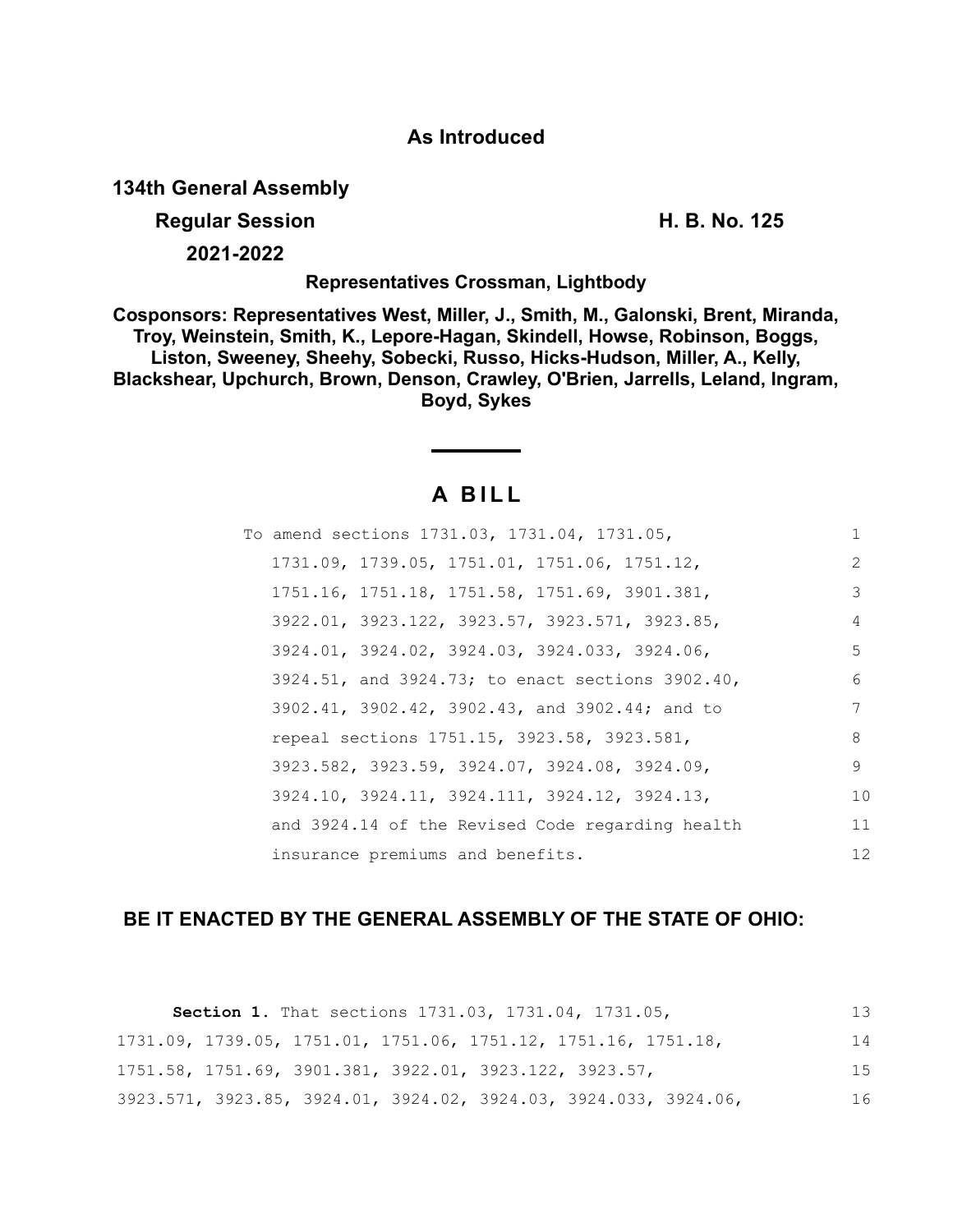3924.51, and 3924.73 be amended and sections 3902.40, 3902.41, 3902.42, 3902.43, and 3902.44 of the Revised Code be enacted to read as follows: 17 18 19

**Sec. 1731.03.** (A) A small employer health care alliance may do any of the following: 20 21

(1) Negotiate and enter into agreements with one or more insurers for the insurers to offer and provide one or more health benefit plans to small employers for their employees and retirees, and the dependents and members of the families of such employees and retirees, which coverage may be made available to enrolled small employers without regard to industrial, rating, or other classifications among the enrolled small employers under an alliance program, except as otherwise provided under the alliance program, and for the alliance to perform, or contract with others for the performance of, functions under or with respect to the alliance program; 22 23 24 25 26 27 28 29 30 31 32

(2) Contract with another alliance for the inclusion of the small employer members of one in the alliance program of the other;

(3) Provide or cause to be provided to small employers information concerning the availability, coverage, benefits, premiums, and other information regarding an alliance program and promote the alliance program; 36 37 38 39

(4) Provide, or contract with others to provide, enrollment, record keeping, information, premium billing, collection and transmittal, and other services under an alliance program; 40 41 42 43

(5) Receive reports and information from the insurer and negotiate and enter into agreements with respect to inspection 44 45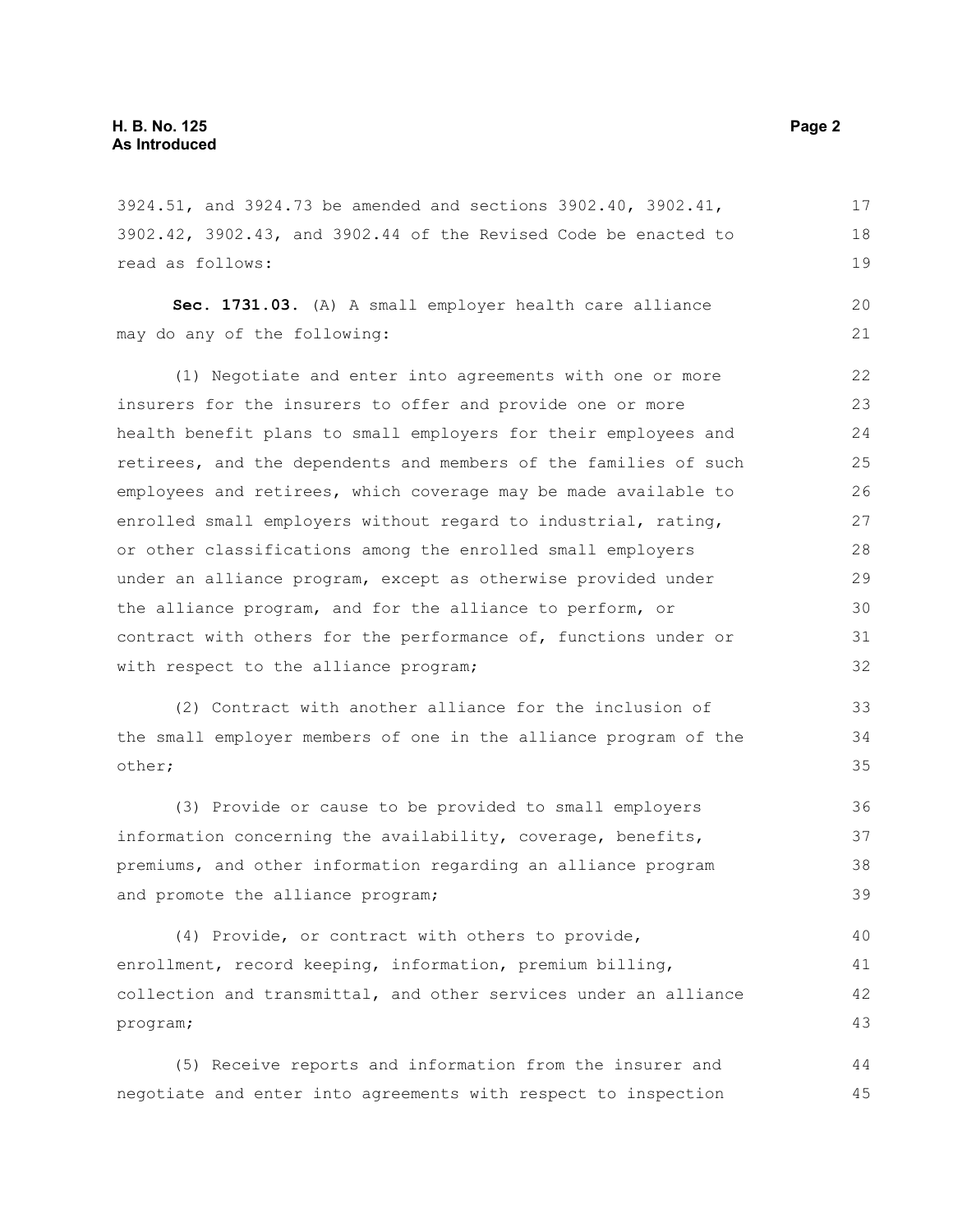and audit of the books and records of the insurer;

(6) Provide services to and on behalf of an alliance program sponsored by another alliance, including entering into an agreement described in division (B) of section 1731.01 of the Revised Code on behalf of the other alliance; 47 48 49 50

(7) If it is a nonprofit corporation created under Chapter 1702. of the Revised Code, exercise all powers and authority of such corporations under the laws of the state, or, if otherwise constituted, exercise such powers and authority as apply to it under the applicable laws, and its articles, regulations, constitution, bylaws, or other relevant governing instruments. 51 52 53

(B) A small employer health care alliance is not and shall not be regarded for any purpose of law as an insurer, an offeror or seller of any insurance, a partner of or joint venturer with any insurer, an agent of, or solicitor for an agent of, or representative of, an insurer or an offeror or seller of any insurance, an adjuster of claims, or a third-party administrator, and will not be liable under or by reason of any insurance coverage or other health benefit plan provided or not provided by any insurer or by reason of any conditions or restrictions on eligibility or benefits under an alliance program or any insurance or other health benefit plan provided under an alliance program or by reason of the application of those conditions or restrictions. 57 58 59 60 61 62 63 64 65 66 67 68 69

(C) The promotion of an alliance program by an alliance or by an insurer is not and shall not be regarded for any purpose of law as the offer, solicitation, or sale of insurance. 70 71 72

(D)(1) No alliance shall adopt, impose, or enforce medical underwriting rules or underwriting rules requiring a small 73 74

46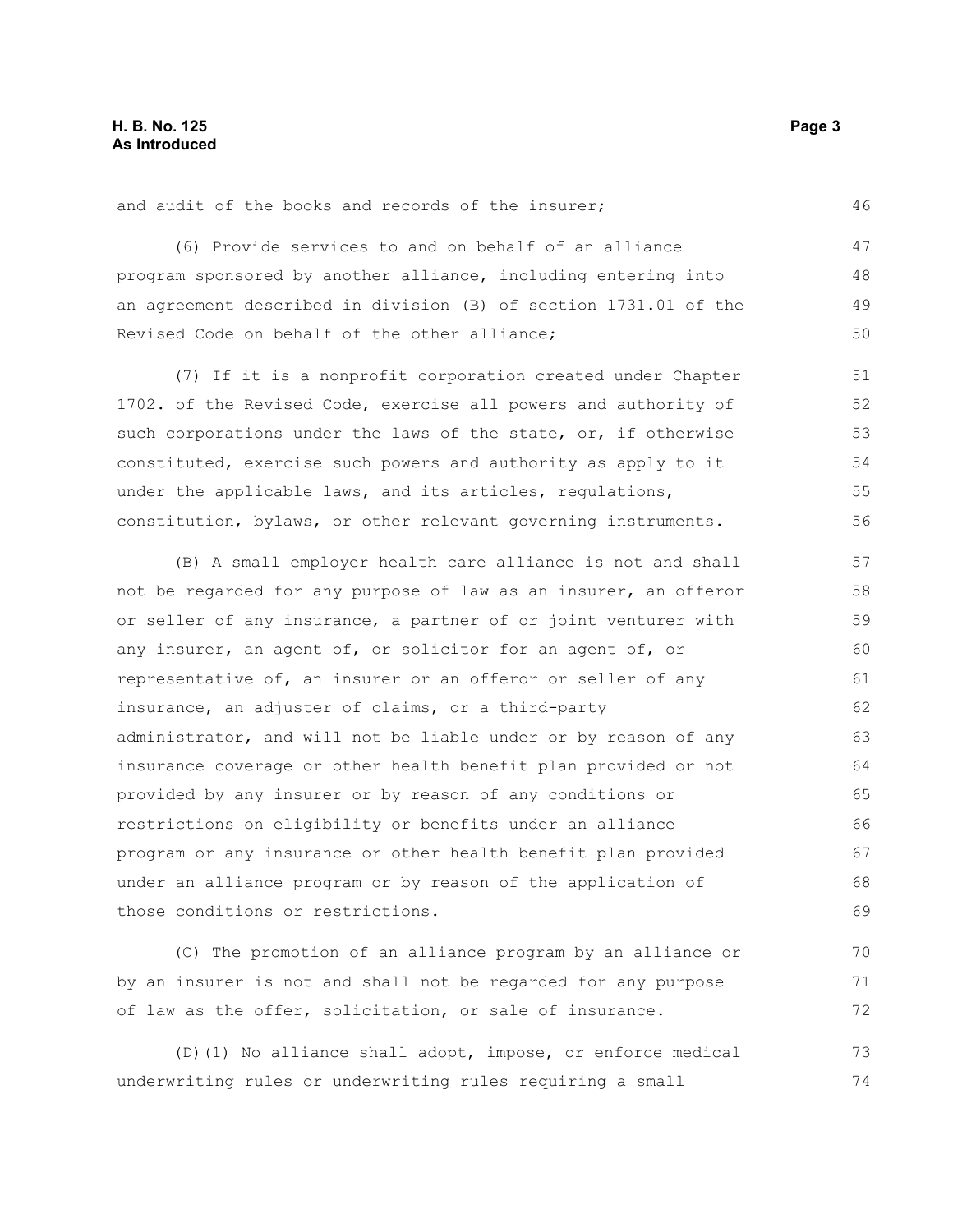employer to have more than a minimum number of employees for the purpose of determining whether an alliance member is eligible to purchase a policy, contract, or plan of health insurance or health benefits from any insurer in connection with the alliance health care program. 75 76 77 78 79

(2) No alliance shall reject any applicant for membership in the alliance based on the health status of the applicant's employees or their dependents or because the small employer does not have more than a minimum number of employees.

(3) A violation of division (D)(1) or (2) of this section is deemed to be an unfair and deceptive act or practice in the business of insurance under sections 3901.19 to 3901.26 of the Revised Code.

(4) Nothing in division (D)(1) or (2) of this section shall be construed as inhibiting or preventing an alliance from adopting, imposing, and enforcing rules, conditions, limitations, or restrictions that are based on factors other than the health status of employees or their dependents or the size of the small employer for the purpose of determining whether a small employer is eligible to become a member of the alliance. Division (D)(1) of this section does not apply to an insurer that sells health coverage to an alliance member under an alliance health care program. 88 89 90 91 92 93 94 95 96 97

(E) Except as otherwise specified in section 1731.09 of the Revised Code, health benefit plans offered and sold to alliance members that are small employers as defined in section 3924.01 of the Revised Code are subject to sections 3924.01 to 3924.14 3924.06 of the Revised Code. 98 99 100 101 102

(F) Any person who represents an alliance in bargaining or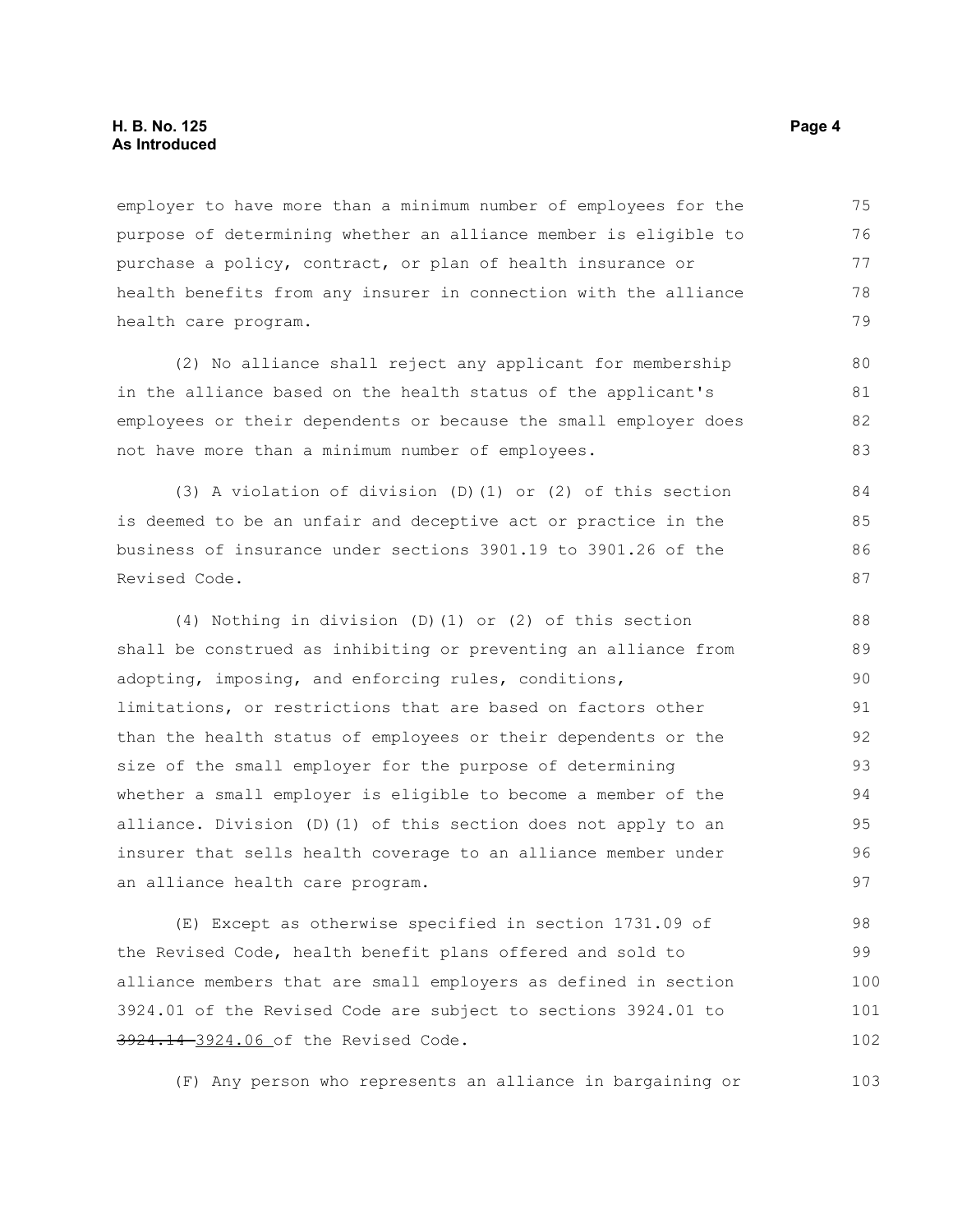negotiating a health benefit plan with an insurer shall disclose to the governing board of the alliance any direct or indirect financial relationship the person has or had during the past two years with the insurer. 104 105 106 107

**Sec. 1731.04.** (A) An agreement between an alliance and an insurer referred to in division (B) of section 1731.01 of the Revised Code shall contain at least the following: 108 109 110

(1) A provision requiring the insurer to offer and sell to small employers served or to be served by an alliance one or more health benefit plan options for coverage of their eligible employees and the eligible dependents and members of the families of the eligible employees and, if applicable, such members' eligible retirees and the eligible dependents and members of the families of the retirees, subject to such conditions and restrictions as may be set forth or incorporated into the agreement; 111 112 113 114 115 116 117 118 119

(2) A brief description of each type of health benefit plan option that is to be so offered and the conditions for the modification, continuation, and termination of the coverage and benefits thereunder; 120 121 122 123

(3) A statement of the eligibility requirements that an employee or retiree must meet in order for the employee or retiree to be eligible to obtain and retain coverage under any health benefit plan option so offered and, if one of such requirements is that an employee must regularly work for a minimum number of hours per week, a statement of such minimum number of hours, which minimum shall not exceed twenty-five hours per week; 124 125 126 127 128 129 130 131

(4) A description of any pre-existing condition and 132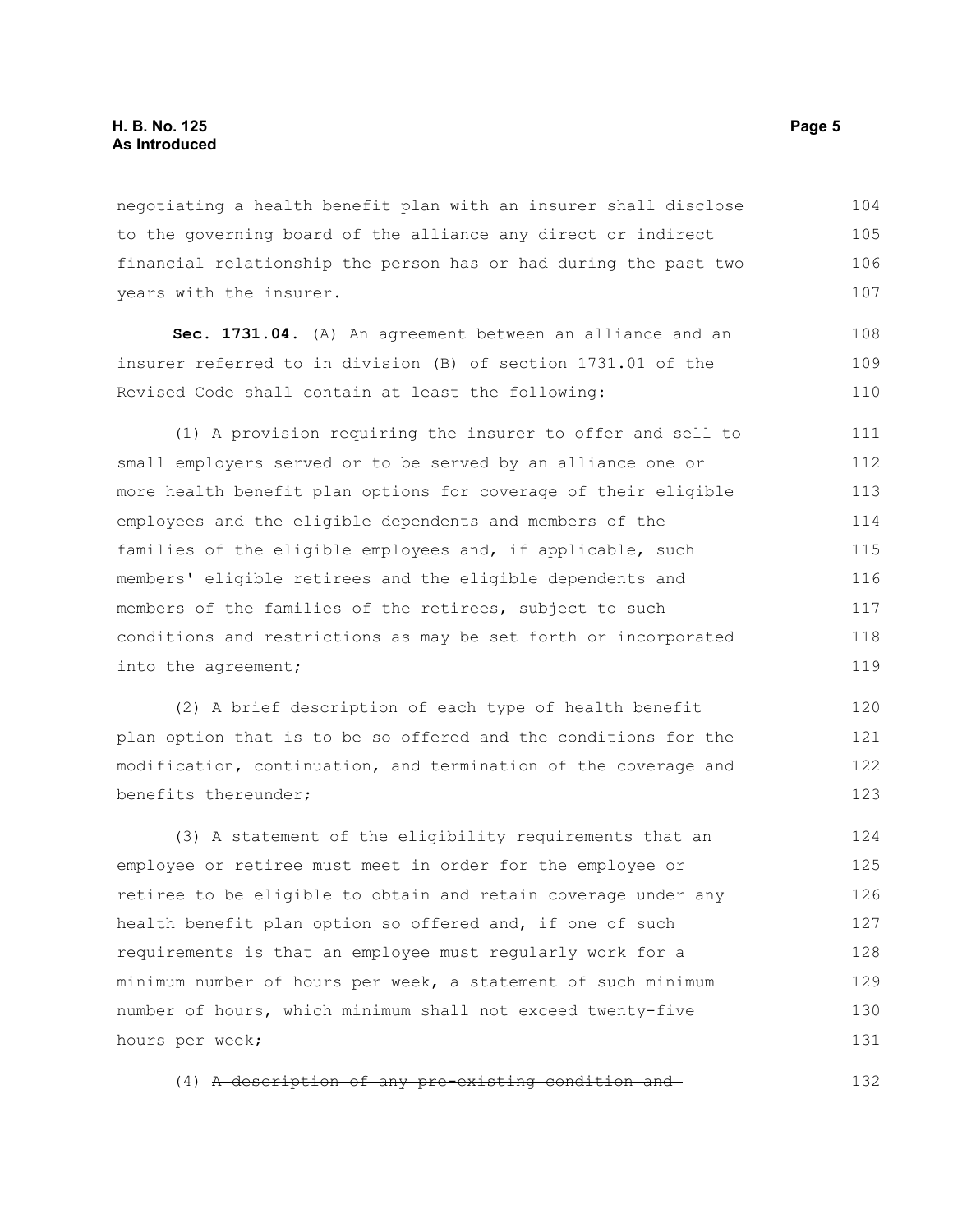(5) A statement of the premium rates or other charges that apply to each health benefit plan option or a formula or method of determining the rates or charges; 134 135 136

(6) (5) A provision prescribing the minimum employer contribution toward premiums or other charges required in order to permit a small employer to obtain coverage under a health benefit plan option offered under an alliance program; 137 138 139 140

 $(7)$  (6) A provision requiring that each health benefit plan under the alliance program must provide for the continuation of coverage of participants of an enrolled small employer so long as the small employer determines that such person is a qualified beneficiary entitled to such coverage pursuant to Part 6 of Title I of the "Federal Employee Retirement Income Security Act of 1974," 88 Stat. 832, 29 U.S.C.A. 1001, and the laws of this state, and regulations or rulings interpreting such provisions. Such coverage provided by the insurer under the plan to participants shall comply with the "Federal Employee Retirement Income Security Act of 1974" and the relevant statutes, regulations, and rulings interpreting that act, including provisions regarding types of coverage to be provided, apportionments of limitations on coverage, apportionments of deductibles, and the rights of qualified beneficiaries to elect coverage options relating to types of coverage and otherwise. 141 142 143 144 145 146 147 148 149 150 151 152 153 154 155 156 157

(B) An agreement between an alliance and an insurer referred to in division (B) of section 1731.01 of the Revised Code may contain provisions relating to, but not limited to, any of the following: 158 159 160 161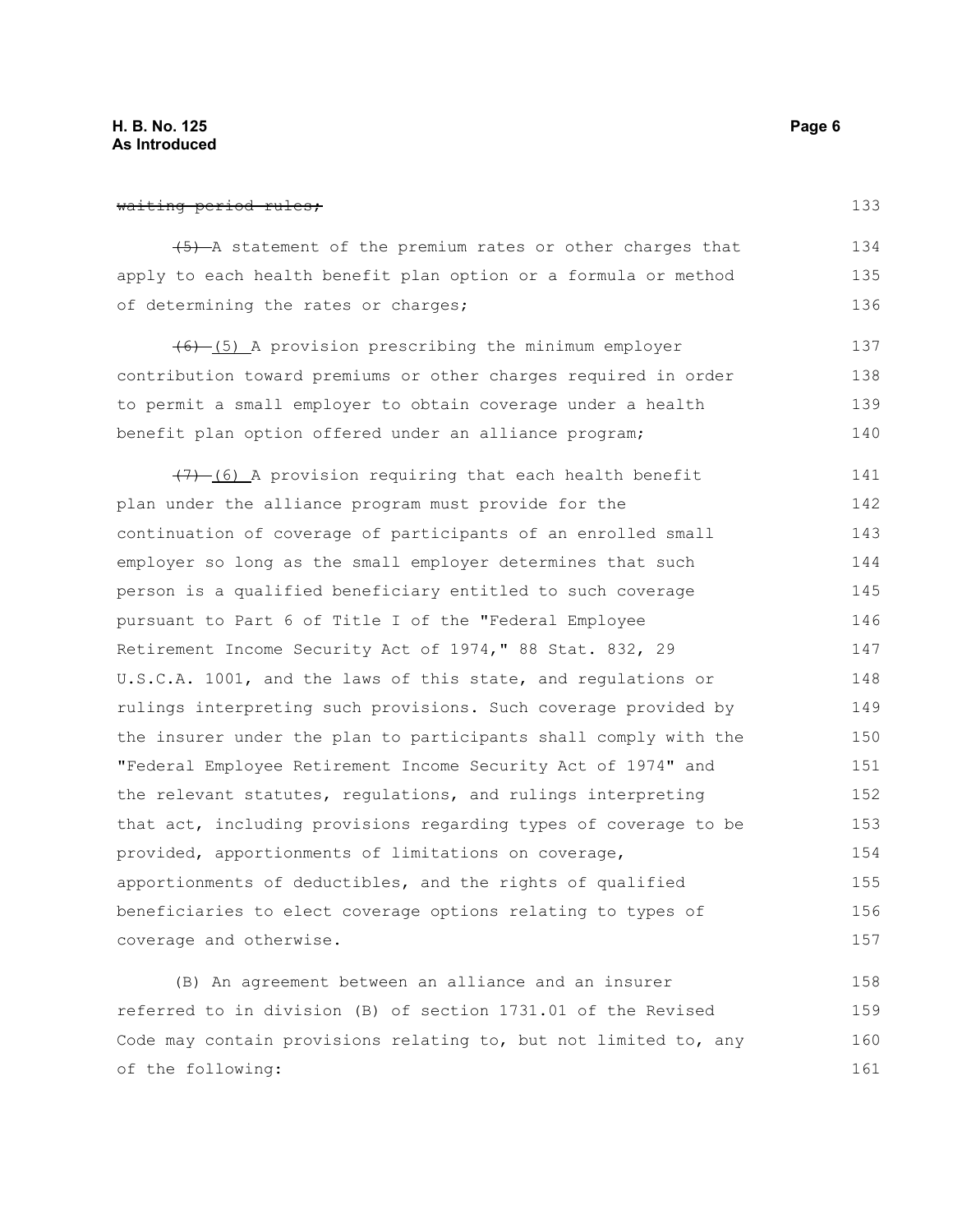### **H. B. No. 125 Page 7 As Introduced**

| (1) The application and enrollment process for a small           | 162 |
|------------------------------------------------------------------|-----|
| employer and related provisions pertaining to historical         | 163 |
| experience, health statements, and underwriting standards;       | 164 |
| (2) The minimum number of those employees eligible to be         | 165 |
| participants that are required to participate in order to permit | 166 |
| a small employer to obtain coverage under a health benefit plan  | 167 |
| option offered under the alliance program, which may vary with   | 168 |
| the number of employees or those eligible to be participants in  | 169 |
| respect of the small employer;                                   | 170 |
| (3) A procedure for allowing an enrolled small employer to       | 171 |
| change from one plan option to another under the alliance        | 172 |
| program, subject to qualifying by size or otherwise under the    | 173 |
| alliance program;                                                | 174 |
| (4) The application of any risk-related pooling or               | 175 |
| grouping programs and related premiums, conditions, reviews, and |     |
| alternatives offered by the insurer;                             | 177 |
| (5) The availability of a medicare supplement coverage           | 178 |
| option for eligible participants who are covered by Parts A and  | 179 |
| B of medicare, Title XVIII of the "Social Security Act," 49      | 180 |
| Stat. 620 (1935), 42 U.S.C.A. 301;                               | 181 |
| (6) Relevant experience periods, enrollment periods, and         | 182 |
| contract periods;                                                | 183 |
| (7) Effective dates for coverage of eligible participants;       | 184 |
| (8) Conditions under which denial or withdrawal of               | 185 |
| coverage of participants or small employers and their employees  | 186 |
| may occur by reason of falsification or misrepresentation of     | 187 |
| material facts or criminal conduct toward the insurer, small     | 188 |
| employer, or alliance under the program;                         | 189 |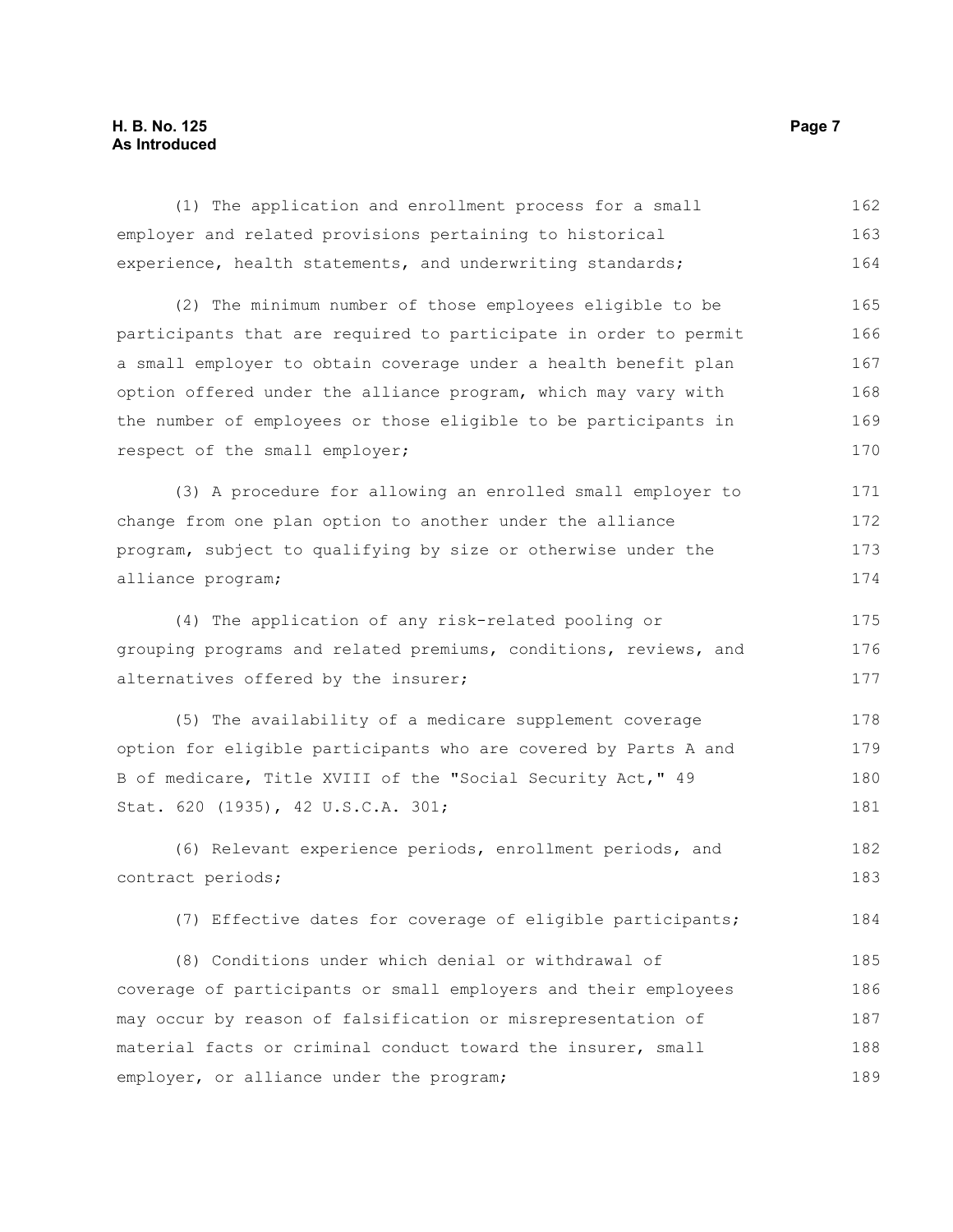#### **H. B. No. 125 Page 8 As Introduced**

(9) Premium rate structures, which may be uniform or make provision for age-specific rates, differentials based on number of participants of an enrolled small employer, products and plan options selected, and other factors, rate adjustments based on consumer price indices, utilization, or other relevant factors, notification of rate adjustments, and arbitration; 190 191 192 193 194 195

(10) Any responsibilities of the alliance for billing, collection, and transmittal of premiums; 196 197

(11) Inclusion under the alliance program of small employers that are members of other organizations described in division (A)(1) of section 1731.01 of the Revised Code that contract with the alliance for this purpose, and conditions pertaining to those small employer members and to their employees and retirees, and dependents and family members of those employees or retirees, as applicable under the alliance program; 198 199 200 201 202 203 204 205

(12) The agreement of the insurer to offer and sell one or more health benefit plans to small employer members of another small employer health care alliance that contracts with the alliance for this purpose; 206 207 208 209

(13) Use of the health benefit plan options of the insurer in the alliance program and use of the names of the alliance and the insurer; 210 211 212

(14) Indemnification from claims and liability by reason of acts or omissions of others; 213 214

(15) Ownership, use, availability, and maintenance of confidentiality of data and records relating to the alliance program; 215 216 217

(16) Utilization reports to be provided to the alliance by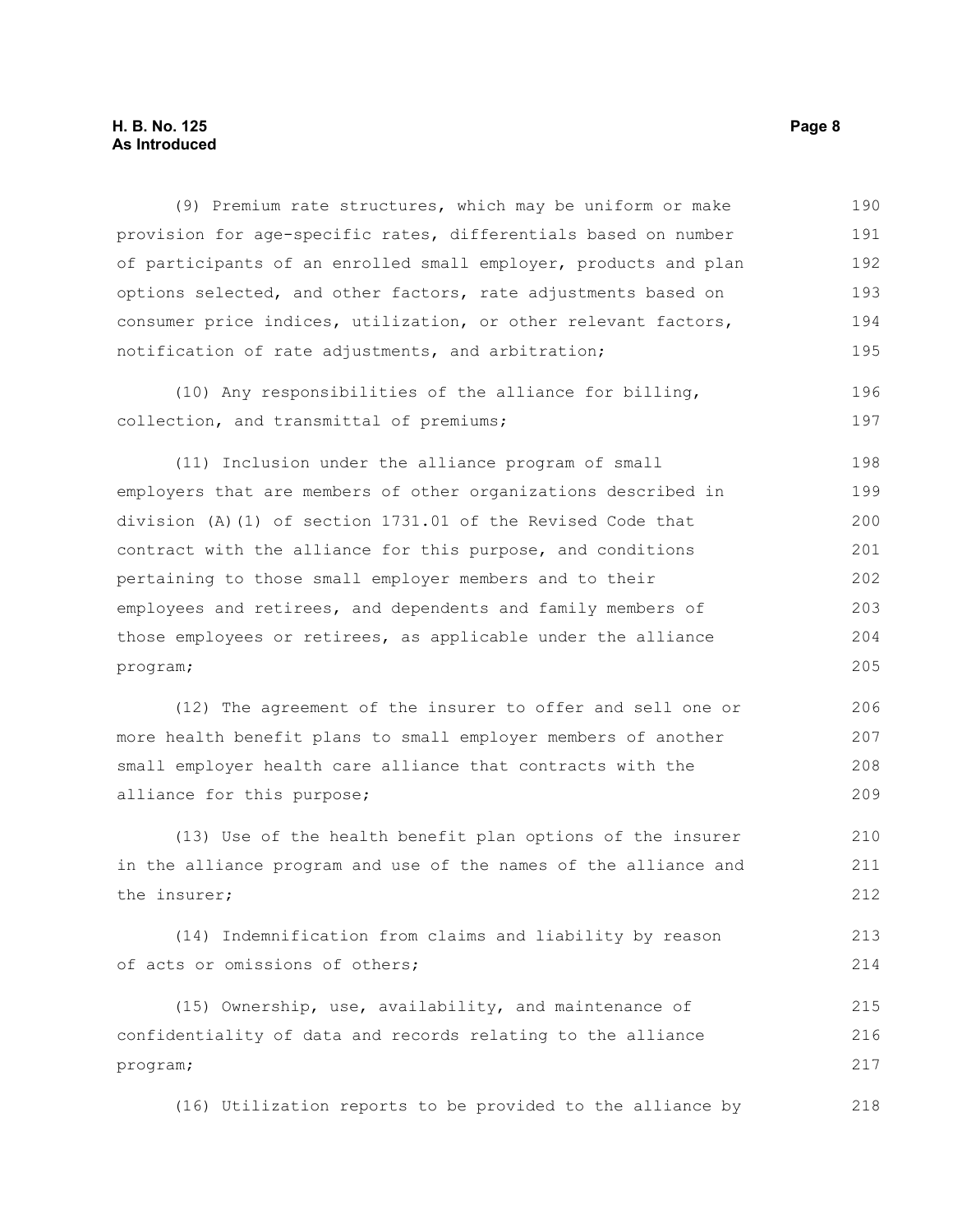(17) Such other provisions as may be agreed upon by the alliance and the insurer to better provide for the articulation, promotion, financing, and operation of the alliance program or a health benefit plan under the program in furtherance of the public purposes stated in section 1731.02 of the Revised Code. 222

(C) Neither an alliance program nor an agreement between an alliance and an insurer is itself a policy or contract of insurance, or a certificate, indorsement, rider, or application forming any part of a policy, contract, or certificate of insurance. Chapters 3905., 3933., and 3959. of the Revised Code do not apply to an alliance program or to an agreement between an alliance and an insurer thereunder, as such, or to the functions of the alliance under an alliance program. 225 226 227 228 229 230 231 232

**Sec. 1731.05.** If a qualified alliance, or an alliance that, based upon evidence of interest satisfactory to the superintendent of insurance, will be a qualified alliance within a reasonable time, submits a request for a proposal on a health benefit plan to at least three insurers and does not receive at least one reasonably responsive proposal within ninety days from the date the last such request is submitted, the superintendent, at the request of such alliance, may require that insurers offer proposals to such alliance for health benefit plans for the small employers within such alliance. Such proposals shall include such coverage and benefits for such premiums, as shall take into account the functions provided by the alliance and the economies of scale, and have other terms and provisions as are approved by the superintendent, consistent with the purposes and standards set forth in section  $1731.02$  of the Revised Code. $-Hn$ making the determination as to which insurers shall be asked to 233 234 235 236 237 238 239 240 241 242 243 244 245 246 247 248

219

220 221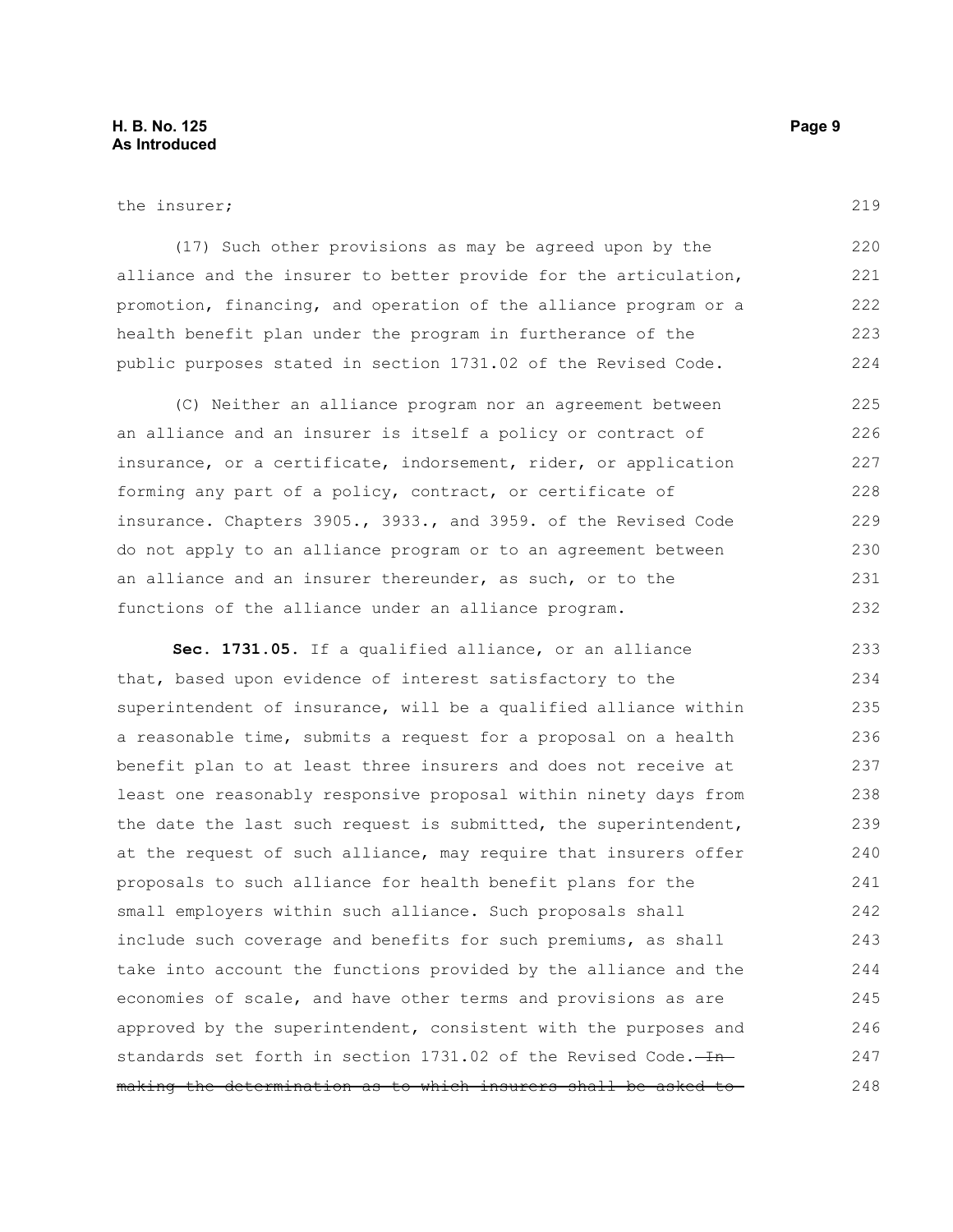submit proposals under this section, the superintendent shallapply the standards set forth in division (G)(4)(a) of section 3924.11 of the Revised Code. Any insurer that does not submit a proposal when required to do so by the superintendent hereunder, shall be deemed to be in violation of section 3901.20 of the Revised Code and shall be subject to all of the provisions of section 3901.22 of the Revised Code, including division (D)(1) of section 3901.22 of the Revised Code as if it provided that the superintendent may suspend or revoke an insurer's license to engage in the business of insurance. 249 250 251 252 253 254 255 256 257 258

Nothing in this section shall be construed as requiring an insurer to enter into an agreement with an alliance under contractual terms that are not acceptable to the insurer or to authorize the superintendent to require an insurer to enter into an agreement with an alliance under contractual terms that are not acceptable to the insurer.

This section applies beginning eighteen months after its effective date.

**Sec. 1731.09.** (A) Nothing contained in this chapter is intended to or shall inhibit or prevent the application of the provisions of Chapter 3924. of the Revised Code to any health benefit plan or insurer to which they would otherwise apply in the absence of this chapter, except as otherwise specified in divisions (B) and (C) of this section or unless such application conflicts with the provisions of section 1731.05 of the Revised Code.

(B) An insurer may establish one or more separate classes of business solely comprised of one or more alliances. All of the following shall apply to health plans covering small employers in each class of business established pursuant to this 275 276 277 278

265 266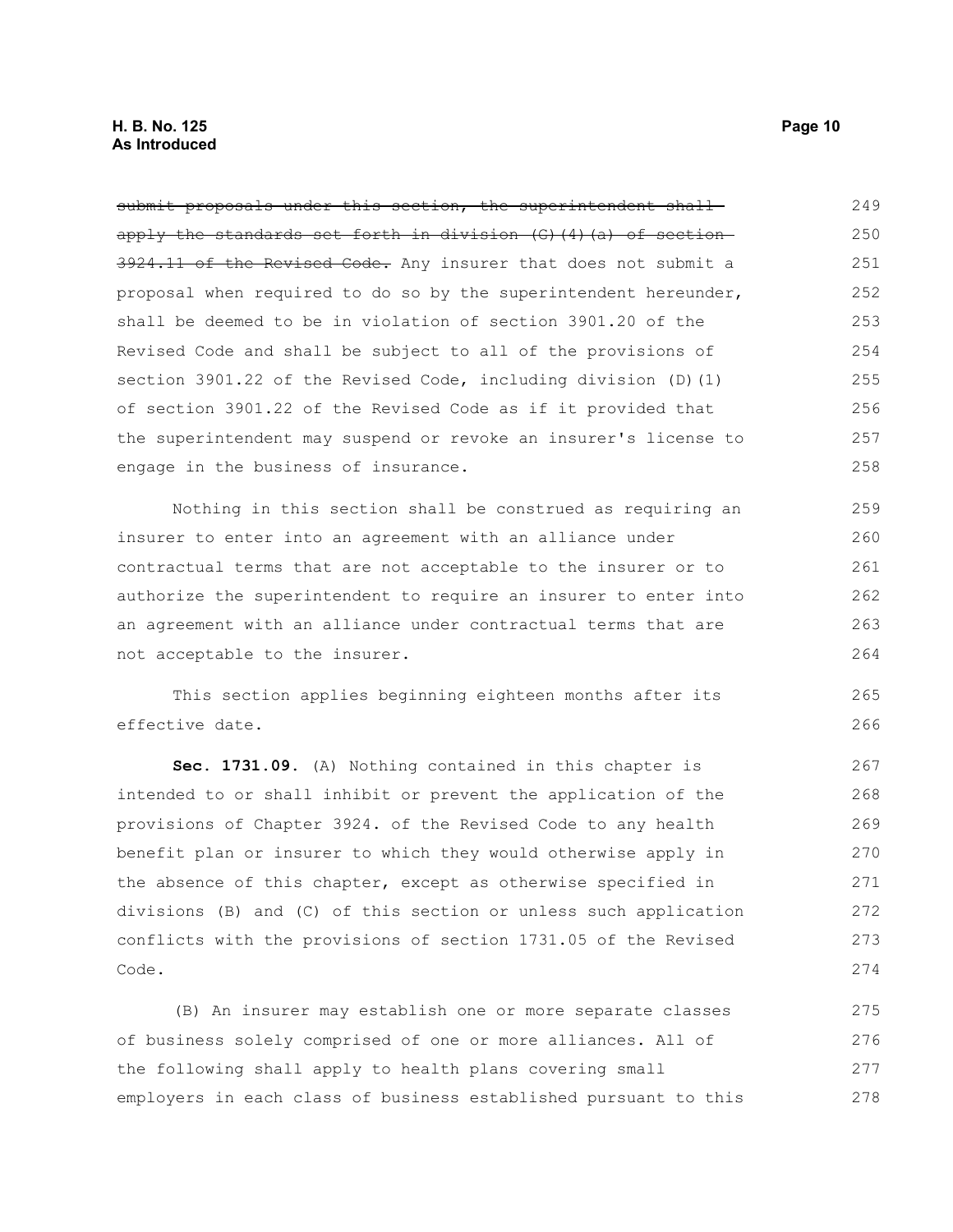| division:                                                        |     |
|------------------------------------------------------------------|-----|
| (1) The premium rate limitations set forth in section            | 280 |
| 3924.04 of the Revised Code apply to each class of business      | 281 |
| separate and apart from the insurer's other business;            | 282 |
| (2) For purposes of applying sections 3924.01 to 3924.14         | 283 |
| 3924.06 of the Revised Code to a class of business, the base     | 284 |
| premium rate and midpoint rate shall be determined with respect  | 285 |
| to each class of business separate and apart from the insurer's  | 286 |
| other business.                                                  | 287 |
| (3) The midpoint rate for a class of business shall not          | 288 |
| exceed the midpoint rate for any other class of business or the  | 289 |
| insurer's non-alliance business by more than fifteen per cent.   | 290 |
| (4) The insurer annually shall file with the                     | 291 |
| superintendent of insurance an actuarial certification           | 292 |
| consistent with section 3924.06 of the Revised Code for each     | 293 |
| class of business demonstrating that the underwriting and rating |     |
| methods of the insurer do all of the following:                  |     |
| (a) Comply with accepted actuarial practices;                    | 296 |
| (b) Are uniformly applied to health benefit plans covering       | 297 |
| small employers within the class of business;                    | 298 |
| (c) Comply with the applicable provisions of this section        | 299 |
| and sections 3924.01 to 3924.14-3924.06 of the Revised Code.     | 300 |
| (5) An insurer shall apply sections 3924.01 to 3924.14-          | 301 |
| 3924.06 of the Revised Code to the insurer's non-alliance        | 302 |
| business and coverage sold through alliances not established as  | 303 |
| a separate class of business.                                    | 304 |
| (6) An insurer shall file with the superintendent a              | 305 |
| notification identifying any alliance or alliances to be treated | 306 |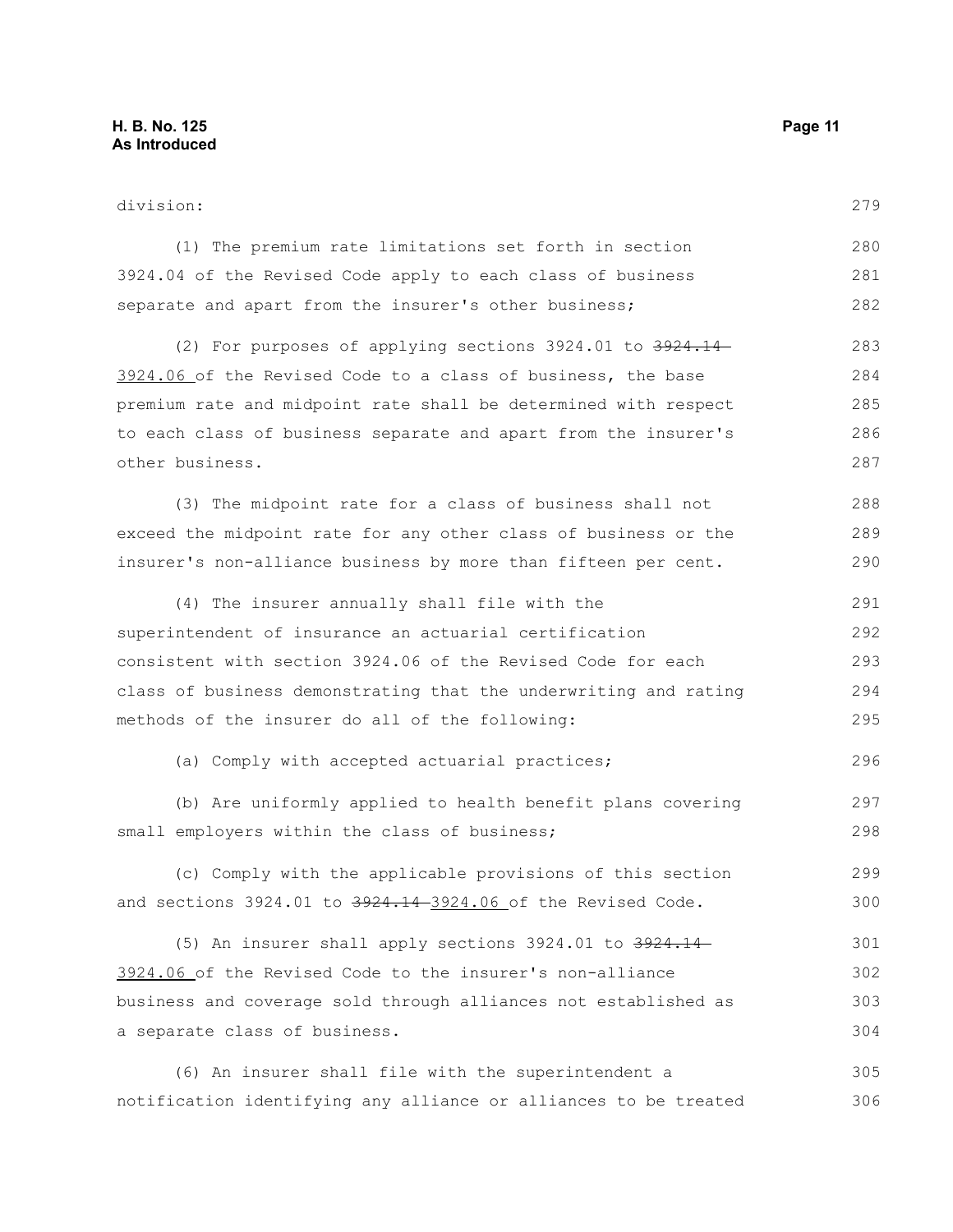as a separate class of business at least sixty days prior to the date the rates for that class of business take effect. (7) Any application for a certificate of authority filed pursuant to section 1731.021 of the Revised Code shall include a disclosure as to whether the alliance will be underwritten or rated as part of a separate class of business. (C) As used in this section: (1) "Class of business" means a group of small employers, as defined in section 3924.01 of the Revised Code, that are enrolled employers in one or more alliances. (2) "Actuarial certification," "base premium rate," and "midpoint rate" have the same meanings as in section 3924.01 of the Revised Code. **Sec. 1739.05.** (A) A multiple employer welfare arrangement that is created pursuant to sections 1739.01 to 1739.22 of the Revised Code and that operates a group self-insurance program may be established only if any of the following applies: (1) The arrangement has and maintains a minimum enrollment of three hundred employees of two or more employers. (2) The arrangement has and maintains a minimum enrollment of three hundred self-employed individuals. (3) The arrangement has and maintains a minimum enrollment of three hundred employees or self-employed individuals in any combination of divisions (A)(1) and (2) of this section. (B) A multiple employer welfare arrangement that is created pursuant to sections 1739.01 to 1739.22 of the Revised Code and that operates a group self-insurance program shall comply with all laws applicable to self-funded programs in this 308 309 310 311 312 313 314 315 316 317 318 319 320 321 322 323 324 325 326 327 328 329 330 331 332 333 334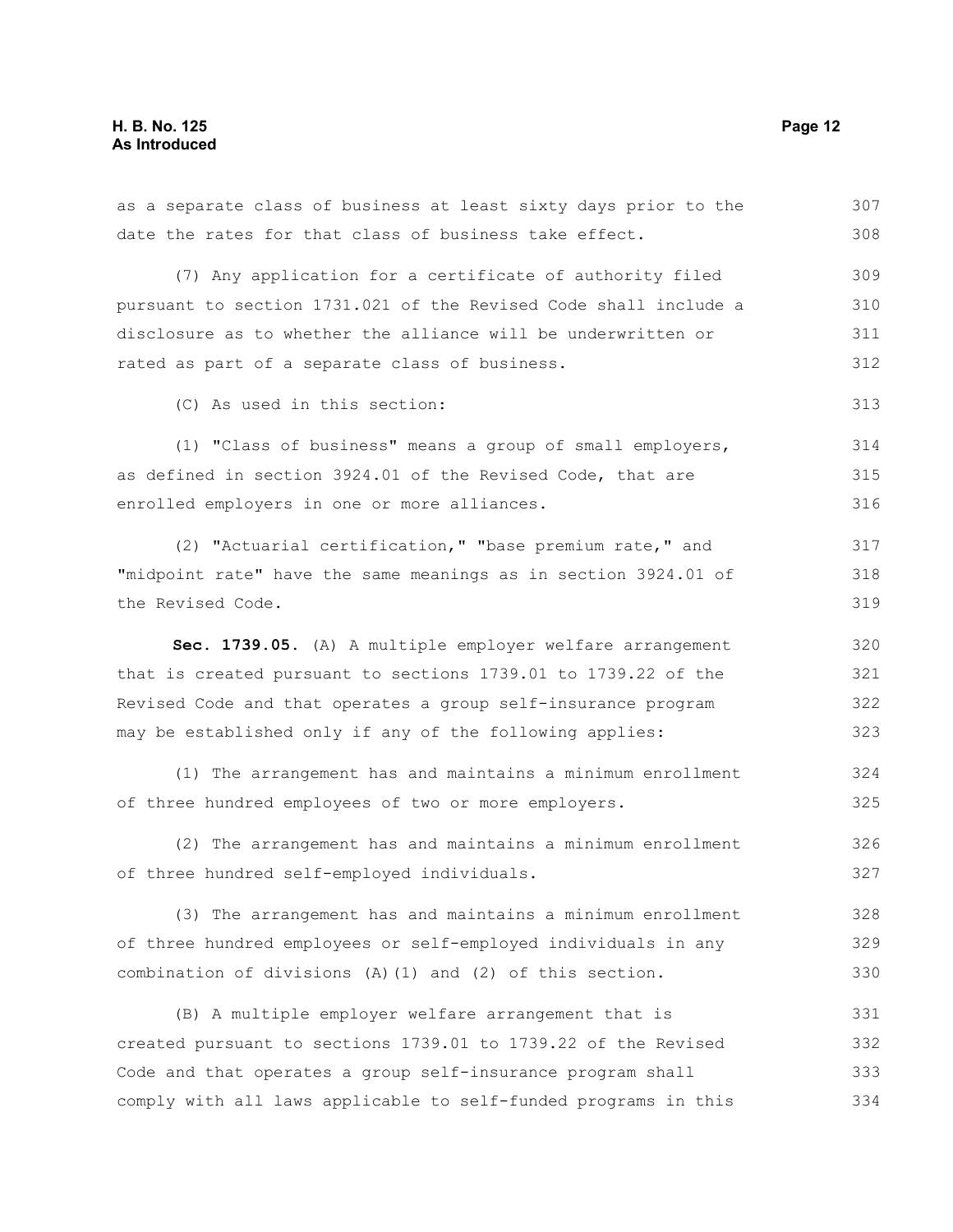state, including sections 3901.04, 3901.041, 3901.19 to 3901.26, 3901.38, 3901.381 to 3901.3814, 3901.40, 3901.45, 3901.46, 3901.491, 3902.01 to 3902.14, 3923.041, 3923.24, 3923.282, 3923.30, 3923.301, 3923.38, 3923.581, 3923.602, 3923.63, 3923.80, 3923.84, 3923.85, 3923.851, 3923.86, 3923.87, 3923.89, 3923.90, 3924.031, 3924.032, and 3924.27 of the Revised Code. 335 336 337 338 339 340

(C) A multiple employer welfare arrangement created pursuant to sections 1739.01 to 1739.22 of the Revised Code shall solicit enrollments only through agents or solicitors licensed pursuant to Chapter 3905. of the Revised Code to sell or solicit sickness and accident insurance. 341 342 343 344 345

(D) A multiple employer welfare arrangement created pursuant to sections 1739.01 to 1739.22 of the Revised Code shall provide benefits only to individuals who are members, employees of members, or the dependents of members or employees, or are eligible for continuation of coverage under section 1751.53 or 3923.38 of the Revised Code or under Title X of the "Consolidated Omnibus Budget Reconciliation Act of 1985," 100 Stat. 227, 29 U.S.C.A. 1161, as amended. 346 347 348 349 350 351 352 353

(E) A multiple employer welfare arrangement created pursuant to sections 1739.01 to 1739.22 of the Revised Code is subject to, and shall comply with, sections 3903.81 to 3903.93 of the Revised Code in the same manner as other life or health insurers, as defined in section 3903.81 of the Revised Code. 354 355 356 357 358

**Sec. 1751.01.** As used in this chapter:

(A)(1) "Basic health care services" means the following services when medically necessary and, except for health care plans offered in the large group market, the essential health benefits identified in division (B)(1) of section 3902.43 of the 360 361 362 363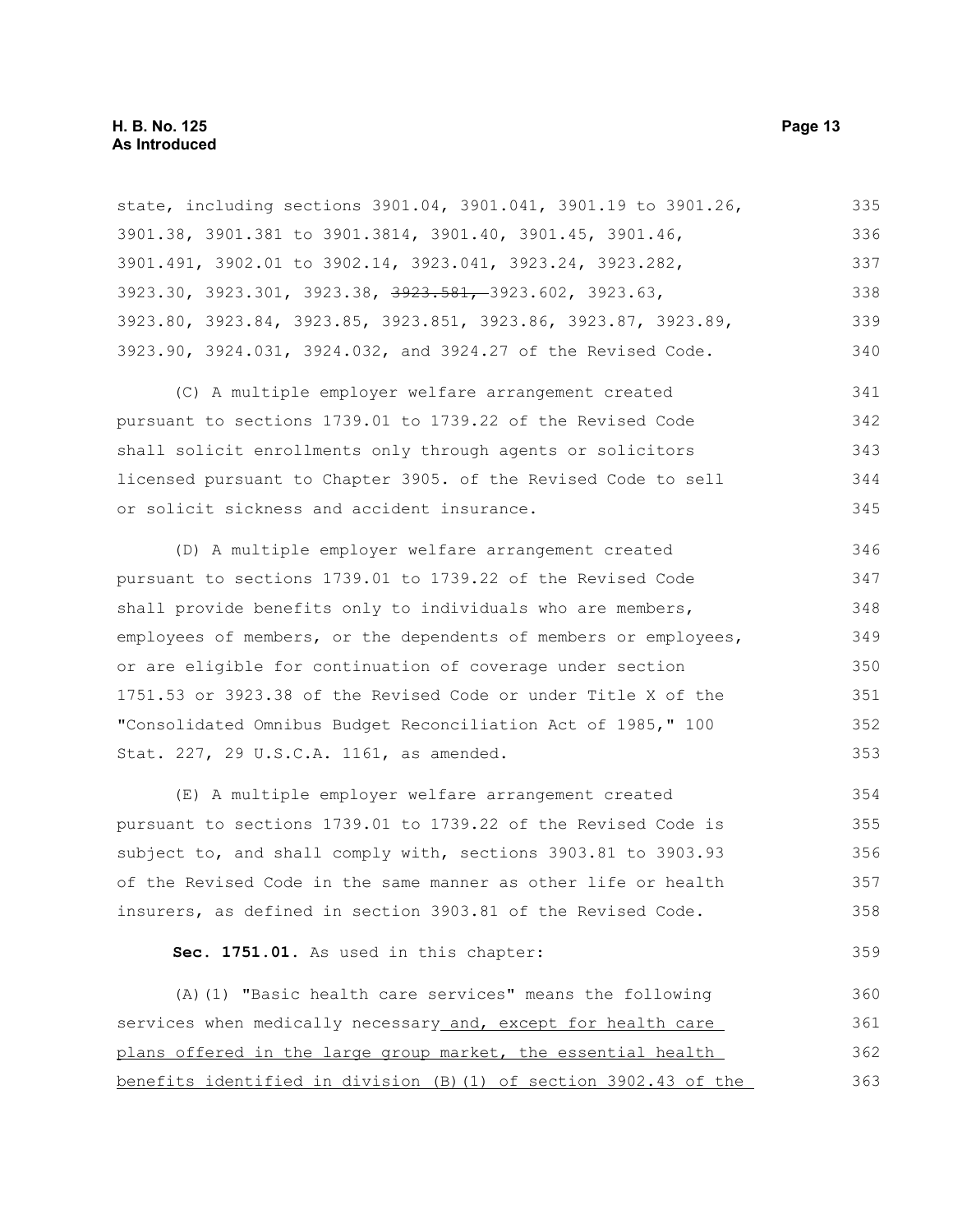### **H. B. No. 125 Page 14 As Introduced**

| Revised Code:                                                   | 364 |
|-----------------------------------------------------------------|-----|
| (a) Physician's services, except when such services are         | 365 |
| supplemental under division (B) of this section;                | 366 |
| (b) Inpatient hospital services;                                | 367 |
| (c) Outpatient medical services;                                | 368 |
| (d) Emergency health services;                                  | 369 |
| (e) Urgent care services;                                       | 370 |
| (f) Diagnostic laboratory services and diagnostic and           | 371 |
| therapeutic radiologic services;                                | 372 |
| (g) Diagnostic and treatment services, other than               | 373 |
| prescription drug services, for biologically based mental       | 374 |
| illnesses;                                                      | 375 |
| (h) Preventive health care services, including, but not         | 376 |
| limited to, voluntary family planning services, infertility     | 377 |
| services, periodic physical examinations, prenatal obstetrical  | 378 |
| care, and well-child care;                                      | 379 |
| (i) Routine patient care for patients enrolled in an            | 380 |
| eligible cancer clinical trial pursuant to section 3923.80 of   | 381 |
| the Revised Code.                                               | 382 |
| "Basic health care services" does not include experimental      | 383 |
| procedures.                                                     | 384 |
| Except as provided by divisions $(A)$ $(2)$ and $(3)$ of this   | 385 |
| section in connection with the offering of coverage for         | 386 |
| diagnostic and treatment services for biologically based mental | 387 |
| illnesses, a health insuring corporation shall not offer        | 388 |
| coverage for a health care service, defined as a basic health   | 389 |

care service by this division, unless it offers coverage for all 390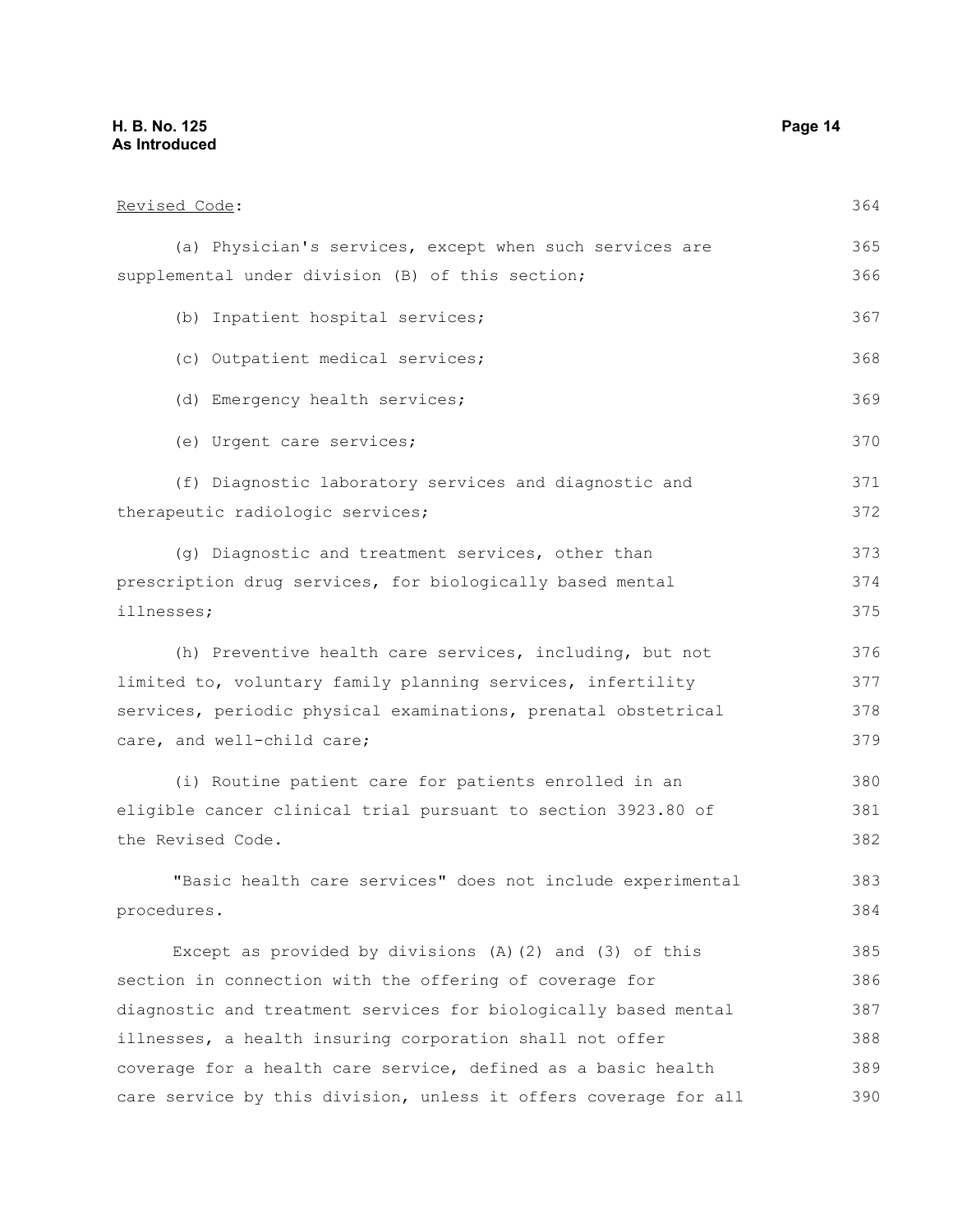#### **H. B. No. 125 Page 15 As Introduced**

listed basic health care services. However, this requirement does not apply to the coverage of beneficiaries enrolled in medicare pursuant to a medicare contract, or to the coverage of beneficiaries enrolled in the federal employee health benefits program pursuant to 5 U.S.C.A. 8905, or to the coverage of medicaid recipients, or to the coverage of beneficiaries under any federal health care program regulated by a federal regulatory body, or to the coverage of beneficiaries under any contract covering officers or employees of the state that has been entered into by the department of administrative services. 391 392 393 394 395 396 397 398 399 400

(2) A health insuring corporation may offer coverage for diagnostic and treatment services for biologically based mental illnesses without offering coverage for all other basic health care services. A health insuring corporation may offer coverage for diagnostic and treatment services for biologically based mental illnesses alone or in combination with one or more supplemental health care services. However, a health insuring corporation that offers coverage for any other basic health care service shall offer coverage for diagnostic and treatment services for biologically based mental illnesses in combination with the offer of coverage for all other listed basic health care services. 401 402 403 404 405 406 407 408 409 410 411 412

(3) A health insuring corporation that offers coverage for basic health care services is not required to offer coverage for diagnostic and treatment services for biologically based mental illnesses in combination with the offer of coverage for all other listed basic health care services if all of the following apply: 413 414 415 416 417 418

(a) The health insuring corporation submits documentation certified by an independent member of the American academy of 419 420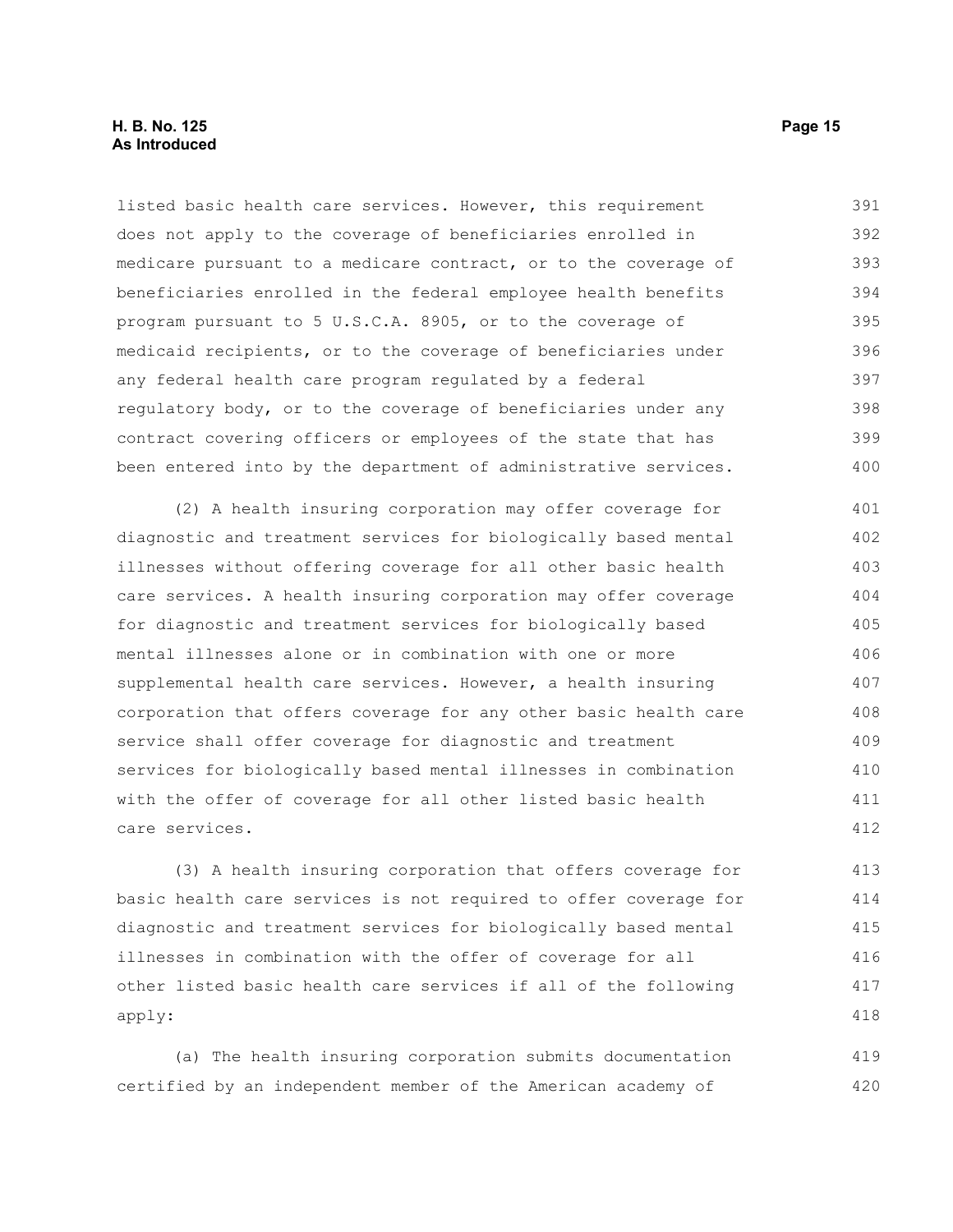#### **H. B. No. 125 Page 16 As Introduced**

actuaries to the superintendent of insurance showing that incurred claims for diagnostic and treatment services for biologically based mental illnesses for a period of at least six months independently caused the health insuring corporation's costs for claims and administrative expenses for the coverage of basic health care services to increase by more than one per cent per year. 421 422 423 424 425 426 427

(b) The health insuring corporation submits a signed letter from an independent member of the American academy of actuaries to the superintendent of insurance opining that the increase in costs described in division (A)(3)(a) of this section could reasonably justify an increase of more than one per cent in the annual premiums or rates charged by the health insuring corporation for the coverage of basic health care services. 428 429 430 431 432 433 434 435

(c) The superintendent of insurance makes the following determinations from the documentation and opinion submitted pursuant to divisions (A)(3)(a) and (b) of this section: 436 437 438

(i) Incurred claims for diagnostic and treatment services for biologically based mental illnesses for a period of at least six months independently caused the health insuring corporation's costs for claims and administrative expenses for the coverage of basic health care services to increase by more than one per cent per year. 439 440 441 442 443 444

(ii) The increase in costs reasonably justifies an increase of more than one per cent in the annual premiums or rates charged by the health insuring corporation for the coverage of basic health care services. 445 446 447 448

Any determination made by the superintendent under this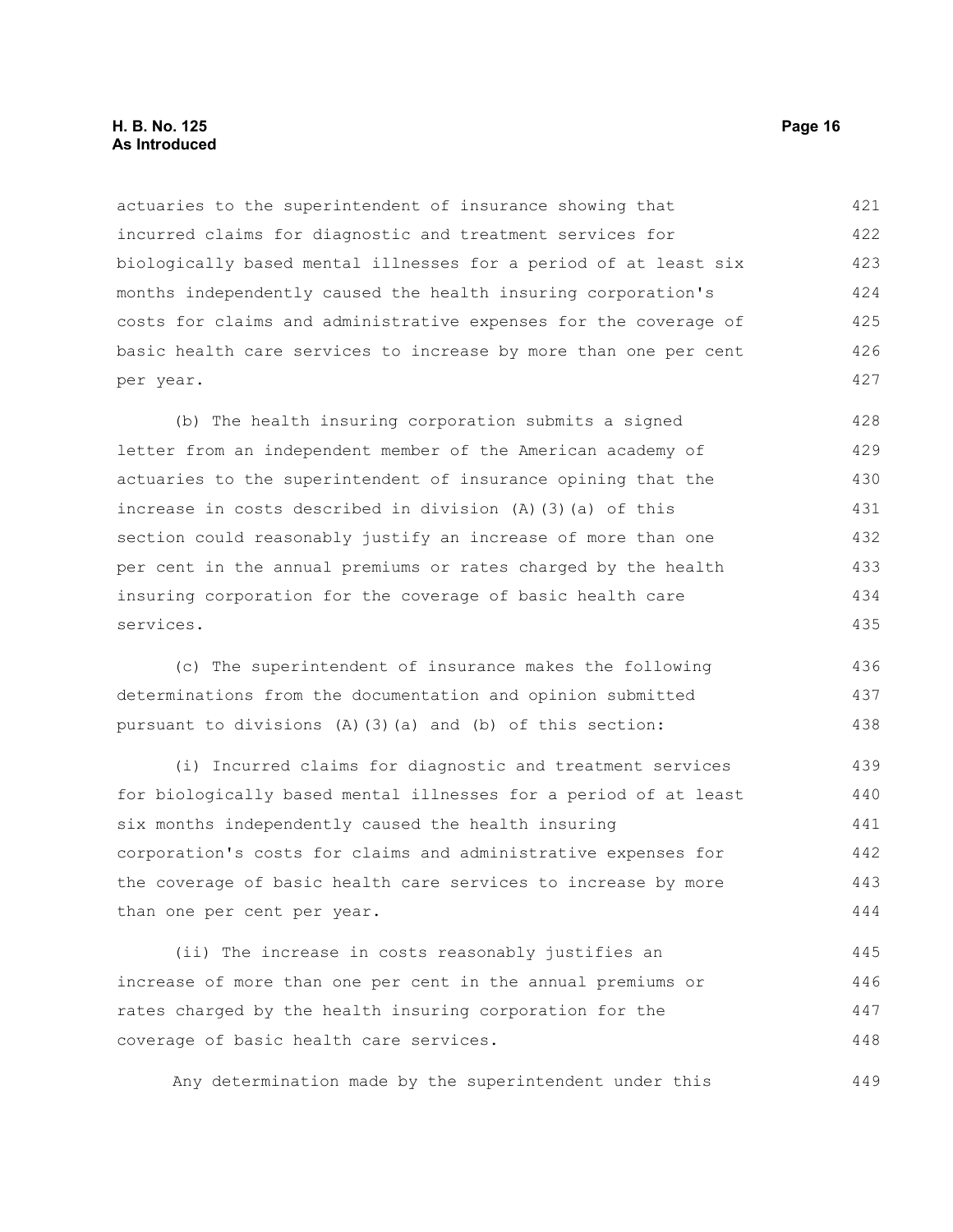| division is subject to Chapter 119. of the Revised Code.         | 450 |
|------------------------------------------------------------------|-----|
| (B) (1) "Supplemental health care services" means any            | 451 |
| health care services other than basic health care services that  | 452 |
| a health insuring corporation may offer, alone or in combination | 453 |
| with either basic health care services or other supplemental     | 454 |
| health care services, and includes:                              | 455 |
| (a) Services of facilities for intermediate or long-term         | 456 |
| care, or both;                                                   | 457 |
| (b) Dental care services;                                        | 458 |
| (c) Vision care and optometric services including lenses         | 459 |
| and frames;                                                      | 460 |
| (d) Podiatric care or foot care services;                        | 461 |
| (e) Mental health services, excluding diagnostic and             | 462 |
| treatment services for biologically based mental illnesses;      | 463 |
| (f) Short-term outpatient evaluative and crisis-                 | 464 |
| intervention mental health services;                             | 465 |
| (g) Medical or psychological treatment and referral              | 466 |
| services for alcohol and drug abuse or addiction;                | 467 |
| (h) Home health services;                                        | 468 |
| (i) Prescription drug services;                                  | 469 |
| (j) Nursing services;                                            | 470 |
| (k) Services of a dietitian licensed under Chapter 4759.         | 471 |
| of the Revised Code;                                             | 472 |
| (1) Physical therapy services;                                   | 473 |
| (m) Chiropractic services;                                       | 474 |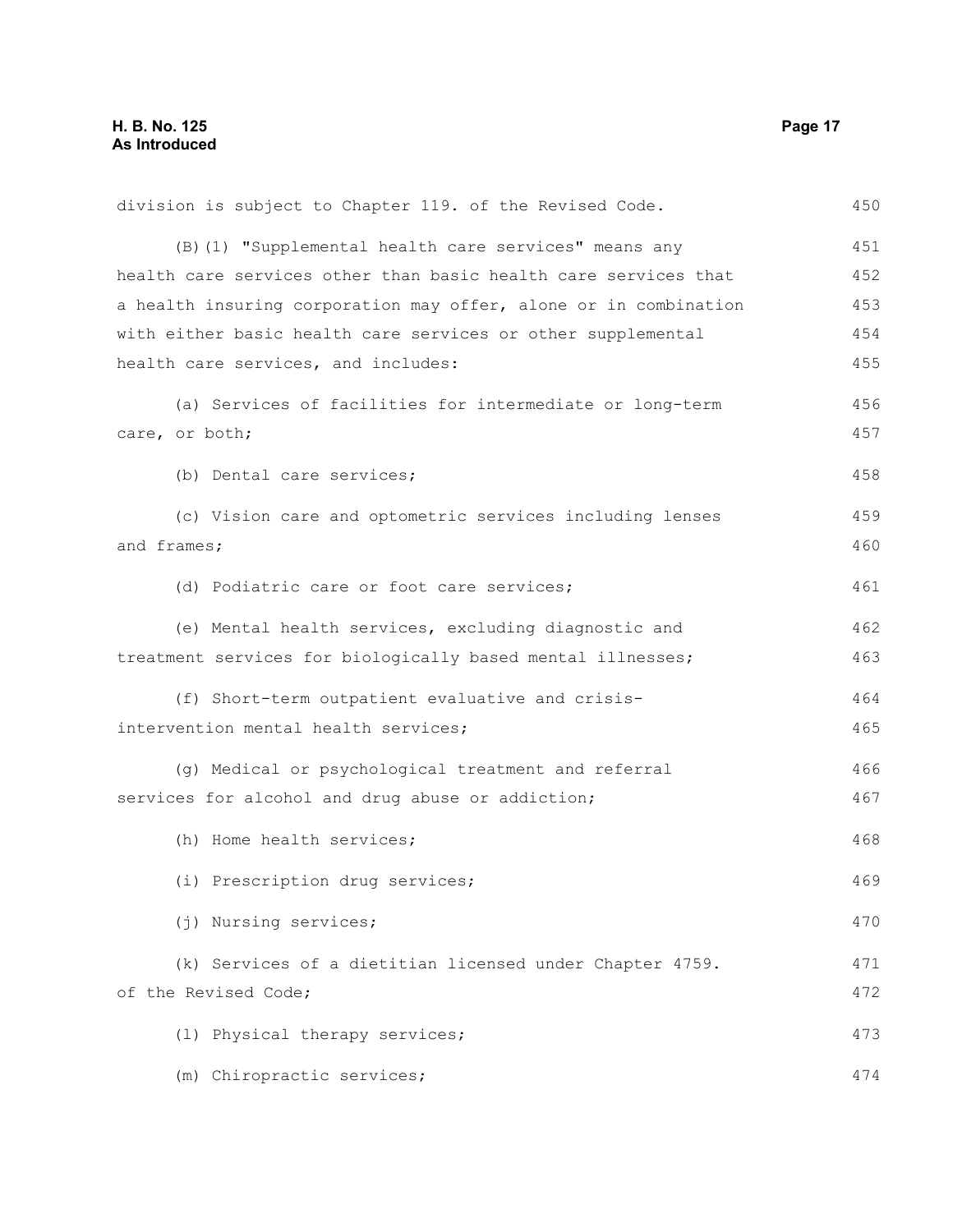(n) Any other category of services approved by the superintendent of insurance. 475 476

(2) If a health insuring corporation offers prescription drug services under this division, the coverage shall include prescription drug services for the treatment of biologically based mental illnesses on the same terms and conditions as other physical diseases and disorders. 477 478 479 480 481

(C) "Specialty health care services" means one of the supplemental health care services listed in division (B) of this section, when provided by a health insuring corporation on an outpatient-only basis and not in combination with other supplemental health care services. 482 483 484 485 486

(D) "Biologically based mental illnesses" means schizophrenia, schizoaffective disorder, major depressive disorder, bipolar disorder, paranoia and other psychotic disorders, obsessive-compulsive disorder, and panic disorder, as these terms are defined in the most recent edition of the diagnostic and statistical manual of mental disorders published by the American psychiatric association. 487 488 489 490 491 492 493

(E) "Closed panel plan" means a health care plan that requires enrollees to use participating providers. 494 495

(F) "Compensation" means remuneration for the provision of health care services, determined on other than a fee-for-service or discounted-fee-for-service basis. 496 497 498

(G) "Contractual periodic prepayment" means the formula for determining the premium rate for all subscribers of a health insuring corporation. 499 500 501

(H) "Corporation" means a corporation formed under Chapter 1701. or 1702. of the Revised Code or the similar laws of 502 503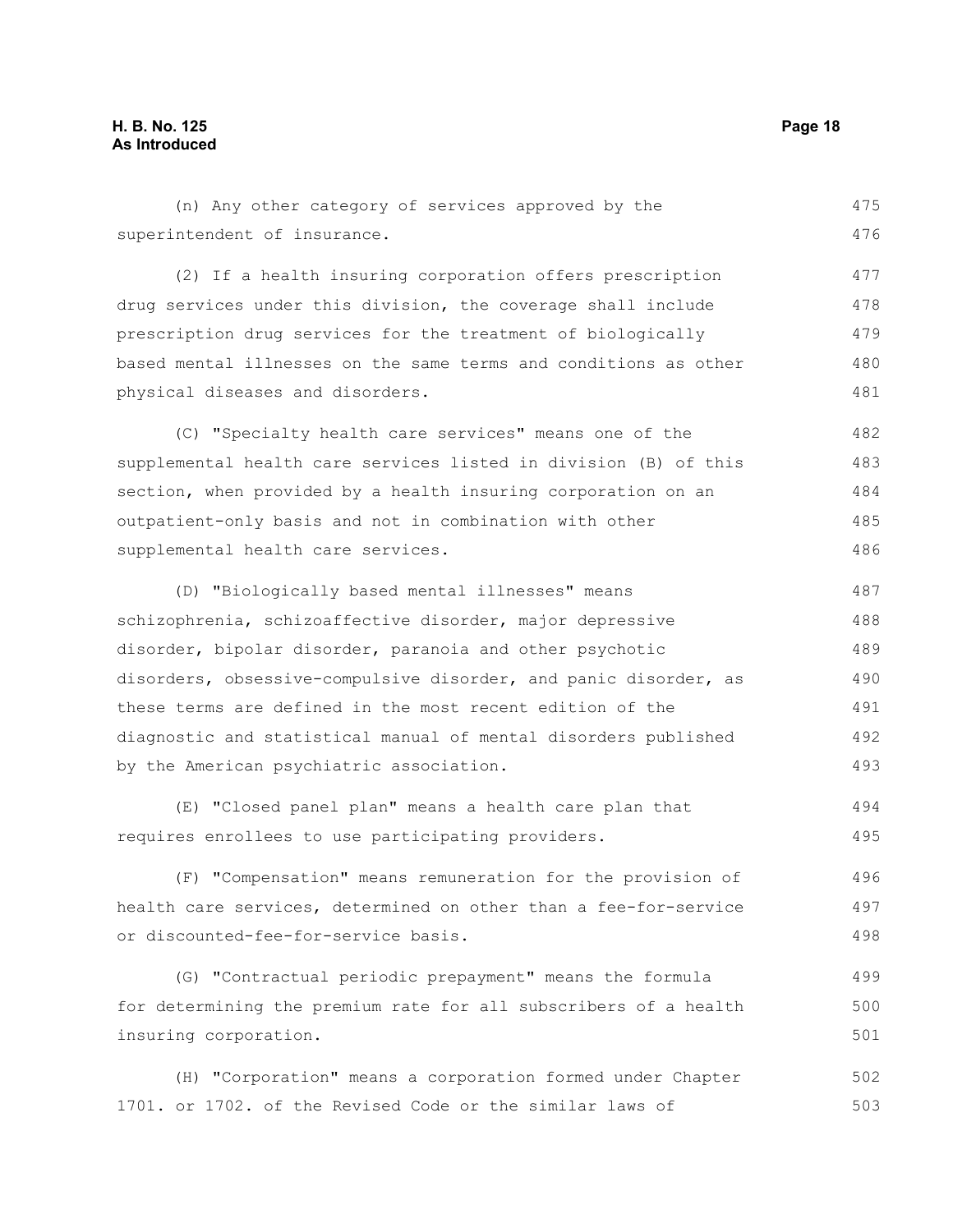532

| another state.                                                  | 504 |
|-----------------------------------------------------------------|-----|
| (I) "Emergency health services" means those health care         | 505 |
| services that must be available on a seven-days-per-week,       | 506 |
| twenty-four-hours-per-day basis in order to prevent jeopardy to | 507 |
| an enrollee's health status that would occur if such services   | 508 |
| were not received as soon as possible, and includes, where      | 509 |
| appropriate, provisions for transportation and indemnity        | 510 |
| payments or service agreements for out-of-area coverage.        | 511 |
| (J) "Enrollee" means any natural person who is entitled to      | 512 |
| receive health care benefits provided by a health insuring      | 513 |
| corporation.                                                    | 514 |
| (K) "Evidence of coverage" means any certificate,               | 515 |
| agreement, policy, or contract issued to a subscriber that sets | 516 |
| out the coverage and other rights to which such person is       | 517 |
| entitled under a health care plan.                              | 518 |
| (L) "Health care facility" means any facility, except a         | 519 |
| health care practitioner's office, that provides preventive,    | 520 |
| diagnostic, therapeutic, acute convalescent, rehabilitation,    | 521 |
| mental health, intellectual disability, intermediate care, or   | 522 |
| skilled nursing services.                                       | 523 |
| (M) "Health care services" means basic, supplemental, and       | 524 |
| specialty health care services.                                 | 525 |
| (N) "Health delivery network" means any group of providers      | 526 |
| or health care facilities, or both, or any representative       | 527 |
| thereof, that have entered into an agreement to offer health    | 528 |
| care services in a panel rather than on an individual basis.    | 529 |
| (O) "Health insuring corporation" means a corporation, as       | 530 |
| defined in division (H) of this section, that, pursuant to a    | 531 |

policy, contract, certificate, or agreement, pays for,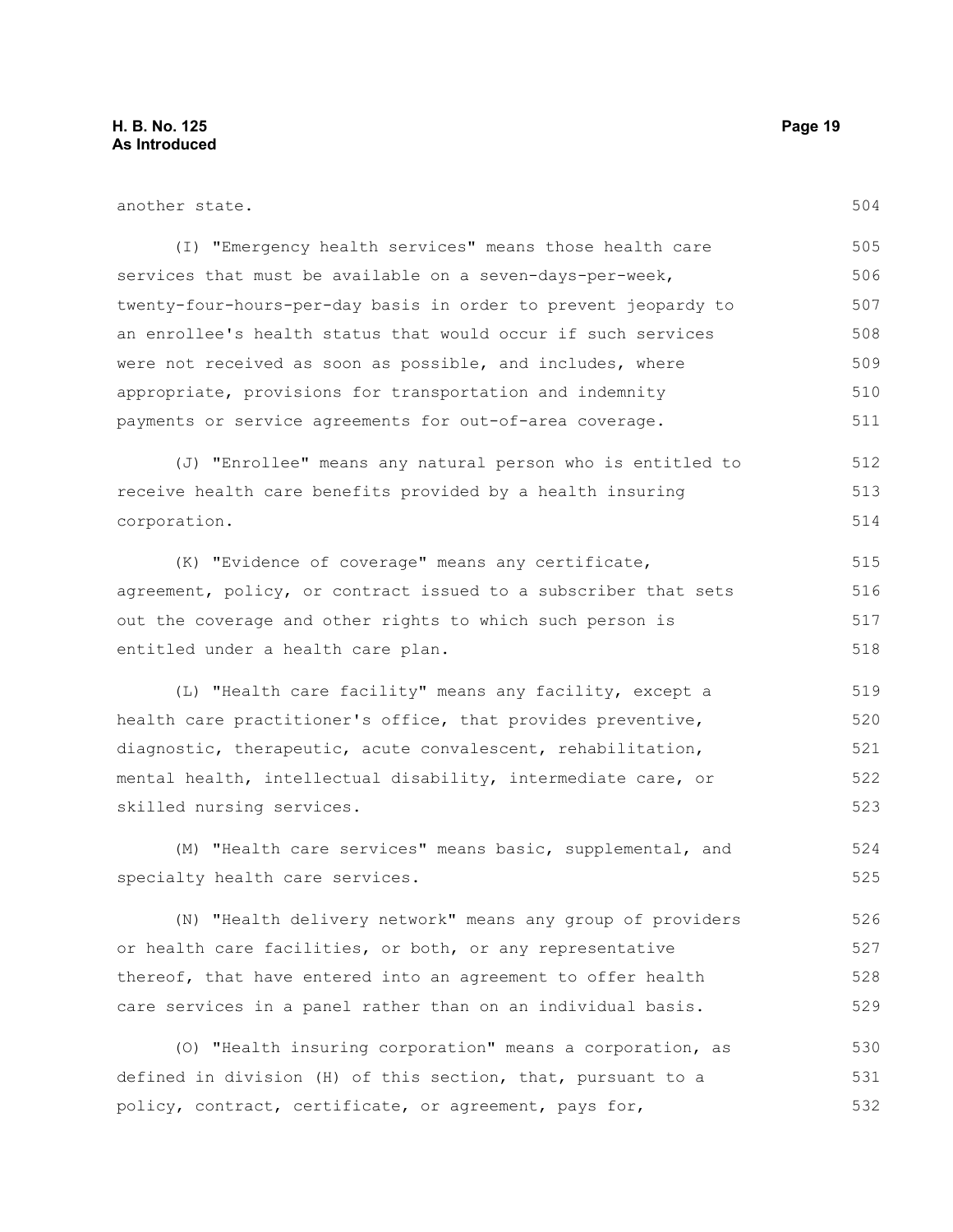reimburses, or provides, delivers, arranges for, or otherwise makes available, basic health care services, supplemental health care services, or specialty health care services, or a combination of basic health care services and either supplemental health care services or specialty health care services, through either an open panel plan or a closed panel plan. 533 534 535 536 537 538 539

"Health insuring corporation" does not include a limited liability company formed pursuant to Chapter 1705. or 1706. of the Revised Code, an insurer licensed under Title XXXIX of the Revised Code if that insurer offers only open panel plans under which all providers and health care facilities participating receive their compensation directly from the insurer, a corporation formed by or on behalf of a political subdivision or a department, office, or institution of the state, or a public entity formed by or on behalf of a board of county commissioners, a county board of developmental disabilities, an alcohol and drug addiction services board, a board of alcohol, drug addiction, and mental health services, or a community mental health board, as those terms are used in Chapters 340. and 5126. of the Revised Code. Except as provided by division (D) of section 1751.02 of the Revised Code, or as otherwise provided by law, no board, commission, agency, or other entity under the control of a political subdivision may accept insurance risk in providing for health care services. However, nothing in this division shall be construed as prohibiting such entities from purchasing the services of a health insuring corporation or a third-party administrator licensed under Chapter 3959. of the Revised Code. 540 541 542 543 544 545 546 547 548 549 550 551 552 553 554 555 556 557 558 559 560 561

(P) "Intermediary organization" means a health delivery network or other entity that contracts with licensed health 562 563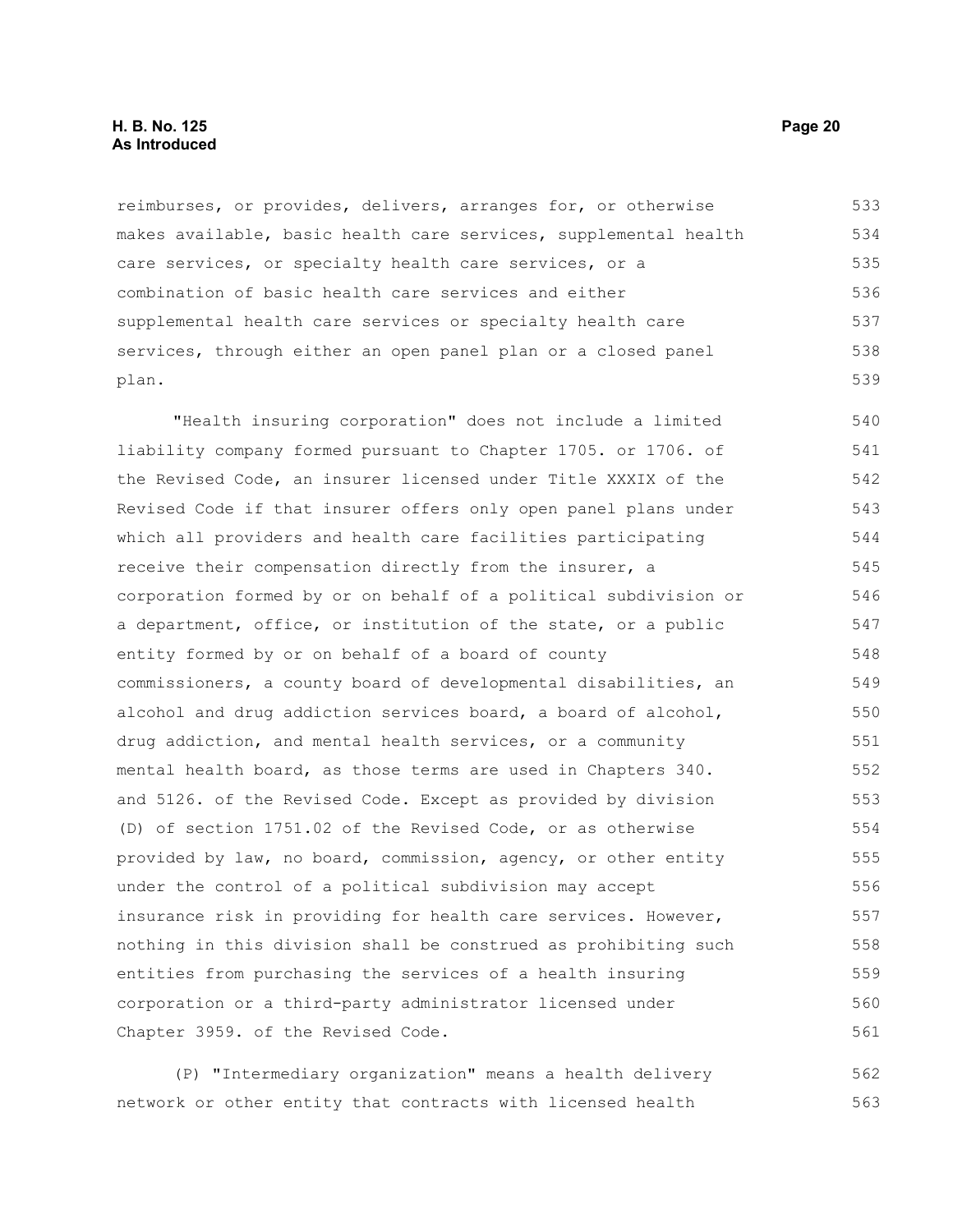#### **H. B. No. 125 Page 21 As Introduced**

insuring corporations or self-insured employers, or both, to provide health care services, and that enters into contractual arrangements with other entities for the provision of health care services for the purpose of fulfilling the terms of its contracts with the health insuring corporations and self-insured employers. 564 565 566 567 568 569

(Q) "Intermediate care" means residential care above the level of room and board for patients who require personal assistance and health-related services, but who do not require skilled nursing care. 570 571 572 573

(R) "Medical record" means the personal information that relates to an individual's physical or mental condition, medical history, or medical treatment. 574 575 576

(S)(1) "Open panel plan" means a health care plan that provides incentives for enrollees to use participating providers and that also allows enrollees to use providers that are not participating providers.

(2) No health insuring corporation may offer an open panel plan, unless the health insuring corporation is also licensed as an insurer under Title XXXIX of the Revised Code, the health insuring corporation, on June 4, 1997, holds a certificate of authority or license to operate under Chapter 1736. or 1740. of the Revised Code, or an insurer licensed under Title XXXIX of the Revised Code is responsible for the out-of-network risk as evidenced by both an evidence of coverage filing under section 1751.11 of the Revised Code and a policy and certificate filing under section 3923.02 of the Revised Code. 581 582 583 584 585 586 587 588 589 590

(T) "Osteopathic hospital" means a hospital registered under section 3701.07 of the Revised Code that advocates 591 592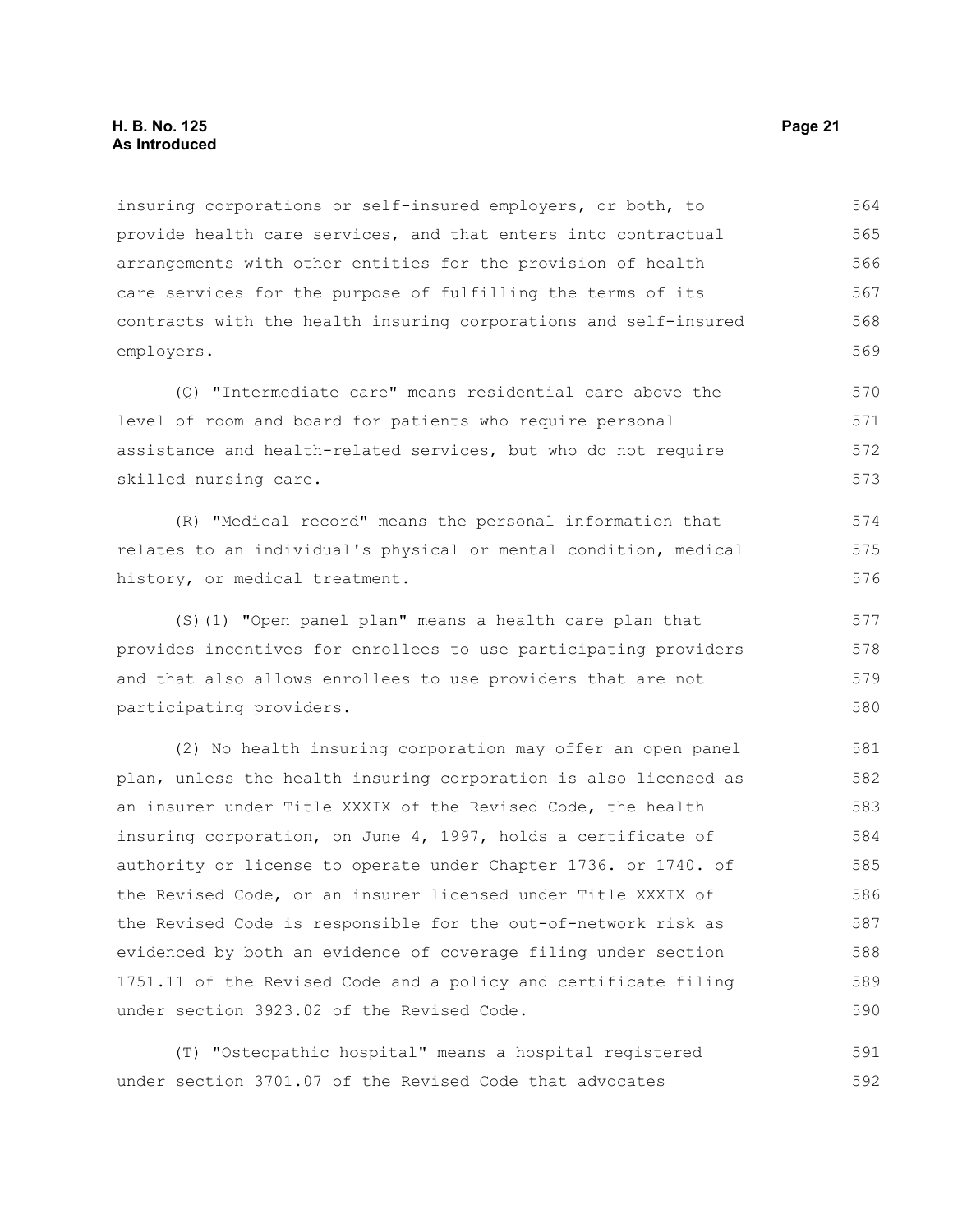| osteopathic principles and the practice and perpetuation of      | 593 |
|------------------------------------------------------------------|-----|
| osteopathic medicine by doing any of the following:              | 594 |
| (1) Maintaining a department or service of osteopathic           | 595 |
| medicine or a committee on the utilization of osteopathic        | 596 |
| principles and methods, under the supervision of an osteopathic  | 597 |
| physician;                                                       | 598 |
| (2) Maintaining an active medical staff, the majority of         | 599 |
| which is comprised of osteopathic physicians;                    | 600 |
| (3) Maintaining a medical staff executive committee that         | 601 |
| has osteopathic physicians as a majority of its members.         | 602 |
| (U) "Panel" means a group of providers or health care            | 603 |
| facilities that have joined together to deliver health care      | 604 |
| services through a contractual arrangement with a health         | 605 |
| insuring corporation, employer group, or other payor.            | 606 |
| (V) "Person" has the same meaning as in section 1.59 of          | 607 |
| the Revised Code, and, unless the context otherwise requires,    | 608 |
| includes any insurance company holding a certificate of          | 609 |
| authority under Title XXXIX of the Revised Code, any subsidiary  | 610 |
| and affiliate of an insurance company, and any government        | 611 |
| agency.                                                          | 612 |
| (W) "Premium rate" means any set fee regularly paid by a         | 613 |
| subscriber to a health insuring corporation. A "premium rate"    | 614 |
| does not include a one-time membership fee, an annual            | 615 |
| administrative fee, or a nominal access fee, paid to a managed   | 616 |
| health care system under which the recipient of health care      | 617 |
| services remains solely responsible for any charges accessed for | 618 |
| those services by the provider or health care facility.          | 619 |
| (X) "Primary care provider" means a provider that is             | 620 |

designated by a health insuring corporation to supervise,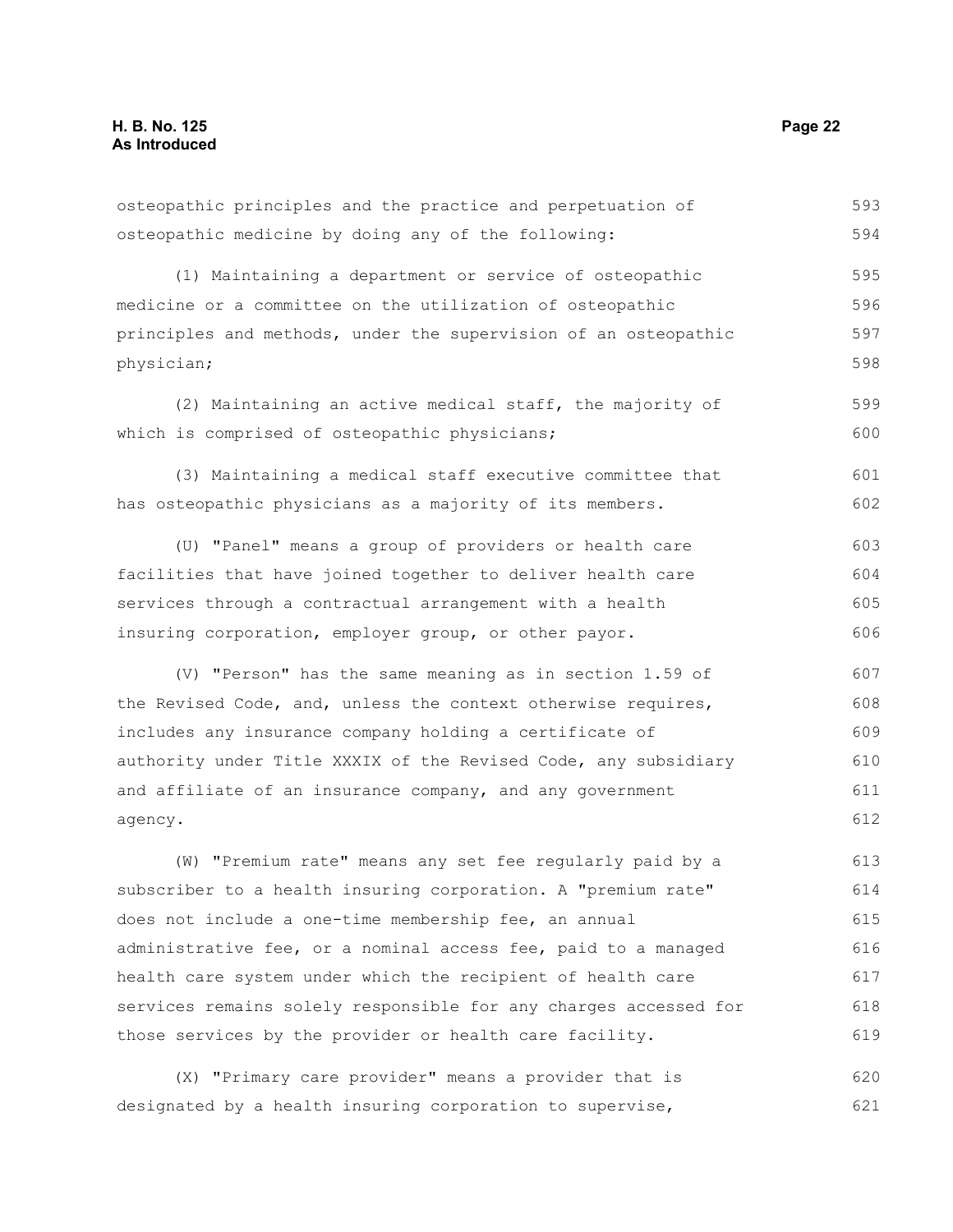coordinate, or provide initial care or continuing care to an enrollee, and that may be required by the health insuring corporation to initiate a referral for specialty care and to maintain supervision of the health care services rendered to the enrollee. 622 623 624 625 626

(Y) "Provider" means any natural person or partnership of natural persons who are licensed, certified, accredited, or otherwise authorized in this state to furnish health care services, or any professional association organized under Chapter 1785. of the Revised Code, provided that nothing in this chapter or other provisions of law shall be construed to preclude a health insuring corporation, health care practitioner, or organized health care group associated with a health insuring corporation from employing certified nurse practitioners, certified nurse anesthetists, clinical nurse specialists, certified nurse-midwives, pharmacists, dietitians, physician assistants, dental assistants, dental hygienists, optometric technicians, or other allied health personnel who are licensed, certified, accredited, or otherwise authorized in this state to furnish health care services. 627 628 629 630 631 632 633 634 635 636 637 638 639 640 641

(Z) "Provider sponsored organization" means a corporation, as defined in division (H) of this section, that is at least eighty per cent owned or controlled by one or more hospitals, as defined in section 3727.01 of the Revised Code, or one or more physicians licensed to practice medicine or surgery or osteopathic medicine and surgery under Chapter 4731. of the Revised Code, or any combination of such physicians and hospitals. Such control is presumed to exist if at least eighty per cent of the voting rights or governance rights of a provider sponsored organization are directly or indirectly owned, controlled, or otherwise held by any combination of the 642 643 644 645 646 647 648 649 650 651 652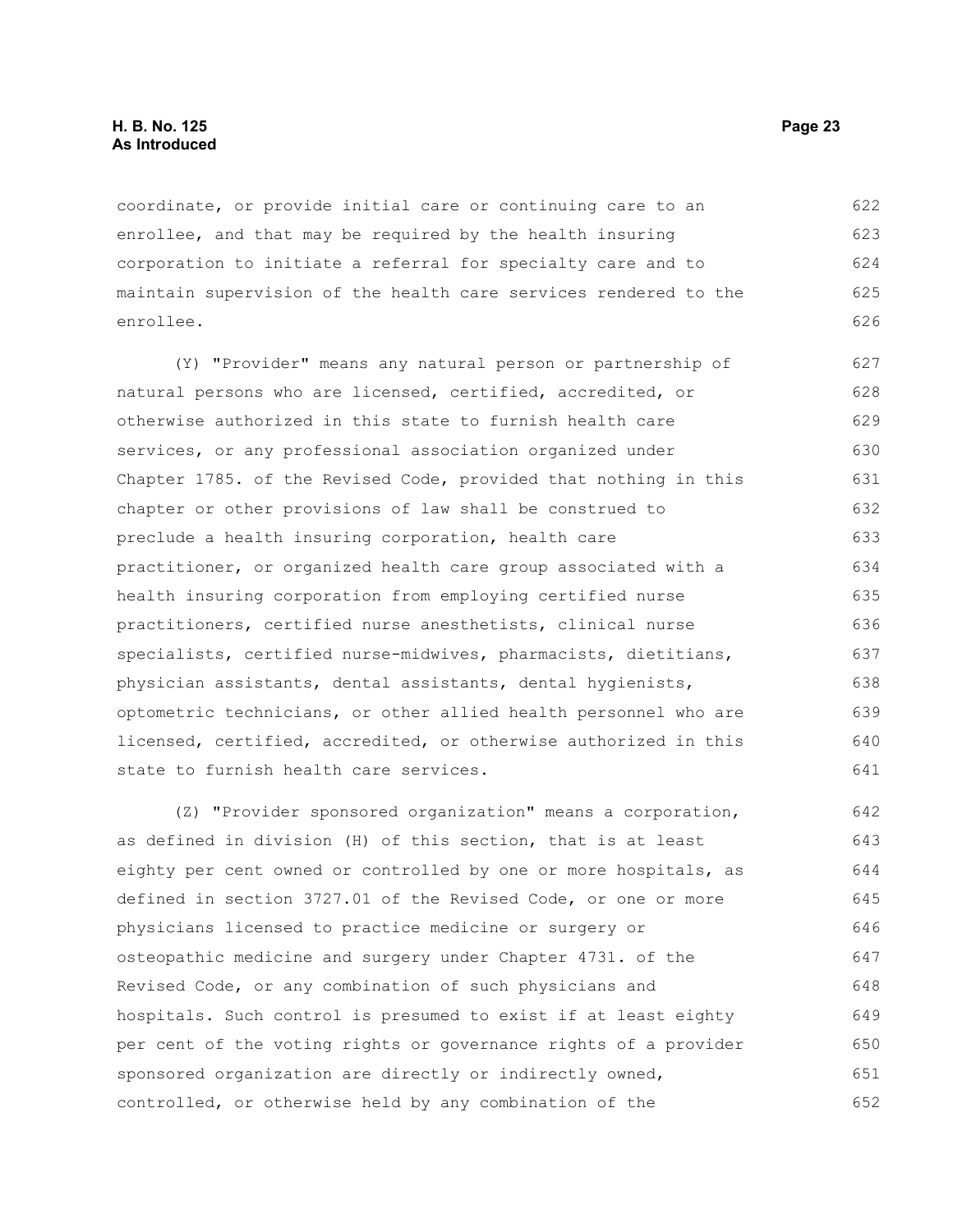physicians and hospitals described in this division.

(AA) "Solicitation document" means the written materials provided to prospective subscribers or enrollees, or both, and used for advertising and marketing to induce enrollment in the health care plans of a health insuring corporation. 654 655 656 657

(BB) "Subscriber" means a person who is responsible for making payments to a health insuring corporation for participation in a health care plan, or an enrollee whose employment or other status is the basis of eligibility for enrollment in a health insuring corporation. 658 659 660 661 662

(CC) "Urgent care services" means those health care services that are appropriately provided for an unforeseen condition of a kind that usually requires medical attention without delay but that does not pose a threat to the life, limb, or permanent health of the injured or ill person, and may include such health care services provided out of the health insuring corporation's approved service area pursuant to indemnity payments or service agreements. 663 664 665 666 667 668 669 670

**Sec. 1751.06.** Upon obtaining a certificate of authority as required under this chapter, a health insuring corporation may do all of the following: 671 672 673

(A) Enroll individuals and their dependents in either of the following circumstances:

(1) The individual resides or lives in the approved service area. 676 677

(2) The individual's place of employment is located in the approved service area. 678 679

(B) Contract with providers and health care facilities for 680

653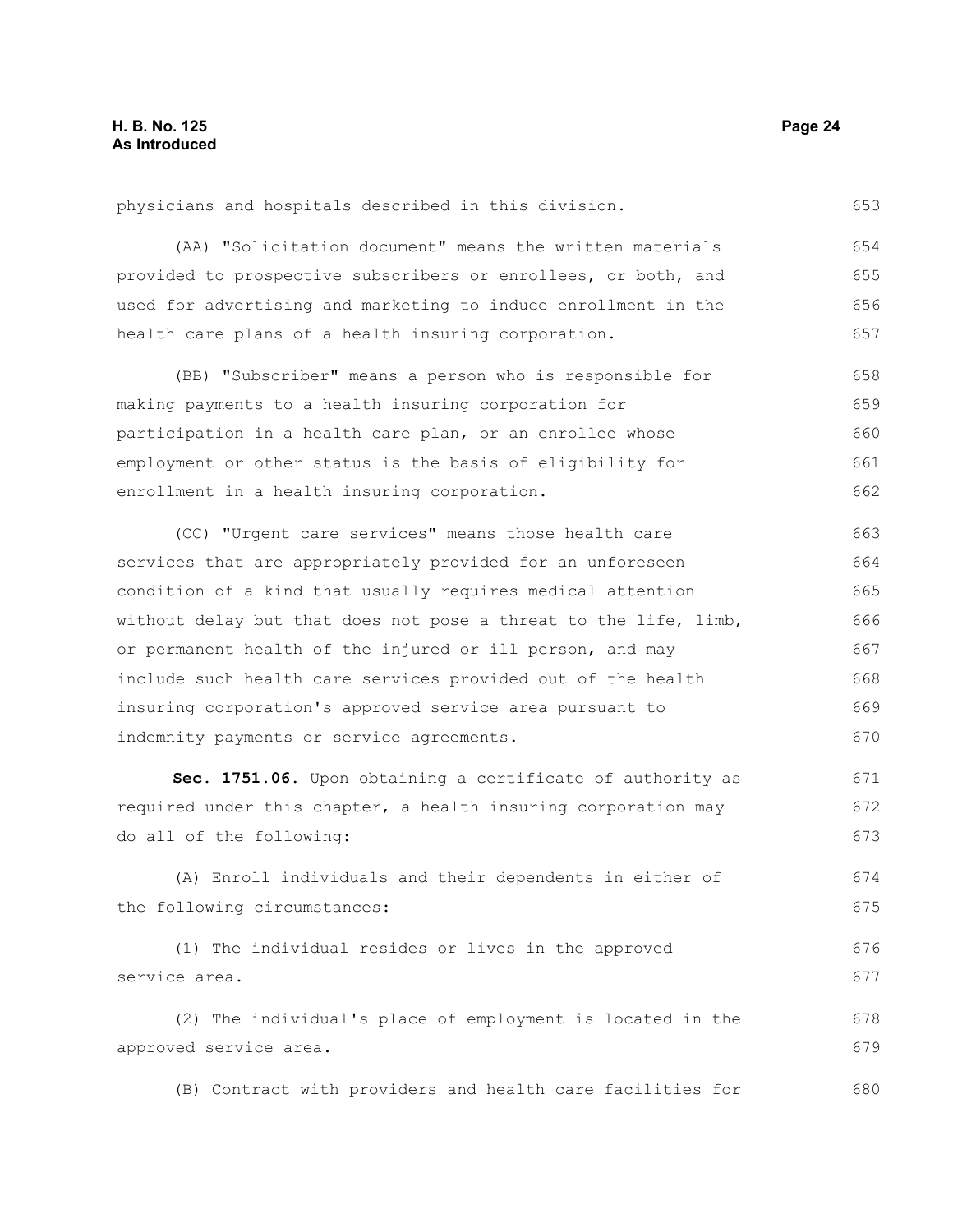the health care services to which enrollees are entitled under the terms of the health insuring corporation's health care contracts; 681 682 683

(C) Contract with insurance companies authorized to do business in this state for insurance, indemnity, or reimbursement against the cost of providing emergency and nonemergency health care services for enrollees, subject to the provisions set forth in this chapter and the limitations set forth in the Revised Code; 684 685 686 687 688 689

(D) Contract with any person pursuant to the requirements of division (A)(18) of section 1751.03 of the Revised Code for managerial or administrative services, or for data processing, actuarial analysis, billing services, or any other services authorized by the superintendent of insurance. However, a health insuring corporation shall not enter into a contract for any of the services listed in this division with an insurance company that is not authorized to engage in the business of insurance in this state. 690 691 692 693 694 695 696 697 698

(E) Accept from governmental agencies, private agencies, corporations, associations, groups, individuals, or other persons, payments covering all or part of the costs of planning, development, construction, and the provision of health care services; 699 700 701 702 703

(F) Purchase, lease, construct, renovate, operate, or maintain health care facilities, and their ancillary equipment, and any property necessary in the transaction of the business of the health insuring corporation; 704 705 706 707

(G) In the employer group market, impose an affiliation period of not more than sixty days, or for late enrollees an 708 709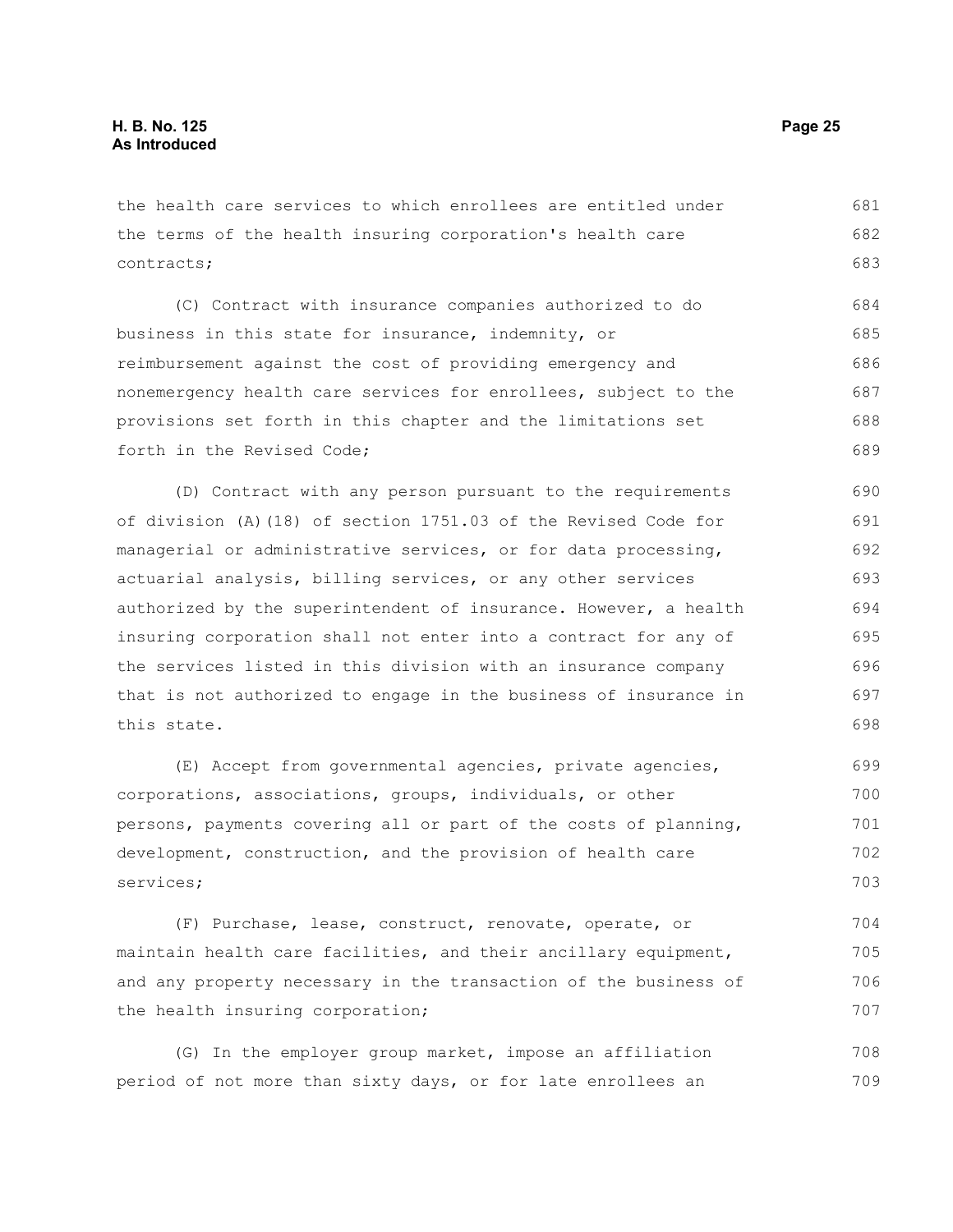#### **H. B. No. 125 Page 26 As Introduced**

affiliation period of not more than ninety days, which period begins on the individual's date of enrollment and runs concurrently with any waiting period imposed under the coverage. For purposes of this division, "affiliation period" means a period of time which, under the terms of the coverage offered, must expire before the coverage becomes effective. No health care services or benefits need to be provided during an affiliation period, and no periodic prepayments can be charged for any coverage during that period. (H) If a health insuring corporation offers coverage in the small employer group market through a network plan, limit or deny the coverage in accordance with section 3924.031 of the Revised Code; (I) Refuse to issue coverage in the small employer group market pursuant to section 3924.032 of the Revised Code; (J) Establish employer contribution rules or group participation rules for the offering of coverage in connection with a group contract in the small employer group market, as provided in division  $\frac{E}{(D)}(1)$  of section 3924.03 of the Revised Code. Nothing in this section shall be construed as prohibiting a health insuring corporation without other commercial enrollment from contracting solely with federal health care programs regulated by federal regulatory bodies. Nothing in this section shall be construed to limit the authority of a health insuring corporation to perform those functions not otherwise prohibited by law. 710 711 712 713 714 715 716 717 718 719 720 721 722 723 724 725 726 727 728 729 730 731 732 733 734 735 736

Sec. 1751.12. (A)(1) No contractual periodic prepayment and no premium rate for nongroup and conversion policies for 737 738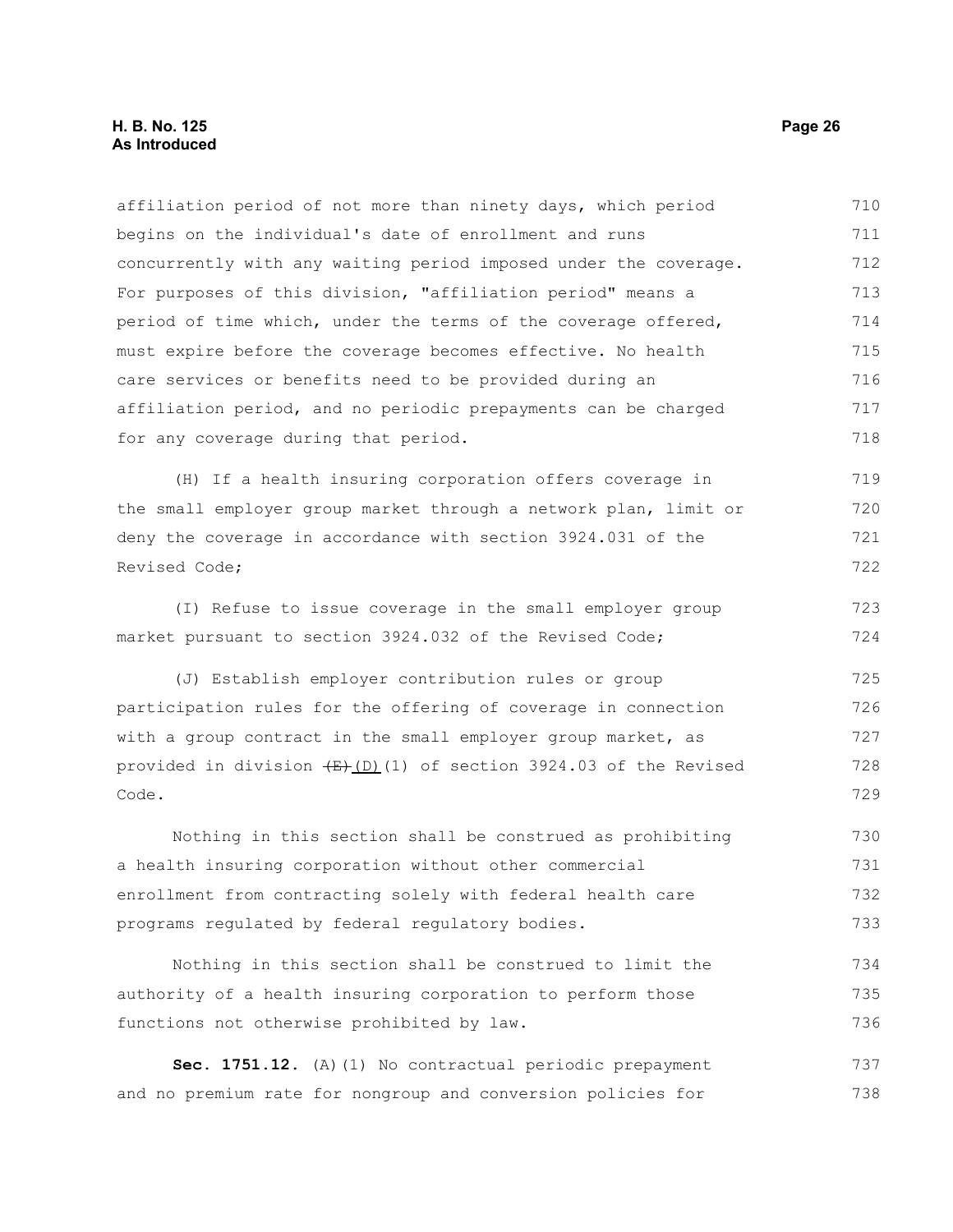health care services, or any amendment to them, may be used by any health insuring corporation at any time until the contractual periodic prepayment and premium rate, or amendment, have been filed with the superintendent of insurance, and shall not be effective until the expiration of sixty days after their filing unless the superintendent sooner gives approval. The filing shall be accompanied by an actuarial certification in the form prescribed by the superintendent. The superintendent shall disapprove the filing, if the superintendent determines within the sixty-day period that the contractual periodic prepayment or premium rate, or amendment, is not in accordance with sound actuarial principles or is not reasonably related to the applicable coverage and characteristics of the applicable class of enrollees. The superintendent shall notify the health insuring corporation of the disapproval, and it shall thereafter be unlawful for the health insuring corporation to use the contractual periodic prepayment or premium rate, or amendment. 739 740 741 742 743 744 745 746 747 748 749 750 751 752 753 754 755

(2) No contractual periodic prepayment for group policies for health care services shall be used until the contractual periodic prepayment has been filed with the superintendent. The filing shall be accompanied by an actuarial certification in the form prescribed by the superintendent. The superintendent may reject a filing made under division (A)(2) of this section at any time, with at least thirty days' written notice to a health insuring corporation, if the contractual periodic prepayment is not in accordance with sound actuarial principles or is not reasonably related to the applicable coverage and characteristics of the applicable class of enrollees. 756 757 758 759 760 761 762 763 764 765 766

(3) At any time, the superintendent, upon at least thirty days' written notice to a health insuring corporation, may withdraw the approval given under division (A)(1) of this 767 768 769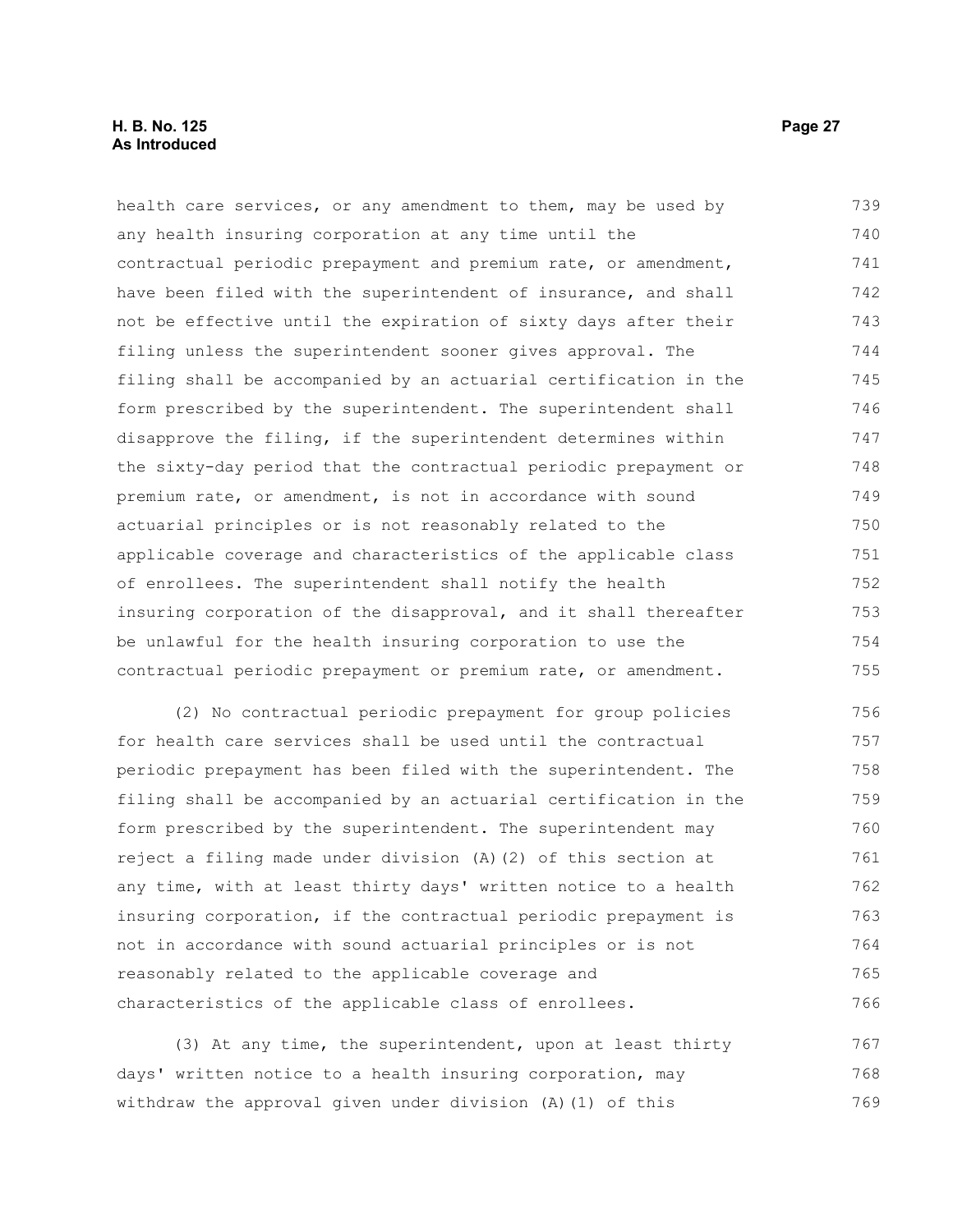section, deemed or actual, of any contractual periodic prepayment or premium rate, or amendment, based on information that either of the following applies: 770 771 772

(a) The contractual periodic prepayment or premium rate, or amendment, is not in accordance with sound actuarial principles. 773 774 775

(b) The contractual periodic prepayment or premium rate, or amendment, is not reasonably related to the applicable coverage and characteristics of the applicable class of enrollees. 776 777 778 779

(4) Any disapproval under division (A)(1) of this section, any rejection of a filing made under division (A)(2) of this section, or any withdrawal of approval under division (A)(3) of this section, shall be effected by a written notice, which shall state the specific basis for the disapproval, rejection, or withdrawal and shall be issued in accordance with Chapter 119. of the Revised Code.

(B) Notwithstanding division (A) of this section, a health insuring corporation may use a contractual periodic prepayment or premium rate for policies used for the coverage of beneficiaries enrolled in medicare pursuant to a medicare risk contract or medicare cost contract, or for policies used for the coverage of beneficiaries enrolled in the federal employees health benefits program pursuant to 5 U.S.C.A. 8905, or for policies used for the coverage of medicaid recipients, or for policies used for the coverage of beneficiaries under any other federal health care program regulated by a federal regulatory body, or for policies used for the coverage of beneficiaries under any contract covering officers or employees of the state that has been entered into by the department of administrative 787 788 789 790 791 792 793 794 795 796 797 798 799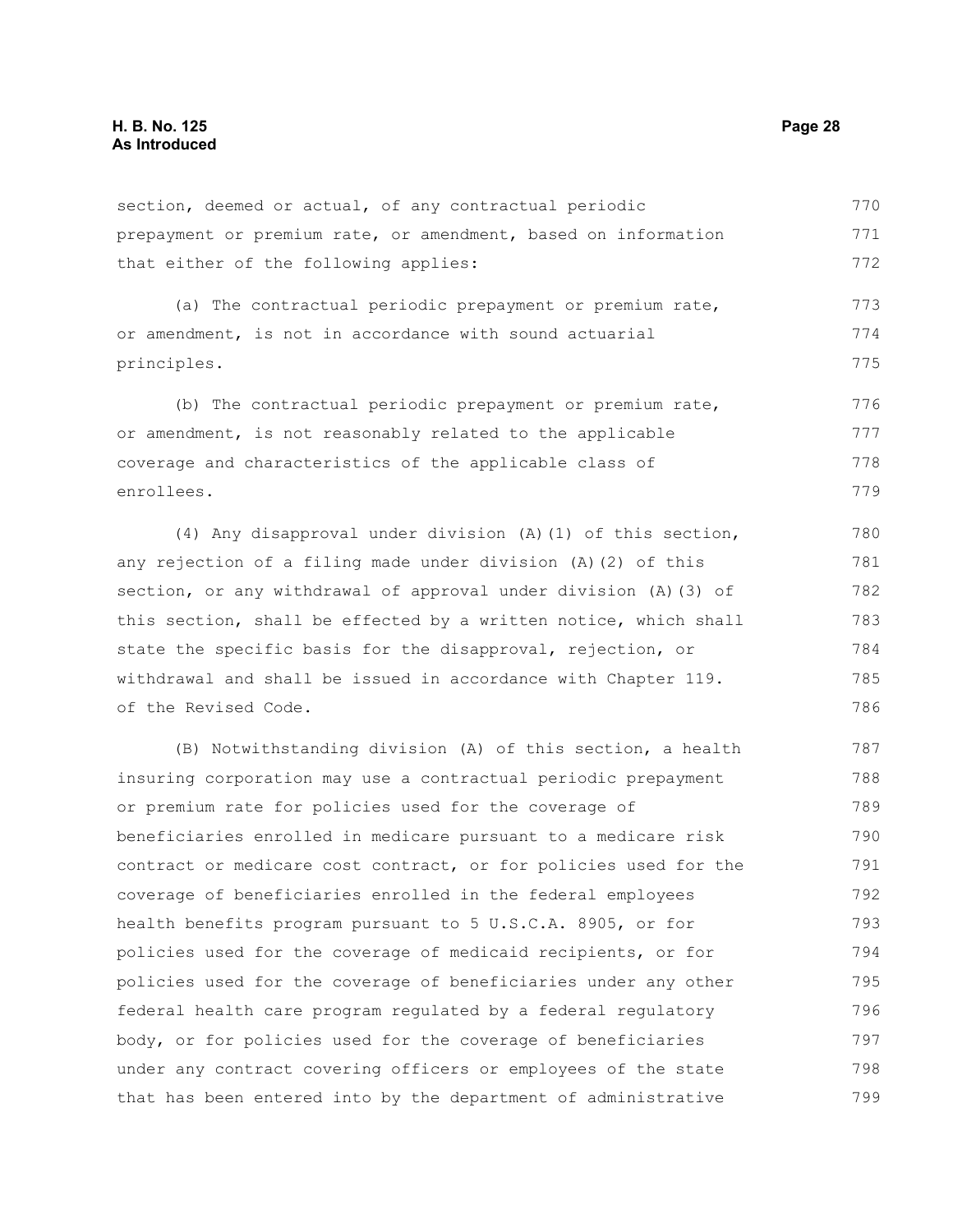800

services, if both of the following apply:

(1) The contractual periodic prepayment or premium rate has been approved by the United States department of health and human services, the United States office of personnel management, the department of medicaid, or the department of administrative services. 801 802 803 804 805

(2) The contractual periodic prepayment or premium rate is filed with the superintendent prior to use and is accompanied by documentation of approval from the United States department of health and human services, the United States office of personnel management, the department of medicaid, or the department of administrative services. 806 807 808 809 810 811

(C) The administrative expense portion of all contractual periodic prepayment or premium rate filings submitted to the superintendent for review must reflect the actual cost of administering the product. The superintendent may require that the administrative expense portion of the filings be itemized and supported.

(D)(1) Copayments, cost sharing, and deductibles must be reasonable and must not be a barrier to the necessary utilization of services by enrollees. 818 819 820

(2) A health insuring corporation, in order to ensure that copayments, cost sharing, and deductibles are reasonable and not a barrier to the necessary utilization of basic health care services by enrollees shall impose copayment charges, cost sharing, and deductible charges that annually do not exceed forty per cent of the total annual cost to the health insuring corporation of providing all covered health care services when applied to a standard population expected to be covered under 821 822 823 824 825 826 827 828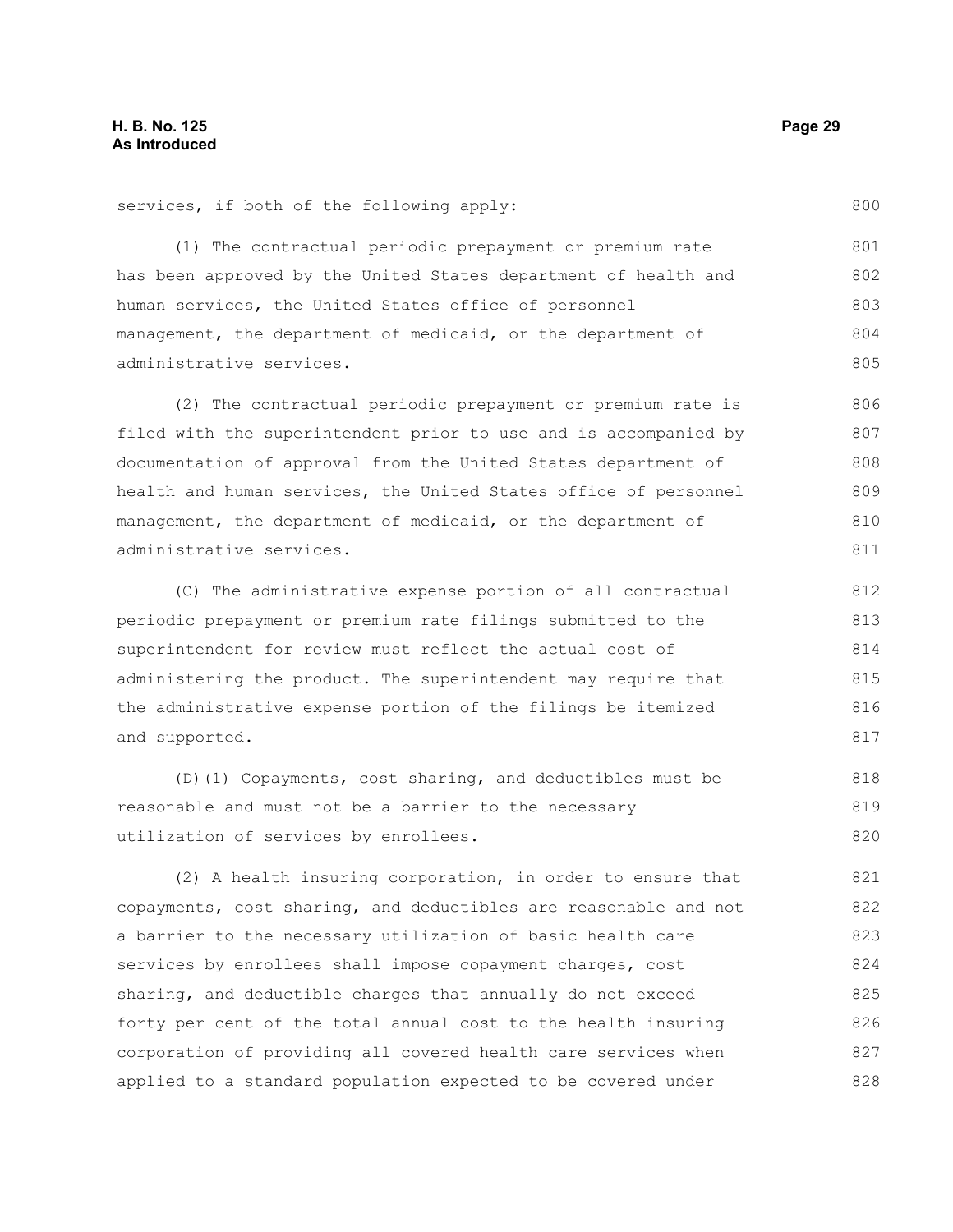#### **H. B. No. 125 Page 30 As Introduced**

the filed product in question. The total annual cost of providing a health care service is the cost to the health insuring corporation of providing the health care service to its enrollees as reduced by any applicable provider discount. This requirement shall be demonstrated by an actuary who is a member of the American academy of actuaries and qualified to provide such certifications as described in the United States qualification standards promulgated by the American academy of actuaries pursuant to the code of professional conduct. 829 830 831 832 833 834 835 836 837

(3) For purposes of division (D) of this section, all of the following apply: 838 839

(a) Copayments imposed by health insuring corporations in connection with a high deductible health plan that is linked to a health savings account are reasonable and are not a barrier to the necessary utilization of services by enrollees.

(b) Division (D)(2) of this section does not apply to a high deductible health plan that is linked to a health savings account.

(c) Catastrophic-only plans, as described in division (D) (2) of section 3902.43 of the Revised Code and defined under the "Patient Protection and Affordable Care Act," 124 Stat. 119, 42 U.S.C. 18022 and any related regulations, are not subject to the limits prescribed in division (D) of this section, provided that such plans meet all applicable minimum federal requirements. 847 848 849 850 851 852

(E) A health insuring corporation shall not impose lifetime maximums on basic health care services. However, a health insuring corporation may establish a benefit limit for inpatient hospital services that are provided pursuant to a policy, contract, certificate, or agreement for supplemental 853 854 855 856 857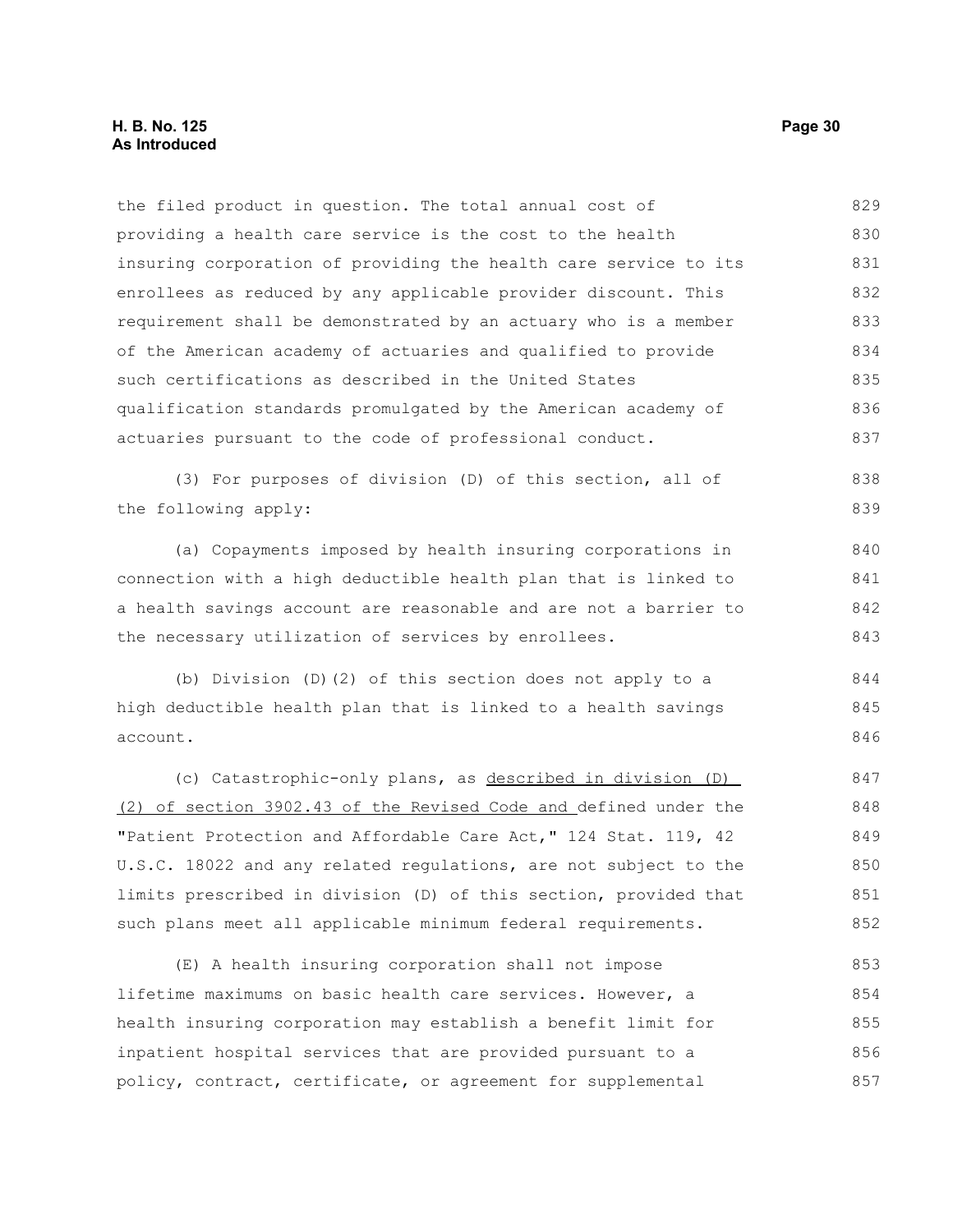health care services.

(F) The superintendent may adopt rules allowing different copayment, cost sharing, and deductible amounts for plans with a medical savings account, health reimbursement arrangement, flexible spending account, or similar account; 859 860 861 862

(G) A health insuring corporation may impose higher copayment, cost sharing, and deductible charges under health plans if requested by the group contract, policy, certificate, or agreement holder, or an individual seeking coverage under an individual health plan. This shall not be construed as requiring the health insuring corporation to create customized health plans for group contract holders or individuals. 863 864 865 866 867 868 869

(H) As used in this section, "health savings account" and "high deductible health plan" have the same meanings as in the "Internal Revenue Code of 1986," 100 Stat. 2085, 26 U.S.C. 223, as amended.

**Sec. 1751.16.** (A) Except as provided in division (F) of this section, every group contract issued by a health insuring corporation shall provide an option for conversion to an individual contract issued on a direct-payment basis to any subscriber covered by the group contract who terminates employment or membership in the group, unless: 874 875 876 877 878 879

(1) Termination of the conversion option or contract is based upon nonpayment of premium after reasonable notice in writing has been given by the health insuring corporation to the subscriber. 880 881 882 883

(2) The subscriber is, or is eligible to be, covered for benefits at least comparable to the group contract under any of the following: 884 885 886

858

873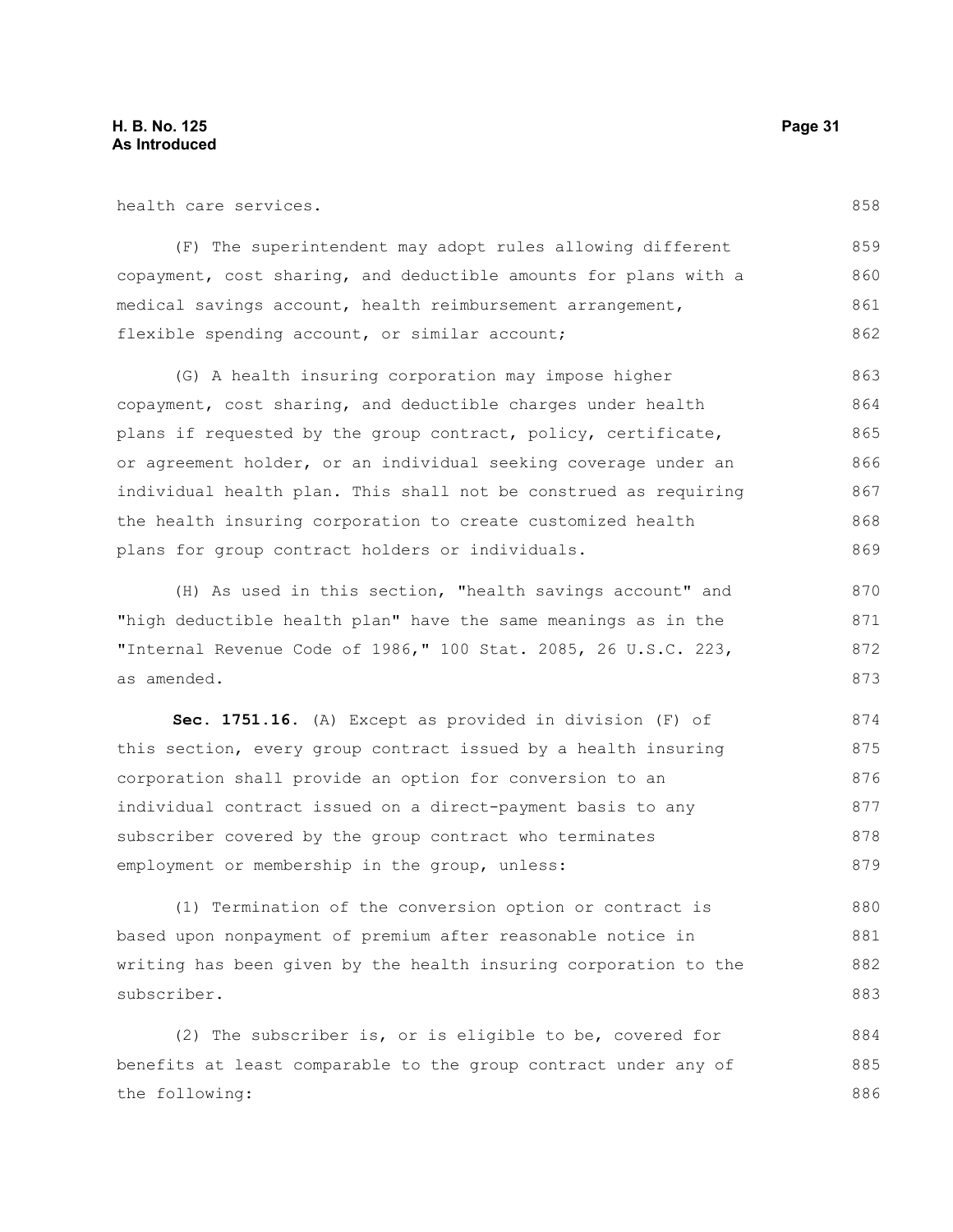| (a) Medicare;                                                    | 887 |
|------------------------------------------------------------------|-----|
| (b) Any act of congress or law under this or any other           | 888 |
| state of the United States providing coverage at least           | 889 |
| comparable to the benefits under division (A) (2) (a) of this    | 890 |
| section;                                                         | 891 |
| (c) Any policy of insurance or health care plan providing        | 892 |
| coverage at least comparable to the benefits under division (A)  | 893 |
| $(2)$ (a) of this section.                                       | 894 |
|                                                                  |     |
| $(B)$ (1) The direct payment contract offered by the health      | 895 |
| insuring corporation pursuant to division (A) of this section-   | 896 |
| shall provide the following:                                     | 897 |
| (a) In the case of an individual who is not a federally          | 898 |
| eligible individual, benefits comparable to benefits in any of-  | 899 |
| the individual contracts then being issued to individual-        | 900 |
| subscribers by the health insuring corporation;                  | 901 |
| (b) In the case of a federally eligible individual, a-           | 902 |
| basic and standard plan established under section 3924.10 of the | 903 |
| Revised Code or plans substantially similar to the basic and     | 904 |
| standard plan in benefit design and scope of covered services.   | 905 |
| For purposes of division (B) (1) (b) of this section, the        | 906 |
| superintendent of insurance shall determine whether a plan is    | 907 |
| substantially similar to the basic or standard plan in benefit-  | 908 |
| design and scope of covered services. The contractual periodic-  | 909 |
| prepayments charged for such plans may not exceed the amounts    | 910 |
| specified below:                                                 | 911 |
| (i) For calendar years 2010 and 2011, an amount that is          | 912 |
| two times the base rate charged any other individual of a group- | 913 |
| to which the organization is currently accepting new business-   | 914 |

and for which similar copayments and deductibles are applied; 915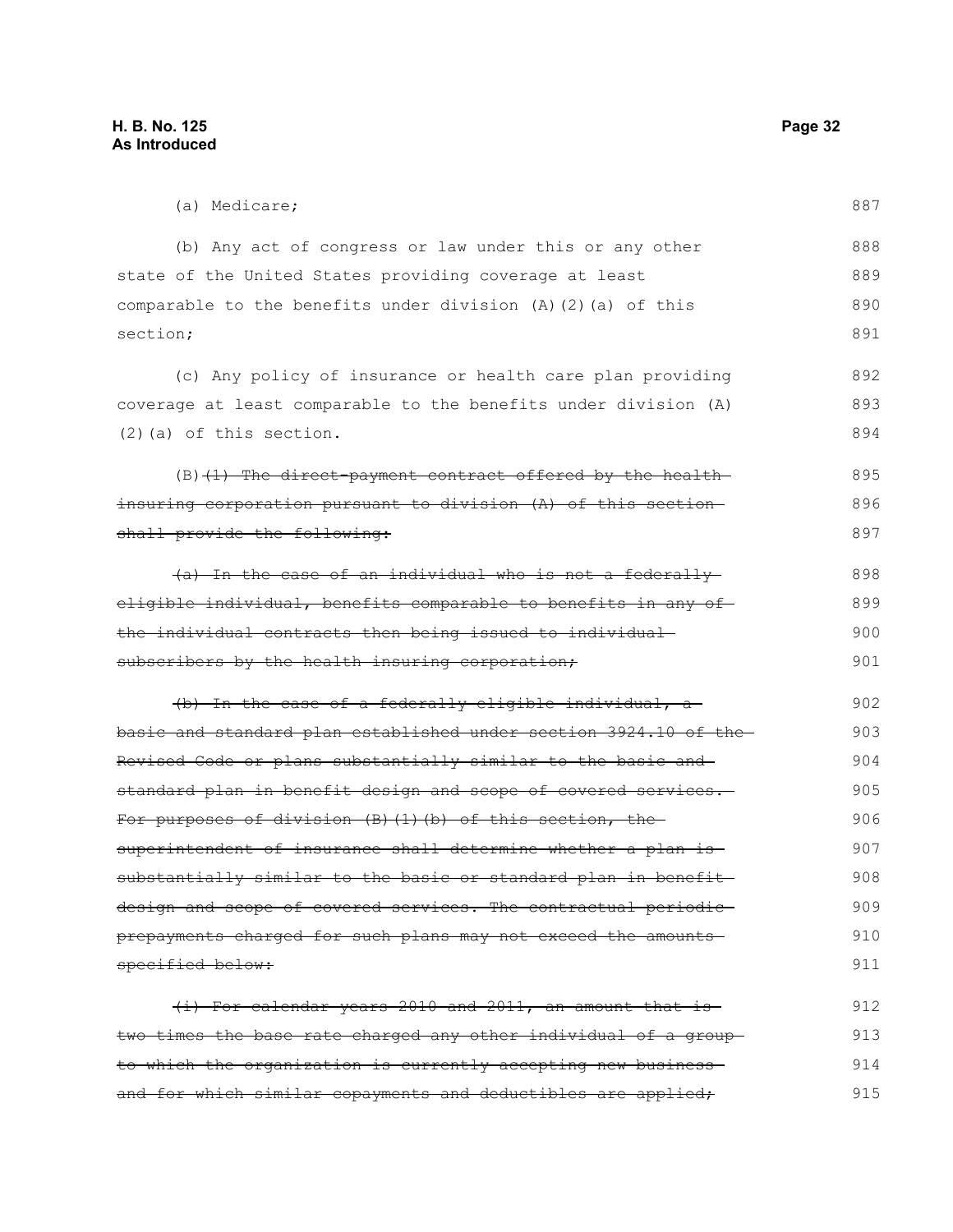| (ii) For calendar year 2012 and every calendar year-              | 916 |
|-------------------------------------------------------------------|-----|
| thereafter, an amount that is one and one-half times the base-    | 917 |
| rate charged any other individual of a group to which the health- | 918 |
| insuring corporation is currently accepting new business and for- | 919 |
| which similar copayments and deductibles are applied, unless the  | 920 |
| superintendent of insurance determines that the amendments by-    | 921 |
| this act to sections 3923.58 and 3923.581 of the Revised Code,    | 922 |
| have resulted in the market wide average medical loss ratio for-  | 923 |
| eoverage sold to individual insureds and nonemployer group-       | 924 |
| insureds in this state, including open enrollment insureds, to    | 925 |
| increase by more than five and one quarter percentage points      | 926 |
| during calendar year 2010. If the superintendent makes that-      | 927 |
| determination, the premium limit established by division (B) (1)  | 928 |
| (b) (i) of this section shall remain in effect.                   | 929 |
| $(2)$ The direct payment contract offered pursuant to             | 930 |
| division (A) of this section may include a coordination of        | 931 |
| benefits provision as approved by the superintendent.             | 932 |
|                                                                   |     |
| (3) For purposes of division (B) of this section:                 | 933 |
| (a) "Federally eligible individual" means an eligible             | 934 |
| individual as defined in 45 C.F.R. 148.103.                       | 935 |
| (b) "Base rate" means, as to any health benefit plan that-        | 936 |
| is issued by a health insuring corporation, the lowest premium-   | 937 |
| rate for new or existing business prescribed by the health-       | 938 |
| insuring corporation for the same or similar coverage under a     | 939 |
| plan or arrangement covering any individual in a group with       | 940 |
| similar case characteristics.                                     | 941 |
| (C) The option for conversion shall be available:                 | 942 |
| (1) Upon the death of the subscriber, to the surviving            | 943 |

spouse with respect to such of the spouse and dependents as are 944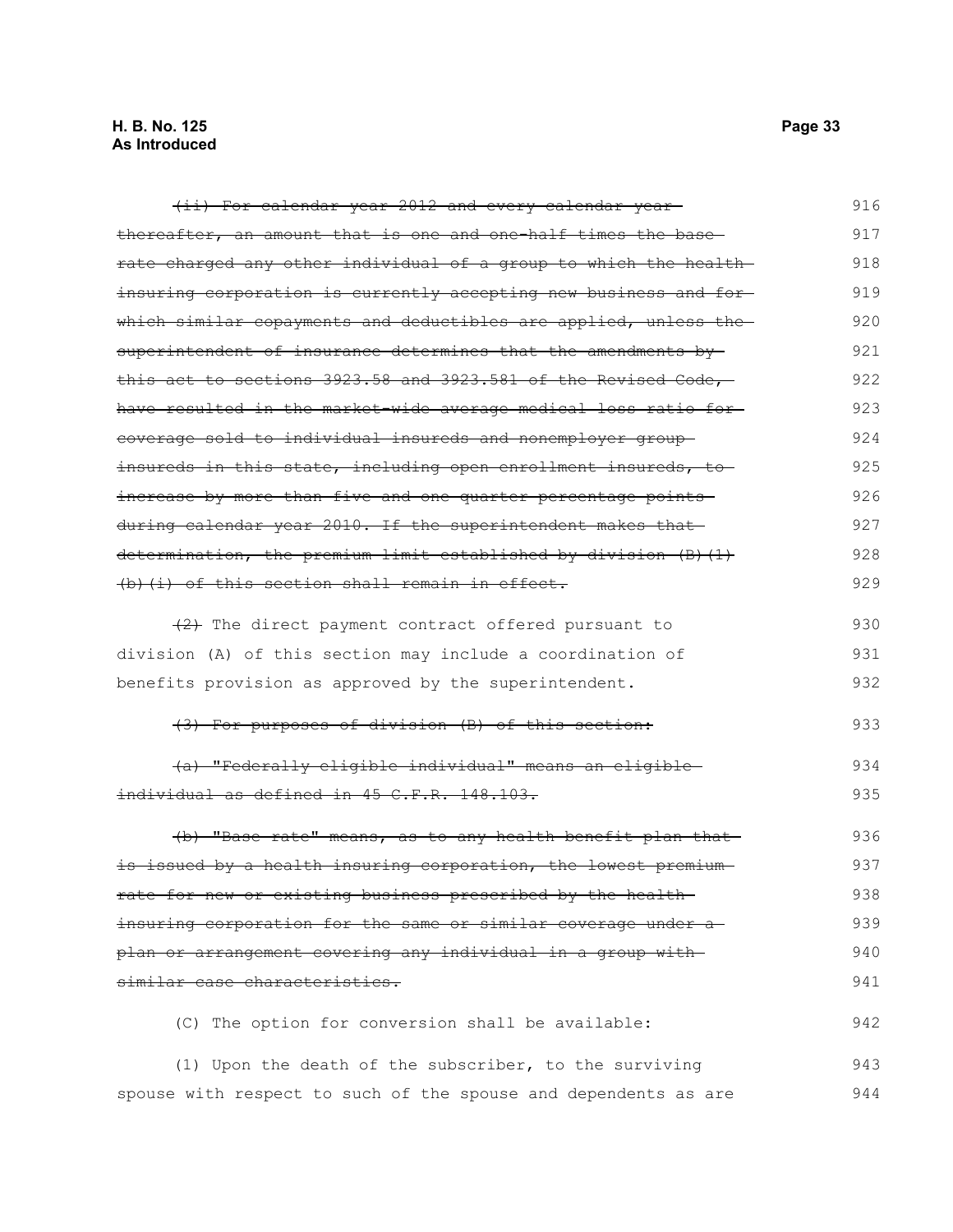then covered by the group contract;

(2) To a child solely with respect to the child upon the child's attaining the limiting age of coverage under the group contract while covered as a dependent under the contract; 946 947 948

(3) Upon the divorce, dissolution, or annulment of the marriage of the subscriber, to the divorced spouse, or, in the event of annulment, to the former spouse of the subscriber. 949 950 951

(D) No health insuring corporation shall use age or health status as the basis for refusing to renew a converted contract. 952 953

(E) Written notice of the conversion option provided by this section shall be given to the subscriber by the health insuring corporation by mail. The notice shall be sent to the subscriber's address in the records of the employer upon receipt of notice from the employer of the event giving rise to the conversion option. If the subscriber has not received notice of the conversion privilege at least fifteen days prior to the expiration of the thirty-day conversion period, then the subscriber shall have an additional period within which to exercise the privilege. This additional period shall expire fifteen days after the subscriber receives notice, but in no event shall the period extend beyond sixty days after the expiration of the thirty-day conversion period. 954 955 956 957 958 959 960 961 962 963 964 965 966

(F) This section does not apply to any group contract offering only supplemental health care services or specialty health care services. 967 968 969

**Sec. 1751.18.** (A)(1) No health insuring corporation shall cancel or fail to renew the coverage of a subscriber or enrollee because of any health status-related factor in relation to the subscriber or enrollee, the subscriber's or enrollee's 970 971 972 973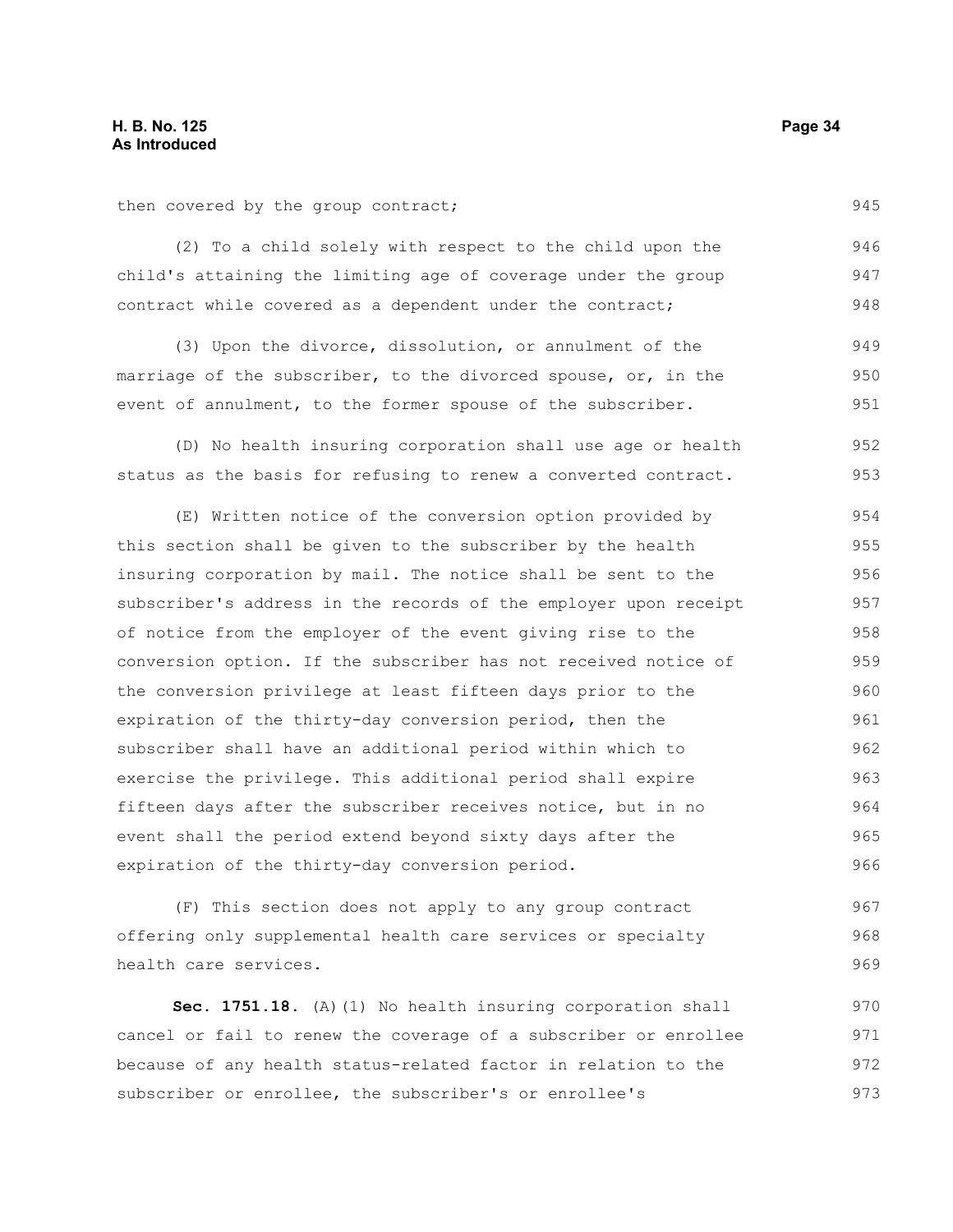requirements for health care services, or for any other reason designated under rules adopted by the superintendent of insurance.

(2) Unless otherwise required by state or federal law, no health insuring corporation, or health care facility or provider through which the health insuring corporation has made arrangements to provide health care services, shall discriminate against any individual with regard to enrollment, disenrollment, or the quality of health care services rendered, on the basis of the individual's race, color, sex, age, religion, military status as defined in section 4112.01 of the Revised Code, or status as a recipient of medicare or medicaid, or any health status-related factor in relation to the individual. However, a health insuring corporation shall not be required to accept a recipient of medicare or medical assistance, if an agreement has not been reached on appropriate payment mechanisms between the health insuring corporation and the governmental agency administering these programs. Further, except for openenrollment coverage under sections 3923.58 and 3923.581 of the Revised Code and except as provided in section 1751.65 of the Revised Code, a health insuring corporation may reject an applicant for nongroup enrollment on the basis of any health status-related factor in relation to the applicant. 977 978 979 980 981 982 983 984 985 986 987 988 989 990 991 992 993 994 995 996

(B) A health insuring corporation may cancel or decide not to renew the coverage of an enrollee if the enrollee has performed an act or practice that constitutes fraud or intentional misrepresentation of material fact under the terms of the coverage and if the cancellation or nonrenewal is not based, either directly or indirectly, on any health statusrelated factor in relation to the enrollee. 997 998 999 1000 1001 1002 1003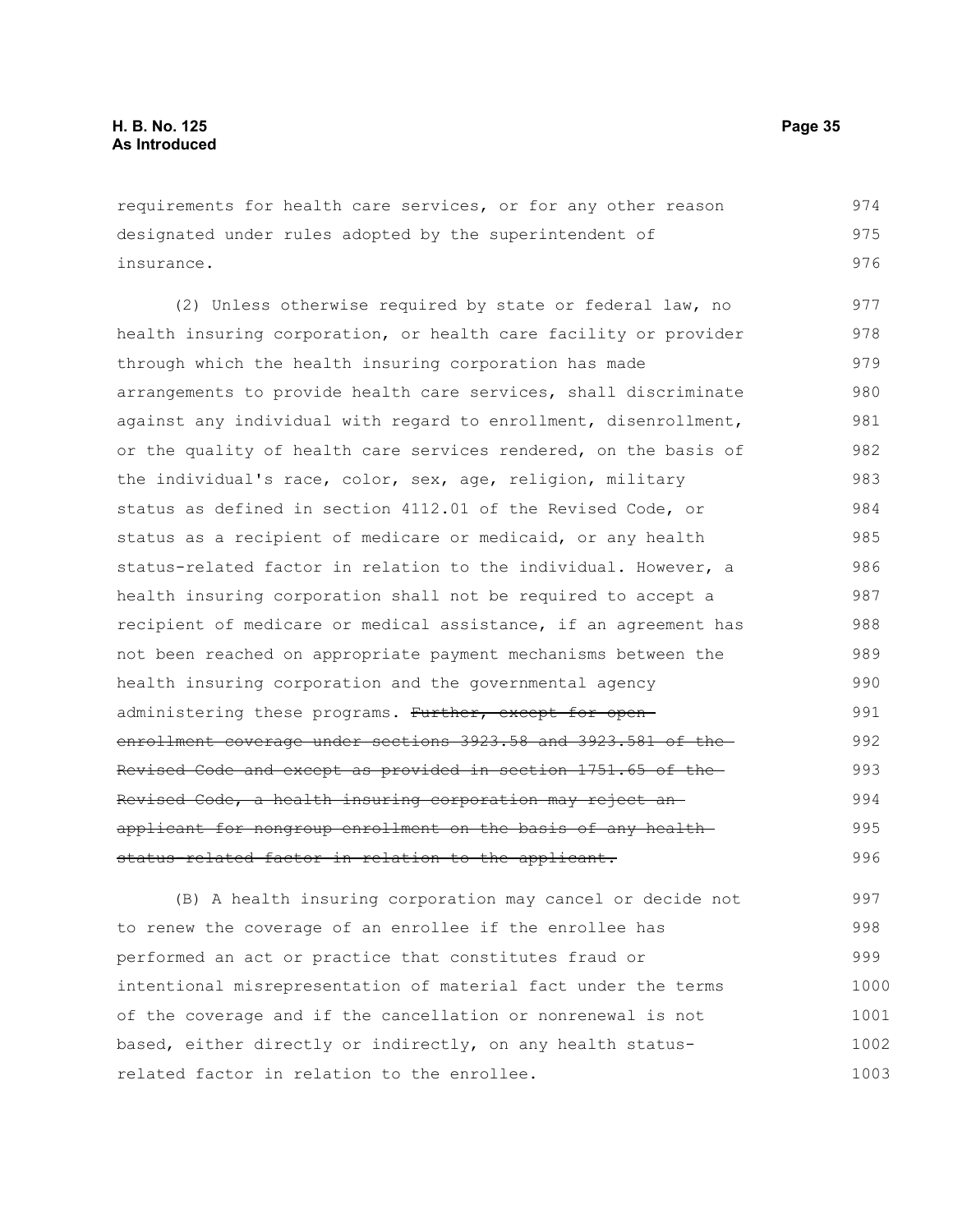#### **H. B. No. 125 Page 36 As Introduced**

(C) An enrollee may appeal any action or decision of a health insuring corporation taken pursuant to section 2742(b) to (e) of the "Health Insurance Portability and Accountability Act of 1996," Pub. L. No. 104-191, 110 Stat. 1955, 42 U.S.C.A. 300gg-42, as amended. To appeal, the enrollee may submit a written complaint to the health insuring corporation pursuant to section 1751.19 of the Revised Code. The enrollee may, within thirty days after receiving a written response from the health insuring corporation, appeal the health insuring corporation's action or decision to the superintendent. (D) As used in this section, "health status-related factor" means any of the following: (1) Health status; (2) Medical condition, including both physical and mental illnesses; (3) Claims experience; (4) Receipt of health care; (5) Medical history; (6) Genetic information; (7) Evidence of insurability, including conditions arising out of acts of domestic violence; (8) Disability. **Sec. 1751.58.** Except as otherwise provided in section 2721 of the "Health Insurance Portability and Accountability Act of 1996," Pub. L. No. 104-191, 110 Stat. 1955, 42 U.S.C.A. 300gg-21, as amended, the following conditions apply to all group health insuring corporation contracts that are sold in 1004 1005 1006 1007 1008 1009 1010 1011 1012 1013 1014 1015 1016 1017 1018 1019 1020 1021 1022 1023 1024 1025 1026 1027 1028 1029 1030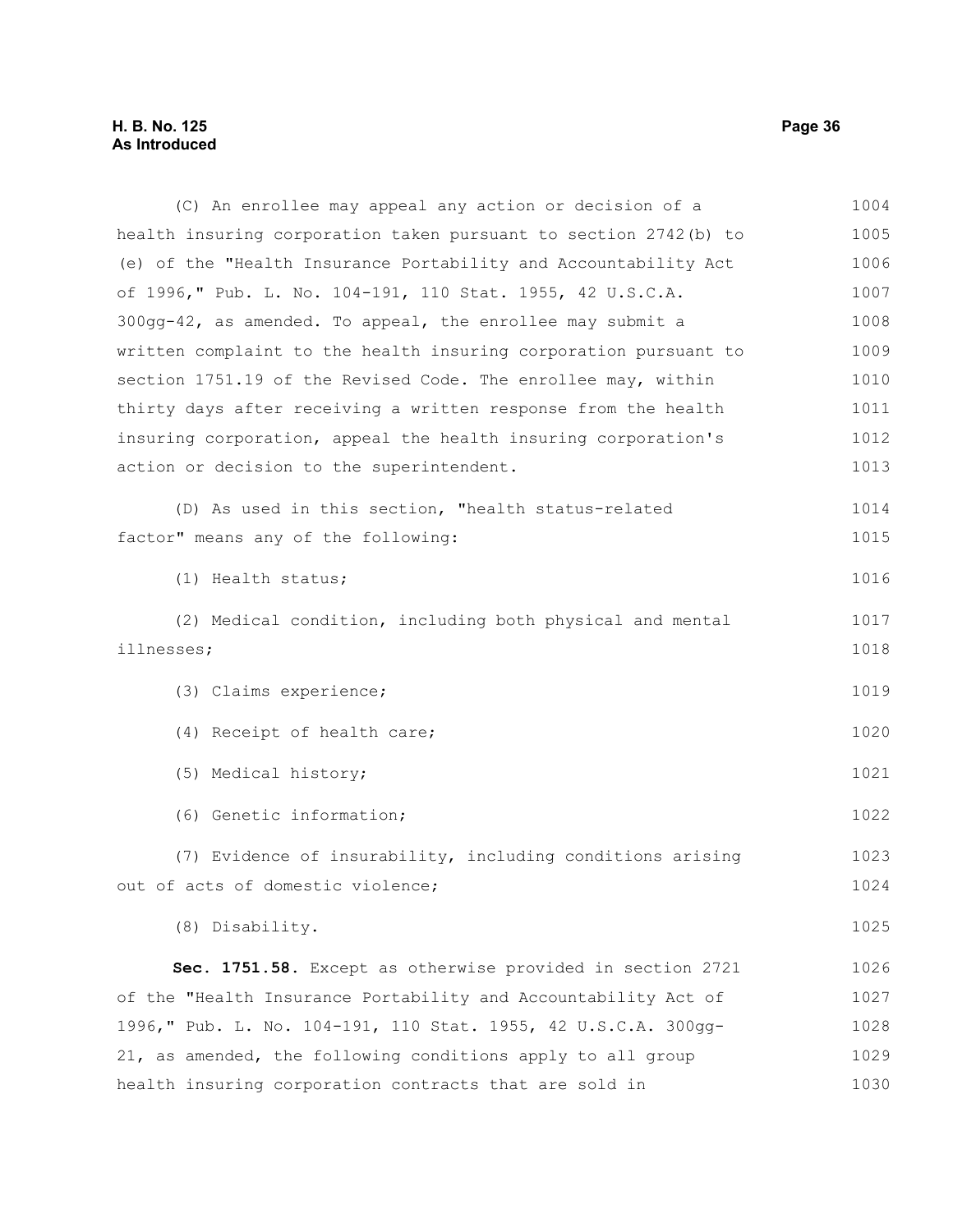connection with an employment-related group health care plan and that are not subject to section 3924.03 of the Revised Code: 1031 1032

(A)(1) Except as provided in section 2712(b) to (e) of the "Health Insurance Portability and Accountability Act of 1996," if a health insuring corporation offers coverage in the small or large group market in connection with a group contract, the corporation shall renew or continue in force such coverage at the option of the contract holder. 1033 1034 1035 1036 1037 1038

(2) A health insuring corporation may cancel or decide not to renew the coverage of any eligible employee or of a dependent of an eligible employee under the group contract in accordance with division (B) of section 1751.18 of the Revised Code. 1039 1040 1041 1042

(B) Such group contracts are subject to  $division (A)$  (3) ofsection 3924.03 and sections 3924.033 and 3924.27 of the Revised Code. 1043 1044 1045

(C) Such group contracts shall provide for the special enrollment periods described in section 2701(f) of the "Health Insurance Portability and Accountability Act of 1996." 1046 1047 1048

(D) At least once in every twelve-month period, a health insuring corporation shall provide to all late enrollees, as defined in section 3924.01 of the Revised Code, who are identified by the contract holder, the option to enroll in the group contract. The enrollment option shall be provided for a minimum period of thirty consecutive days. All delays of coverage imposed under the group contract, including any affiliation period, shall begin on the date the health insuring corporation receives notice of the late enrollee's application or request for coverage, and shall run concurrently with each other. 1049 1050 1051 1052 1053 1054 1055 1056 1057 1058 1059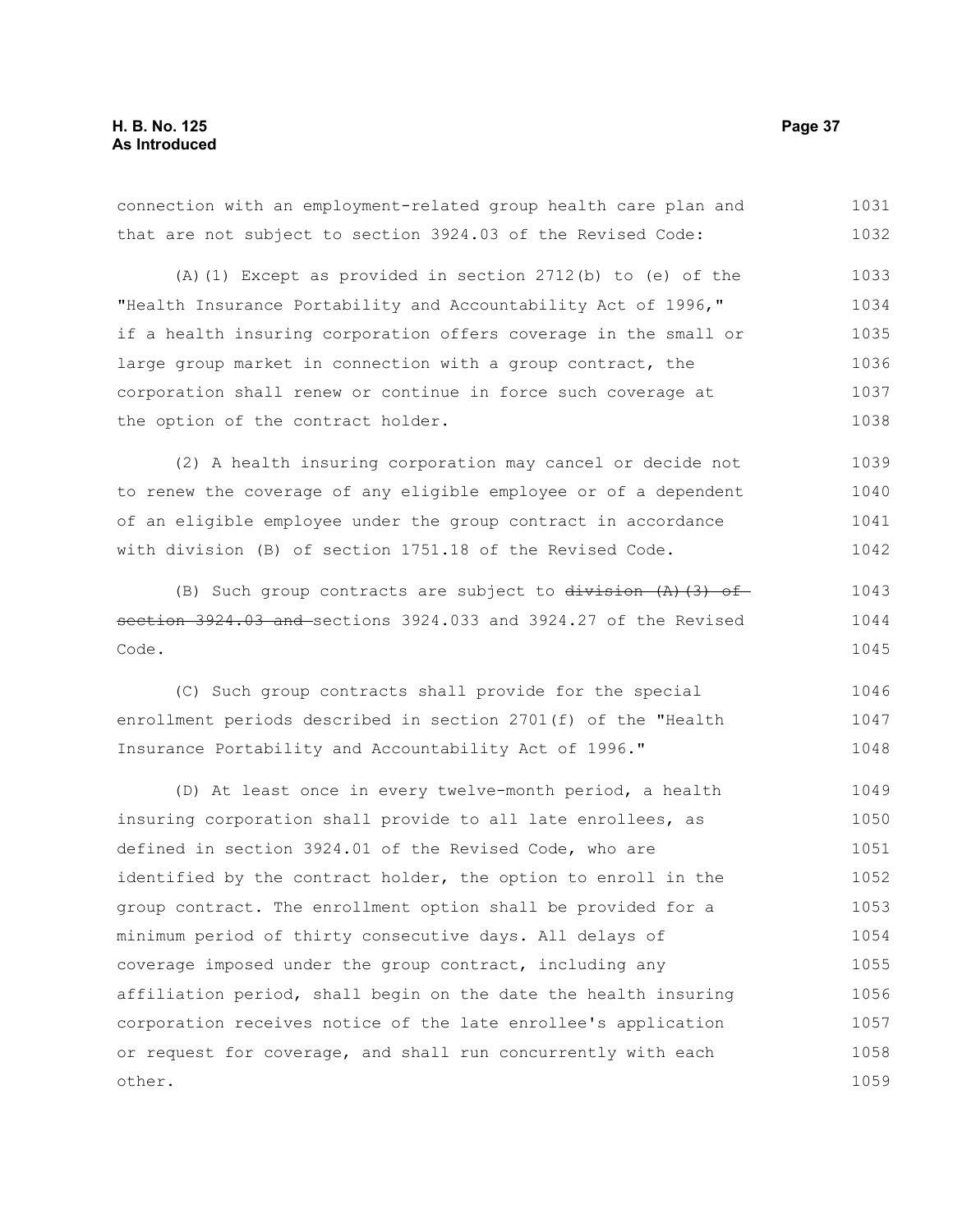# **H. B. No. 125 Page 38 As Introduced**

**Sec. 1751.69.** (A) As used in this section, "cost sharing" means the cost to an individual insured under an individual or group health insuring corporation policy, contract, or agreement according to any coverage limit, copayment, coinsurance, deductible, or other out-of-pocket expense requirements imposed by the policy, contract, or agreement. 1060 1061 1062 1063 1064 1065

(B) Notwithstanding section 3901.71 of the Revised Code and subject to division (D) of this section, no individual or group health insuring corporation policy, contract, or agreement providing basic health care services or prescription drug services that is delivered, issued for delivery, or renewed in this state, if the policy, contract, or agreement provides coverage for cancer chemotherapy treatment, shall fail to comply with either of the following: 1066 1067 1068 1069 1070 1071 1072 1073

(1) The policy, contract, or agreement shall not provide coverage or impose cost sharing for a prescribed, orally administered cancer medication on a less favorable basis than the coverage it provides or cost sharing it imposes for intraveneously administered or injected cancer medications. 1074 1075 1076 1077 1078

(2) The policy, contract, or agreement shall not comply with division (B)(1) of this section by imposing an increase in cost sharing solely for orally administered, intravenously administered, or injected cancer medications. 1079 1080 1081 1082

(C) Notwithstanding any provision of this section to the contrary, an individual or group health insuring corporation policy, contract, or agreement shall be deemed to be in compliance with this section if the cost sharing imposed under such a policy, contract, or agreement for orally administered cancer treatments does not exceed one hundred dollars per prescription fill. The cost -sharing limit of one hundred 1083 1084 1085 1086 1087 1088 1089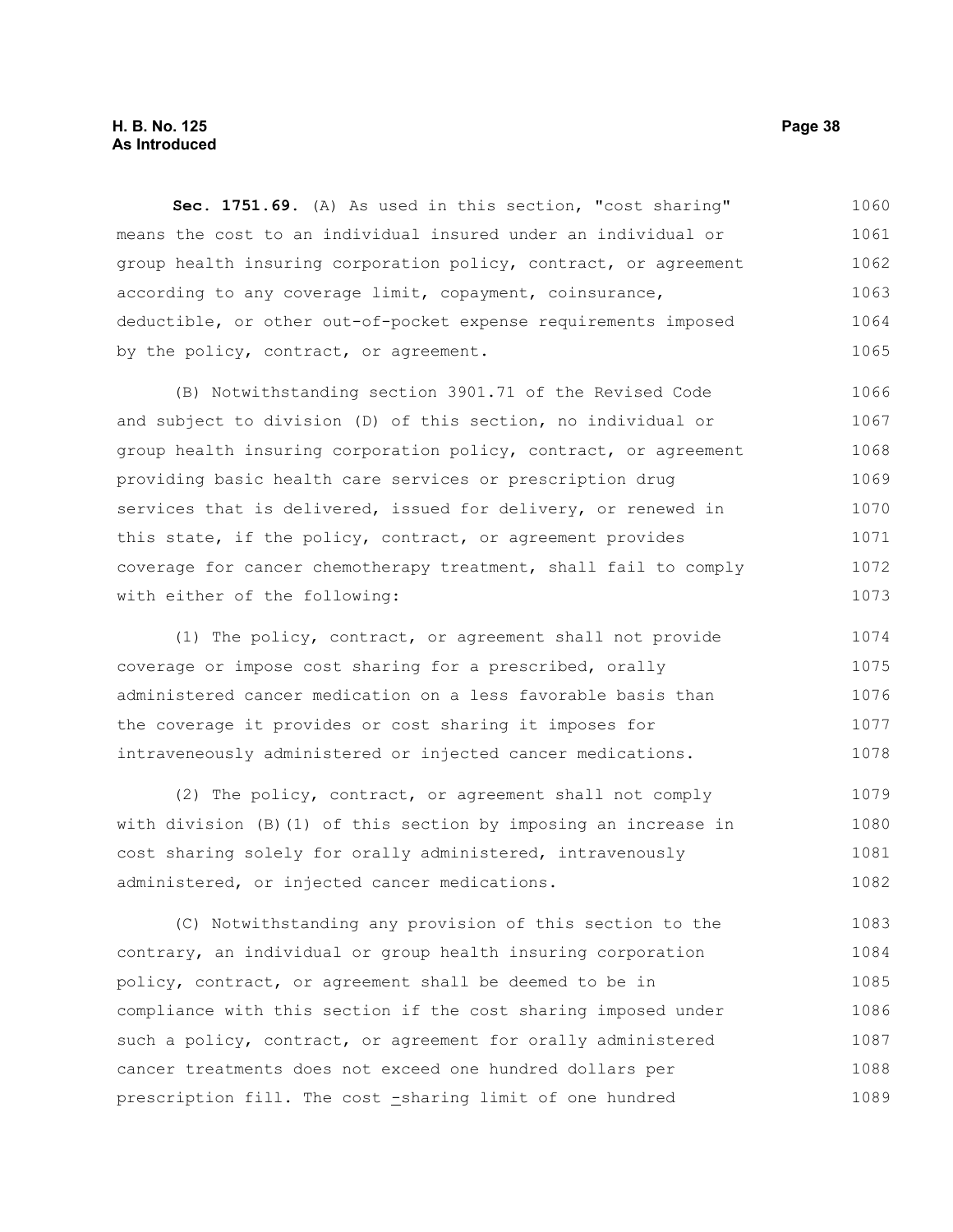dollars per prescription fill shall apply to a high deductible plan, as defined in 26 U.S.C. 223, or a catastrophic plan, as described in division (D)(2) of section 3902.43 of the Revised Code and defined in 42 U.S.C. 18022, only after the deductible has been met. 1090 1091 1092 1093 1094

(D) The prohibitions in division (B) of this section do not preclude an individual or group health insuring corporation policy, contract, or agreement from requiring an enrollee to obtain prior authorization before orally administered cancer medication is dispensed to the enrollee. 1095 1096 1097 1098 1099

(E) A health insuring corporation that offers coverage for basic health care services is not required to comply with division (B) of this section if all of the following apply: 1100 1101 1102

(1) The health insuring corporation submits documentation certified by an independent member of the American academy of actuaries to the superintendent of insurance showing that compliance with division (B)(1) of this section for a period of at least six months independently caused the health insuring corporation's costs for claims and administrative expenses for the coverage of basic health care services to increase by more than one per cent per year. 1103 1104 1105 1106 1107 1108 1109 1110

(2) The health insuring corporation submits a signed letter from an independent member of the American academy of actuaries to the superintendent of insurance opining that the increase in costs described in division (E)(1) of this section could reasonably justify an increase of more than one per cent in the annual premiums or rates charged by the health insuring corporation for the coverage of basic health care services. 1111 1112 1113 1114 1115 1116 1117

(3)(a) The superintendent of insurance makes the following 1118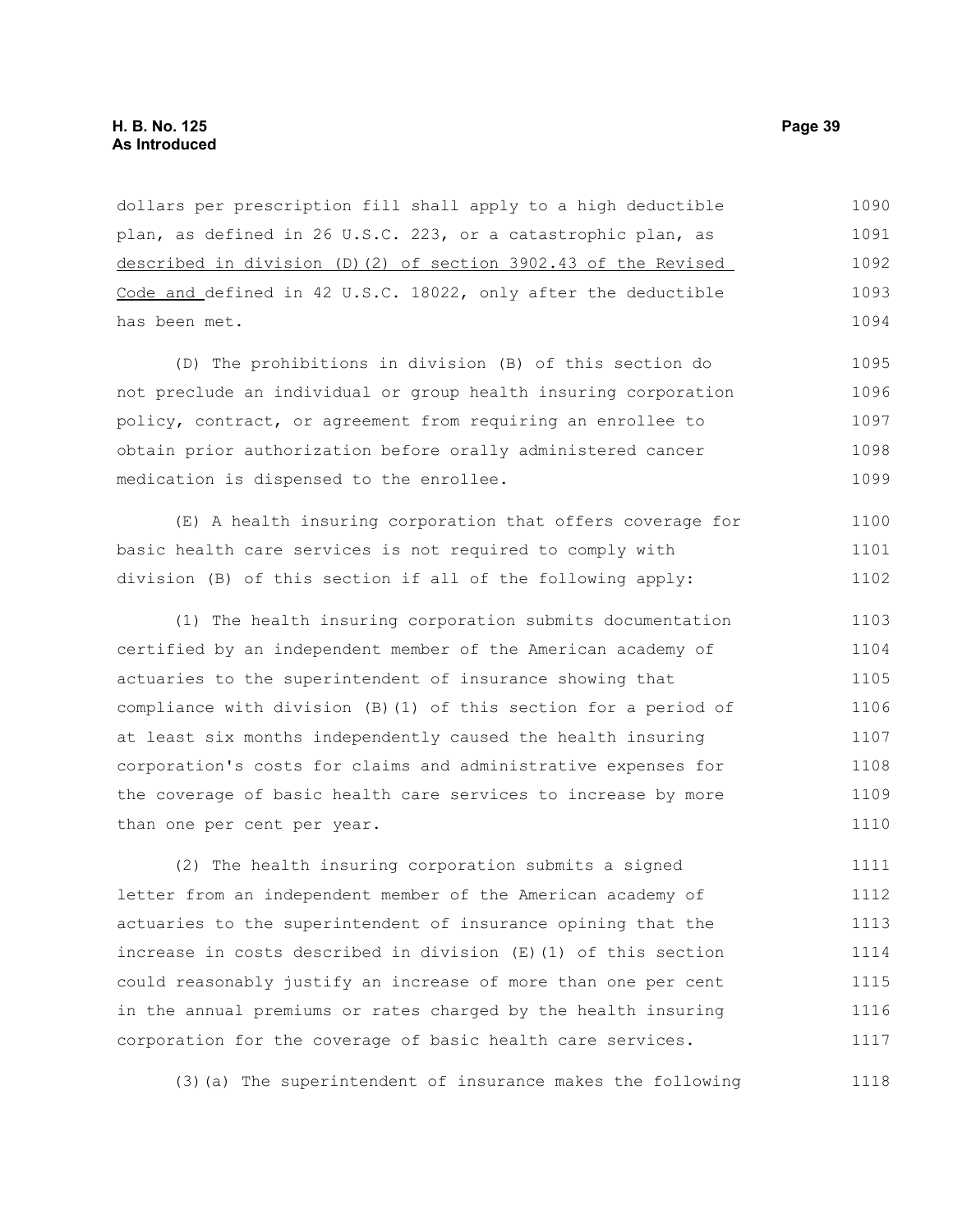| determinations from the documentation and opinion submitted      | 1119 |
|------------------------------------------------------------------|------|
| pursuant to divisions (E) (1) and (2) of this section:           | 1120 |
| (i) Compliance with division (B) (1) of this section for a       | 1121 |
| period of at least six months independently caused the health    | 1122 |
| insuring corporation's costs for claims and administrative       | 1123 |
| expenses for the coverage of basic health care services to       | 1124 |
| increase more than one per cent per year.                        | 1125 |
| (ii) The increase in costs reasonably justifies an               | 1126 |
| increase of more than one per cent in the annual premiums or     | 1127 |
| rates charged by the health insuring corporation for the         | 1128 |
| coverage of basic health care services.                          | 1129 |
| (b) Any determination made by the superintendent under           | 1130 |
| division (E)(3) of this section is subject to Chapter 119. of    | 1131 |
| the Revised Code.                                                | 1132 |
|                                                                  |      |
| Sec. 3901.381. (A) Except as provided in sections                | 1133 |
| 3901.382, 3901.383, 3901.384, and 3901.386 of the Revised Code,  | 1134 |
| a third-party payer shall process a claim for payment for health | 1135 |
| care services rendered by a provider to a beneficiary in         | 1136 |
| accordance with this section.                                    | 1137 |
| (B) (1) Unless division (B) (2) or (3) of this section           | 1138 |
| applies, when a third-party payer receives from a provider or    | 1139 |
| beneficiary a claim on the standard claim form prescribed in     | 1140 |
| rules adopted by the superintendent of insurance under section   | 1141 |
| 3902.22 of the Revised Code, the third-party payer shall pay or  | 1142 |
| deny the claim not later than thirty days after receipt of the   | 1143 |
| claim. When a third-party payer denies a claim, the third-party  | 1144 |
| payer shall notify the provider and the beneficiary. The notice  | 1145 |
| shall state, with specificity, why the third-party payer denied  | 1146 |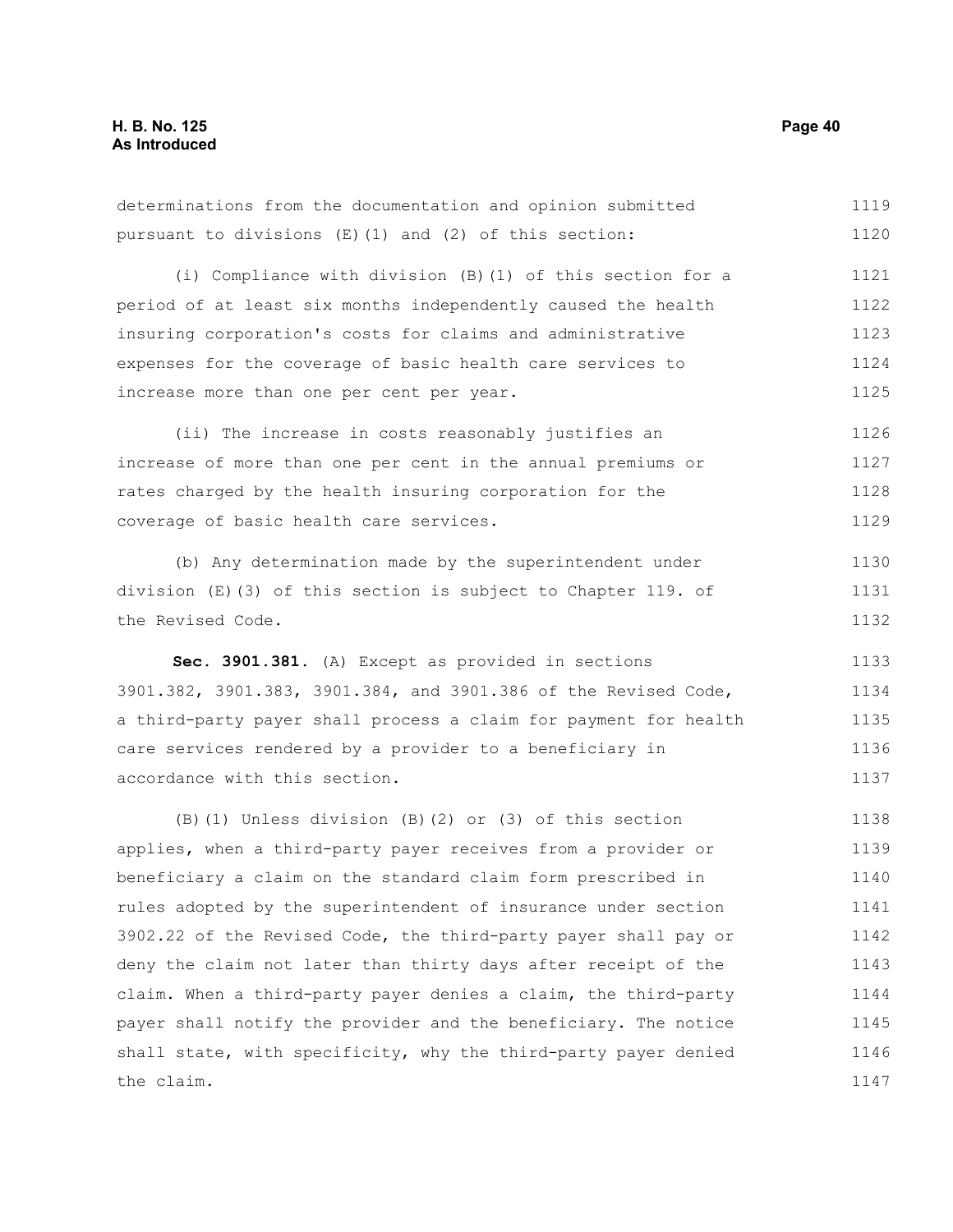# **H. B. No. 125 Page 41 As Introduced**

(2)(a) Unless division (B)(3) of this section applies, when a provider or beneficiary has used the standard claim form, but the third-party payer determines that reasonable supporting documentation is needed to establish the third-party payer's responsibility to make payment, the third-party payer shall pay or deny the claim not later than forty-five days after receipt of the claim. Supporting documentation includes the verification of employer and beneficiary coverage under a benefits contract, confirmation of premium payment, medical information regarding the beneficiary and the services provided, information on the responsibility of another third-party payer to make payment or confirmation of the amount of payment by another third-party payer, and information that is needed to correct material deficiencies in the claim related to a diagnosis or treatment or the provider's identification. 1148 1149 1150 1151 1152 1153 1154 1155 1156 1157 1158 1159 1160 1161 1162

Not later than thirty days after receipt of the claim, the third-party payer shall notify all relevant external sources that the supporting documentation is needed. All such notices shall state, with specificity, the supporting documentation needed. If the notice was not provided in writing, the provider, beneficiary, or third-party payer may request the third-party payer to provide the notice in writing, and the third-party payer shall then provide the notice in writing. If any of the supporting documentation is under the control of the beneficiary, the beneficiary shall provide the supporting documentation to the third-party payer. 1163 1164 1165 1166 1167 1168 1169 1170 1171 1172 1173

The number of days that elapse between the third-party payer's last request for supporting documentation within the thirty-day period and the third-party payer's receipt of all of the supporting documentation that was requested shall not be counted for purposes of determining the third-party payer's 1174 1175 1176 1177 1178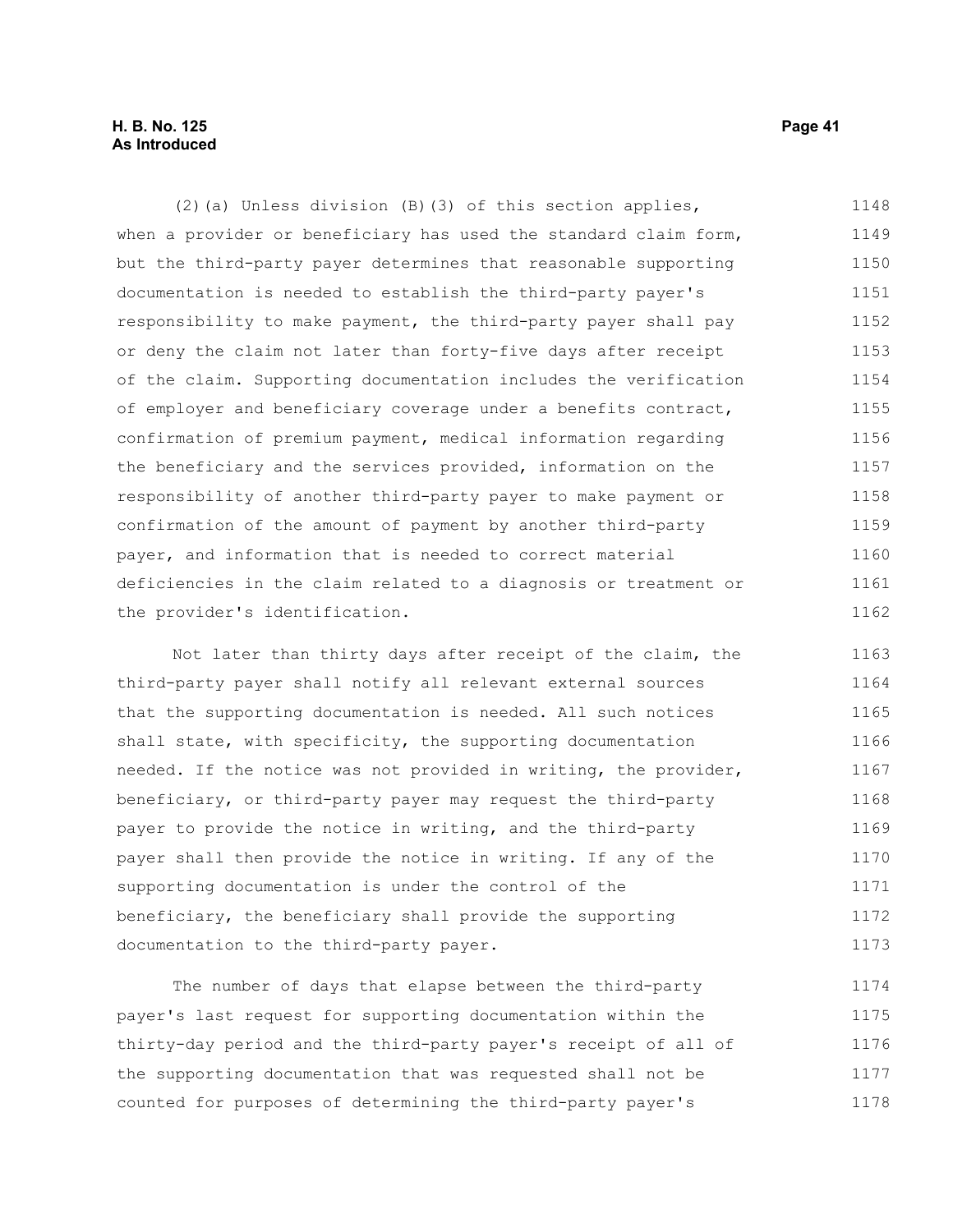compliance with the time period of not more than forty-five days for payment or denial of a claim. Except as provided in division- $(B)$  (2)(b) of this section, if If the third-party payer requests additional supporting documentation after receiving the initially requested documentation, the number of days that elapse between making the request and receiving the additional supporting documentation shall be counted for purposes of determining the third-party payer's compliance with the time period of not more than forty-five days. 1179 1180 1181 1182 1183 1184 1185 1186 1187

(b) If a third-party payer determines, after receivinginitially requested documentation, that it needs additional supporting documentation pertaining to a beneficiary'spreexisting condition, which condition was unknown to the thirdparty payer and about which it was reasonable for the thirdparty payer to have no knowledge at the time of its initial request for documentation, and the third-party payer subsequently requests this additional supporting documentation, the number of days that elapse between making the request and receiving the additional supporting documentation shall not be counted for purposes of determining the third-party payer's compliance with the time period of not more than forty-five days. 1188 1189 1190 1191 1192 1193 1194 1195 1196 1197 1198 1199 1200

(c) When a third-party payer denies a claim, the thirdparty payer shall notify the provider and the beneficiary. The notice shall state, with specificity, why the third-party payer denied the claim. 1201 1202 1203 1204

(d) (c) If a third-party payer determines that supporting documentation related to medical information is routinely necessary to process a claim for payment of a particular health care service, the third-party payer shall establish a 1205 1206 1207 1208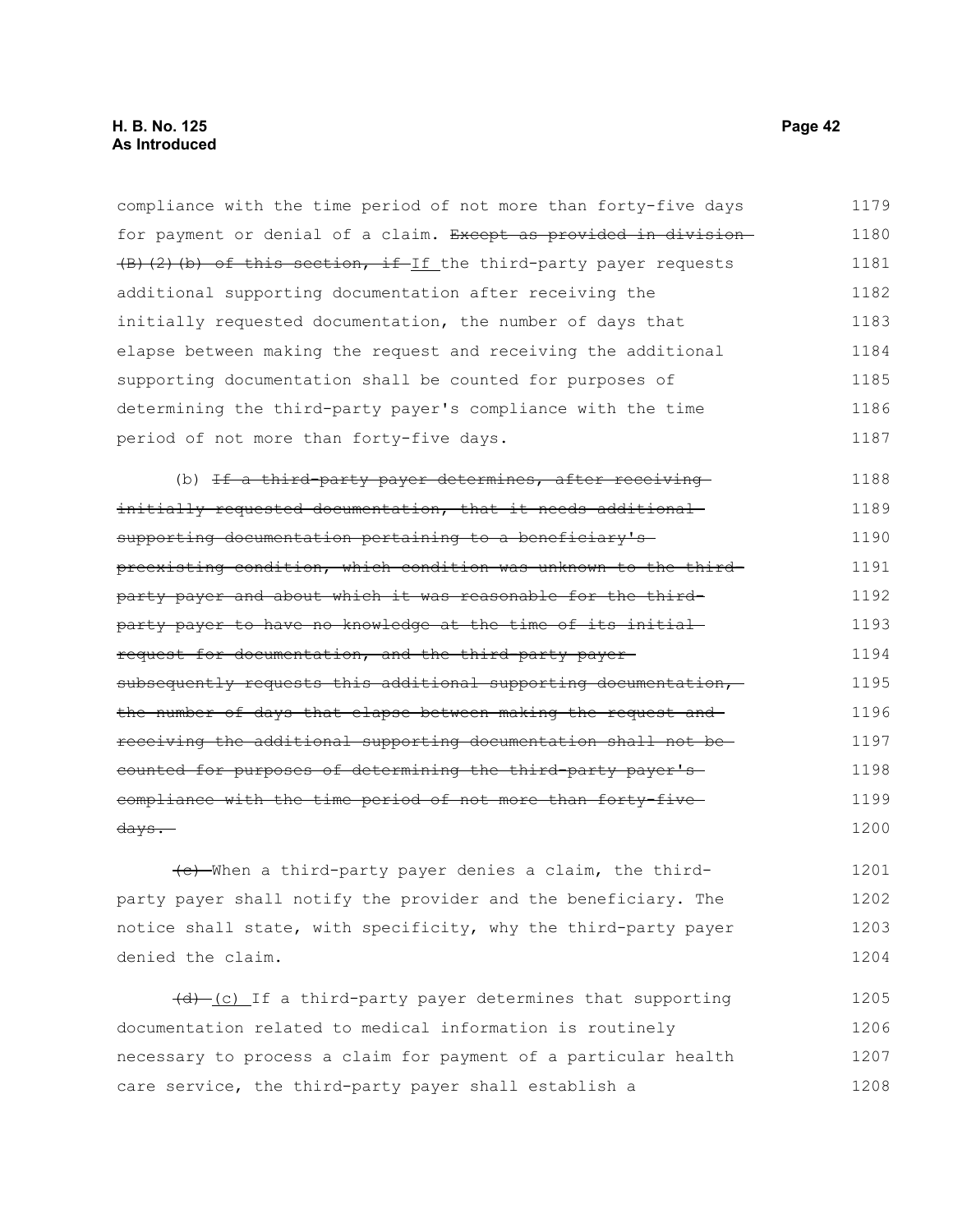description of the supporting documentation that is routinely necessary and make the description available to providers in a readily accessible format. 1209 1210 1211

Third-party payers and providers shall, in connection with a claim, use the most current CPT code in effect, as published by the American medical association, the most current ICD-10 code in effect, as published by the United States department of health and human services, the most current CDT code in effect, as published by the American dental association, or the most current HCPCS code in effect, as published by the United States centers for medicare and medicaid services. 1212 1213 1214 1215 1216 1217 1218 1219

(3) When a provider or beneficiary submits a claim by using the standard claim form prescribed in the superintendent's rules, but the information provided in the claim is materially deficient, the third-party payer shall notify the provider or beneficiary not later than fifteen days after receipt of the claim. The notice shall state, with specificity, the information needed to correct all material deficiencies. Once the material deficiencies are corrected, the third-party payer shall proceed in accordance with division (B)(1) or (2) of this section. 1220 1221 1222 1223 1224 1225 1226 1227 1228

It is not a violation of the notification time period of not more than fifteen days if a third-party payer fails to notify a provider or beneficiary of material deficiencies in the claim related to a diagnosis or treatment or the provider's identification. A third-party payer may request the information necessary to correct these deficiencies after the end of the notification time period. Requests for such information shall be made as requests for supporting documentation under division (B) (2) of this section, and payment or denial of the claim is subject to the time periods specified in that division. 1229 1230 1231 1232 1233 1234 1235 1236 1237 1238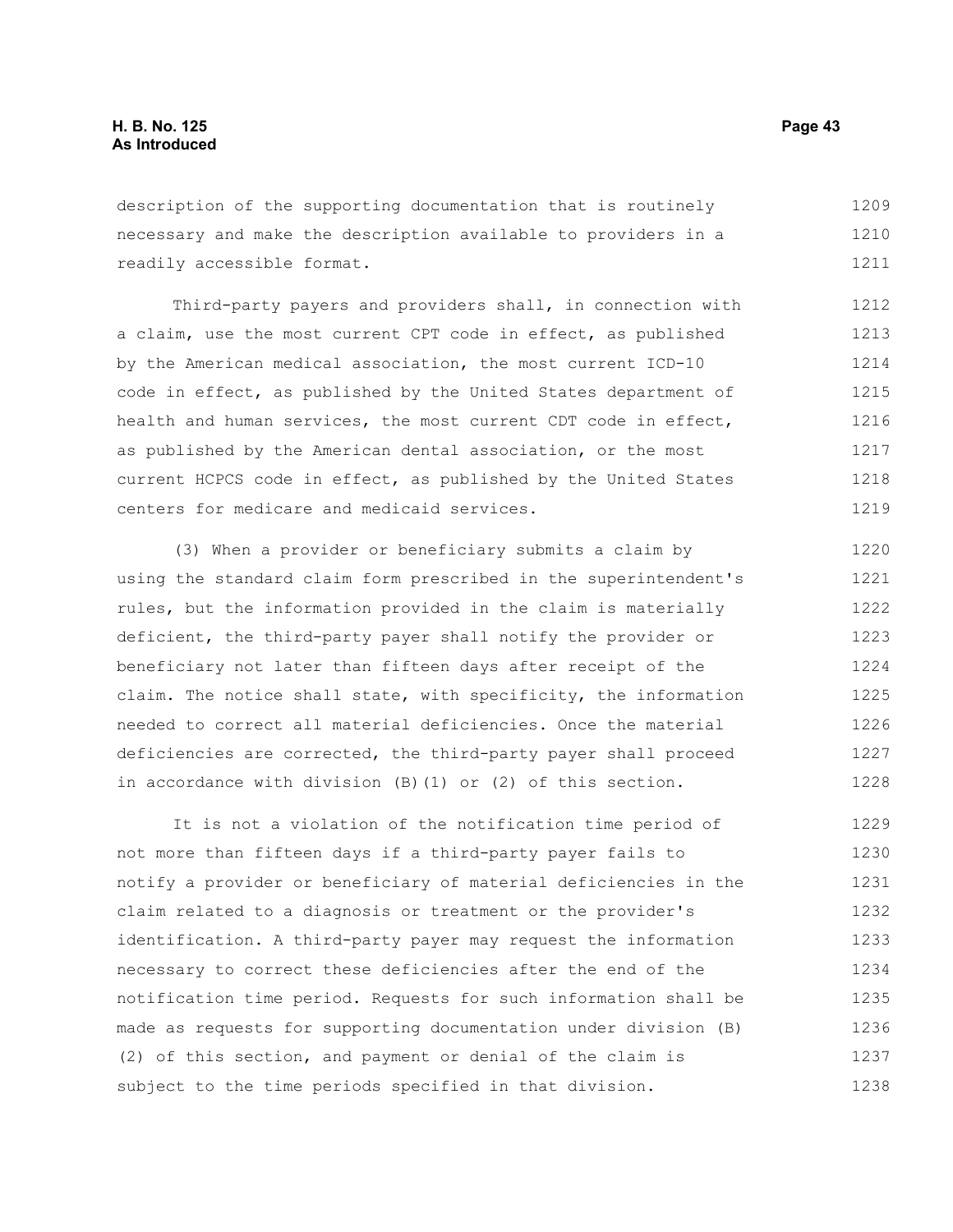(C) For purposes of this section, if a dispute exists between a provider and a third-party payer as to the day a claim form was received by the third-party payer, both of the following apply: 1239 1240 1241 1242

(1) If the provider or a person acting on behalf of the provider submits a claim directly to a third-party payer by mail and retains a record of the day the claim was mailed, there exists a rebuttable presumption that the claim was received by the third-party payer on the fifth business day after the day the claim was mailed, unless it can be proven otherwise. 1243 1244 1245 1246 1247 1248

(2) If the provider or a person acting on behalf of the provider submits a claim directly to a third-party payer electronically, there exists a rebuttable presumption that the claim was received by the third-party payer twenty-four hours after the claim was submitted, unless it can be proven otherwise. 1249 1250 1251 1252 1253 1254

(D) Nothing in this section requires a third-party payer to provide more than one notice to an employer whose premium for coverage of employees under a benefits contract has not been received by the third-party payer. 1255 1256 1257 1258

(E) Compliance with the provisions of division (B)(3) of this section shall be determined separately from compliance with the provisions of divisions (B)(1) and (2) of this section. 1259 1260 1261

(F) A third-party payer shall transmit electronically any payment with respect to claims that the third-party payer receives electronically and pays to a contracted provider under this section and under sections 3901.383, 3901.384, and 3901.386 of the Revised Code. A provider shall not refuse to accept a payment made under this section or sections 3901.383, 3901.384, 1262 1263 1264 1265 1266 1267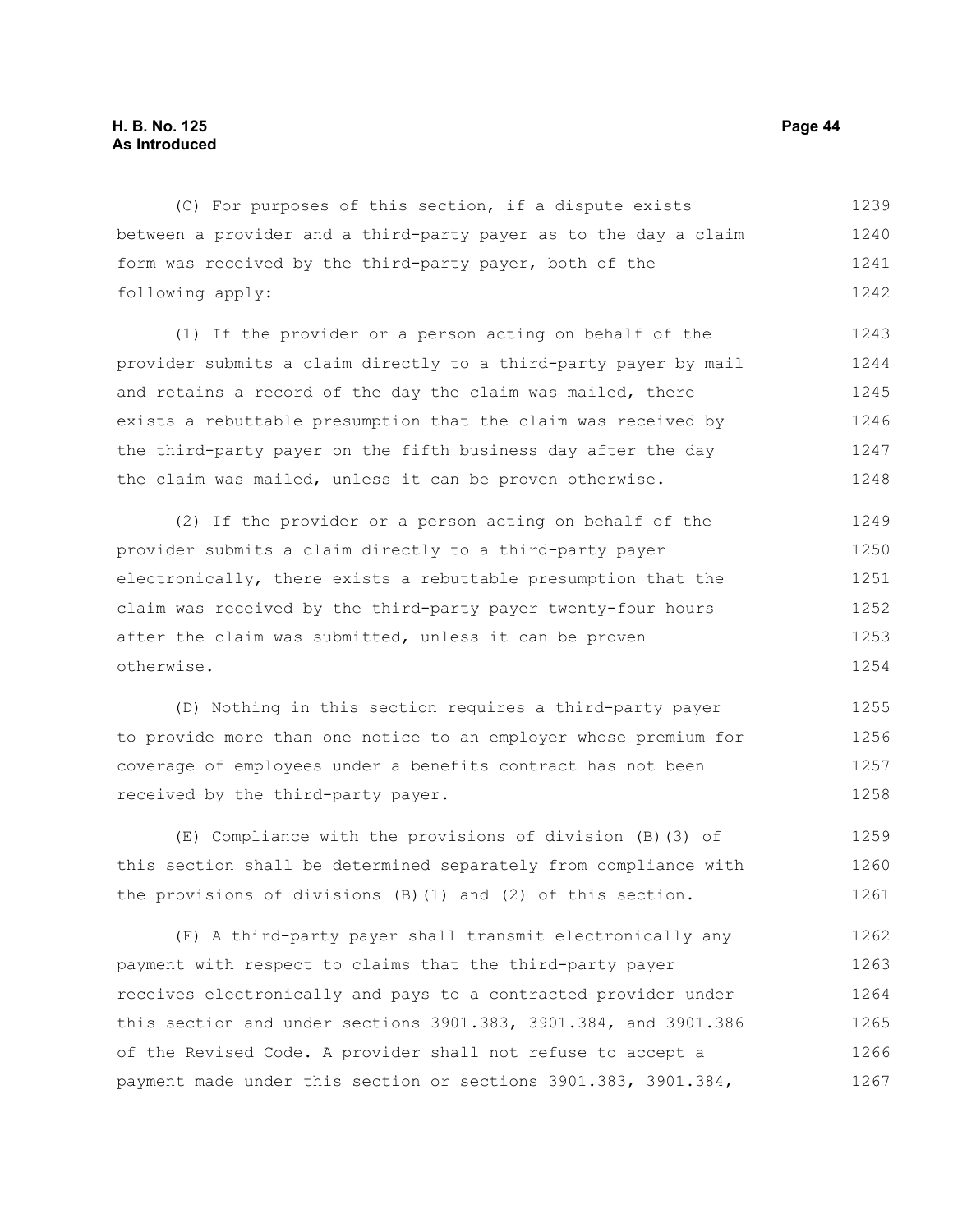| and 3901.386 of the Revised Code on the basis that the payment   | 1268 |
|------------------------------------------------------------------|------|
| was transmitted electronically.                                  | 1269 |
| Sec. 3902.40. As used in sections 3902.40 to 3902.44 of          | 1270 |
| the Revised Code:                                                | 1271 |
| (A) "Cost sharing" means the cost to a covered person            | 1272 |
| under a health benefit plan according to any coverage limit,     | 1273 |
| copayment, coinsurance, deductible, or other out-of-pocket       | 1274 |
| expense requirement.                                             | 1275 |
| (B) "Covered person," "health care provider" or                  | 1276 |
| "provider," "health care services," and "health plan issuer"     | 1277 |
| have the same meanings as in section 3922.01 of the Revised      | 1278 |
| Code.                                                            | 1279 |
| (C) "Health benefit plan" has the same meaning as in             | 1280 |
| section 3922.01 of the Revised Code, but does not include a      | 1281 |
| limited benefit plan.                                            | 1282 |
| (E) "Preexisting condition exclusion" means, with respect        | 1283 |
| to a health benefit plan, a limitation or exclusion of benefits  | 1284 |
| relating to a condition based on the fact that the condition was | 1285 |
| present before the date of enrollment in the plan, whether or    | 1286 |
| not any medical advice, diagnosis, care, or treatment was        | 1287 |
| recommended or received before such date. "Condition" does not   | 1288 |
| include genetic information in the absence of a diagnosis of the | 1289 |
| condition related to such information.                           | 1290 |
| Sec. 3902.41. (A) With respect to the premium rate charged       | 1291 |
| by a health plan issuer for a health benefit plan offered in the | 1292 |
| individual or small group market, all of the following apply:    | 1293 |
| The premium rate shall vary with respect to the health<br>(1)    | 1294 |
| benefit plan involved only by the following:                     | 1295 |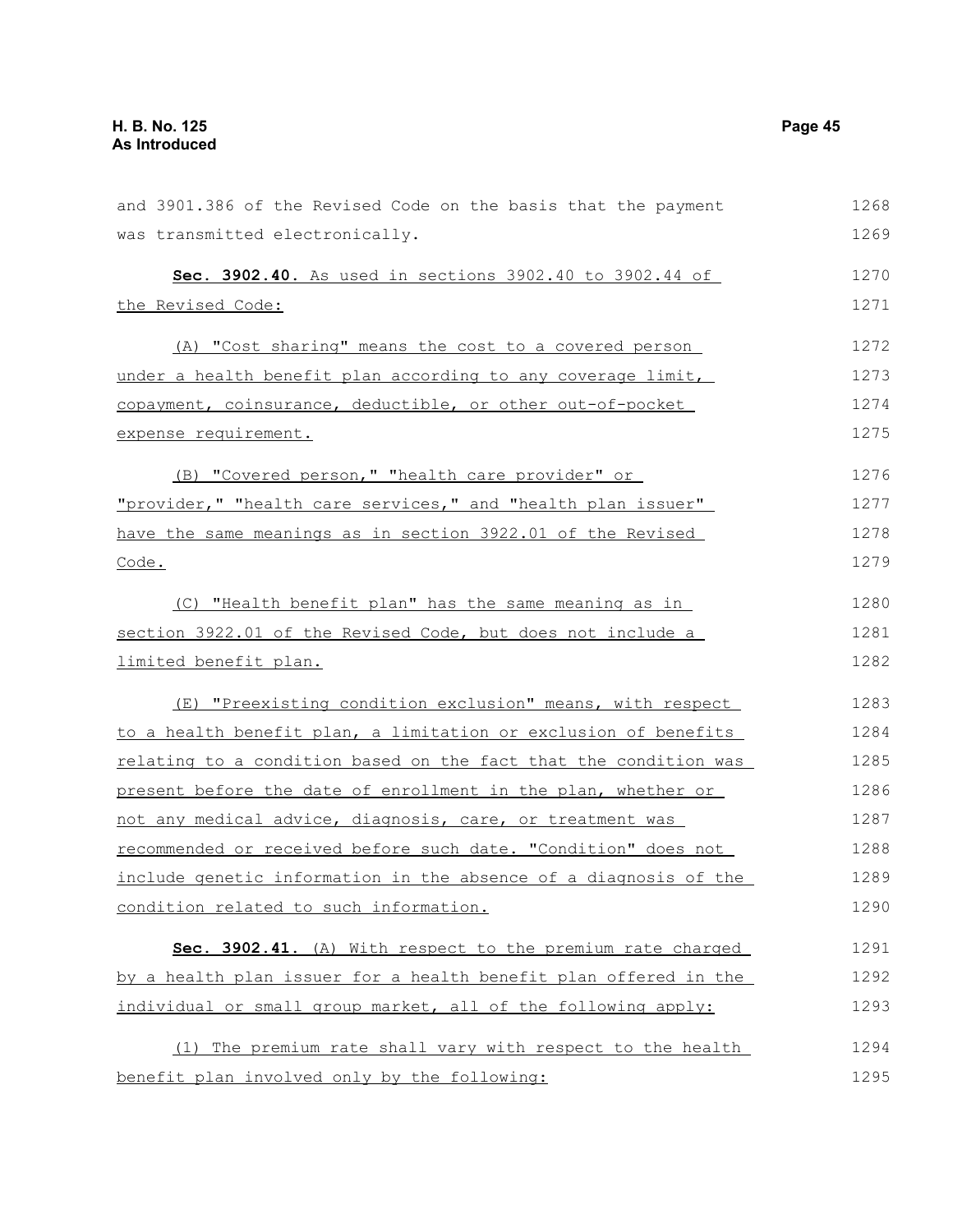| (a) Whether the health benefit plan covers an individual          | 1296 |
|-------------------------------------------------------------------|------|
| or family;                                                        | 1297 |
|                                                                   |      |
| (b) Rating area, as established in accordance with                | 1298 |
| division (C)(1) of this section;                                  | 1299 |
| (c) Age, except that such rate shall not vary by more than        | 1300 |
| three to one for adults;                                          | 1301 |
| (d) Tobacco use, except that such rate shall not vary by          | 1302 |
| more than one and one-half to one.                                | 1303 |
| (2) The premium rate shall not vary with respect to the           | 1304 |
|                                                                   |      |
| health benefit plan involved by any other factor not described    | 1305 |
| in division (A) of this section.                                  | 1306 |
| (B) With respect to family coverage under a health benefit        | 1307 |
| plan, the rating variations permitted under divisions (A) (1) (c) | 1308 |
| and (d) of this section shall be applied based on the portion of  | 1309 |
| the premium that is attributable to each family member covered    | 1310 |
| under the health benefit plan.                                    | 1311 |
| (C) The superintendent of insurance shall adopt rules to          | 1312 |
| do the following:                                                 | 1313 |
| (1) Establish one or more rating areas within the state;          | 1314 |
| (2) Define the permissible age bands for rating purposes          | 1315 |
| under division (A)(1)(c) of this section.                         | 1316 |
| (D) A health plan issuer shall not establish lifetime or          | 1317 |
| annual limits on the dollar value of benefits described in        | 1318 |
| section 3902.43 of the Revised Code for any covered person.       | 1319 |
|                                                                   |      |
| Sec. 3902.42. (A) Every individual health benefit plan            | 1320 |
| shall accept every individual in this state who applies for       | 1321 |
| coverage and every group health benefit plan shall accept every   | 1322 |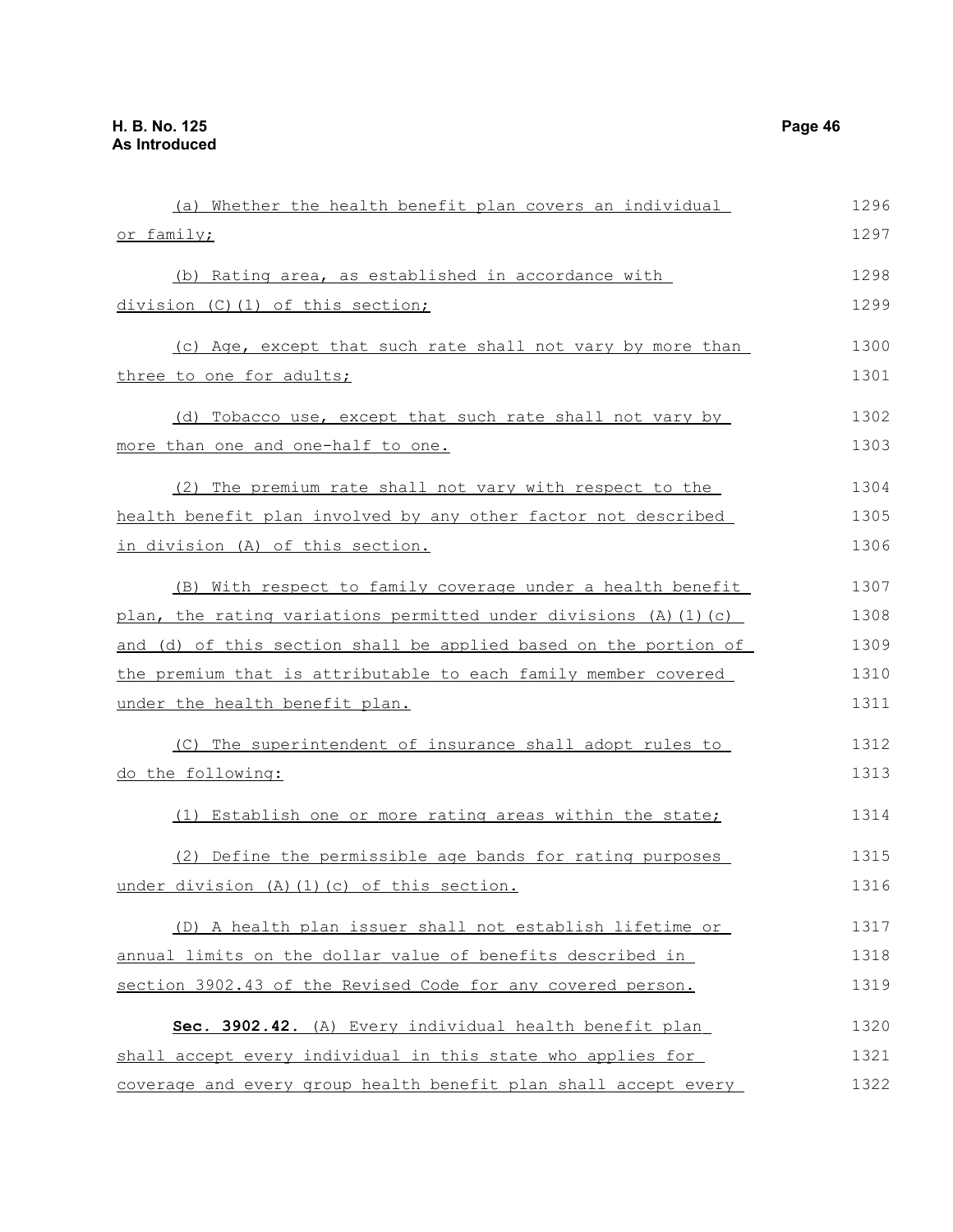| employer in this state that applies for coverage, regardless of  | 1323 |
|------------------------------------------------------------------|------|
| whether any individual or employee has a preexisting condition.  | 1324 |
| A health benefit plan may restrict enrollment in coverage to     | 1325 |
| open or special enrollment periods under division (C) of this    | 1326 |
| section.                                                         | 1327 |
| (B) A health plan issuer shall not impose any preexisting        | 1328 |
| condition exclusion on any person.                               | 1329 |
| (C)(1) The superintendent of insurance shall adopt rules         | 1330 |
| to ensure that each individual health benefit plan has open      | 1331 |
| enrollment during a statewide open enrollment period to allow    | 1332 |
| individuals, including individuals who are not covered persons,  | 1333 |
| to enroll in the health benefit plan.                            | 1334 |
| (2) A health plan issuer shall provide special enrollment        | 1335 |
| periods for individuals who lose coverage as a result of a       | 1336 |
| qualifying event under 26 U.S.C. 9801(f) or 29 U.S.C. 1163.      | 1337 |
| Sec. 3902.43. (A) For purposes of this section, "essential       | 1338 |
| health benefits package" means, with respect to a health benefit | 1339 |
| plan, coverage that does all of the following:                   | 1340 |
| (1) Provides for the essential health benefits defined by        | 1341 |
| the superintendent of insurance under division (B) of this       | 1342 |
| section;                                                         | 1343 |
| (2) Limits cost sharing for such coverage in accordance          | 1344 |
| with division (C) of this section;                               | 1345 |
| (3) Provides the level of coverage described in division         | 1346 |
| (D) of this section.                                             | 1347 |
| (B) (1) Subject to division (B) (2) of this section, the         | 1348 |
| superintendent shall define the essential health benefits,       | 1349 |
| except that such benefits shall include at least the following   | 1350 |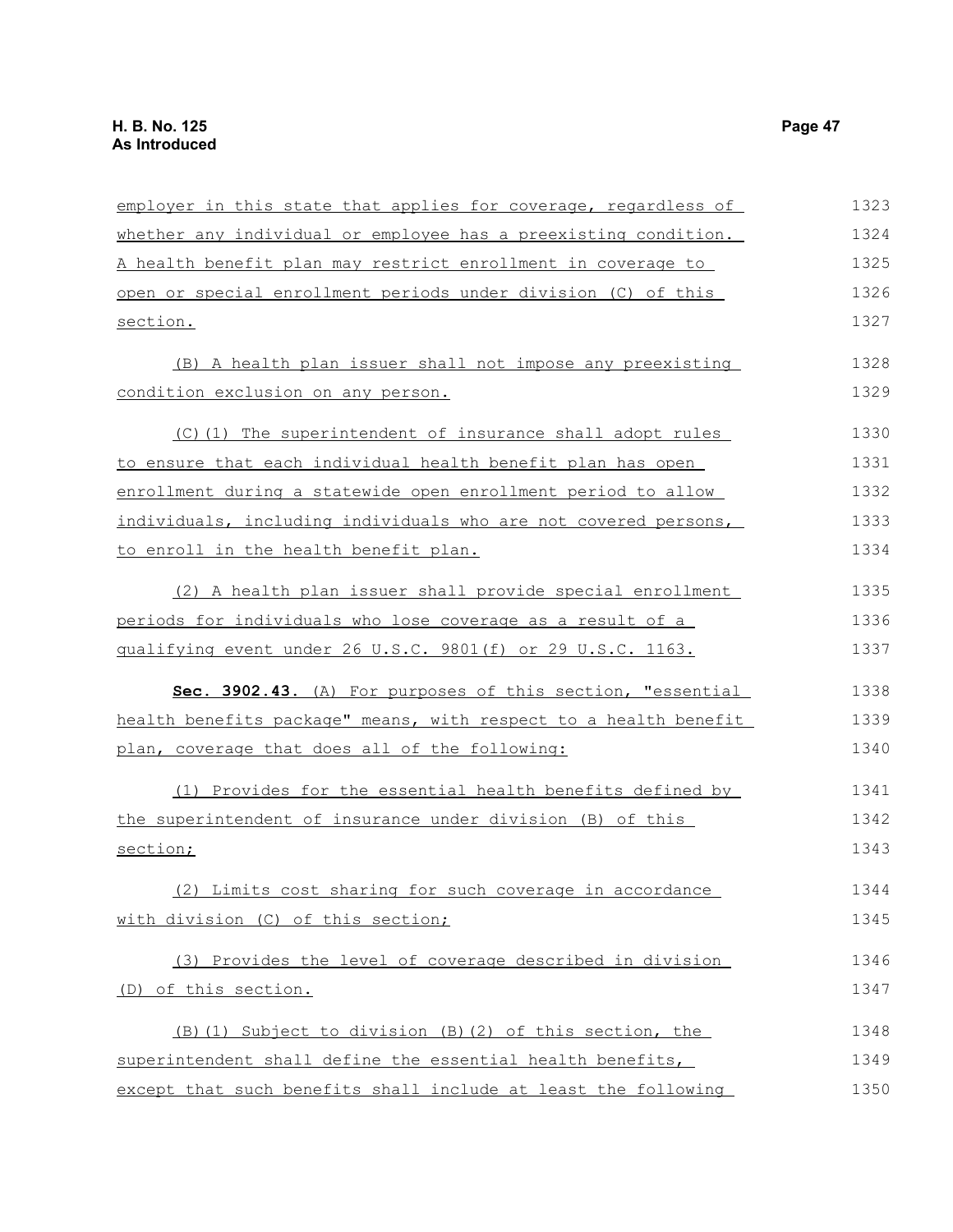| categories:                                                     | 1352 |
|-----------------------------------------------------------------|------|
| (a) Ambulatory patient services;                                | 1353 |
| Emergency services;<br>(b)                                      | 1354 |
| (c) Hospitalization;                                            | 1355 |
| (d) Maternity and newborn care;                                 | 1356 |
| (e) Mental health and substance use disorder services,          | 1357 |
| including behavioral health treatment;                          | 1358 |
| (f) Prescription drugs;                                         | 1359 |
| (q) Rehabilitative and habilitative services and devices;       | 1360 |
| (h) Laboratory services;                                        | 1361 |
| (i) Preventive and wellness services and chronic disease        | 1362 |
| management;                                                     | 1363 |
| (j) Pediatric services, including oral and vision care.         | 1364 |
| (2) (a) The superintendent shall ensure that the scope of       | 1365 |
| the essential health benefits under division (B) (1) of this    | 1366 |
| section is equal to the scope of benefits provided under a      | 1367 |
| typical employer plan, as determined by the superintendent. To  | 1368 |
| inform this determination, the superintendent shall conduct a   | 1369 |
| survey of employer-sponsored coverage to determine the benefits | 1370 |
| typically covered by employers, including multi-employer plans. | 1371 |
| (b) In defining the essential health benefits described in      | 1372 |
| division (B)(1) of this section, and in revising the benefits   | 1373 |
| under division (B) (3) (g) of this section, the superintendent  | 1374 |
| shall submit a report to the general assembly containing a      | 1375 |
| certification that such essential health benefits meet the      | 1376 |
| requirements described in division (B)(2)(a) of this section.   | 1377 |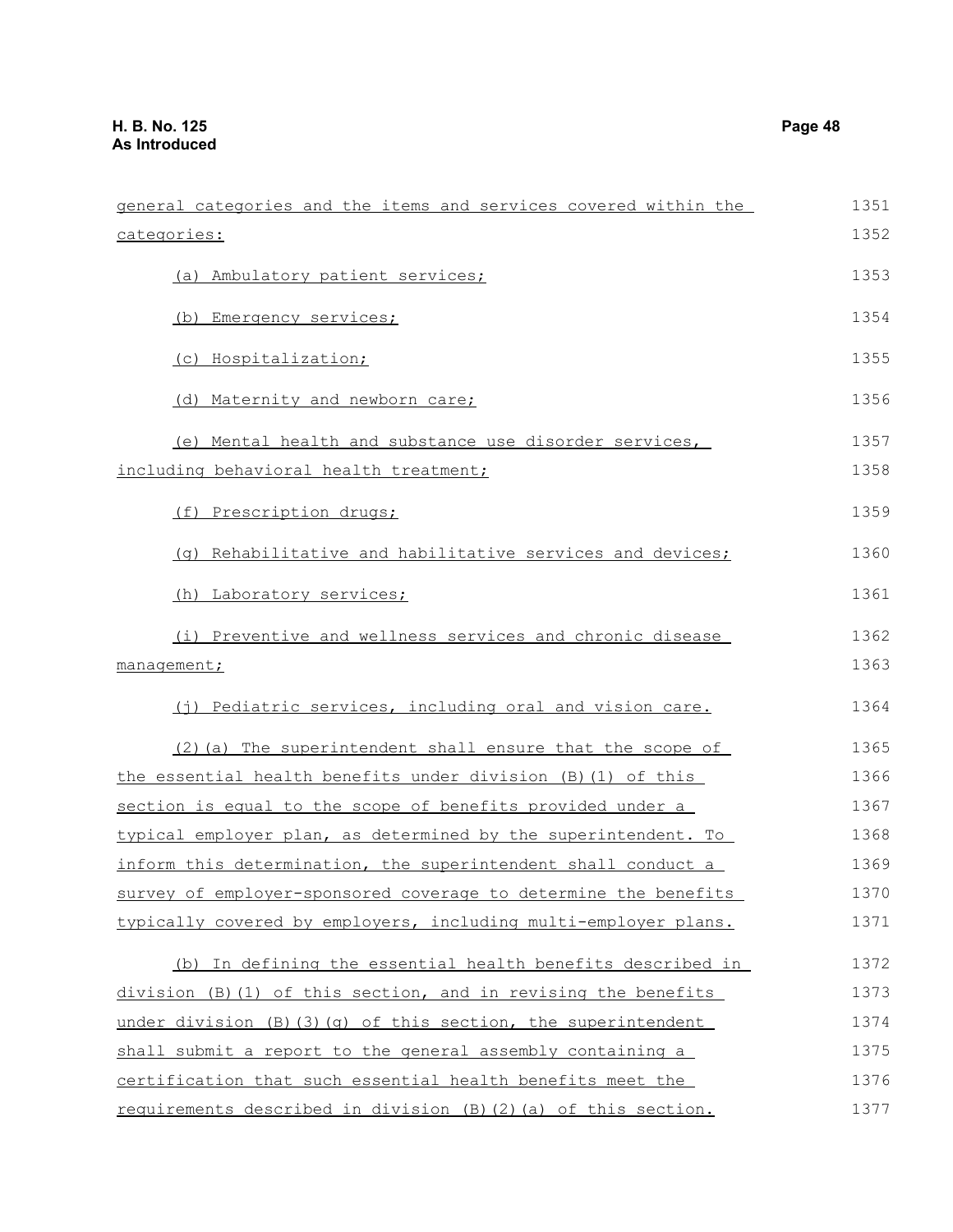| (3) In defining the essential health benefits under               | 1378 |
|-------------------------------------------------------------------|------|
| division (B) (1) of this section, the superintendent shall do all | 1379 |
| of the following:                                                 | 1380 |
| (a) Ensure that such essential health benefits reflect an         | 1381 |
| appropriate balance among the categories described in division    | 1382 |
| (B) (1) of this section, so that benefits are not unduly weighted | 1383 |
| toward any category;                                              | 1384 |
| (b) Not make coverage decisions, determine reimbursement          | 1385 |
| rates, establish incentive programs, or design benefits in ways   | 1386 |
| that discriminate against individuals because of their age,       | 1387 |
| disability, or expected length of life;                           | 1388 |
| (c) Take into account the health care needs of diverse            | 1389 |
| segments of the population, including women, children, persons    | 1390 |
| with disabilities, and other groups;                              | 1391 |
| (d) Ensure that benefits established as essential health          | 1392 |
| benefits not be subject to denial to individuals against their    | 1393 |
| wishes on the basis of the individuals' age or expected length    | 1394 |
| of life or of the individuals' present or predicted disability,   | 1395 |
| degree of medical dependency, or quality of life;                 | 1396 |
| (e) Provide that a qualified health benefit plan shall not        | 1397 |
| be treated as providing coverage for the essential health         | 1398 |
| benefits described in division (B) (1) of this section unless the | 1399 |
| plan does both of the following:                                  | 1400 |
| (i) Provides that coverage for emergency services, as             | 1401 |
| defined in section 3923.65 of the Revised Code, will be provided  | 1402 |
| without imposing any requirement under the plan for prior         | 1403 |
| authorization of services or any limitation on coverage where     | 1404 |
| the provider of services does not have a contractual              | 1405 |
| relationship with the plan for the providing of services that is  | 1406 |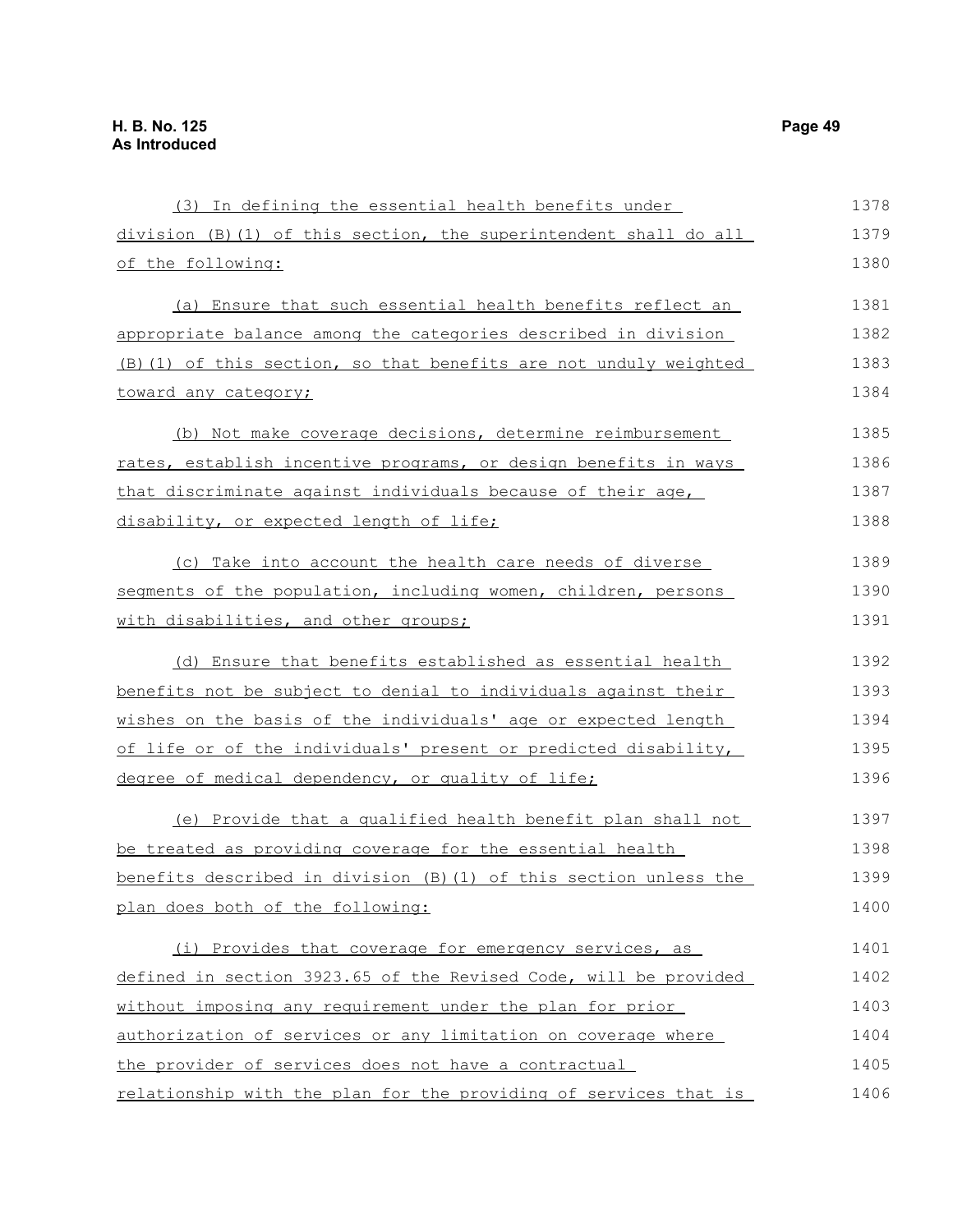| more restrictive than the requirements or limitations that apply  | 1407 |
|-------------------------------------------------------------------|------|
| to emergency services received from providers who do have such a  | 1408 |
| contractual relationship with the plan;                           | 1409 |
| (ii) Provides that if emergency services are provided out-        | 1410 |
| of-network, the cost-sharing requirement is the same requirement  | 1411 |
| that would apply if such services were provided in-network.       | 1412 |
| (f) Periodically review the essential health benefits             | 1413 |
| under division (B) (1) of this section and provide a report to    | 1414 |
| the general assembly and the public that contains all of the      | 1415 |
| following:                                                        | 1416 |
| (i) An assessment of whether covered persons are facing           | 1417 |
| any difficulty accessing needed services for reasons of coverage  | 1418 |
| or cost;                                                          | 1419 |
| (ii) An assessment of whether the essential health                | 1420 |
| benefits need to be modified or updated to account for changes    | 1421 |
| in medical evidence or scientific advancement;                    | 1422 |
| (iii) Information on how the essential health benefits            | 1423 |
| will be modified to address any such gaps in access or changes    | 1424 |
| in the evidence base;                                             | 1425 |
| (iv) An assessment of the potential of additional or              | 1426 |
| expanded benefits to increase costs and the interactions between  | 1427 |
| the addition or expansion of benefits and reductions in existing  | 1428 |
| benefits to meet the requirements of division (B) (2) (a) of this | 1429 |
| section.                                                          | 1430 |
| (q) Periodically update the essential health benefits             | 1431 |
| under division (B) (1) of this section to address any gaps in     | 1432 |
| access to coverage or changes in the evidence base the            | 1433 |
| superintendent identifies in the review conducted under division  | 1434 |
| (B) (3) (f) of this section.                                      | 1435 |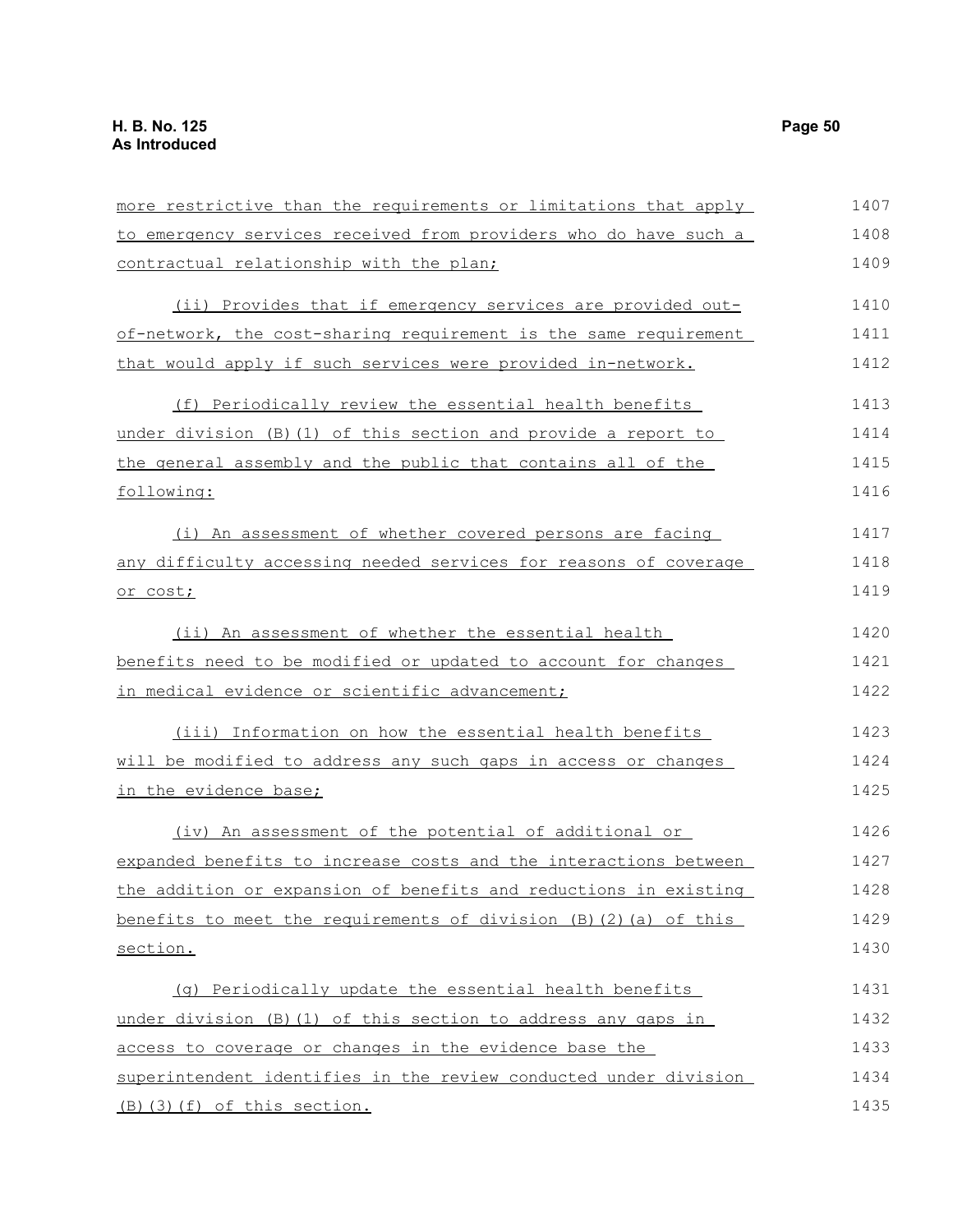| (4) Nothing in this section shall be construed to prohibit             | 1436 |
|------------------------------------------------------------------------|------|
| a health benefit plan from providing benefits in excess of the         | 1437 |
| essential health benefits described in this section.                   | 1438 |
| (5) A health benefit plan shall not offer coverage for an              | 1439 |
| essential health benefit identified in division (B) (1) of this        | 1440 |
| section unless it offers coverage for all listed essential             | 1441 |
| health benefits identified in that division.                           | 1442 |
| (C)(1) A health plan issuer shall not require cost sharing             | 1443 |
| in an amount greater than eight thousand one hundred fifty             | 1444 |
| dollars for self-only coverage and sixteen thousand three              | 1445 |
| hundred dollars for other than self-only coverage for plan years       | 1446 |
| beginning in 2021.                                                     | 1447 |
| (2) For plan years beginning in a calendar year after                  | 1448 |
| 2021, the cost-sharing limit shall be as follows:                      | 1449 |
| (a) In the case of self-only coverage, be equal to the                 | 1450 |
| dollar amount in division (C)(1) of this section, increased by         | 1451 |
| the product of that amount and the premium adjustment percentage       | 1452 |
| under division (C) (3) of this section for the calendar year;          | 1453 |
| (b) In the case of other than self-only coverage, twice                | 1454 |
| the amount in effect under division (C)(2)(a) of this section.         | 1455 |
| If the amount of any increase under division $(C)$ $(2)$ $(a)$ of this | 1456 |
| section is not a multiple of fifty dollars, such increase shall        | 1457 |
| be rounded to the next lowest multiple of fifty dollars.               | 1458 |
| (3) The premium adjustment percentage for any calendar                 | 1459 |
| year shall be the percentage by which the average per capita           | 1460 |
| premium for health benefit plans in this state for the preceding       | 1461 |
| calendar year, as estimated by the superintendent not later than       | 1462 |
| the first day of October of such preceding calendar year,              | 1463 |
| exceeds such average per capita premium for 2019, as determined        | 1464 |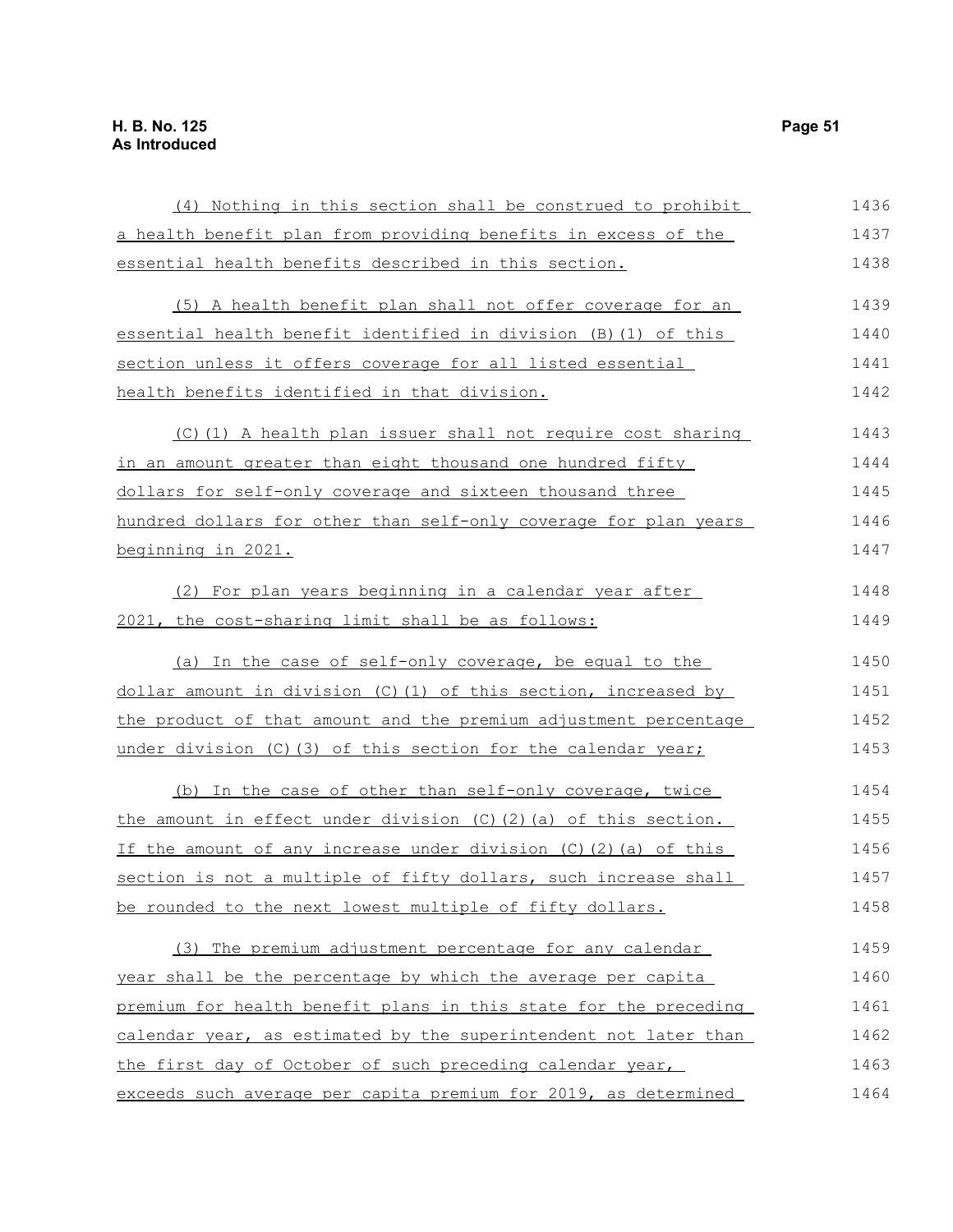by the superintendent. (D)(1)(a) Except as provided in division (D)(2) of this section, a health benefit plan shall provide a level of coverage that is designed to provide benefits that are actuarially equivalent to at least sixty per cent of the full actuarial value of the benefits provided under the plan. (b) Under rules issued by the superintendent, the level of coverage of a plan shall be determined on the basis that the essential health benefits described in division (B)(1) of this section shall be provided to a standard population, without regard to the population the plan may actually provide benefits to. (2) A health benefit plan that does not provide the level of coverage described in division (D)(1) of this section shall be considered as meeting the requirements of that division with respect to any plan year if both of the following apply: (a) An individual is only eligible to enroll in the health benefit plan if the individual meets either of the following conditions: (i) The individual has not attained the age of thirty before the beginning of the plan year. (ii) The individual meets a hardship exemption as determined by the superintendent. (b) The health benefit plan provides both of the following: (i) Except as provided in division (D)(2)(b)(ii) of this section, the essential health benefits listed in division (B)(1) of this section, except that the health benefit plan provides no 1465 1466 1467 1468 1469 1470 1471 1472 1473 1474 1475 1476 1477 1478 1479 1480 1481 1482 1483 1484 1485 1486 1487 1488 1489 1490 1491 1492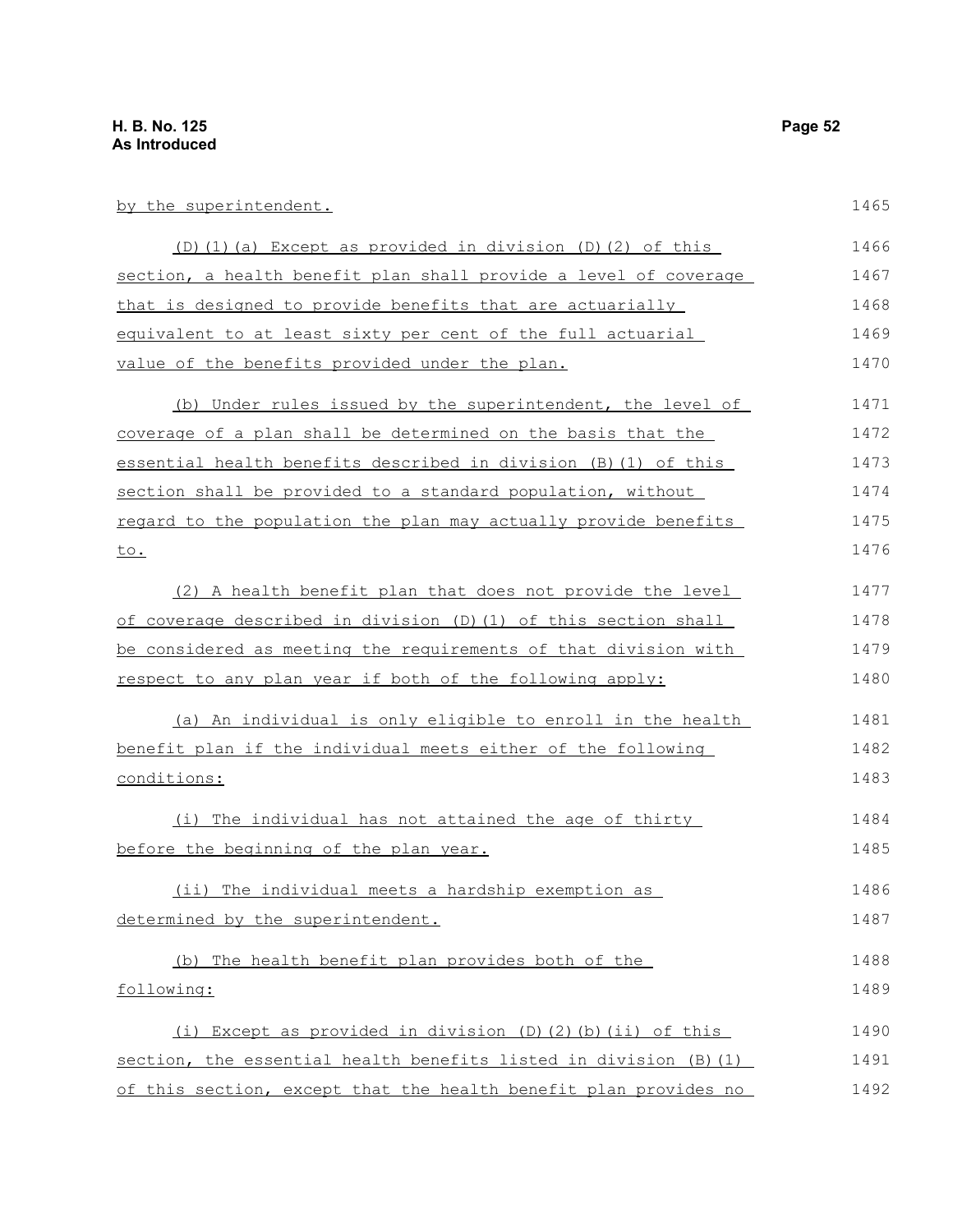| benefits for any plan year until the individual has incurred     | 1493 |
|------------------------------------------------------------------|------|
| cost-sharing expenses in an amount equal to the annual           | 1494 |
| limitation in effect under division (C) of this section for the  | 1495 |
| plan year except as provided for in section 3902.44 of the       | 1496 |
| Revised Code;                                                    | 1497 |
| (ii) Coverage for at least three primary care visits.            | 1498 |
| (3) If a health plan issuer offers a health benefit plan         | 1499 |
| described in division (D) (2) of this section, the issuer shall  | 1500 |
| only offer the plan in the individual market.                    | 1501 |
| (E) The requirements of this section do not apply to             | 1502 |
| health benefit plans offered in the large group market.          | 1503 |
| (F) Nothing in this section is subject to the requirements       | 1504 |
| of section 3901.71 of the Revised Code.                          | 1505 |
| Sec. 3902.44. (A) A health benefit plan shall provide            | 1506 |
| coverage for and shall not impose any cost-sharing requirements  | 1507 |
| for the following:                                               | 1508 |
| (1) Evidence-based items or services that have in effect a       | 1509 |
| rating of "A" or "B" in the current recommendations of the       | 1510 |
| United States preventive services task force;                    | 1511 |
| (2) Immunizations that have in effect a recommendation           | 1512 |
| from the advisory committee on immunization practices of the     | 1513 |
| United States centers for disease control and prevention with    | 1514 |
| respect to the individual involved;                              | 1515 |
| (3) With respect to infants, children, and adolescents,          | 1516 |
| evidence-informed preventive care and screenings provided for in | 1517 |
| the comprehensive guidelines supported by the United States      | 1518 |
| health resources and services administration;                    | 1519 |
| (4) With respect to women, such additional preventive care       | 1520 |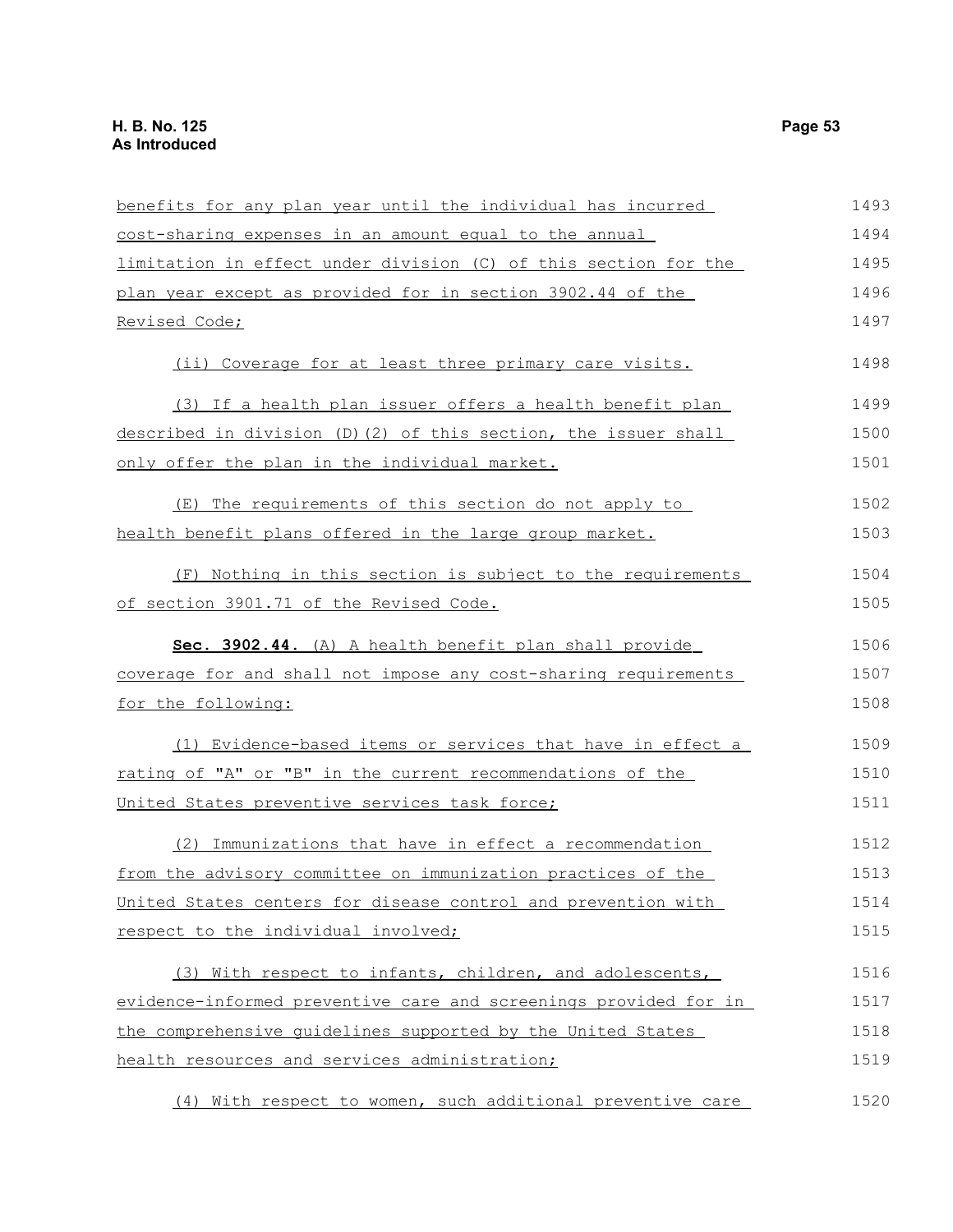| and screenings not described in division (A) (1) of this section | 1521 |
|------------------------------------------------------------------|------|
| as provided for in comprehensive quidelines supported by the     | 1522 |
| United States health resources and services administration.      | 1523 |
| (B) The superintendent shall adopt rules to implement            | 1524 |
| sections 3902.40 to 3902.44 of the Revised Code.                 | 1525 |
| Sec. 3922.01. As used in this chapter:                           | 1526 |
| (A) "Adverse benefit determination" means a decision by a        | 1527 |
| health plan issuer:                                              | 1528 |
| (1) To deny, reduce, or terminate a requested health care        | 1529 |
| service or payment in whole or in part, including all of the     | 1530 |
| following:                                                       | 1531 |
| (a) A determination that the health care service does not        | 1532 |
| meet the health plan issuer's requirements for medical           | 1533 |
| necessity, appropriateness, health care setting, level of care,  | 1534 |
| or effectiveness, including experimental or investigational      | 1535 |
| treatments;                                                      | 1536 |
| (b) A determination of an individual's eligibility for           | 1537 |
| individual health insurance coverage, including coverage offered | 1538 |
| to individuals through a nonemployer group, to participate in a  | 1539 |
| plan or health insurance coverage;                               | 1540 |
| (c) A determination that a health care service is not a          | 1541 |
| covered benefit;                                                 | 1542 |
| (d) The imposition of an exclusion, including exclusions         | 1543 |
| for pre-existing conditions, source of injury, network, or any   | 1544 |
| other limitation on benefits that would otherwise be covered.    | 1545 |
| (2) Not to issue individual health insurance coverage to         | 1546 |
| an applicant, including coverage offered to individuals through  | 1547 |
| a nonemployer group;                                             | 1548 |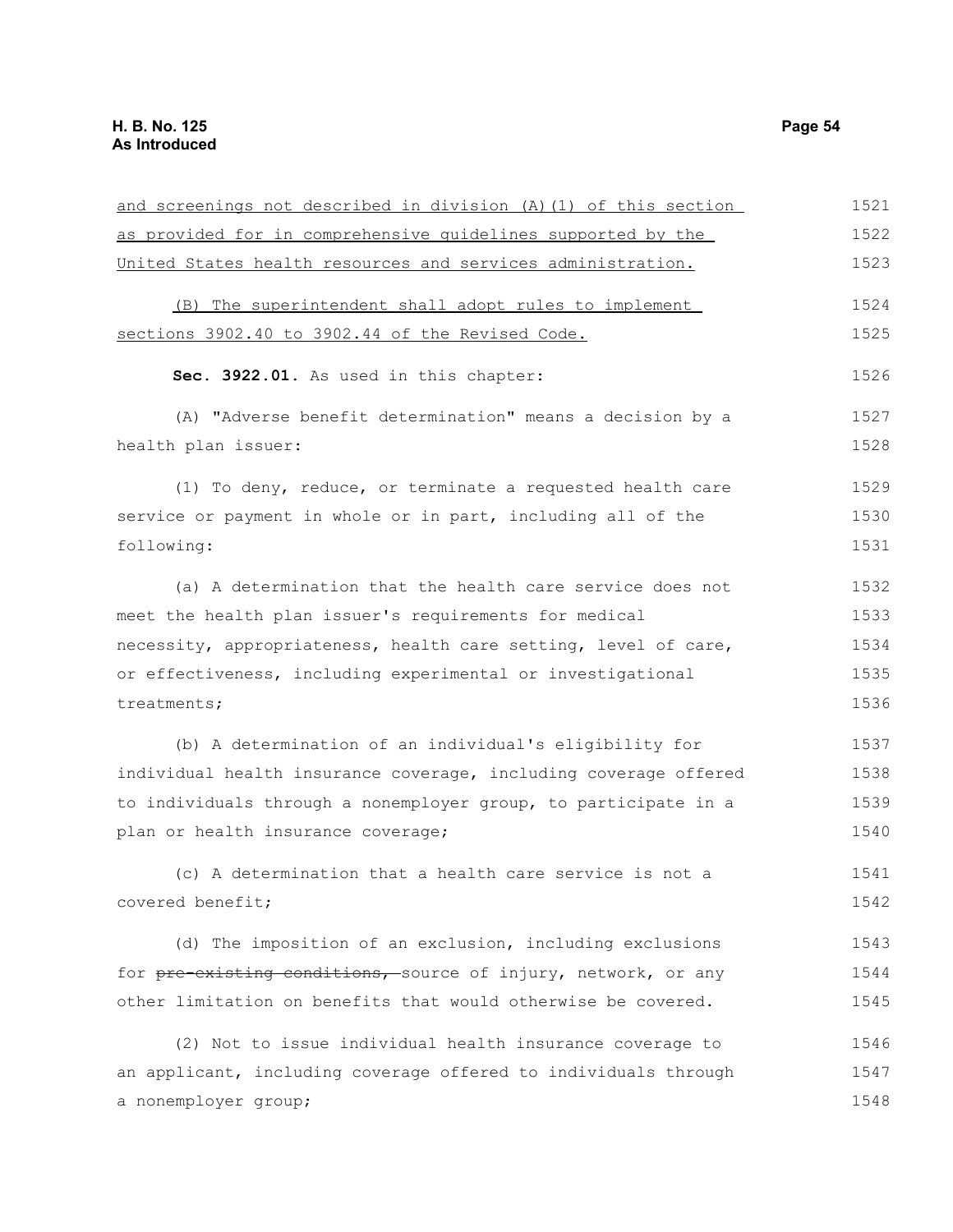(3) To rescind coverage on a health benefit plan. (B) "Ambulatory review" has the same meaning as in section 1751.77 of the Revised Code. (C) "Authorized representative" means an individual who represents a covered person in an internal appeal or external review process of an adverse benefit determination who is any of the following: (1) A person to whom a covered individual has given express, written consent to represent that individual in an internal appeals process or external review process of an adverse benefit determination; (2) A person authorized by law to provide substituted consent for a covered individual; (3) A family member or a treating health care professional, but only when the covered person is unable to provide consent. (D) "Best evidence" means evidence based on all of the following sources, listed according to priority, as they are available: (1) Randomized clinical trials; (2) Cohort studies or case-control studies; (3) Case series; (4) Expert opinion. (E) "Covered person" means a policyholder, subscriber, enrollee, member, or individual covered by a health benefit plan. "Covered person" does include the covered person's authorized representative with regard to an internal appeal or 1549 1550 1551 1552 1553 1554 1555 1556 1557 1558 1559 1560 1561 1562 1563 1564 1565 1566 1567 1568 1569 1570 1571 1572 1573 1574 1575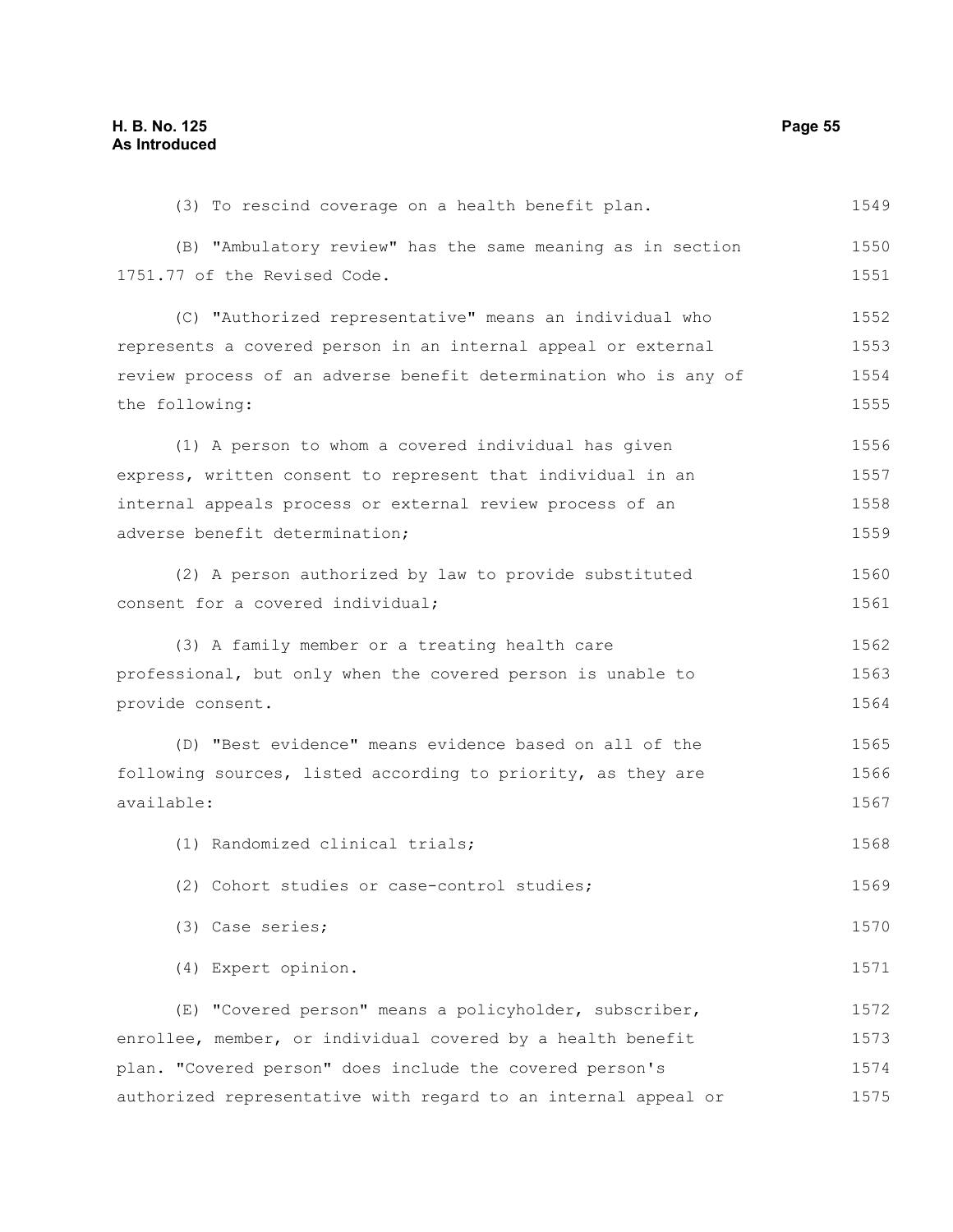external review in accordance with division (C) of this section. "Covered person" does not include the covered person's representative in any other context. 1576 1577 1578

(F) "Covered benefits" or "benefits" means those health care services to which a covered person is entitled under the terms of a health benefit plan. 1579 1580 1581

(G) "Emergency medical condition" has the same meaning as in section 1753.28 of the Revised Code. 1582 1583

(H) "Emergency services" has the same meaning as in section 1753.28 of the Revised Code. 1584 1585

(I) "Evidence-based standard" means the conscientious, explicit, and judicious use of the current best evidence, based on a systematic review of the relevant research, in making decisions about the care of individuals. 1586 1587 1588 1589

(J) "Facility" means an institution providing health care services, or a health care setting, including hospitals and other licensed inpatient centers, ambulatory, surgical, treatment, skilled nursing, residential treatment, diagnostic, laboratory, and imaging centers, and rehabilitation and other therapeutic health settings. 1590 1591 1592 1593 1594 1595

(K) "Final adverse benefit determination" means an adverse benefit determination that is upheld at the completion of a health plan issuer's internal appeals process. 1596 1597 1598

(L) "Health benefit plan" means a policy, contract, certificate, or agreement offered by a health plan issuer to provide, deliver, arrange for, pay for, or reimburse any of the costs of health care services, including benefit plans marketed in the individual or group market by all associations, whether bona fide or non-bona fide. "Health benefit plan" also means a 1599 1600 1601 1602 1603 1604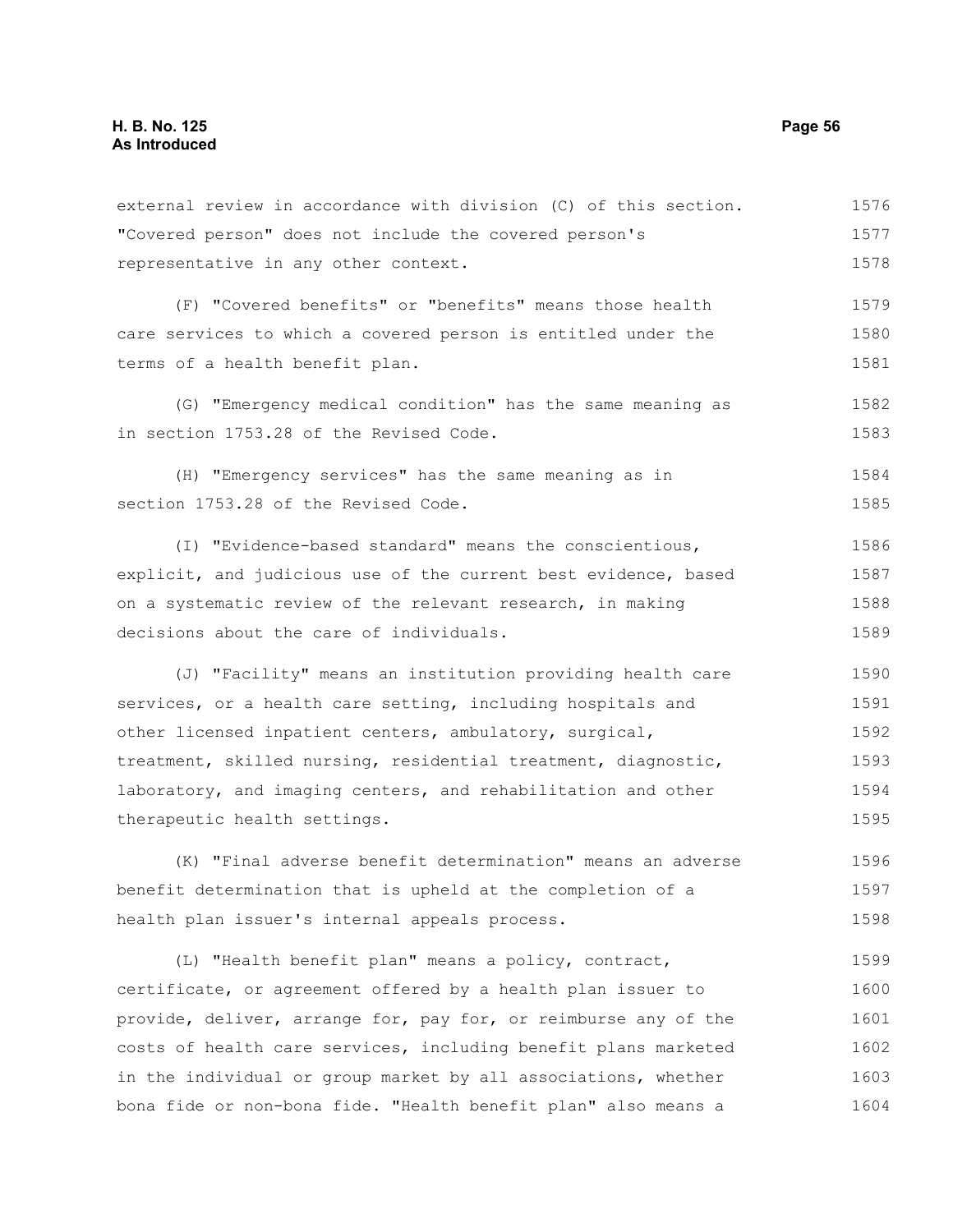limited benefit plan, except as follows. "Health benefit plan" does not mean any of the following types of coverage: a policy, contract, certificate, or agreement that covers only a specified accident, accident only, credit, dental, disability income, long-term care, hospital indemnity, supplemental coverage, as described in section 3923.37 of the Revised Code, specified disease, or vision care; coverage issued as a supplement to liability insurance; insurance arising out of workers' compensation or similar law; automobile medical payment insurance; or insurance under which benefits are payable with or without regard to fault and which is statutorily required to be contained in any liability insurance policy or equivalent selfinsurance; a medicare supplement policy of insurance, as defined by the superintendent of insurance by rule, coverage under a plan through medicare, medicaid, or the federal employees benefit program; any coverage issued under Chapter 55 of Title 10 of the United States Code and any coverage issued as a supplement to that coverage. 1605 1606 1607 1608 1609 1610 1611 1612 1613 1614 1615 1616 1617 1618 1619 1620 1621 1622

(M) "Health care professional" means a physician, psychologist, nurse practitioner, or other health care practitioner licensed, accredited, or certified to perform health care services consistent with state law. 1623 1624 1625 1626

(N) "Health care provider" or "provider" means a health care professional or facility. 1627 1628

(O) "Health care services" means services for the diagnosis, prevention, treatment, cure, or relief of a health condition, illness, injury, or disease. 1629 1630 1631

(P) "Health plan issuer" means an entity subject to the insurance laws and rules of this state, or subject to the jurisdiction of the superintendent of insurance, that contracts, 1632 1633 1634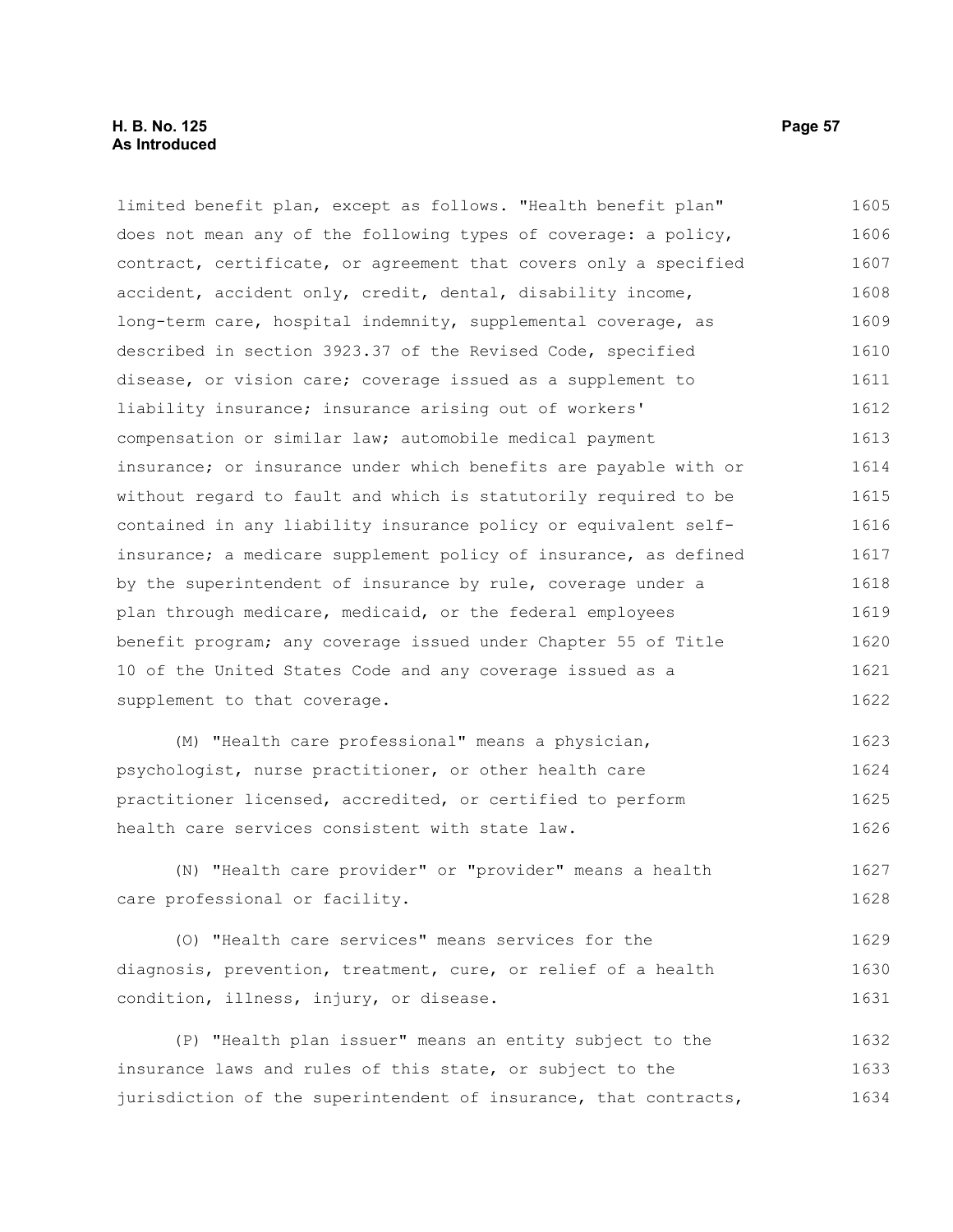or offers to contract to provide, deliver, arrange for, pay for, or reimburse any of the costs of health care services under a health benefit plan, including a sickness and accident insurance company, a health insuring corporation, a fraternal benefit society, a self-funded multiple employer welfare arrangement, or a nonfederal, government health plan. "Health plan issuer" includes a third party administrator licensed under Chapter 3959. of the Revised Code to the extent that the benefits that such an entity is contracted to administer under a health benefit plan are subject to the insurance laws and rules of this state or subject to the jurisdiction of the superintendent. 1635 1636 1637 1638 1639 1640 1641 1642 1643 1644 1645

(Q) "Health information" means information or data, whether oral or recorded in any form or medium, and personal facts or information about events or relationships that relates to all of the following: 1646 1647 1648 1649

(1) The past, present, or future physical, mental, or behavioral health or condition of a covered person or a member of the covered person's family; 1650 1651 1652

(2) The provision of health care services or healthrelated benefits to a covered person; 1653 1654

(3) Payment for the provision of health care services to or for a covered person. 1655 1656

(R) "Independent review organization" means an entity that is accredited to conduct independent external reviews of adverse benefit determinations pursuant to section 3922.13 of the Revised Code. 1657 1658 1659 1660

(S) "Medical or scientific evidence" means evidence found in any of the following sources: 1661 1662

(1) Peer-reviewed scientific studies published in, or 1663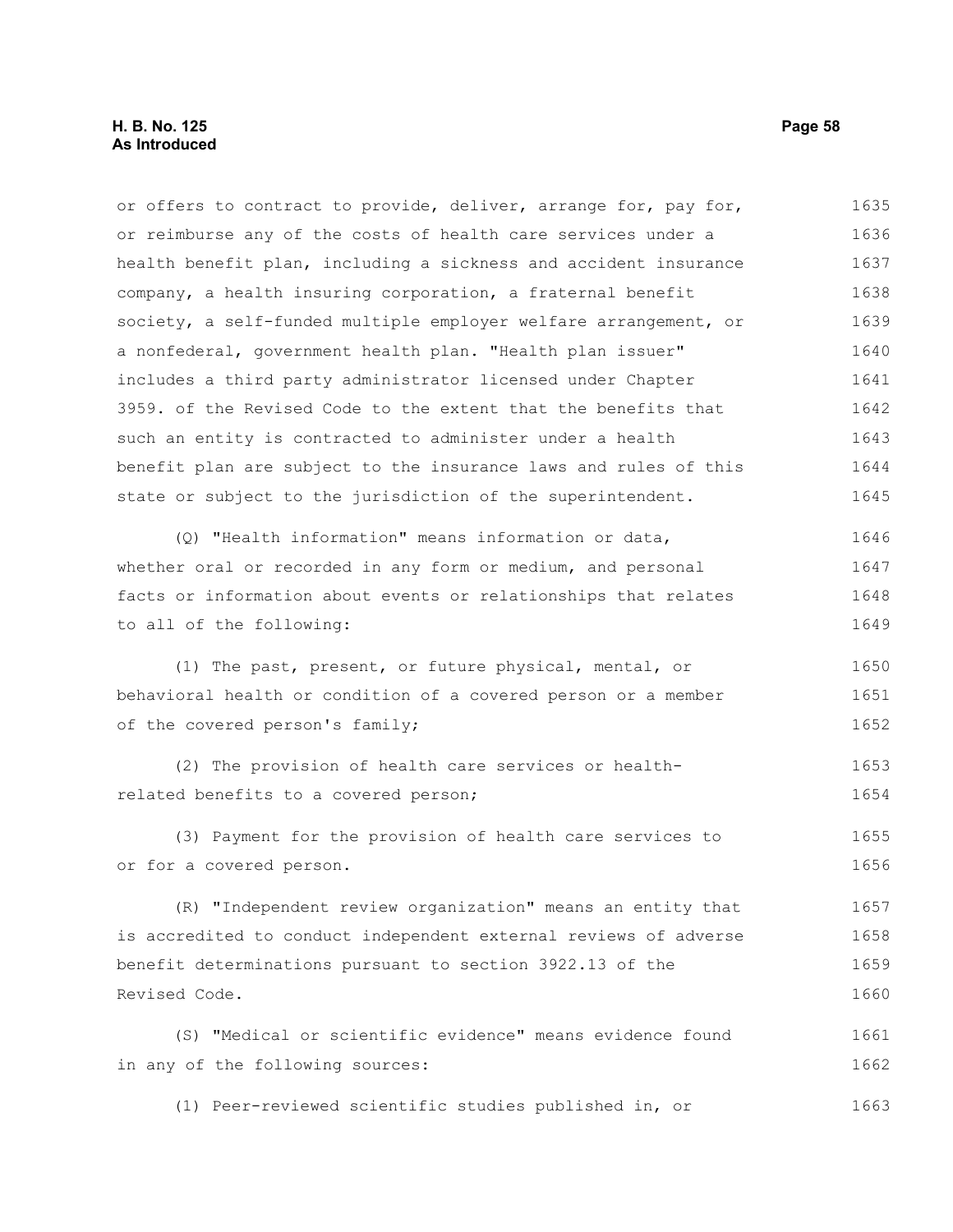accepted for publication by, medical journals that meet nationally recognized requirements for scientific manuscripts and that submit most of their published articles for review by experts who are not part of the editorial staff; (2) Peer-reviewed medical literature, including literature relating to therapies reviewed and approved by a qualified institutional review board, biomedical compendia and other medical literature that meet the criteria of the national institutes of health's library of medicine for indexing in index medicus and elsevier science ltd. for indexing in excerpta medicus; (3) Medical journals recognized by the secretary of health and human services under section  $1861(t)(2)$  of the federal social security act; (4) The following standard reference compendia: (a) The American hospital formulary service drug information; (b) Drug facts and comparisons; (c) The American dental association accepted dental therapeutics; (d) The United States pharmacopoeia drug information. (5) Findings, studies or research conducted by or under the auspices of a federal government agency or nationally recognized federal research institute, including any of the following: (a) The federal agency for health care research and quality; 1664 1665 1666 1667 1668 1669 1670 1671 1672 1673 1674 1675 1676 1677 1678 1679 1680 1681 1682 1683 1684 1685 1686 1687 1688 1689 1690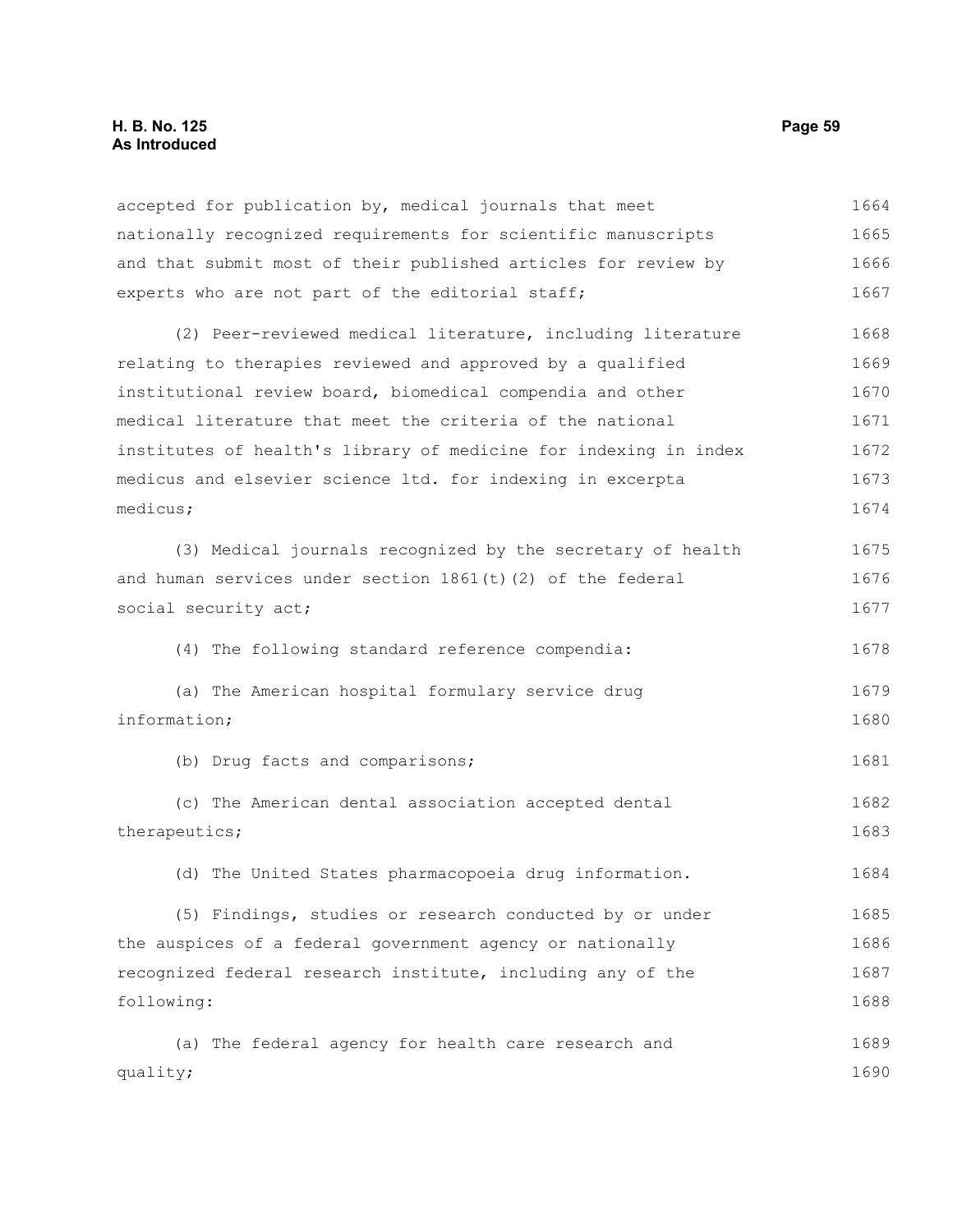| (b) The national institutes of health;                          | 1691 |
|-----------------------------------------------------------------|------|
| (c) The national cancer institute;                              | 1692 |
| (d) The national academy of sciences;                           | 1693 |
| (e) The centers for medicare and medicaid services;             | 1694 |
| (f) The federal food and drug administration;                   | 1695 |
| (g) Any national board recognized by the national               | 1696 |
| institutes of health for the purpose of evaluating the medical  | 1697 |
| value of health care services.                                  | 1698 |
| (6) Any other medical or scientific evidence that is            | 1699 |
| comparable.                                                     | 1700 |
| (T) "Person" has the same meaning as in section 3901.19 of      | 1701 |
| the Revised Code.                                               | 1702 |
| (U) "Protected health information" means health                 | 1703 |
| information related to the identity of an individual, or        | 1704 |
| information that could reasonably be used to determine the      | 1705 |
| identity of an individual.                                      | 1706 |
| (V) "Rescind" means to retroactively cancel or discontinue      | 1707 |
| coverage. "Rescind" does not include canceling or discontinuing | 1708 |
| coverage that only has a prospective effect or canceling or     | 1709 |
| discontinuing coverage that is effective retroactively to the   | 1710 |
| extent it is attributable to a failure to timely pay required   | 1711 |
| premiums or contributions towards the cost of coverage.         | 1712 |
| (W) "Retrospective review" means a review conducted after       | 1713 |
| services have been provided to a covered person.                | 1714 |
| (X) "Superintendent" means the superintendent of                | 1715 |
| insurance.                                                      | 1716 |
| (Y) "Utilization review" has the same meaning as in             | 1717 |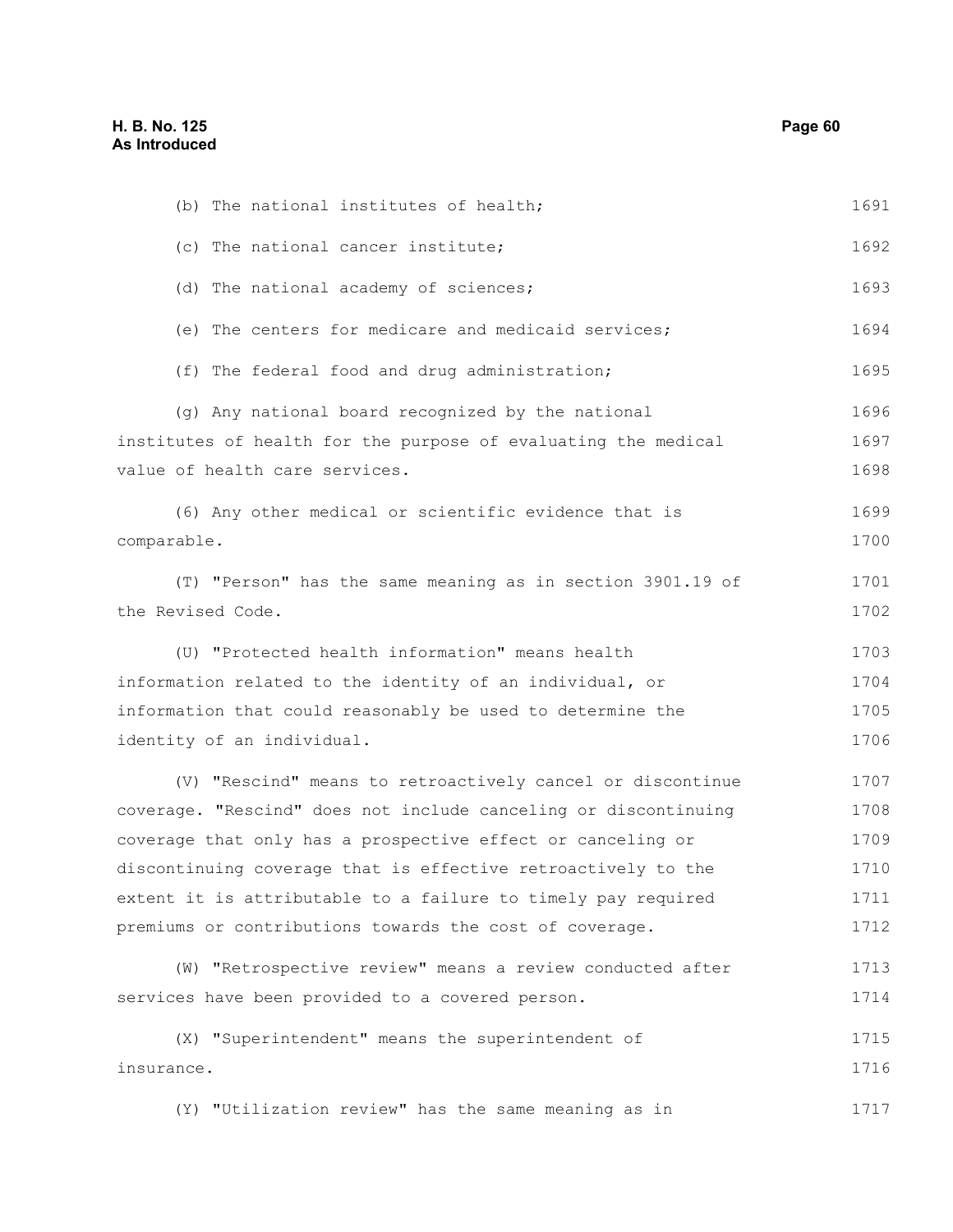section 1751.77 of the Revised Code.

(Z) "Utilization review organization" has the same meaning as in section 1751.77 of the Revised Code. 1719 1720

**Sec. 3923.122.** (A) Every policy of group sickness and accident insurance providing hospital, surgical, or medical expense coverage for other than specific diseases or accidents only, and delivered, issued for delivery, or renewed in this state on or after January 1, 1976, shall include a provision giving each insured the option to convert to the following: 1721 1722 1723 1724 1725 1726

(1) In the case of an individual who is not a federally eligible individual, any of the individual policies of hospital, surgical, or medical expense insurance then being issued by the insurer with benefit limits not to exceed those in effect under the group policy $\star$ 1727 1728 1729 1730 1731

(2) In the case of a federally eligible individual, a basic or standard plan established in accordance with section 3924.10 of the Revised Code or plans substantially similar to the basic and standard plan in benefit design and scope of covered services. For purposes of division (A)(2) of this section, the superintendent of insurance shall determine whethera plan is substantially similar to the basic or standard plan in benefit design and scope of covered services. 1732 1733 1734 1735 1736 1737 1738 1739

(B) An option for conversion to an individual policy shall be available without evidence of insurability to every insured, including any person eligible under division (D) of this section, who terminates employment or membership in the group holding the policy after having been continuously insured thereunder for at least one year. 1740 1741 1742 1743 1744 1745

Upon receipt of the insured's written application and upon 1746

1718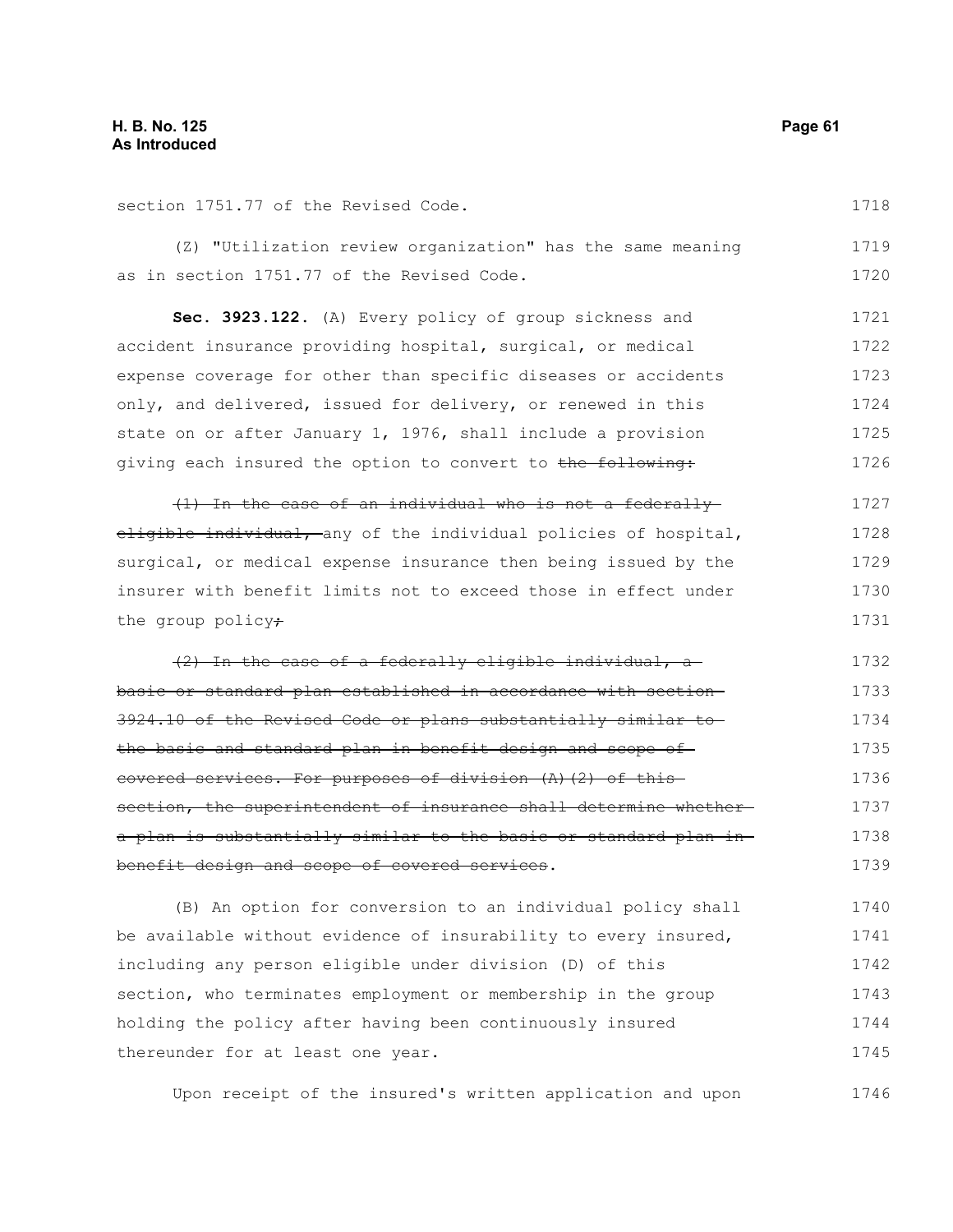# **H. B. No. 125 Page 62 As Introduced**

payment of at least the first quarterly premium not later than thirty-one days after the termination of coverage under the group policy, the insurer shall issue a converted policy on a form then available for conversion. The premium shall be in accordance with the insurer's table of premium rates in effect on the later of the following dates: 1747 1748 1749 1750 1751 1752

(1) The effective date of the converted policy; 1753

(2) The date of application therefor; and shall be applicable to the class of risk to which each person covered belongs and to the form and amount of the policy at the person's then attained age. However, premiums charged federally eligibleindividuals may not exceed the amounts specified below: 1754 1755 1756 1757 1758

(a) For calendar years 2010 and 2011, an amount that is two times the base rate charged any other individual of a group to which the insurer is currently accepting new business and for which similar copayments and deductibles are applied; 1759 1760 1761 1762

(b) For calendar year 2012 and every year thereafter, an amount that is one and one-half times the base rate charged any other individual of a group to which the insurer is currently accepting new business and for which similar copayments and deductibles are applied, unless the superintendent of insurancedetermines that the amendments by this act to sections 3923.58and 3923.581 of the Revised Code, have resulted in the marketwide average medical loss ratio for coverage sold to individual insureds and nonemployer group insureds in this state, including open enrollment insureds, to increase by more than five and one quarter percentage points during calendar year 2010. If the superintendent makes that determination, the premium limitestablished by division (B)(2)(a) of this section shall remainin effect. 1763 1764 1765 1766 1767 1768 1769 1770 1771 1772 1773 1774 1775 1776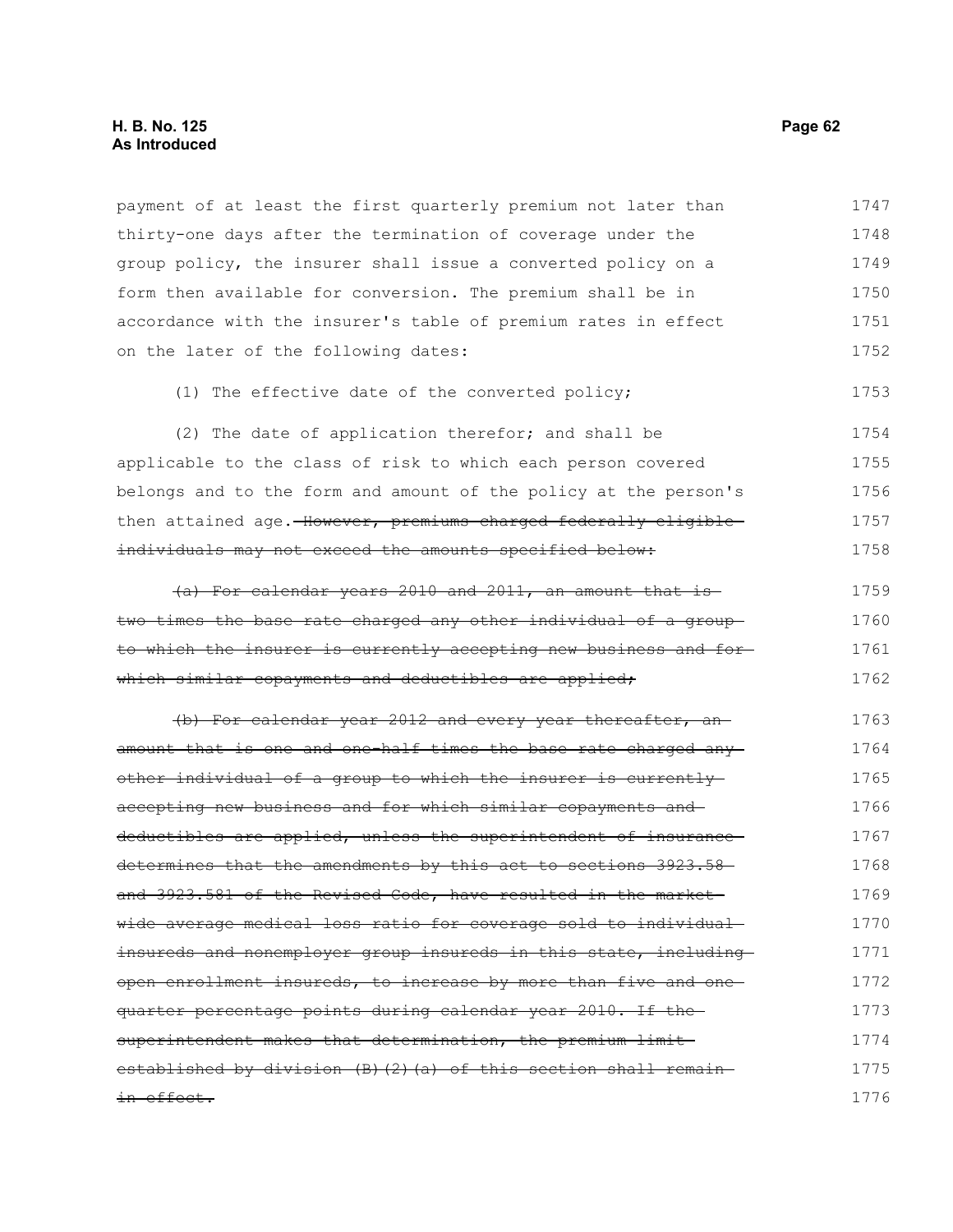At the election of the insurer, a separate converted policy may be issued to cover any dependent of an employee or member of the group. 1777 1778 1779

Except as provided in division (H) of this section, any converted policy shall become effective as of the day following the date of termination of insurance under the group policy. 1780 1781 1782

Any probationary or waiting period set forth in the converted policy is deemed to commence on the effective date of the insured's coverage under the group policy. 1783 1784 1785

(C) No insurer shall be required to issue a converted policy to any person who is, or is eligible to be, covered for benefits at least comparable to the group policy under: 1786 1787 1788

(1) Title XVIII of the Social Security Act, as amended or superseded; 1789 1790

(2) Any act of congress or law under this or any other state of the United States that duplicates coverage offered under division (C)(1) of this section; 1791 1792 1793

(3) Any policy that duplicates coverage offered under division (C)(1) of this section; 1794 1795

(4) Any other group sickness and accident insurance providing hospital, surgical, or medical expense coverage for other than specific diseases or accidents only. 1796 1797 1798

(D) The option for conversion shall be available: 1799

(1) Upon the death of the employee or member, to the surviving spouse with respect to such of the spouse and dependents as are then covered by the group policy; 1800 1801 1802

(2) To a child solely with respect to the child upon 1803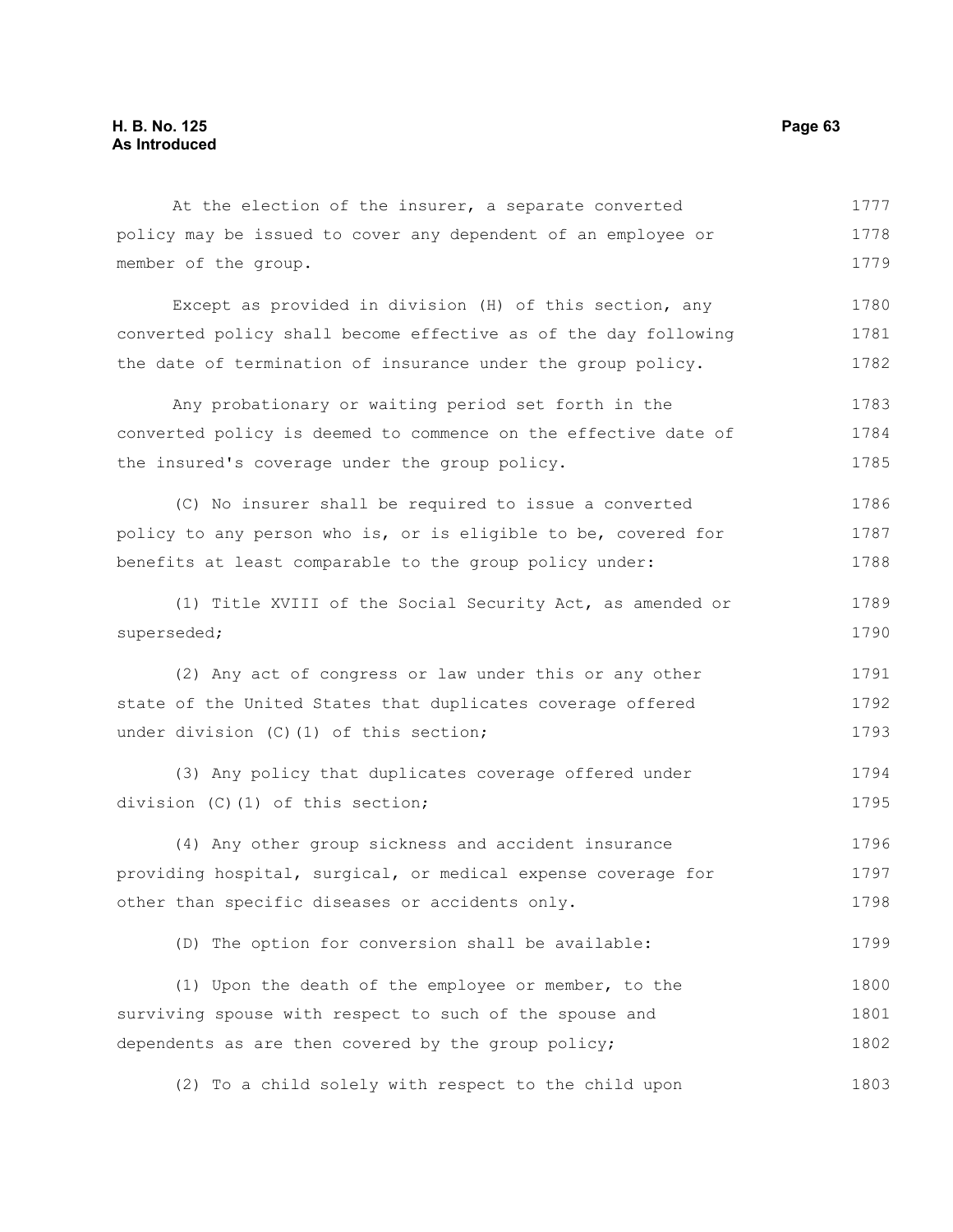attaining the limiting age of coverage under the group policy while covered as a dependent thereunder; 1804 1805

(3) Upon the divorce, dissolution, or annulment of the marriage of the employee or member, to the divorced spouse, or former spouse in the event of annulment, of such employee or member, or upon the legal separation of the spouse from such employee or member, to the spouse. 1806 1807 1808 1809 1810

Persons possessing the option for conversion pursuant to this division shall be considered members for the purposes of division (H) of this section. 1811 1812 1813

(E) If coverage is continued under a group policy on an employee following retirement prior to the time the employee is, or is eligible to be, covered by Title XVIII of the Social Security Act, the employee may elect, in lieu of the continuance of group insurance, to have the same conversion rights as would apply had the employee's insurance terminated at retirement by reason of termination of employment. 1814 1815 1816 1817 1818 1819 1820

(F) If the insurer and the group policyholder agree upon one or more additional plans of benefits to be available for converted policies, the applicant for the converted policy may elect such a plan in lieu of a converted policy. 1821 1822 1823 1824

(G) The converted policy may contain provisions for avoiding duplication of benefits provided pursuant to divisions  $(C)$ (1),  $(2)$ ,  $(3)$ , and  $(4)$  of this section or provided under any other insured or noninsured plan or program. 1825 1826 1827 1828

(H) If an employee or member becomes entitled to obtain a converted policy pursuant to this section, and if the employee or member has not received notice of the conversion privilege at least fifteen days prior to the expiration of the thirty-one-day 1829 1830 1831 1832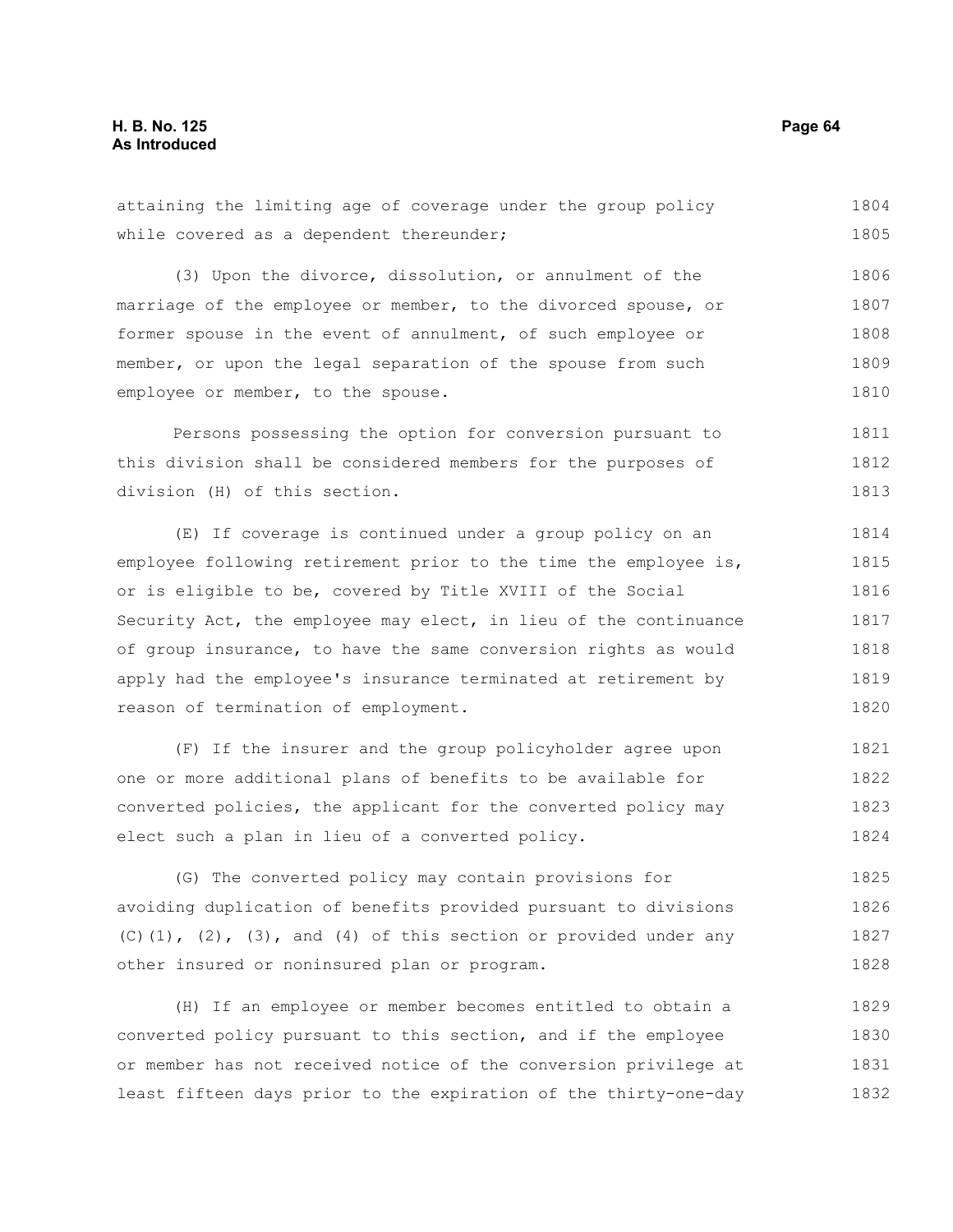### **H. B. No. 125 Page 65 As Introduced**

conversion period provided in division (B) of this section, then the employee or member has an additional period within which to exercise the privilege. This additional period shall expire fifteen days after the employee or member receives notice, but in no event shall the period extend beyond sixty days after the expiration of the thirty-one-day conversion period. 1833 1834 1835 1836 1837 1838

Written notice presented to the employee or member, or mailed by the policyholder to the last known address of the employee or member as indicated on its records, constitutes notice for the purpose of this division. In the case of a person who is eligible for a converted policy under division (D)(2) or (D)(3) of this section, a policyholder shall not be responsible for presenting or mailing such notice, unless such policyholder has actual knowledge of the person's eligibility for a converted policy. 1839 1840 1841 1842 1843 1844 1845 1846 1847

If an additional period is allowed by an employee or member for the exercise of a conversion privilege, and if written application for the converted policy, accompanied by at least the first quarterly premium, is made after the expiration of the thirty-one-day conversion period, but within the additional period allowed an employee or member in accordance with this division, the effective date of the converted policy shall be the date of application. 1848 1849 1850 1851 1852 1853 1854 1855

(I) The converted policy may provide that any hospital, surgical, or medical expense benefits otherwise payable with respect to any person may be reduced by the amount of any such benefits payable under the group policy for the same loss after termination of coverage. 1856 1857 1858 1859 1860

(J) The converted policy may contain: 1861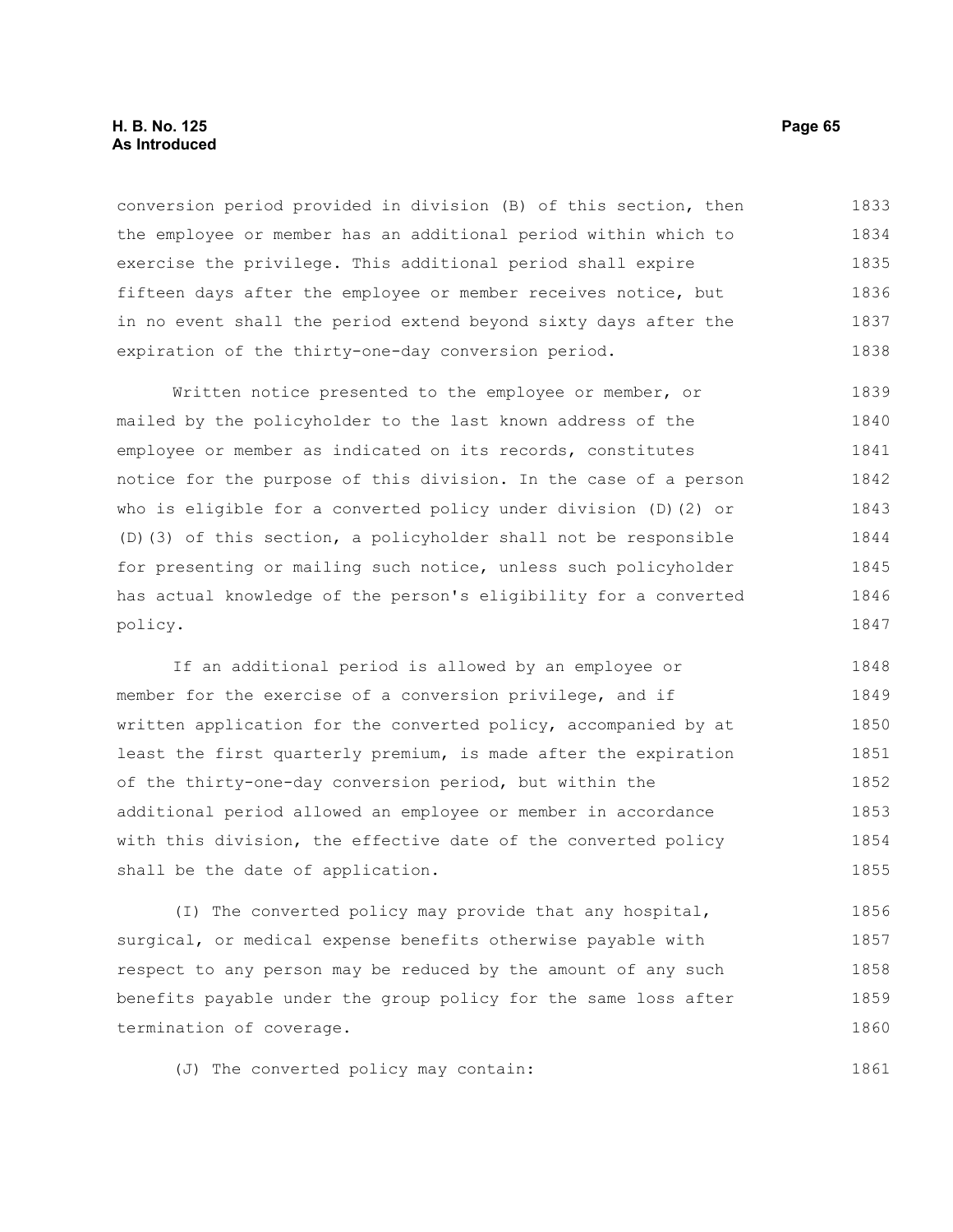| (1) Any exclusion, reduction, or limitation contained in         | 1862 |
|------------------------------------------------------------------|------|
| the group policy or customarily used in individual policies      | 1863 |
| issued by the insurer;                                           | 1864 |
| (2) Any provision permitted in this section;                     | 1865 |
| (3) Any other provision not prohibited by law.                   | 1866 |
| Any provision required or permitted in this section may be       | 1867 |
| made a part of any converted policy by means of an endorsement   | 1868 |
| or rider.                                                        | 1869 |
| (K) The time limit specified in a converted policy for           | 1870 |
| certain defenses with respect to any person who was covered by a | 1871 |
| group policy shall commence on the effective date of such        | 1872 |
| person's coverage under the group policy.                        | 1873 |
| (L) No insurer shall use deterioration of health as the          | 1874 |
| basis for refusing to renew a converted policy.                  | 1875 |
| (M) No insurer shall use age or health status as the basis       | 1876 |
| for refusing to renew a converted policy.                        | 1877 |
| (N) A converted policy made available pursuant to this           | 1878 |
| section shall, if delivery of the policy is to be made in this   | 1879 |
| state, comply with this section. If delivery of a converted      | 1880 |
| policy is to be made in another state, it may be on a form       | 1881 |
| offered by the insurer in the jurisdiction where the delivery is | 1882 |
| to be made and which provides benefits substantially in          | 1883 |
| compliance with those required in a policy delivered in this     | 1884 |
| state.                                                           | 1885 |
| (0) As used in this section:                                     | 1886 |
| (1) "Base rate" means, as to any health benefit plan that-       | 1887 |
| is issued by an insurer in the individual market, the lowest     | 1888 |
| premium rate for new or existing business prescribed by the      | 1889 |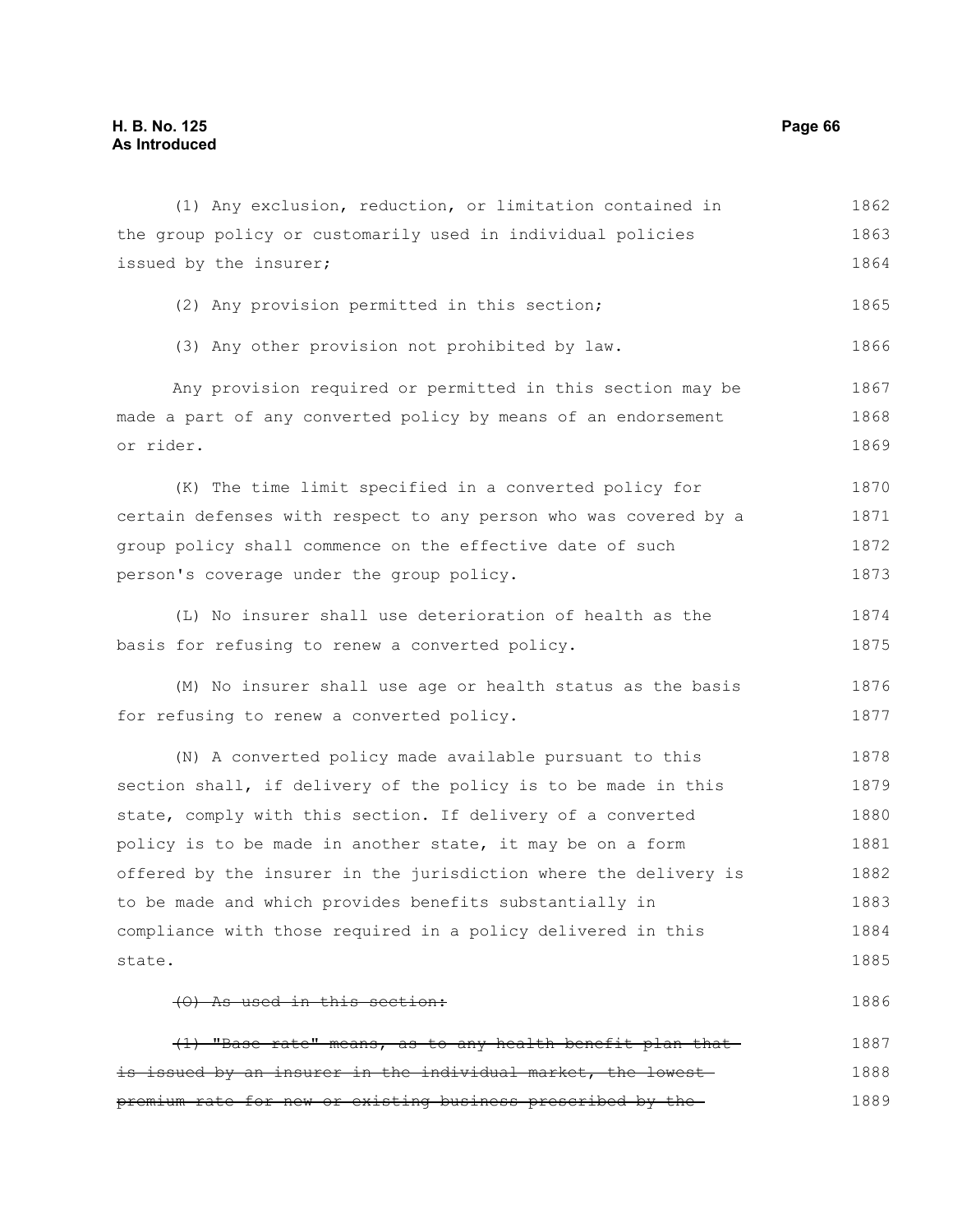insurer for the same or similar coverage under a plan or arrangement covering any individual of a group with similar case characteristics. (2) "Federally eligible individual" means an eligible individual as defined in 45 C.F.R. 148.103. **Sec. 3923.57.** Notwithstanding any provision of this chapter, every individual policy of sickness and accident insurance that is delivered, issued for delivery, or renewed in this state is subject to the following conditions, as applicable: (A) Pre-existing conditions provisions shall not exclude or limit coverage for a period beyond twelve months following the policyholder's effective date of coverage and may only relate to conditions during the six months immediately preceding the effective date of coverage. (B) In determining whether a pre-existing conditions provision applies to a policyholder or dependent, each policy shall credit the time the policyholder or dependent was covered under a previous policy, contract, or plan if the previouscoverage was continuous to a date not more than thirty days prior to the effective date of the new coverage, exclusive of any applicable service waiting period under the policy.  $\left(\frac{C}{C}\right)$  Except as otherwise provided in division  $\left(\frac{C}{C}\right)$  (A) of this section, an insurer that provides an individual sickness and accident insurance policy to an individual shall renew or continue in force such coverage at the option of the individual. (2) An insurer may nonrenew or discontinue coverage of an 1890 1891 1892 1893 1894 1895 1896 1897 1898 1899 1900 1901 1902 1903 1904 1905 1906 1907 1908 1909 1910 1911 1912 1913 1914 1915 1916

individual in the individual market based only on one or more of the following reasons: 1917 1918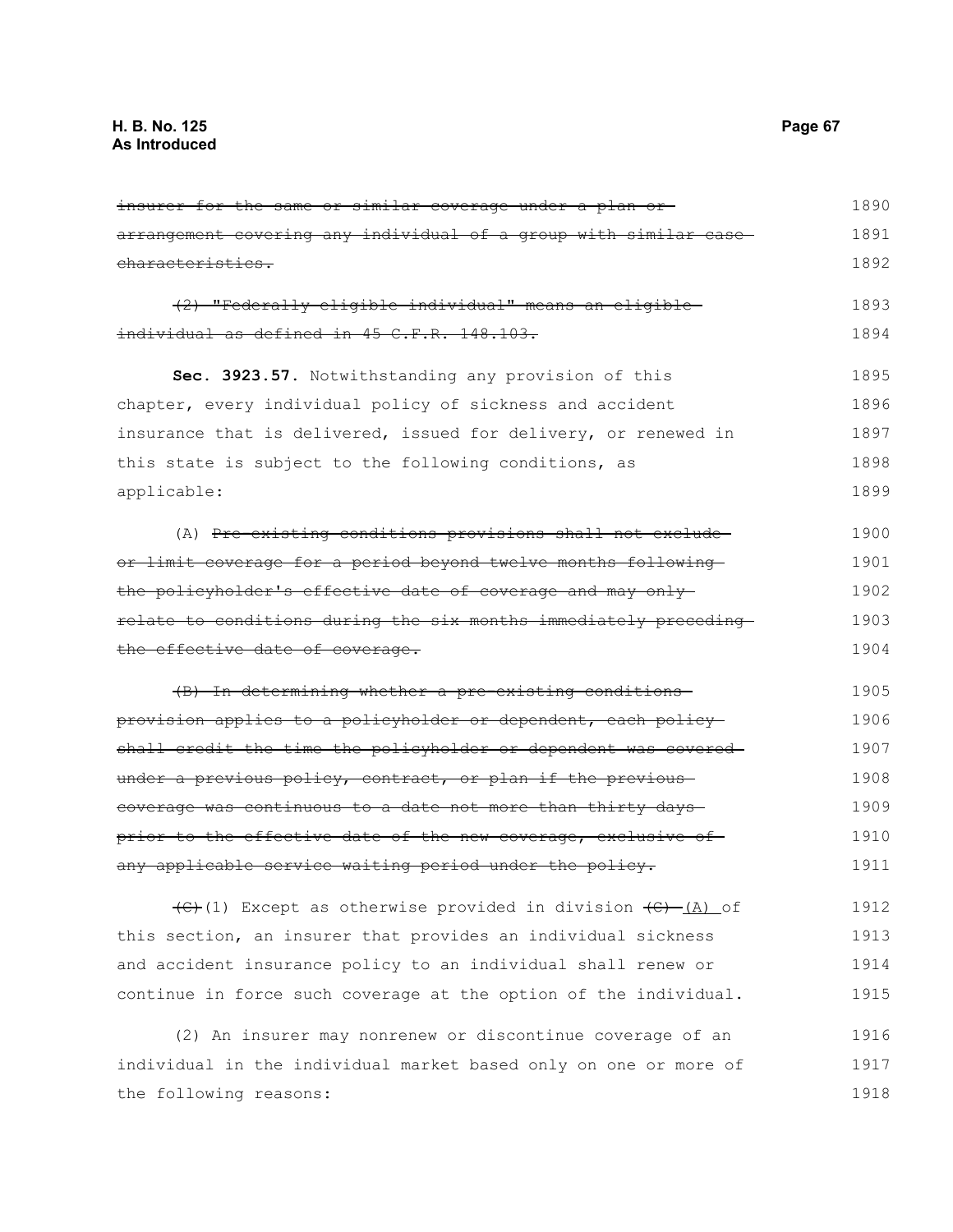# **H. B. No. 125 Page 68 As Introduced**

(a) The individual failed to pay premiums or contributions in accordance with the terms of the policy or the insurer has not received timely premium payments. 1919 1920 1921

(b) The individual performed an act or practice that constitutes fraud or made an intentional misrepresentation of material fact under the terms of the policy. 1922 1923 1924

(c) The insurer is ceasing to offer coverage in the individual market in accordance with division  $(D)$  (B) of this section and the applicable laws of this state. 1925 1926 1927

(d) If the insurer offers coverage in the market through a network plan, the individual no longer resides, lives, or works in the service area, or in an area for which the insurer is authorized to do business; provided, however, that such coverage is terminated uniformly without regard to any health statusrelated factor of covered individuals. 1928 1929 1930 1931 1932 1933

(e) If the coverage is made available in the individual market only through one or more bona fide associations, the membership of the individual in the association, on the basis of which the coverage is provided, ceases; provided, however, that such coverage is terminated under division  $\left(\theta\right)$ (A)(2)(e) of this section uniformly without regard to any health status-related factor of covered individuals. 1934 1935 1936 1937 1938 1939 1940

An insurer offering coverage to individuals solely through membership in a bona fide association shall not be deemed, by virtue of that offering, to be in the individual market for purposes of sections 3923.58 and 3923.581 of the Revised Code. Such an insurer shall not be required to accept applicants forcoverage in the individual market pursuant to sections 3923.58 and 3923.581 of the Revised Code unless the insurer also offers 1941 1942 1943 1944 1945 1946 1947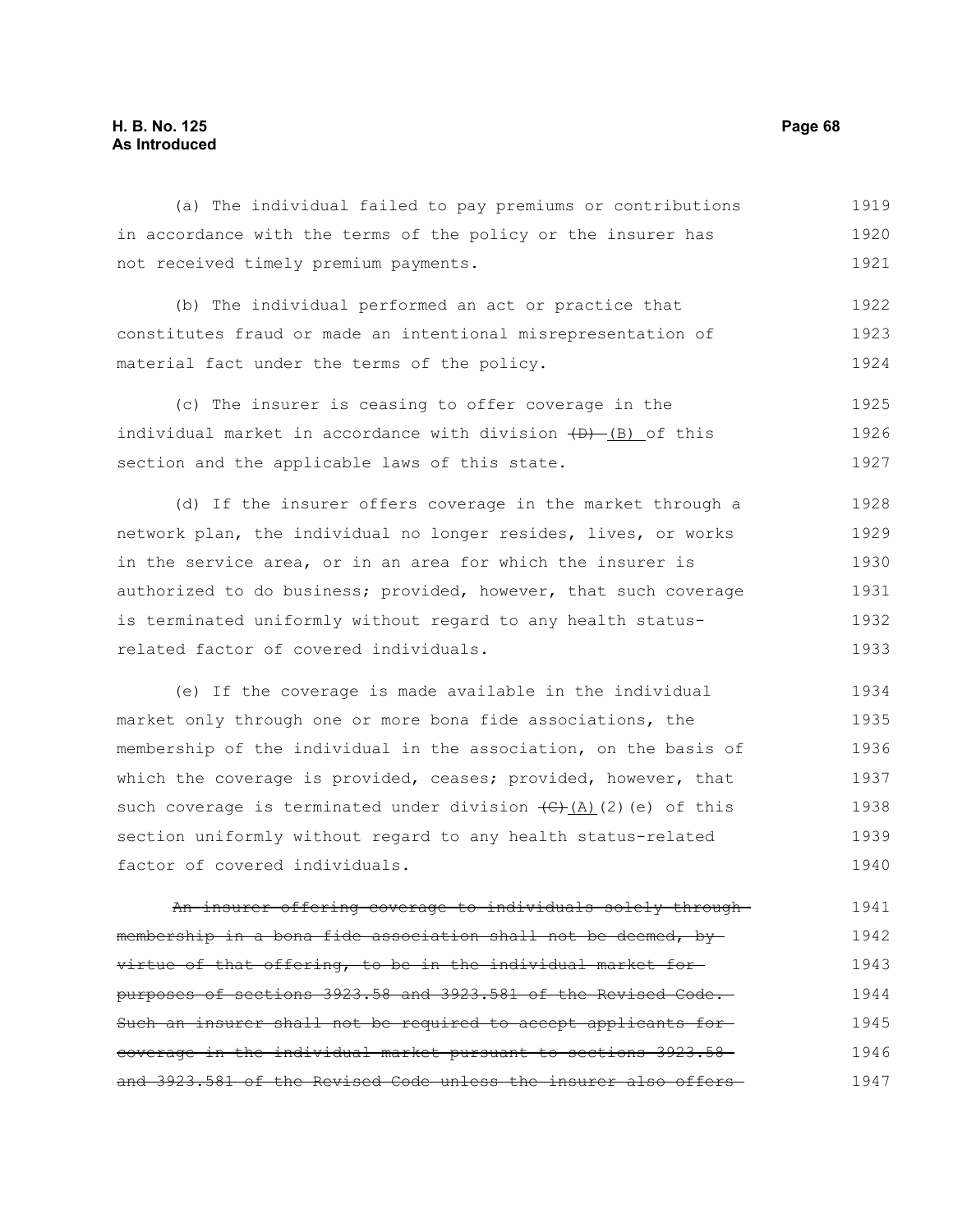### **H. B. No. 125 Page 69 As Introduced**

coverage to individuals other than through bona fide associations. (3) An insurer may cancel or decide not to renew the coverage of a dependent of an individual if the dependent has performed an act or practice that constitutes fraud or made an intentional misrepresentation of material fact under the terms of the coverage and if the cancellation or nonrenewal is not based, either directly or indirectly, on any health statusrelated factor in relation to the dependent.  $\left(\frac{1}{b}\right)$ (B)(1) If an insurer decides to discontinue offering a particular type of health insurance coverage offered in the individual market, coverage of such type may be discontinued by the insurer if the insurer does all of the following: (a) Provides notice to each individual provided coverage of this type in such market of the discontinuation at least ninety days prior to the date of the discontinuation of the coverage; (b) Offers to each individual provided coverage of this type in such market, the option to purchase any other individual health insurance coverage currently being offered by the insurer for individuals in that market; (c) In exercising the option to discontinue coverage of this type and in offering the option of coverage under division  $(D+(B)(1)(b)$  of this section, acts uniformly without regard to 1948 1949 1950 1951 1952 1953 1954 1955 1956 1957 1958 1959 1960 1961 1962 1963 1964 1965 1966 1967 1968 1969 1970 1971

(2) If an insurer elects to discontinue offering all health insurance coverage in the individual market in this state, health insurance coverage may be discontinued by the 1974 1975 1976

any health status-related factor of covered individuals or of

individuals who may become eligible for such coverage.

1972 1973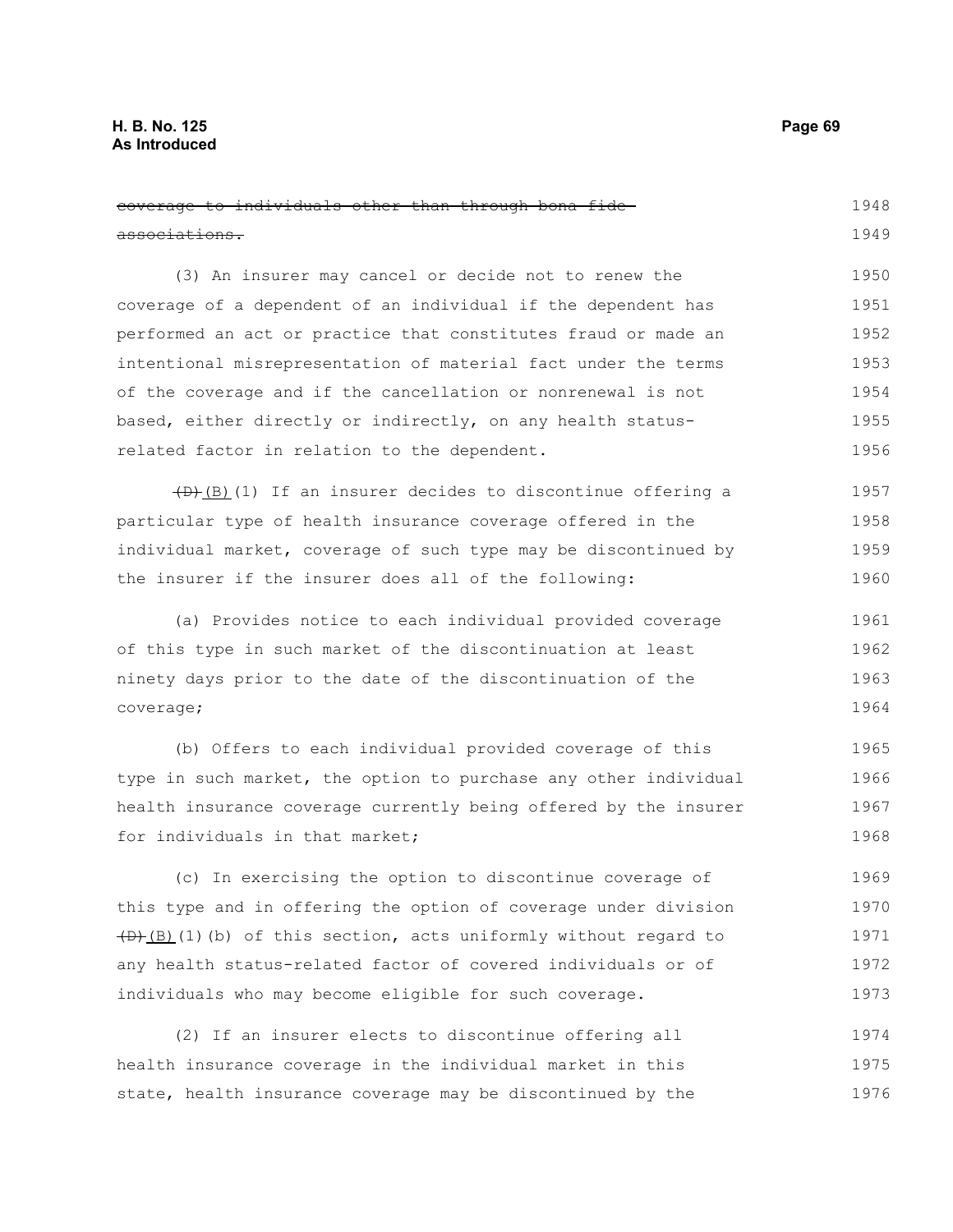insurer only if both of the following apply:

1977

(a) The insurer provides notice to the department of insurance and to each individual of the discontinuation at least one hundred eighty days prior to the date of the expiration of the coverage. 1978 1979 1980 1981

(b) All health insurance delivered or issued for delivery in this state in such market is discontinued and coverage under that health insurance in that market is not renewed. 1982 1983 1984

(3) In the event of a discontinuation under division  $\overline{(+)}$ (B)(2) of this section in the individual market, the insurer shall not provide for the issuance of any health insurance coverage in the market and this state during the five-year period beginning on the date of the discontinuation of the last health insurance coverage not so renewed. 1985 1986 1987 1988 1989 1990

 $(E)$  (C) Notwithstanding divisions  $(E)$  (A) and  $(E)$  (B) of this section, an insurer may, at the time of coverage renewal, modify the health insurance coverage for a policy form offered to individuals in the individual market if the modification is consistent with the law of this state and effective on a uniform basis among all individuals with that policy form. 1991 1992 1993 1994 1995 1996

 $(F)$  (D) Such policies are subject to sections 2743 and 2747 of the "Health Insurance Portability and Accountability Act of 1996," Pub. L. No. 104-191, 110 Stat. 1955, 42 U.S.C.A. 300gg-43 and 300gg-47, as amended. 1997 1998 1999 2000

 $\left(\frac{1}{6}\right)$  (E) Sections 3924.031 and 3924.032 of the Revised Code shall apply to sickness and accident insurance policies offered in the individual market in the same manner as they apply to health benefit plans offered in the small employer market. 2001 2002 2003 2004

In accordance with 45 C.F.R. 148.102, divisions  $\left(\frac{C}{A}\right)$  (A) to 2005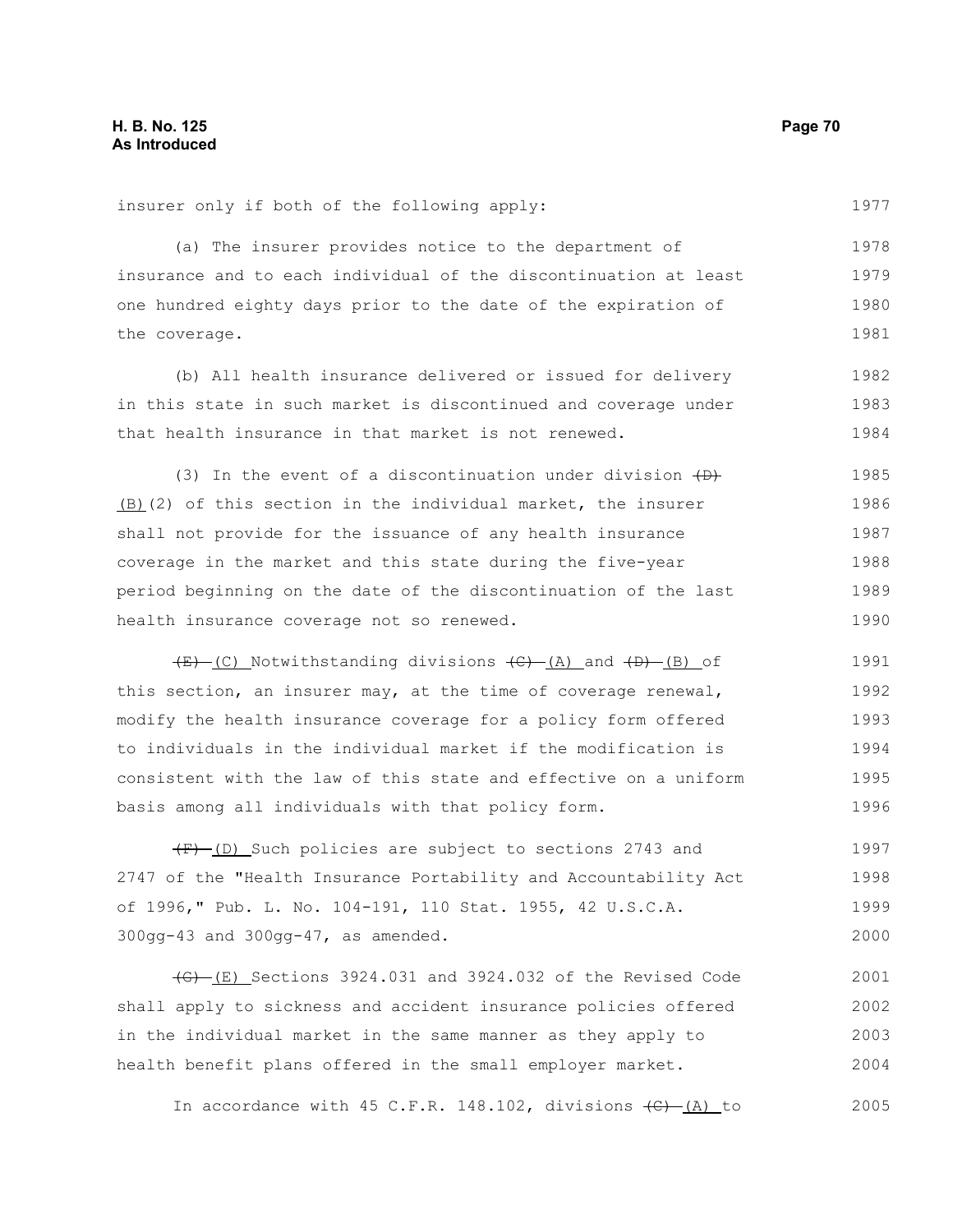$\overline{(G)}$  (E) of this section also apply to all group sickness and accident insurance policies that are not sold in connection with an employment-related group health plan and that provide more than short-term, limited duration coverage. 2006 2007 2008 2009

In applying divisions  $\overline{(C) - (A)}$  to  $\overline{(G) - (E)}$  of this section with respect to health insurance coverage that is made available by an insurer in the individual market to individuals only through one or more associations, the term "individual" includes the association of which the individual is a member. 2010 2011 2012 2013 2014

For purposes of this section, any policy issued pursuant to division (C) of section 3923.13 of the Revised Code in connection with a public or private college or university student health insurance program is considered to be issued to a bona fide association. 2015 2016 2017 2018 2019

As used in this section, "bona fide association" has the same meaning as in section 3924.03 of the Revised Code, and "health status-related factor" and "network plan" have the same meanings as in section 3924.031 of the Revised Code. 2020 2021 2022 2023

This section does not apply to any policy that provides coverage for specific diseases or accidents only, or to any hospital indemnity, medicare supplement, long-term care, disability income, one-time-limited-duration policy that is less than twelve months, or other policy that offers only supplemental benefits. 2024 2025 2026 2027 2028 2029

**Sec. 3923.571.** Except as otherwise provided in section 2721 of the "Health Insurance Portability and Accountability Act of 1996," Pub. L. No. 104-191, 110 Stat. 1955, 42 U.S.C.A. 300gg-21, as amended, the following conditions apply to all group policies of sickness and accident insurance that are sold 2030 2031 2032 2033 2034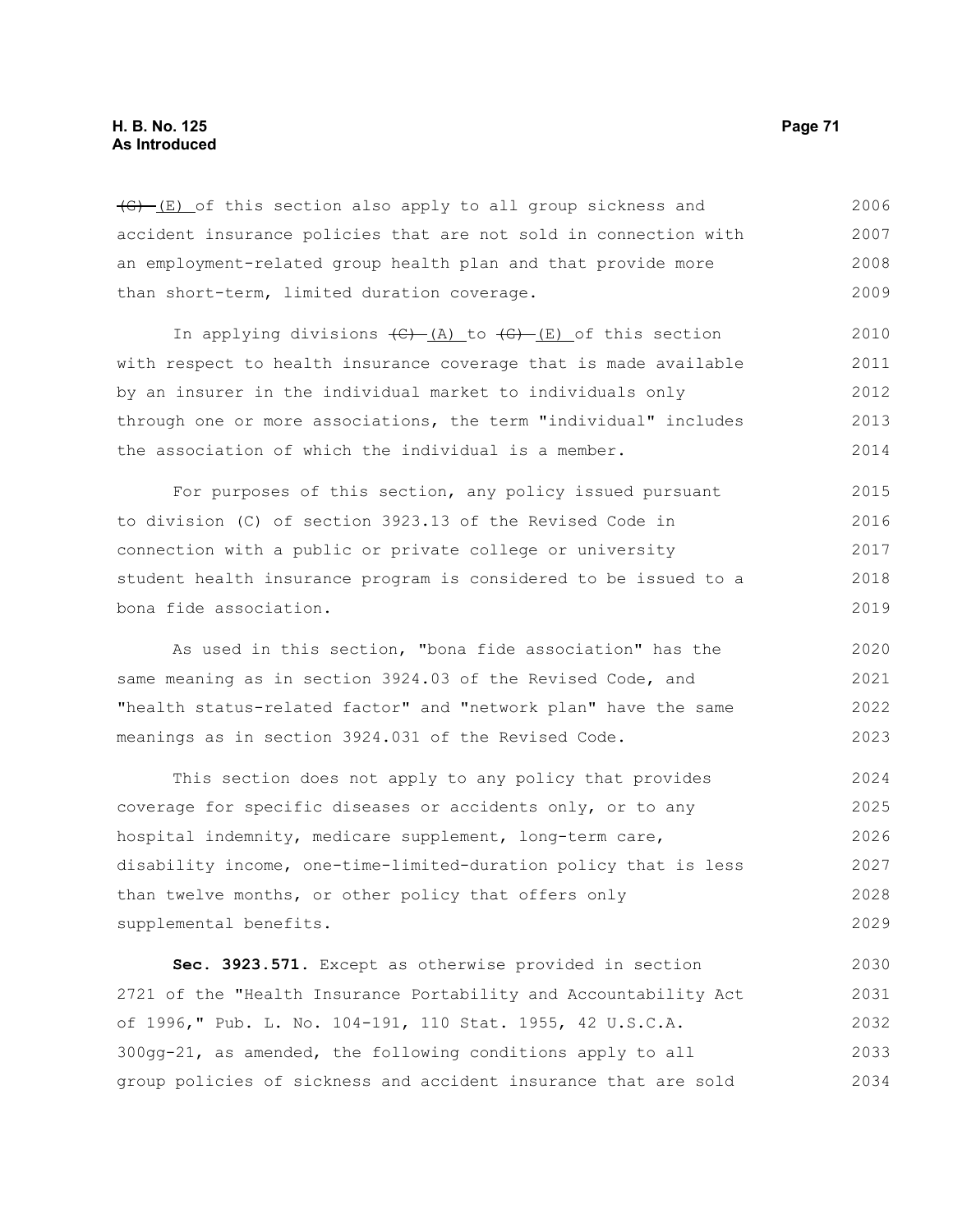in connection with an employment-related group health plan and that are not subject to section 3924.03 of the Revised Code: 2035 2036

(A) Any such policy shall comply with the requirements of  $division (A)$  of section  $3924.03$  and section  $3924.033$  of the Revised Code. 2037 2038 2039

(B)(1) Except as provided in section 2712(b) to (e) of the "Health Insurance Portability and Accountability Act of 1996," if an insurer offers coverage in the small or large group market in connection with a group policy, the insurer shall renew or continue in force such coverage at the option of the policyholder. 2040 2041 2042 2043 2044 2045

(2) An insurer may cancel or decide not to renew the coverage of an employee or of a dependent of an employee if the employee or dependent, as applicable, has performed an act or practice that constitutes fraud or made an intentional misrepresentation of material fact under the terms of the coverage and if the cancellation or nonrenewal is not based, either directly or indirectly, on any health status-related factor in relation to the employee or dependent. 2046 2047 2048 2049 2050 2051 2052 2053

As used in division (B)(2) of this section, "health status-related factor" has the same meaning as in section 3924.031 of the Revised Code. 2054 2055 2056

(C)(1) No such policy, or insurer offering health insurance coverage in connection with such a policy, shall require any individual, as a condition of coverage or continued coverage under the policy, to pay a premium or contribution that is greater than the premium or contribution for a similarly situated individual covered under the policy on the basis of any health status-related factor in relation to the individual or to 2057 2058 2059 2060 2061 2062 2063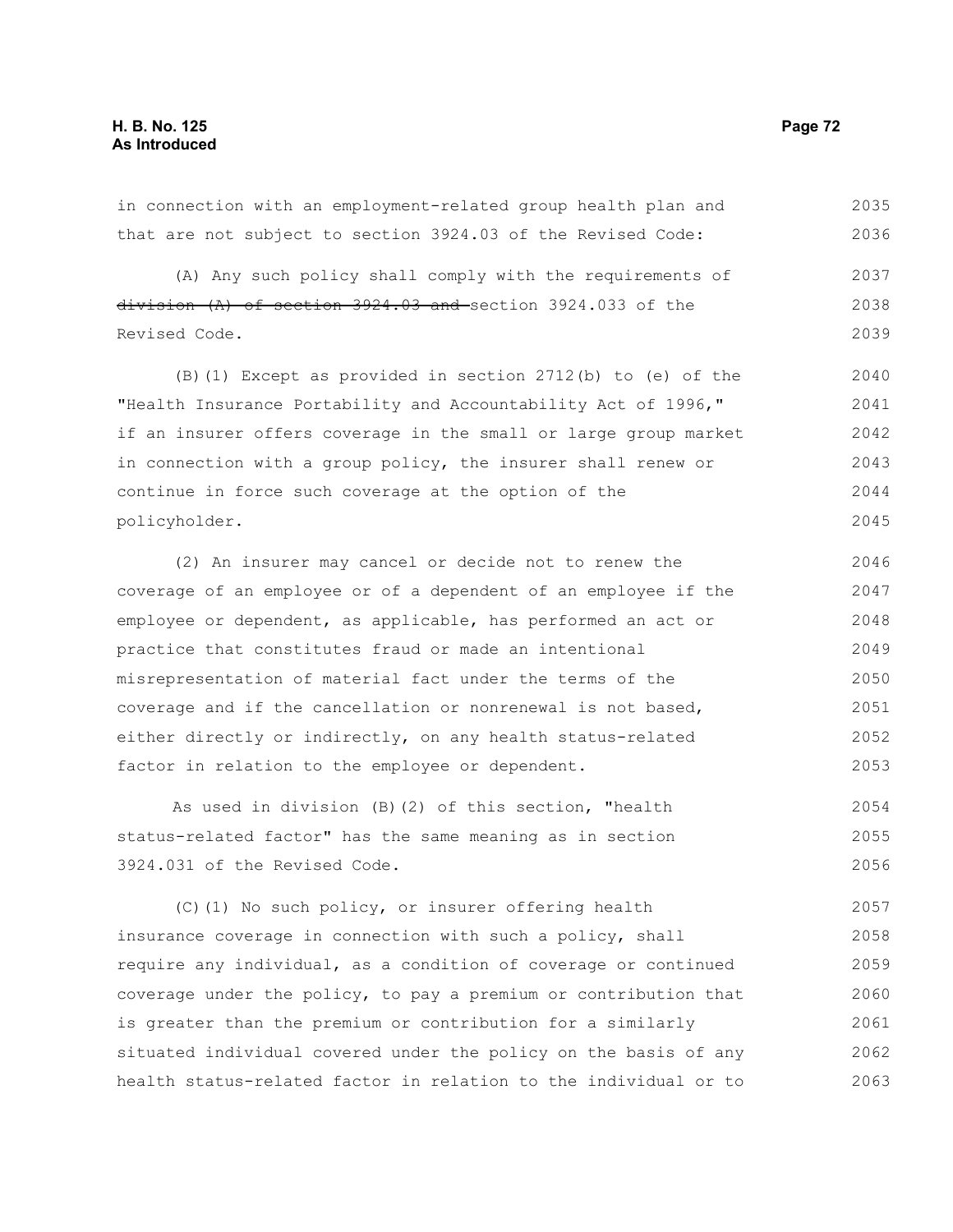an individual covered under the policy as a dependent of the individual. 2064 2065

(2) Nothing in division (C)(1) of this section shall be construed to restrict the amount that an employer may be charged for coverage under a group policy, or to prevent a group policy, and an insurer offering group health insurance coverage, from establishing premium discounts or rebates or modifying otherwise applicable copayments or deductibles in return for adherence to programs of health promotion and disease prevention. 2066 2067 2068 2069 2070 2071 2072

(D) Such policies shall provide for the special enrollment periods described in section 2701(f) of the "Health Insurance Portability and Accountability Act of 1996." 2073 2074 2075

(E) At least once in every twelve-month period, an insurer shall provide to all late enrollees, as defined in section 3924.01 of the Revised Code, who are identified by the policyholder, the option to enroll in the group policy. The enrollment option shall be provided for a minimum period of thirty consecutive days. All delays of coverage imposed under the group policy, including any pre-existing condition exclusionperiod or service waiting period, shall begin on the date the insurer receives notice of the late enrollee's application or request for coverage, and shall run concurrently with each other. 2076 2077 2078 2079 2080 2081 2082 2083 2084 2085 2086

**Sec. 3923.85.** (A) As used in this section, "cost sharing" means the cost to an individual insured under an individual or group policy of sickness and accident insurance or a public employee benefit plan according to any coverage limit, copayment, coinsurance, deductible, or other out-of-pocket expense requirements imposed by the policy or plan. 2087 2088 2089 2090 2091 2092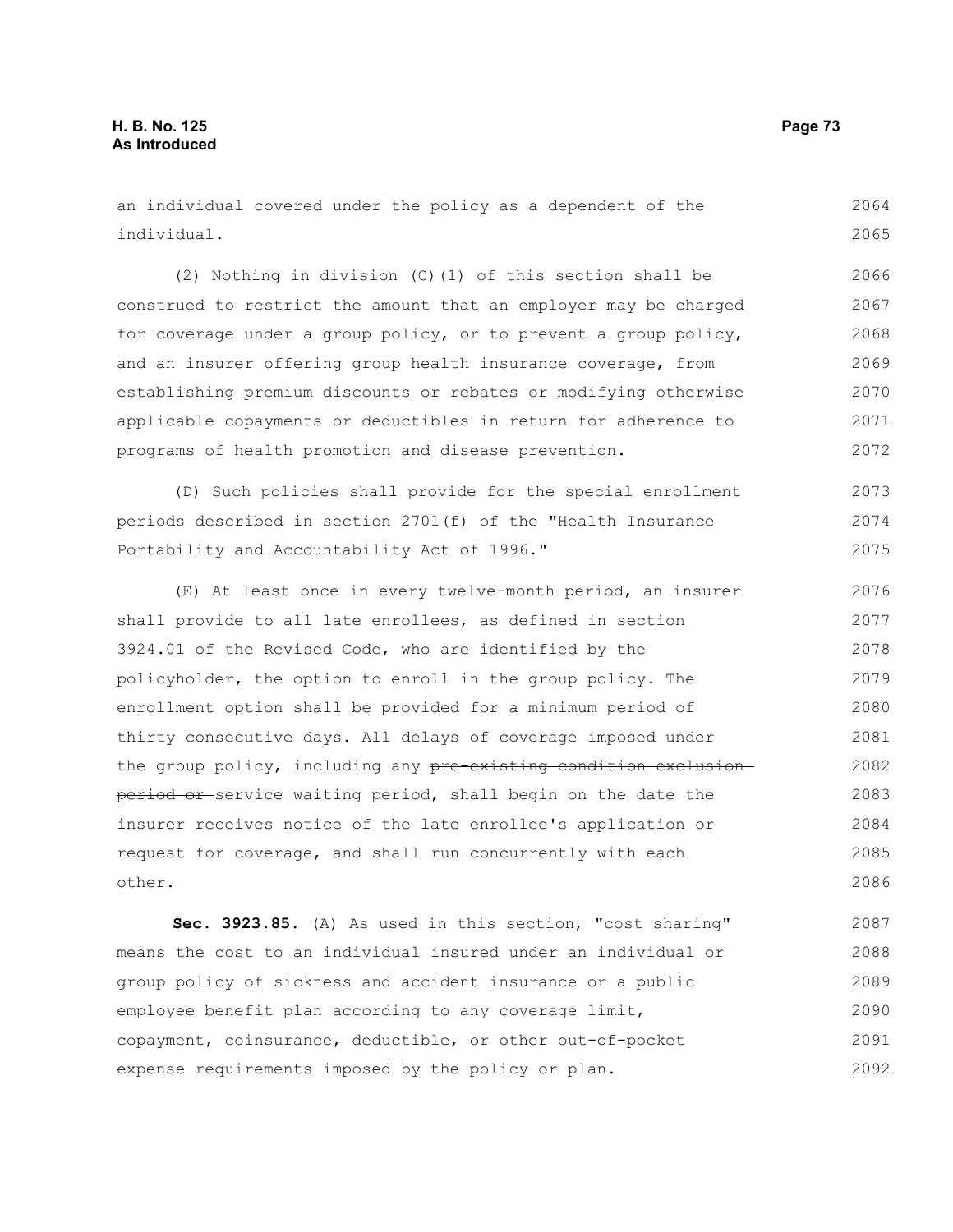# **H. B. No. 125 Page 74 As Introduced**

(B) Notwithstanding section 3901.71 of the Revised Code and subject to division (D) of this section, no individual or group policy of sickness and accident insurance that is delivered, issued for delivery, or renewed in this state and no public employee benefit plan that is established or modified in this state shall fail to comply with either of the following: 2093 2094 2095 2096 2097 2098

(1) The policy or plan shall not provide coverage or impose cost sharing for a prescribed, orally administered cancer medication on a less favorable basis than the coverage it provides or cost sharing it imposes for intraveneously administered or injected cancer medications. 2099 2100 2101 2102 2103

(2) The policy or plan shall not comply with division (B) (1) of this section by imposing an increase in cost sharing solely for orally administered, intravenously administered, or injected cancer medications. 2104 2105 2106 2107

(C) Notwithstanding any provision of this section to the contrary, a policy or plan shall be deemed to be in compliance with this section if the cost sharing imposed under such a policy or plan for orally administered cancer treatments does not exceed one hundred dollars per prescription fill. The cost -sharing limit of one hundred dollars per prescription fill shall apply to a high deductible plan, as defined in 26 U.S.C. 223, or a catastrophic plan, described in division (D)(2) of section 3902.43 of the Revised Code and as defined in 42 U.S.C. 18022, only after the deductible has been met. 2108 2109 2110 2111 2112 2113 2114 2115 2116 2117

(D)(1) The prohibitions in division (B) of this section do not preclude an individual or group policy of sickness and accident insurance or public employee benefit plan from requiring an insured or plan member to obtain prior authorization before orally administered cancer medication is 2118 2119 2120 2121 2122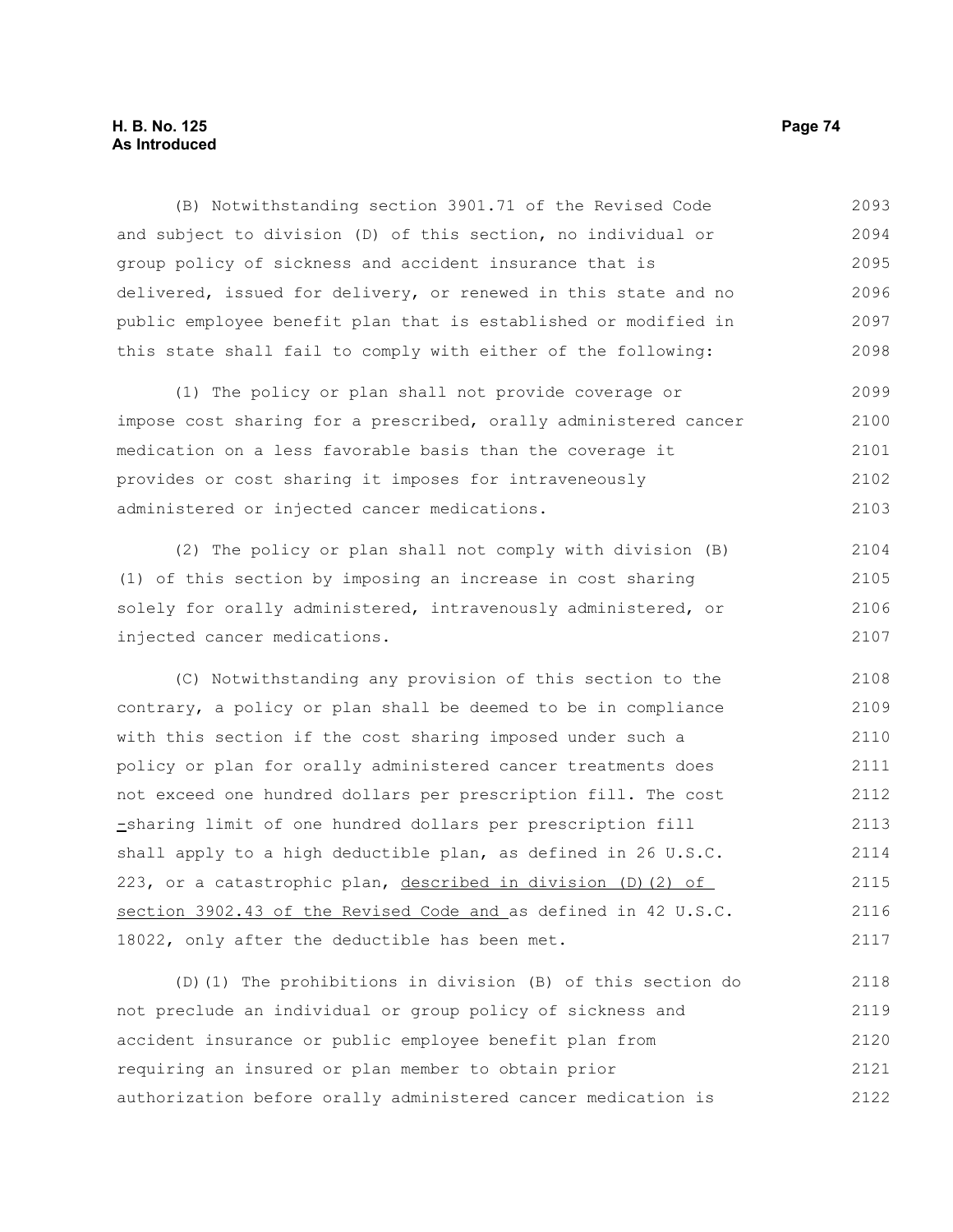dispensed to the insured or plan member.

(2) Division (B) of this section does not apply to the offer or renewal of any individual or group policy of sickness and accident insurance that provides coverage for specific diseases or accidents only, or to any hospital indemnity, medicare supplement, disability income, or other policy that offers only supplemental benefits. 2124 2126 2127 2128 2129

(E) An insurer that offers any sickness and accident insurance or any public employee benefit plan that offers coverage for basic health care services is not required to comply with division (B) of this section if all of the following apply: 2130 2131 2132 2133 2134

(1) The insurer or plan submits documentation certified by an independent member of the American academy of actuaries to the superintendent of insurance showing that compliance with division (B)(1) of this section for a period of at least six months independently caused the insurer or plan's costs for claims and administrative expenses for the coverage of basic health care services to increase by more than one per cent per year. 2135 2136 2137 2138 2139 2140 2141 2142

(2) The insurer or plan submits a signed letter from an independent member of the American academy of actuaries to the superintendent of insurance opining that the increase in costs described in division (E)(1) of this section could reasonably justify an increase of more than one per cent in the annual premiums or rates charged by the insurer or plan for the coverage of basic health care services. 2143 2144 2145 2146 2147 2148 2149

(3)(a) The superintendent of insurance makes the following determinations from the documentation and opinion submitted 2150 2151

2125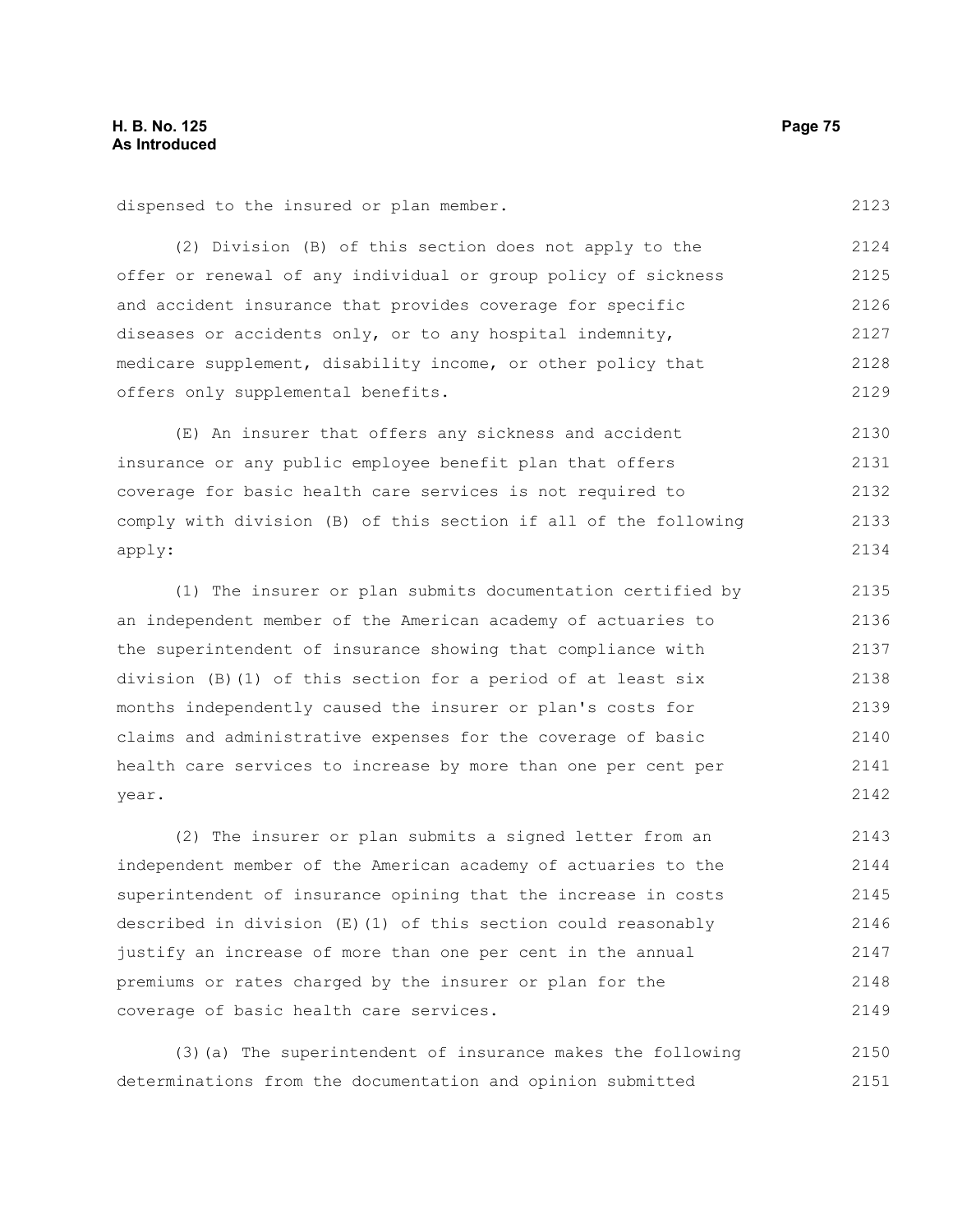2152

2162 2163 2164

pursuant to divisions (E)(1) and (2) of this section:

(i) Compliance with division (B)(1) of this section for a period of at least six months independently caused the insurer or plan's costs for claims and administrative expenses for the coverage of basic health care services to increase more than one per cent per year. 2153 2154 2155 2156 2157

(ii) The increase in costs reasonably justifies an increase of more than one per cent in the annual premiums or rates charged by the insurer or plan for the coverage of basic health care services. 2158 2159 2160 2161

(b) Any determination made by the superintendent under division (E)(3) of this section is subject to Chapter 119. of the Revised Code.

**Sec. 3924.01.** As used in sections 3924.01 to 3924.14-3924.06 of the Revised Code: 2165 2166

(A) "Actuarial certification" means a written statement prepared by a member of the American academy of actuaries, or by any other person acceptable to the superintendent of insurance, that states that, based upon the person's examination, a carrier offering health benefit plans to small employers is in compliance with sections 3924.01 to 3924.14-3924.06 of the Revised Code. "Actuarial certification" shall include a review of the appropriate records of, and the actuarial assumptions and methods used by, the carrier relative to establishing premium rates for the health benefit plans. 2167 2168 2169 2170 2171 2172 2173 2174 2175 2176

(B) "Adjusted average market premium price" means the average market premium price as determined by the board of directors of the Ohio health reinsurance program either on the basis of the arithmetic mean of all carriers' premium rates for 2177 2178 2179 2180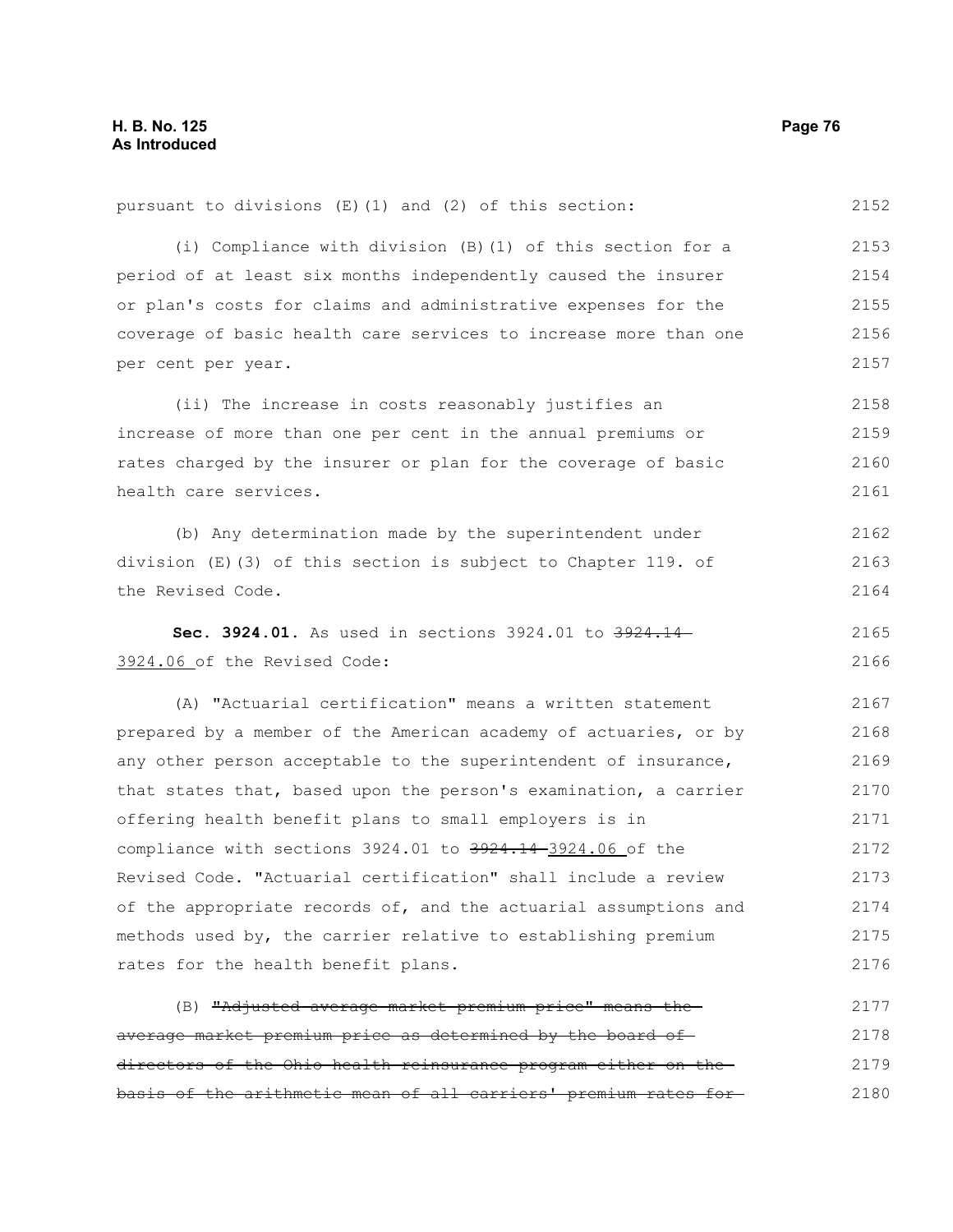| an OHC plan sold to groups with similar case characteristics by  | 2181 |
|------------------------------------------------------------------|------|
| all carriers selling OHC plans in the state, or on any other-    | 2182 |
| equitable basis determined by the board.                         | 2183 |
| (C) -"Base premium rate" means, as to any health benefit         | 2184 |
| plan that is issued by a carrier and that covers at least two    | 2185 |
| but no more than fifty employees of a small employer, the lowest | 2186 |
| premium rate for a new or existing business prescribed by the    | 2187 |
| carrier for the same or similar coverage under a plan or         | 2188 |
| arrangement covering any small employer with similar case        | 2189 |
| characteristics.                                                 | 2190 |
| (D) [C] "Carrier" means any sickness and accident                | 2191 |
| insurance company or health insuring corporation authorized to   | 2192 |
| issue health benefit plans in this state or a MEWA. A sickness   | 2193 |
| and accident insurance company that owns or operates a health    | 2194 |
| insuring corporation, either as a separate corporation or as a   | 2195 |
| line of business, shall be considered as a separate carrier from | 2196 |
| that health insuring corporation for purposes of sections        | 2197 |
| 3924.01 to 3924.14-3924.06 of the Revised Code.                  | 2198 |
| (E) (D) "Case characteristics" means, with respect to a          | 2199 |
| small employer, the geographic area in which the employees work; | 2200 |
|                                                                  | 2201 |
| the age and sex of the individual employees and their            |      |
| dependents; the appropriate industry classification as           | 2202 |
| determined by the carrier; the number of employees and           | 2203 |
| dependents; and such other objective criteria as may be          | 2204 |
| established by the carrier. "Case characteristics" does not      | 2205 |
| include claims experience, health status, or duration of         | 2206 |

 $(F)$  (E) "Dependent" means the spouse or child of an eligible employee, subject to applicable terms of the health benefits plan covering the employee. 2208 2209 2210

coverage from the date of issue.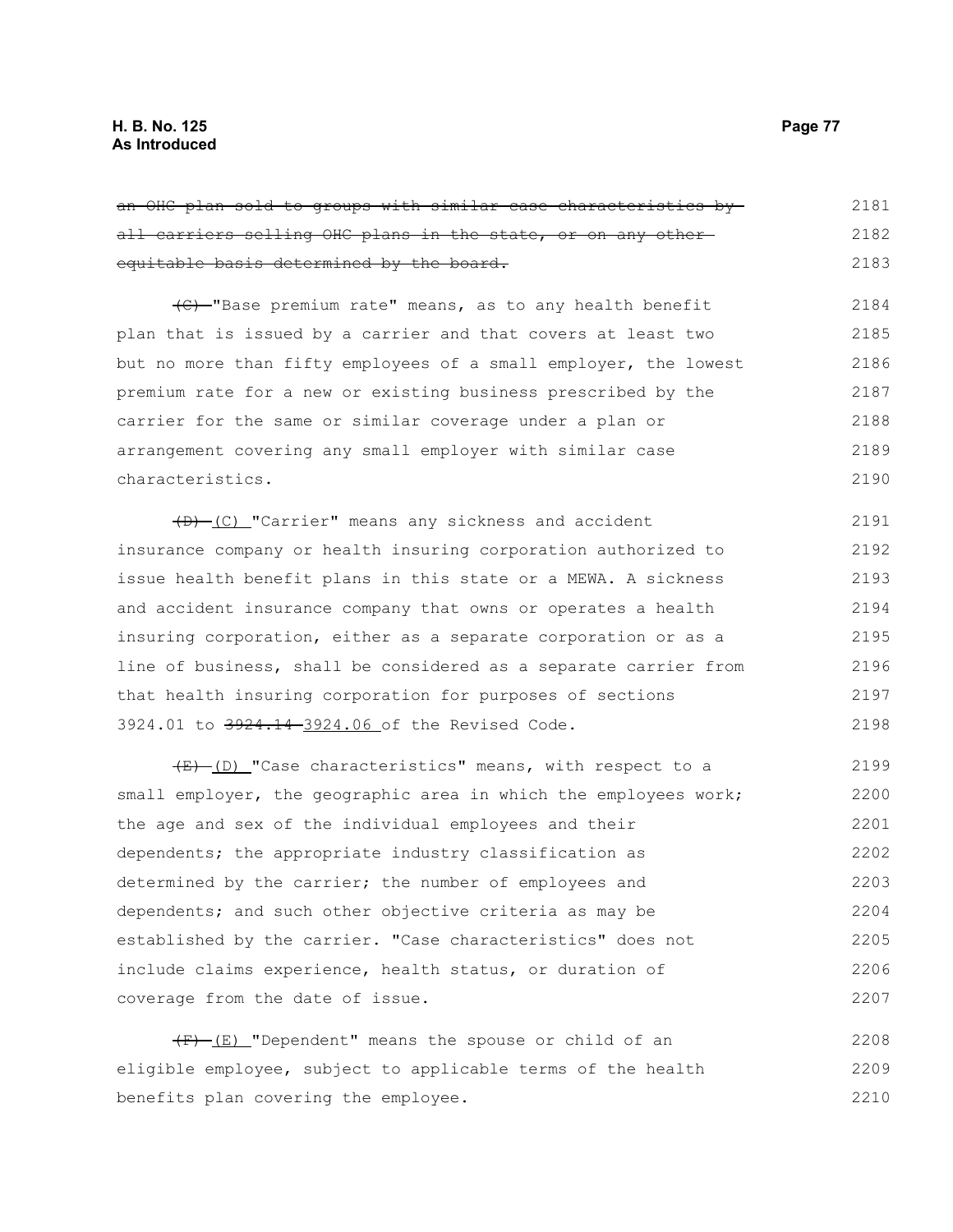## **H. B. No. 125 Page 78 As Introduced**

(G) (F) "Eligible employee" means an employee who works a normal work week of thirty or more hours. "Eligible employee" does not include a temporary or substitute employee, or a seasonal employee who works only part of the calendar year on the basis of natural or suitable times or circumstances. 2211 2212 2213 2214 2215

(H) (G) "Health benefit plan" means any hospital or medical expense policy or certificate or any health plan provided by a carrier, that is delivered, issued for delivery, renewed, or used in this state on or after the date occurring six months after November 24, 1995. "Health benefit plan" does not include policies covering only accident, credit, dental, disability income, long-term care, hospital indemnity, medicare supplement, specified disease, or vision care; coverage under a one-time-limited-duration policy that is less than twelve months; coverage issued as a supplement to liability insurance; insurance arising out of a workers' compensation or similar law; automobile medical-payment insurance; or insurance under which benefits are payable with or without regard to fault and which is statutorily required to be contained in any liability insurance policy or equivalent self-insurance. 2216 2217 2218 2219 2220 2221 2222 2223 2224 2225 2226 2227 2228 2229 2230

(I) (H) "Late enrollee" means an eligible employee or dependent who enrolls in a small employer's health benefit plan other than during the first period in which the employee or dependent is eligible to enroll under the plan or during a special enrollment period described in section 2701(f) of the "Health Insurance Portability and Accountability Act of 1996," Pub. L. No. 104-191, 110 Stat. 1955, 42 U.S.C.A. 300gg, as amended. 2231 2232 2233 2234 2235 2236 2237 2238

 $\overline{(J) - (I)}$  "MEWA" means any "multiple employer welfare arrangement" as defined in section 3 of the "Federal Employee 2239 2240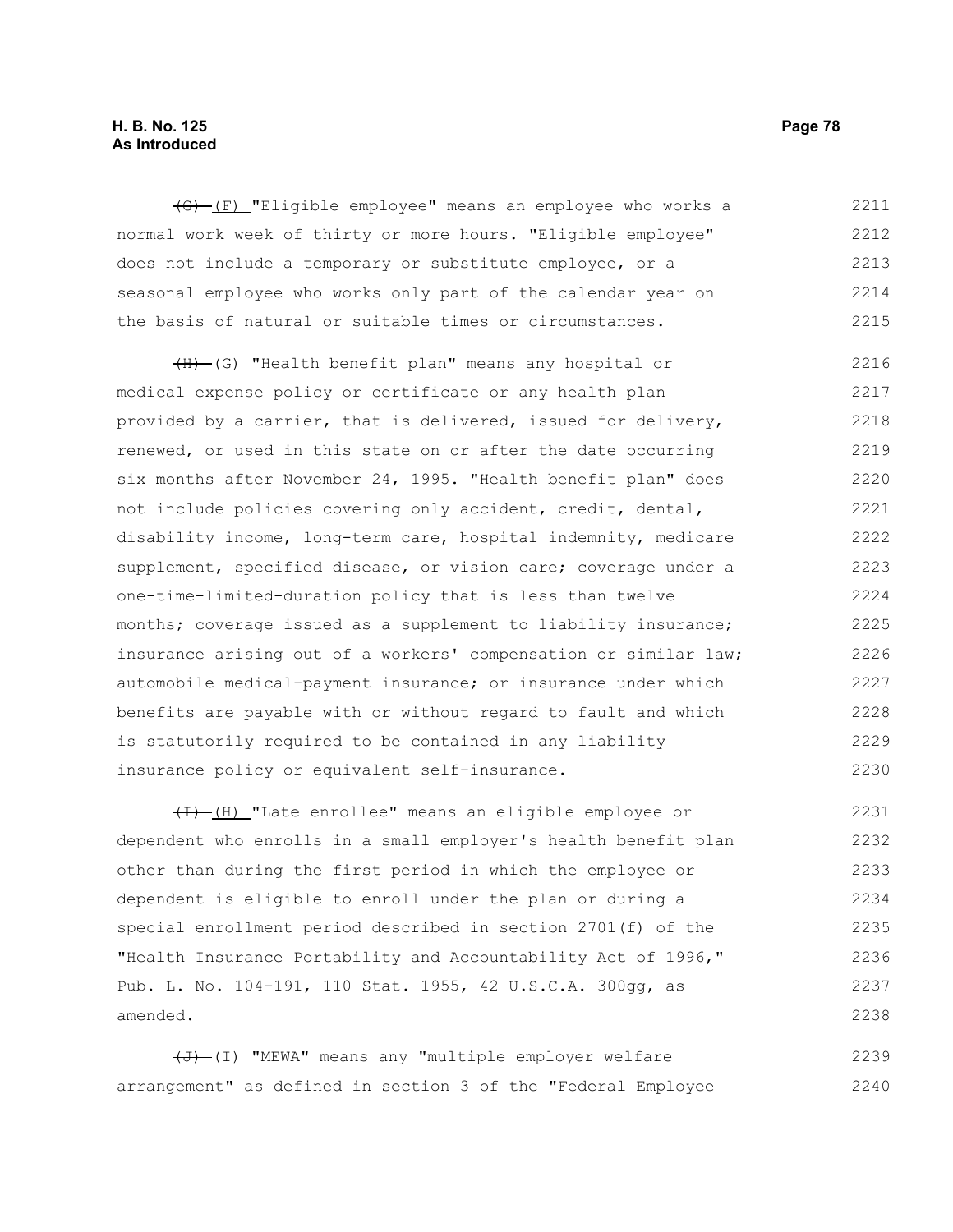Retirement Income Security Act of 1974," 88 Stat. 832, 29 U.S.C.A. 1001, as amended, except for any arrangement which is fully insured as defined in division (b)(6)(D) of section 514 of that act. 2241 2242 2243 2244

(K) (J) "Midpoint rate" means, for small employers with similar case characteristics and plan designs and as determined by the applicable carrier for a rating period, the arithmetic average of the applicable base premium rate and the corresponding highest premium rate. 2245 2246 2247 2248 2249

(L) "Pre-existing conditions provision" means a policy provision that excludes or limits coverage for charges or expenses incurred during a specified period following the insured's enrollment date as to a condition for which medical advice, diagnosis, care, or treatment was recommended or received during a specified period immediately preceding the enrollment date. Genetic information shall not be treated as such a condition in the absence of a diagnosis of the conditionrelated to such information. 2250 2251 2252 2253 2254 2255 2256 2257 2258

For purposes of this division, "enrollment date" means, with respect to an individual covered under a group health benefit plan, the date of enrollment of the individual in the plan or, if earlier, the first day of the waiting period for such enrollment. 2259 2260 2261 2262 2263

 $+M$  $(K)$  "Service waiting period" means the period of time after employment begins before an employee is eligible to be covered for benefits under the terms of any applicable health benefit plan offered by the small employer. 2264 2265 2266 2267

 $\overline{(N+L)(1)}$  "Small employer" means, in connection with a group health benefit plan and with respect to a calendar year 2268 2269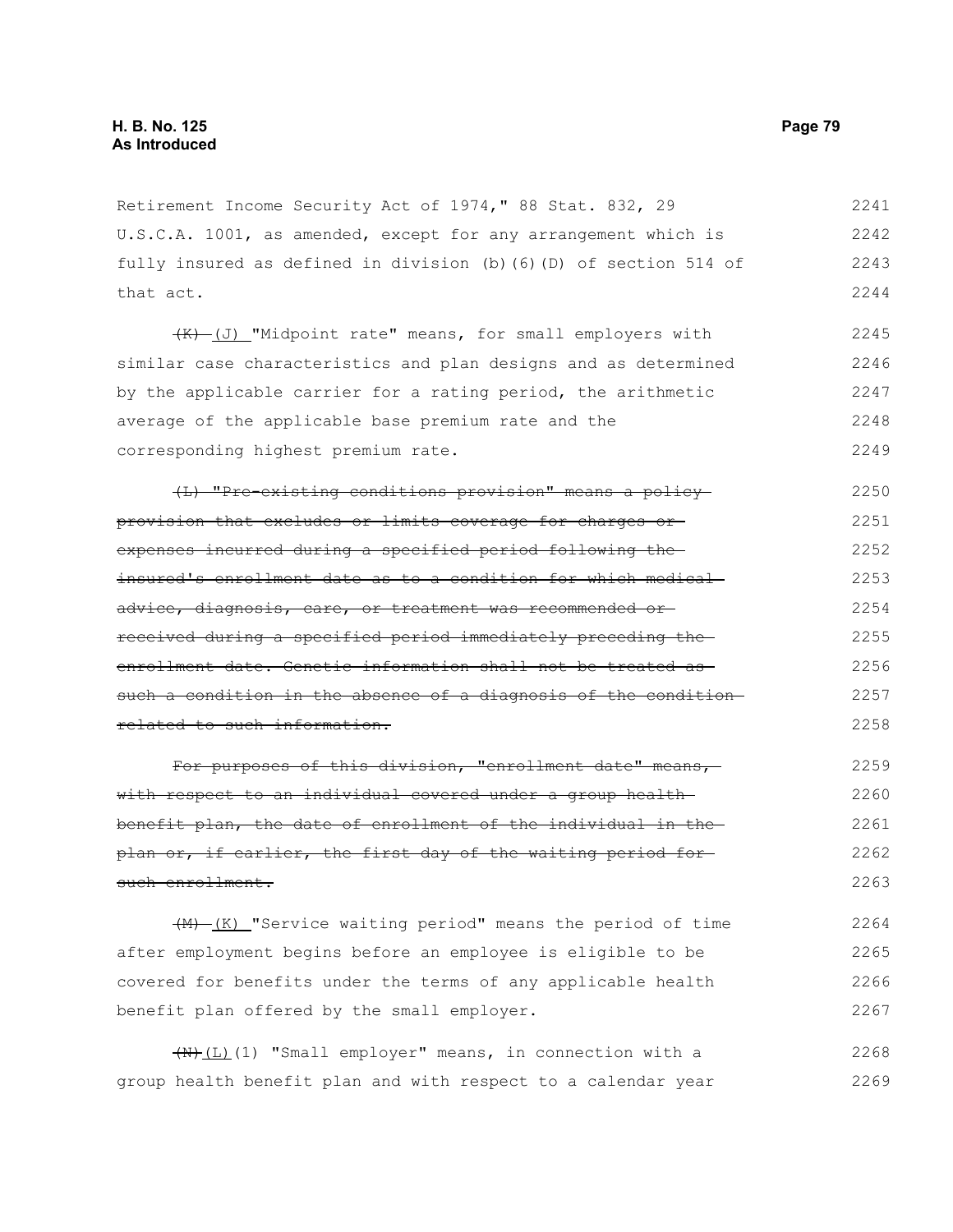## **H. B. No. 125 Page 80 As Introduced**

and a plan year, an employer who employed an average of at least two but no more than fifty eligible employees on business days during the preceding calendar year and who employs at least two employees on the first day of the plan year. 2270 2271 2272 2273

(2) For purposes of division (N)(1) of this section, all persons treated as a single employer under subsection  $(b)$ ,  $(c)$ , (m), or (o) of section 414 of the "Internal Revenue Code of 1986," 100 Stat. 2085, 26 U.S.C.A. 1, as amended, shall be considered one employer. In the case of an employer that was not in existence throughout the preceding calendar year, the determination of whether the employer is a small or large employer shall be based on the average number of eligible employees that it is reasonably expected the employer will employ on business days in the current calendar year. Any reference in division (N) of this section to an "employer" includes any predecessor of the employer. Except as otherwise specifically provided, provisions of sections 3924.01 to 3924.14 3924.06 of the Revised Code that apply to a small employer that has a health benefit plan shall continue to apply until the plan anniversary following the date the employer no longer meets the requirements of this division. 2274 2275 2276 2277 2278 2279 2280 2281 2282 2283 2284 2285 2286 2287 2288 2289 2290

(O) "OHC plan" means an Ohio health care plan, which is the basic, standard, or carrier reimbursement plan for small employers and individuals established in accordance with section 3924.10 of the Revised Code. 2291 2292 2293 2294

**Sec. 3924.02.** (A) An individual or group health benefit plan is subject to sections 3924.01 to 3924.14 3924.06 of the Revised Code if it provides health care benefits covering at least two but no more than fifty employees of a small employer, and if it meets either of the following conditions: 2295 2296 2297 2298 2299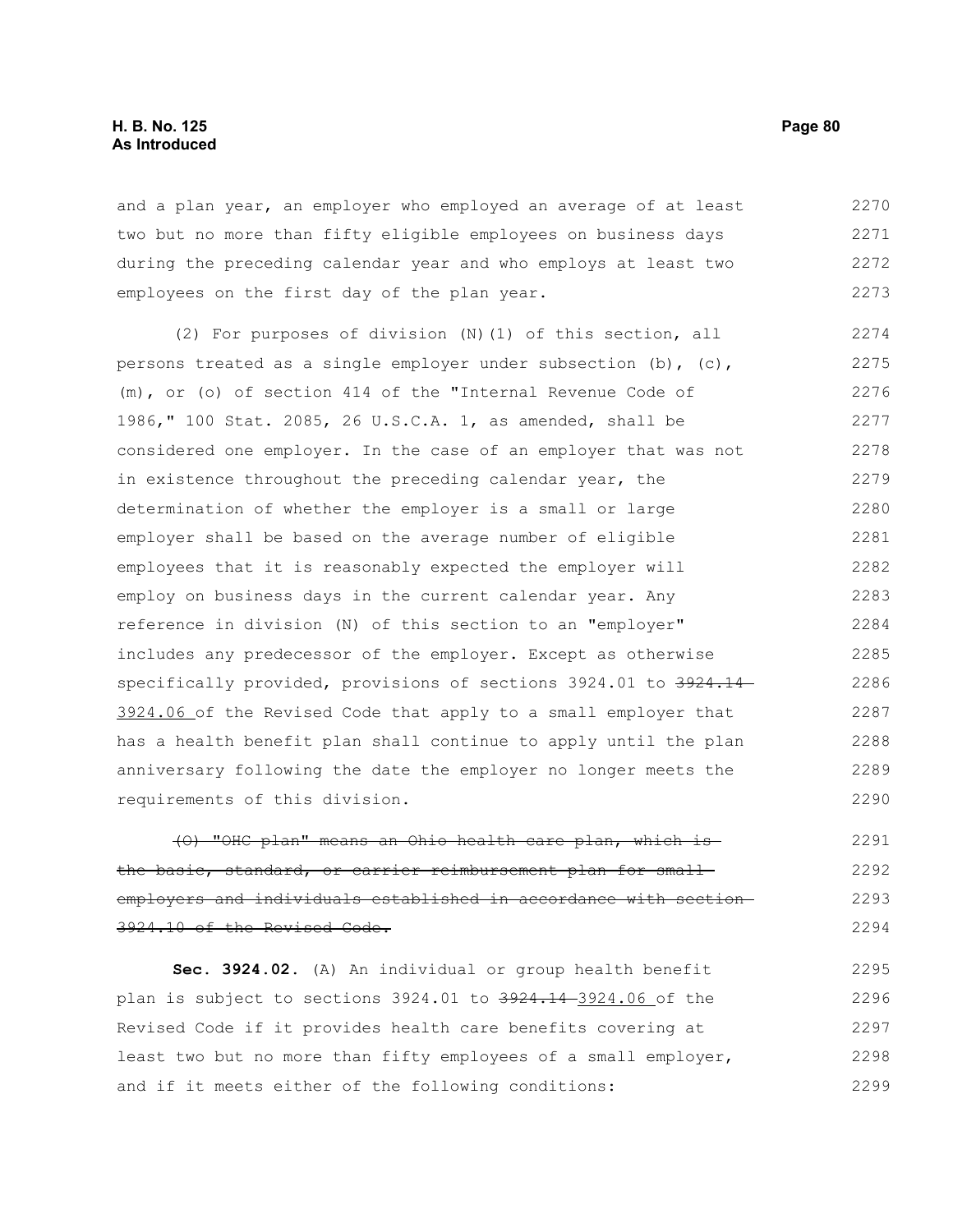(1) Any portion of the premium or benefits is paid by a small employer, or any covered individual is reimbursed, whether through wage adjustments or otherwise, by a small employer for any portion of the premium. 2300 2301 2302 2303

(2) The health benefit plan is treated by the employer or any of the covered individuals as part of a plan or program for purposes of section 106 or 162 of the "Internal Revenue Code of 1986," 100 Stat. 2085, 26 U.S.C.A. 1, as amended. 2304 2305 2306 2307

(B) Notwithstanding division (A) of this section, divisions  $(D)$   $(C)$ ,  $(E)$   $(D)$   $(2)$ ,  $(F)$   $(E)$ , and  $(G)$   $(F)$  of section 3924.03 of the Revised Code and section 3924.04 of the Revised Code do not apply to health benefit policies that are not sold to owners of small businesses as an employment benefit plan. Such policies shall clearly state that they are not being sold as an employment benefit plan and that the owner of the business is not responsible, either directly or indirectly, for paying the premium or benefits. 2308 2309 2310 2311 2312 2313 2314 2315 2316

(C) Every health benefit plan offered or delivered by a carrier, other than a health insuring corporation, to a small employer is subject to sections 3923.23, 3923.231, 3923.232, 3923.233, and 3923.234 of the Revised Code and any other provision of the Revised Code that requires the reimbursement, utilization, or consideration of a specific category of a licensed or certified health care practitioner. 2317 2318 2319 2320 2321 2322 2323

(D) Except as expressly provided in sections 3924.01 to 3924.14 3924.06 of the Revised Code, no health benefit plan offered to a small employer is subject to any of the following: 2324 2325 2326

(1) Any law that would inhibit any carrier from contracting with providers or groups of providers with respect 2327 2328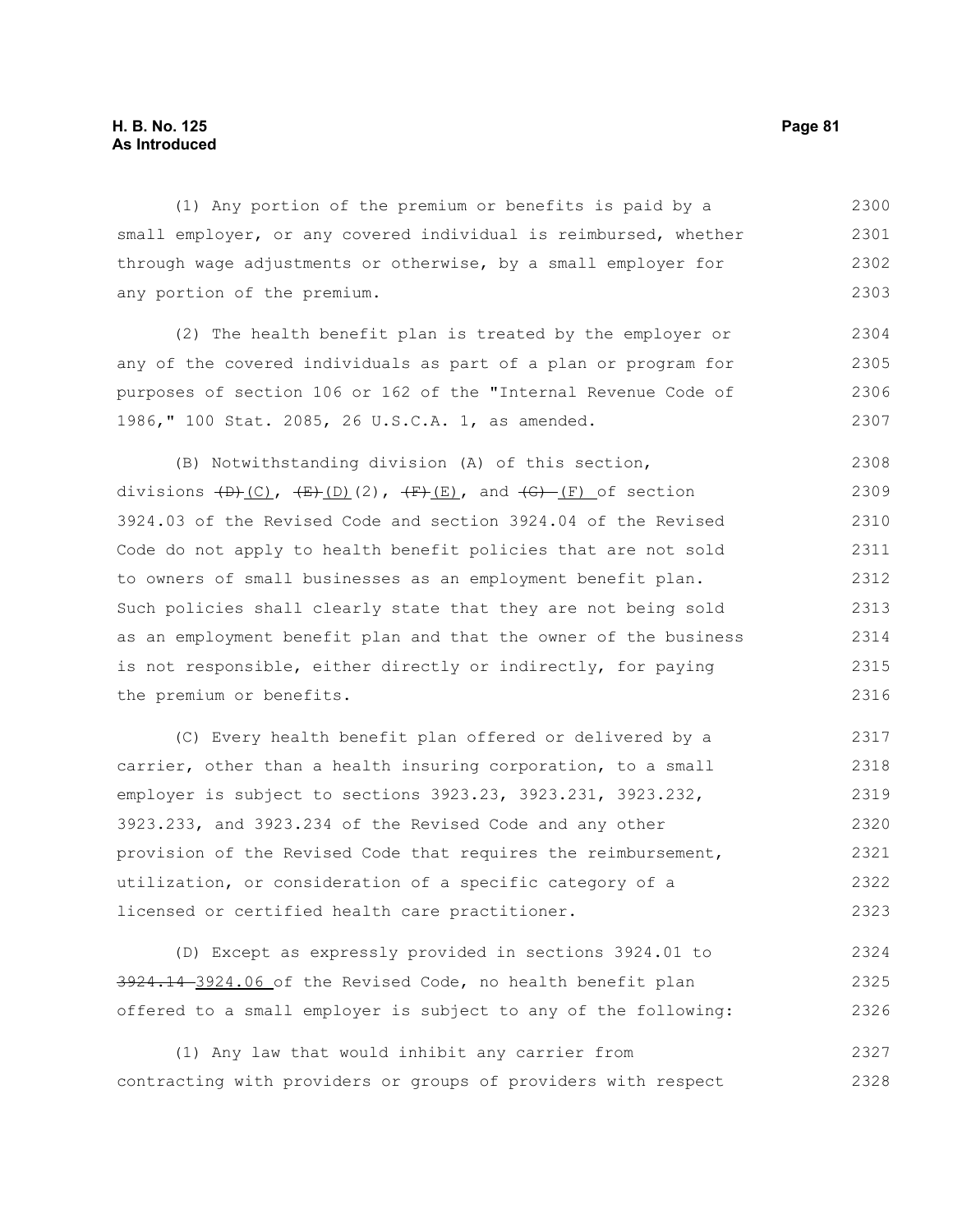to health care services or benefits;

(2) Any law that would impose any restriction on the ability to negotiate with providers regarding the level or method of reimbursing care or services provided under the health benefit plan; 2330 2331 2332 2333

(3) Any law that would require any carrier to either include a specific provider or class of provider when contracting for health care services or benefits, or to exclude any class of provider that is generally authorized by statute to provide such care. 2334 2335 2336 2337 2338

**Sec. 3924.03.** Except as otherwise provided in section 2721 of the "Health Insurance Portability and Accountability Act of 1996," Pub. L. No. 104-191, 110 Stat. 1955, 42 U.S.C.A. 300gg-21, as amended, health benefit plans covering small employers are subject to the following conditions, as applicable: 2339 2340 2341 2342 2343

(A)(1) Pre-existing conditions provisions shall notexclude or limit coverage for a period beyond twelve months, oreighteen months in the case of a late enrollee, following the individual's enrollment date and may only relate to a physical or mental condition, regardless of the cause of the condition, for which medical advice, diagnosis, care, or treatment was recommended or received within the six months immediately preceding the enrollment date. 2344 2345 2346 2347 2348 2349 2350 2351

Division (A)(1) of this section is subject to the exceptions set forth in section 2701(d) of the "Health Insurance-Portability and Accountability Act of 1996." 2352 2353 2354

(2) The period of any such pre-existing condition exclusion shall be reduced by the aggregate of the periods ofcreditable coverage, if any, applicable to the employee or 2355 2356 2357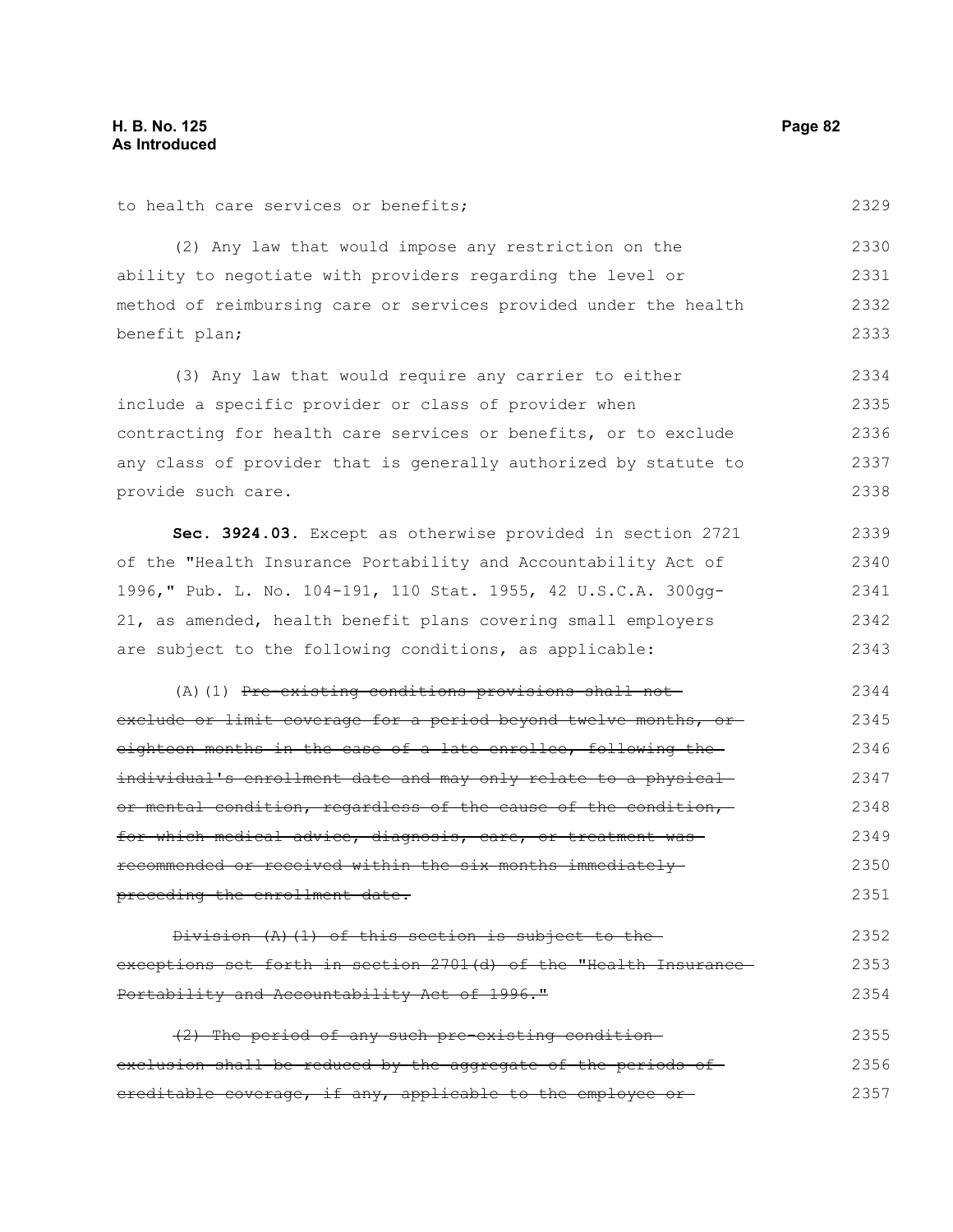dependent as of the enrollment date.

| (3) A period of creditable coverage shall not be counted,                          | 2359 |
|------------------------------------------------------------------------------------|------|
| with respect to enrollment of an individual under a group health-                  | 2360 |
| benefit plan, if, after that period and before the enrollment                      | 2361 |
| date, there was a sixty-three-day period during all of which the-                  | 2362 |
| individual was not covered under any creditable coverage.                          | 2363 |
| Subsections $(c)$ $(2)$ to $(4)$ and $(e)$ of section 2701 of the "Health-         | 2364 |
| Insurance Portability and Accountability Act of 1996" apply with                   | 2365 |
| respect to crediting previous coverage.                                            | 2366 |
| (4) As used in division (A) of this section:                                       | 2367 |
| (a) "Creditable coverage" has the same meaning as in-                              | 2368 |
| section 2701(c)(1) of the "Health Insurance Portability and                        | 2369 |
| Accountability Act of 1996."                                                       | 2370 |
| (b) "Enrollment date" means, with respect to an individual                         | 2371 |
| covered under a group health benefit plan, the date of                             | 2372 |
| enrollment of the individual in the plan or, if earlier, the                       | 2373 |
| first day of the waiting period for such enrollment.                               | 2374 |
| $\left(\frac{B}{C}\right)$ (1) Except as provided in section 2712(b) to (e) of the | 2375 |
| "Health Insurance Portability and Accountability Act of 1996,"                     | 2376 |
| if a carrier offers coverage in the small employer market in                       | 2377 |
| connection with a group health benefit plan, the carrier shall                     | 2378 |
| renew or continue in force such coverage at the option of the                      | 2379 |
| plan sponsor of the plan.                                                          | 2380 |
| (2) A carrier may cancel or decide not to renew the                                | 2381 |
| coverage of any eligible employee or of a dependent of an                          | 2382 |
| eligible employee if the employee or dependent, as applicable,                     | 2383 |
| has performed an act or practice that constitutes fraud or made                    | 2384 |
| an intentional misrepresentation of material fact under the                        | 2385 |
| terms of the coverage and if the cancellation or nonrenewal is                     | 2386 |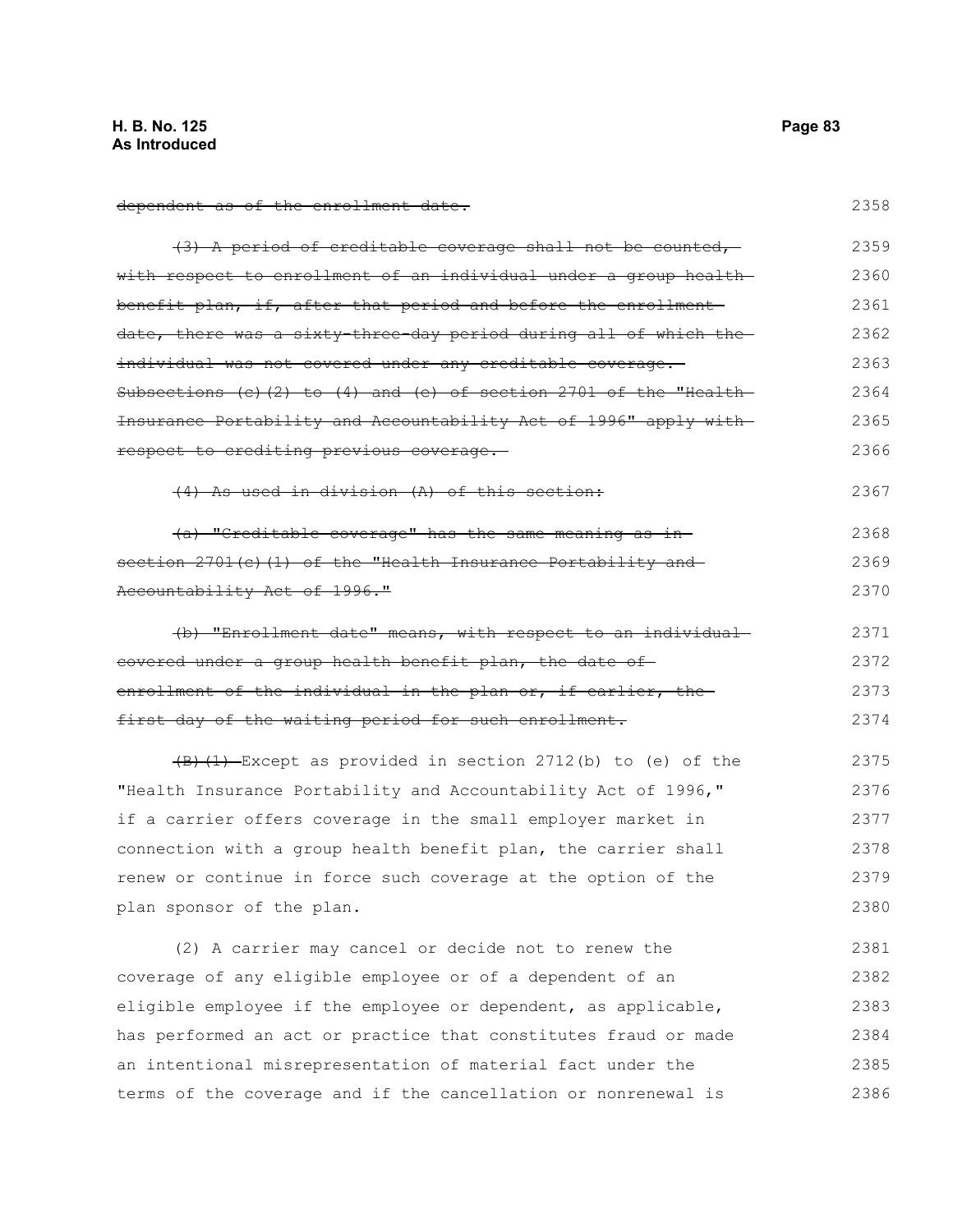not based, either directly or indirectly, on any health statusrelated factor in relation to the employee or dependent. 2387 2388

As used in division  $\left(\frac{B}{A}\right)(2)$  of this section, "health status-related factor" has the same meaning as in section 3924.031 of the Revised Code. 2389 2390 2391

(C) (B) A carrier shall not exclude any eligible employee or dependent, who would otherwise be covered under a health benefit plan, on the basis of any actual or expected health condition of the employee or dependent. 2392 2393 2394 2395

If, prior to November 24, 1995, a carrier excluded an eligible employee or dependent, other than a late enrollee, on the basis of an actual or expected health condition, the carrier shall, upon the initial renewal of the coverage on or after that date, extend coverage to the employee or dependent if all other eligibility requirements are met. 2396 2397 2398 2399 2400 2401

 $(D)$  (C) No health benefit plan issued by a carrier shall limit or exclude, by use of a rider or amendment applicable to a specific individual, coverage by type of illness, treatment, medical condition, or accident, except for pre-existingconditions as permitted under division (A) of this section. If a health benefit plan that is delivered or issued for delivery prior to April 14, 1993, contains such limitations or exclusions, by use of a rider or amendment applicable to a specific individual, the plan shall eliminate the use of such riders or amendments within eighteen months after April 14, 1993. 2402 2403 2404 2405 2406 2407 2408 2409 2410 2411 2412

 $(E)$ (D)(1) Except as provided in sections 3924.031 and 3924.032 of the Revised Code, and subject to such rules as may be adopted by the superintendent of insurance in accordance with 2413 2414 2415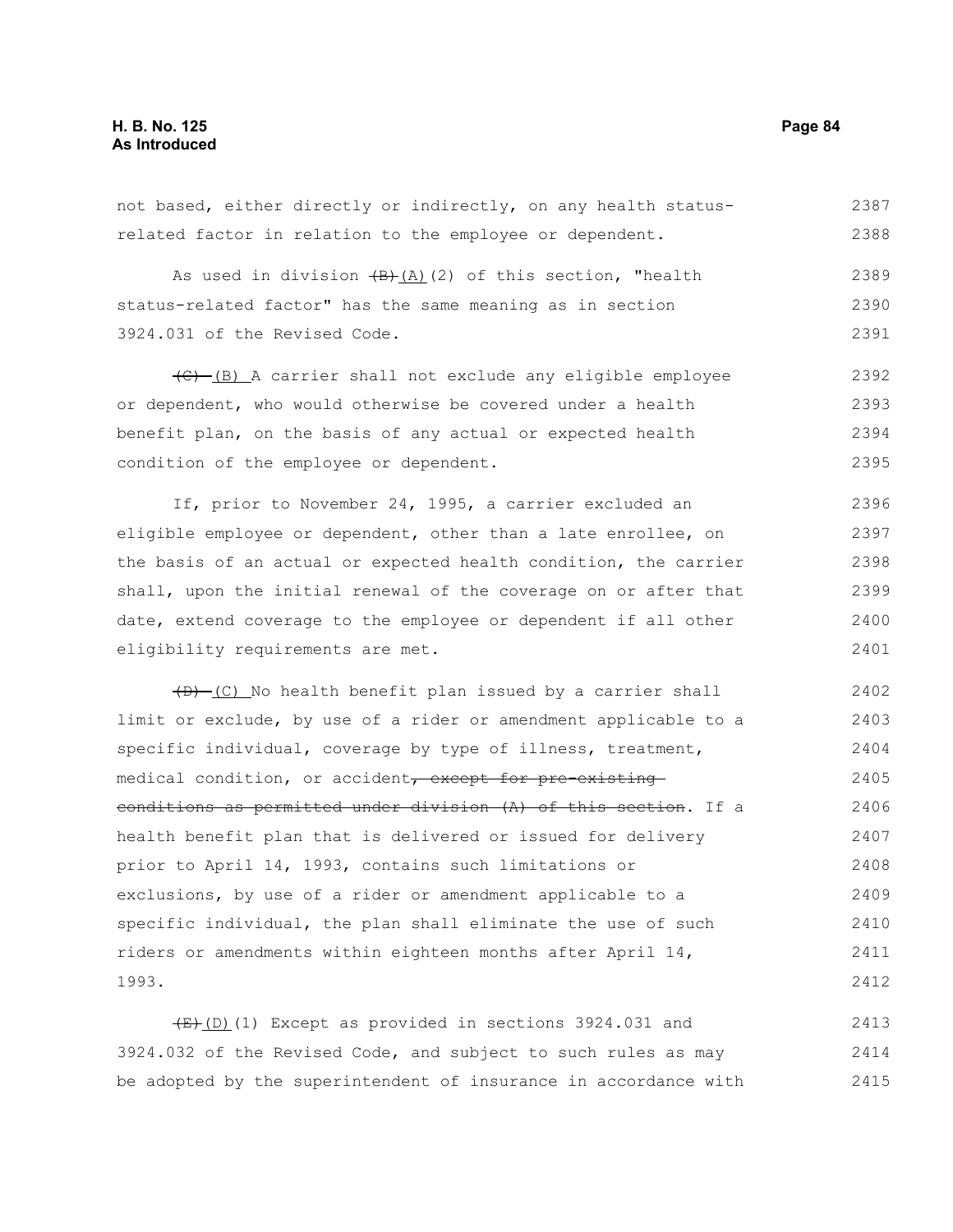Chapter 119. of the Revised Code, a carrier shall offer and make available every health benefit plan that it is actively marketing to every small employer that applies to the carrier for such coverage. 2416 2417 2418 2419

Division  $(E)$ (D)(1) of this section does not apply to a health benefit plan that a carrier makes available in the small employer market only through one or more bona fide associations. 2420 2421 2422

Division  $(E)$ (D)(1) of this section shall not be construed to preclude a carrier from establishing employer contribution rules or group participation rules for the offering of coverage in connection with a group health benefit plan in the small employer market, as allowed under the law of this state. As used in division  $(E)$ (D)(1) of this section, "employer contribution rule" means a requirement relating to the minimum level or amount of employer contribution toward the premium for enrollment of employees and dependents and "group participation rule" means a requirement relating to the minimum number of employees or dependents that must be enrolled in relation to a specified percentage or number of eligible individuals or employees of an employer. 2423 2424 2425 2426 2427 2428 2429 2430 2431 2432 2433 2434 2435

(2) Each health benefit plan, at the time of initial group enrollment, shall make coverage available to all the eligible employees of a small employer without a service waiting period. The decision of whether to impose a service waiting period shall be made by the small employer. Such waiting periods shall not be greater than ninety days. 2436 2437 2438 2439 2440 2441

(3) Each health benefit plan shall provide for the special enrollment periods described in section 2701(f) of the "Health Insurance Portability and Accountability Act of 1996." 2442 2443 2444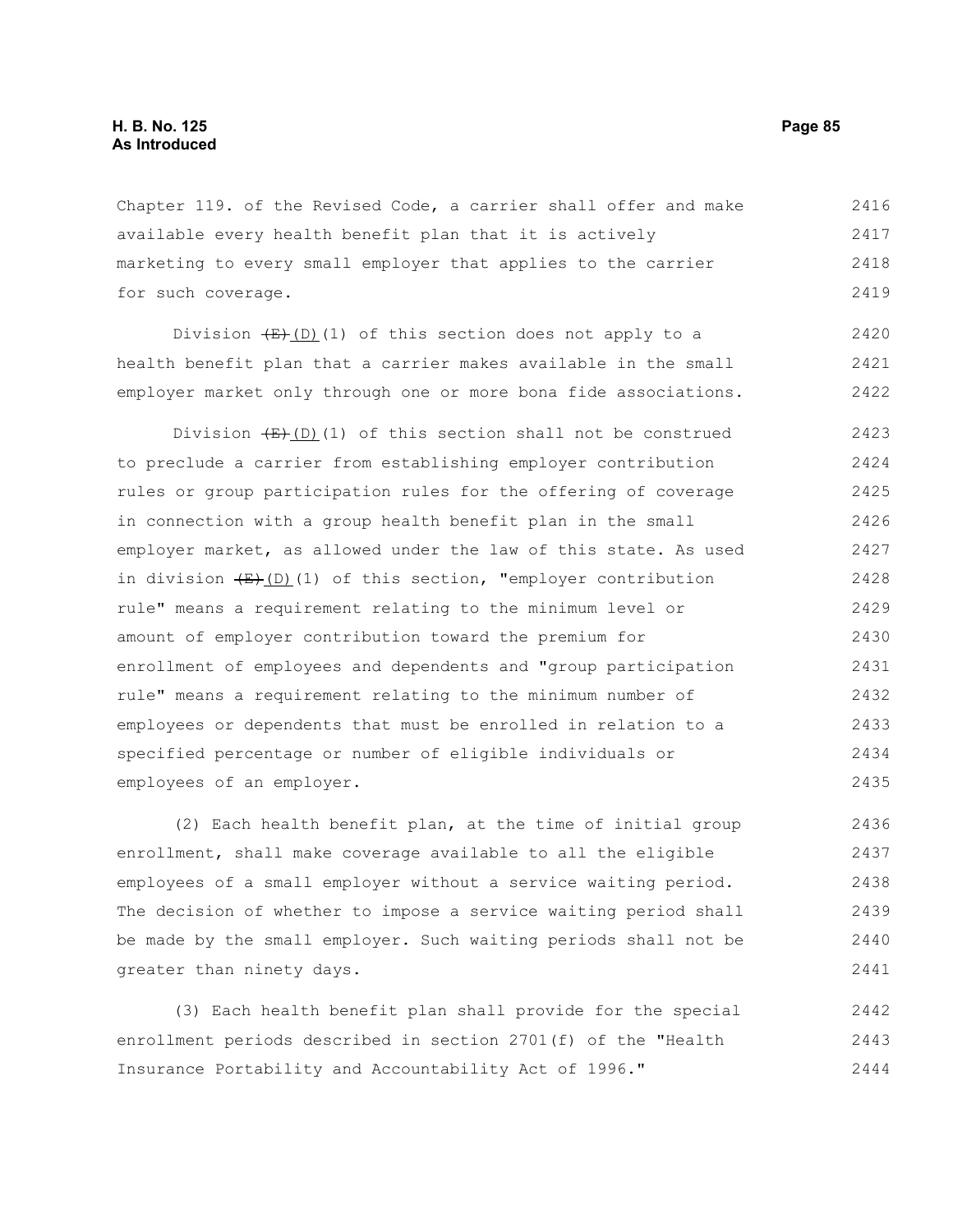# **H. B. No. 125 Page 86 As Introduced**

(4) At least once in every twelve-month period, a carrier shall provide to all late enrollees who are identified by the small employer, the option to enroll in the health benefit plan. The enrollment option shall be provided for a minimum period of thirty consecutive days. All delays of coverage imposed under the health benefit plan, including any pre-existing condition exclusion period, affiliation period, or service waiting period, shall begin on the date the carrier receives notice of the late enrollee's application or request for coverage, and shall run concurrently with each other. 2445 2446 2447 2448 2449 2450 2451 2452 2453 2454

 $(F)$  (E) The benefit structure of any health benefit plan may, at the time of coverage renewal, be changed by the carrier to make it consistent with the benefit structure contained in health benefit plans being marketed to new small employer groups. If the health benefit plan is available in the small employer market other than only through one or more bona fide associations, the modification must be consistent with the law of this state and effective on a uniform basis among small employer group plans. 2455 2456 2457 2458 2459 2460 2461 2462 2463

(G) (F) A carrier may obtain any facts and information necessary to apply this section, or supply those facts and information to any other third-party payer, without the consent of the beneficiary. Each person claiming benefits under a health benefit plan shall provide any facts and information necessary to apply this section. 2464 2465 2466 2467 2468 2469

For purposes of this section, "bona fide association" means an association that has been actively in existence for at least five years; has been formed and maintained in good faith for purposes other than obtaining insurance; does not condition membership in the association on any health status-related 2470 2471 2472 2473 2474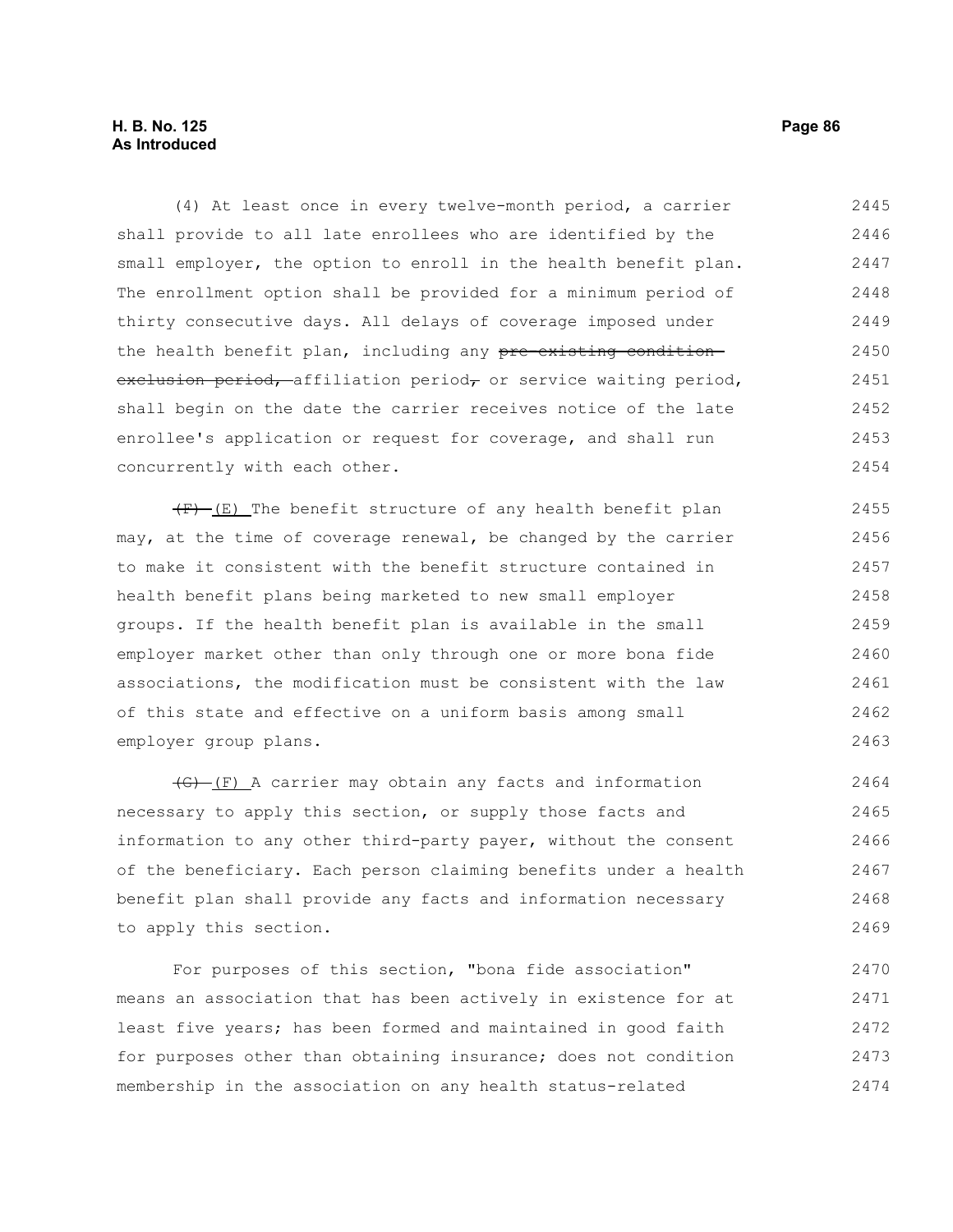## **H. B. No. 125 Page 87 As Introduced**

factor, as defined in section 3924.031 of the Revised Code, relating to an individual, including an employee or dependent; makes health insurance coverage offered through the association available to all members regardless of any health status-related factor, as defined in section 3924.031 of the Revised Code, relating to such members or to individuals eligible for coverage through a member; does not make health insurance coverage offered through the association available other than in connection with a member of the association; and meets any other requirement imposed by the superintendent. To maintain its status as a "bona fide association," each association shall annually certify to the superintendent that it meets the requirements of this paragraph. **Sec. 3924.033.** (A) Each carrier, in connection with the offering of a health benefit plan to a small employer, shall disclose to the employer, as part of its solicitation and sales materials, the following information: (1) The provisions of the plan concerning the carrier's right to change premium rates and the factors that may affect changes in premium rates; (2) The provisions of the plan relating to renewability of coverage; (3) The provisions of the plan relating to any preexisting condition exclusion; (4) The benefits and premiums available under all health benefit plans for which the employer is qualified. (B) The information described in division (A) of this section shall be provided in a manner determined to be understandable by the average small employer, and in a manner 2475 2476 2477 2478 2479 2480 2481 2482 2483 2484 2485 2486 2487 2488 2489 2490 2491 2492 2493 2494 2495 2496 2497 2498 2499 2500 2501 2502 2503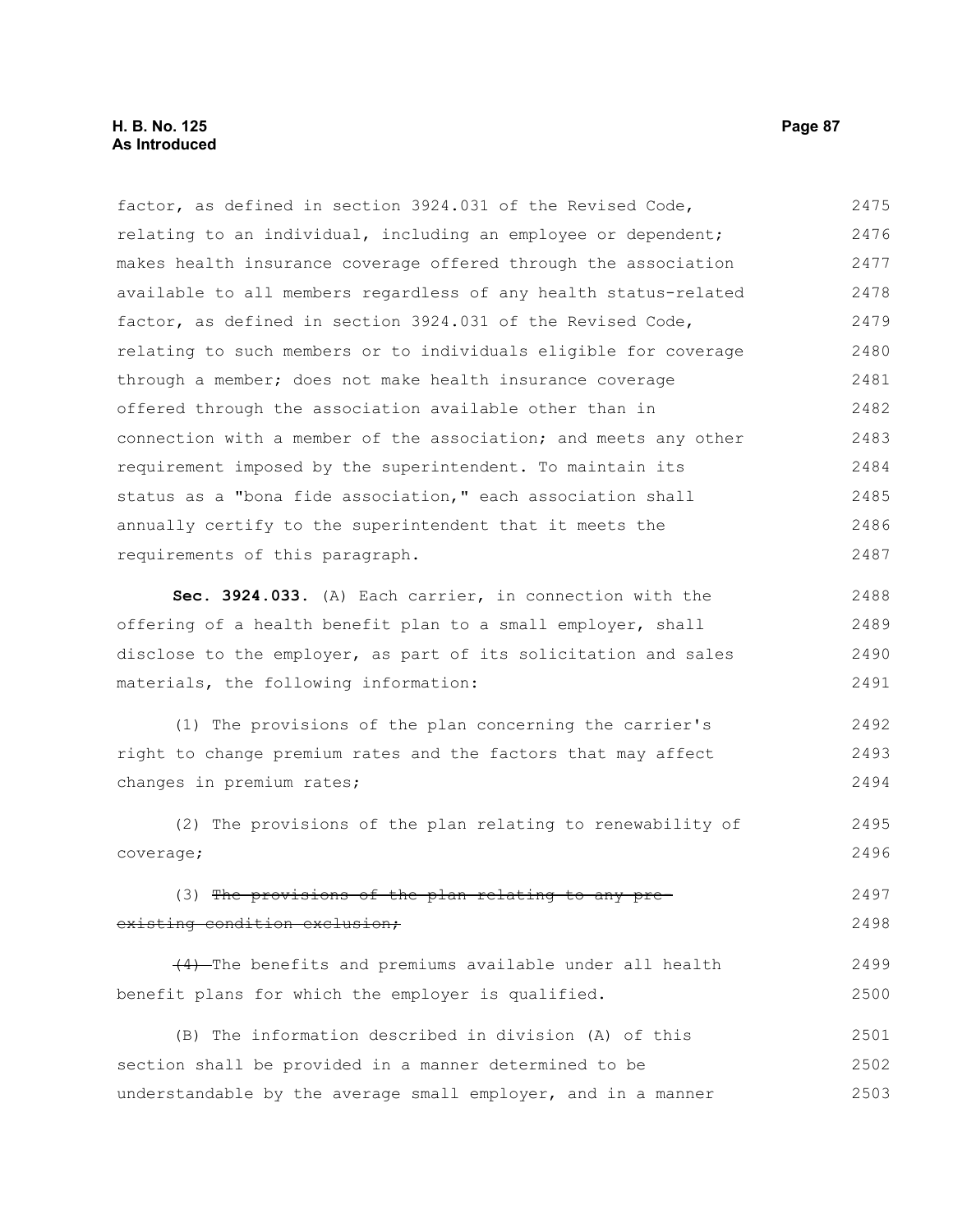information.

sufficient to reasonably inform a small employer regarding the employer's rights and obligations under the health benefit plan. (C) Nothing in this section requires a carrier to disclose any information that is by law proprietary and trade secret 2504 2505 2506 2507

**Sec. 3924.06.** (A) Compliance with the underwriting and rating requirements contained in sections 3924.01 to 3924.14 3924.06 of the Revised Code shall be demonstrated through actuarial certification. Carriers offering health benefit plans to small employers shall file annually with the superintendent of insurance an actuarial certification stating that the underwriting and rating methods of the carrier do all of the following: 2509 2510 2511 2512 2513 2514 2515 2516

(1) Comply with accepted actuarial practices;

(2) Are uniformly applied to health benefit plans covering small employers; 2518 2519

(3) Comply with the applicable provisions of sections 3924.01 to 3924.14-3924.06 of the Revised Code. 2520 2521

(B) If a carrier has established a separate class of business for one or more small employer health care alliances in accordance with section 1731.09 of the Revised Code, this section shall apply in accordance with section 1731.09 of the Revised Code. 2522 2523 2524 2525 2526

(C) Carriers offering health benefit plans to small employers shall file premium rates with the superintendent in accordance with section 3923.02 of the Revised Code with respect to the carrier's sickness and accident insurance policies sold to small employers and in accordance with section 1751.12 of the Revised Code with respect to the carrier's health insuring 2527 2528 2529 2530 2531 2532

2508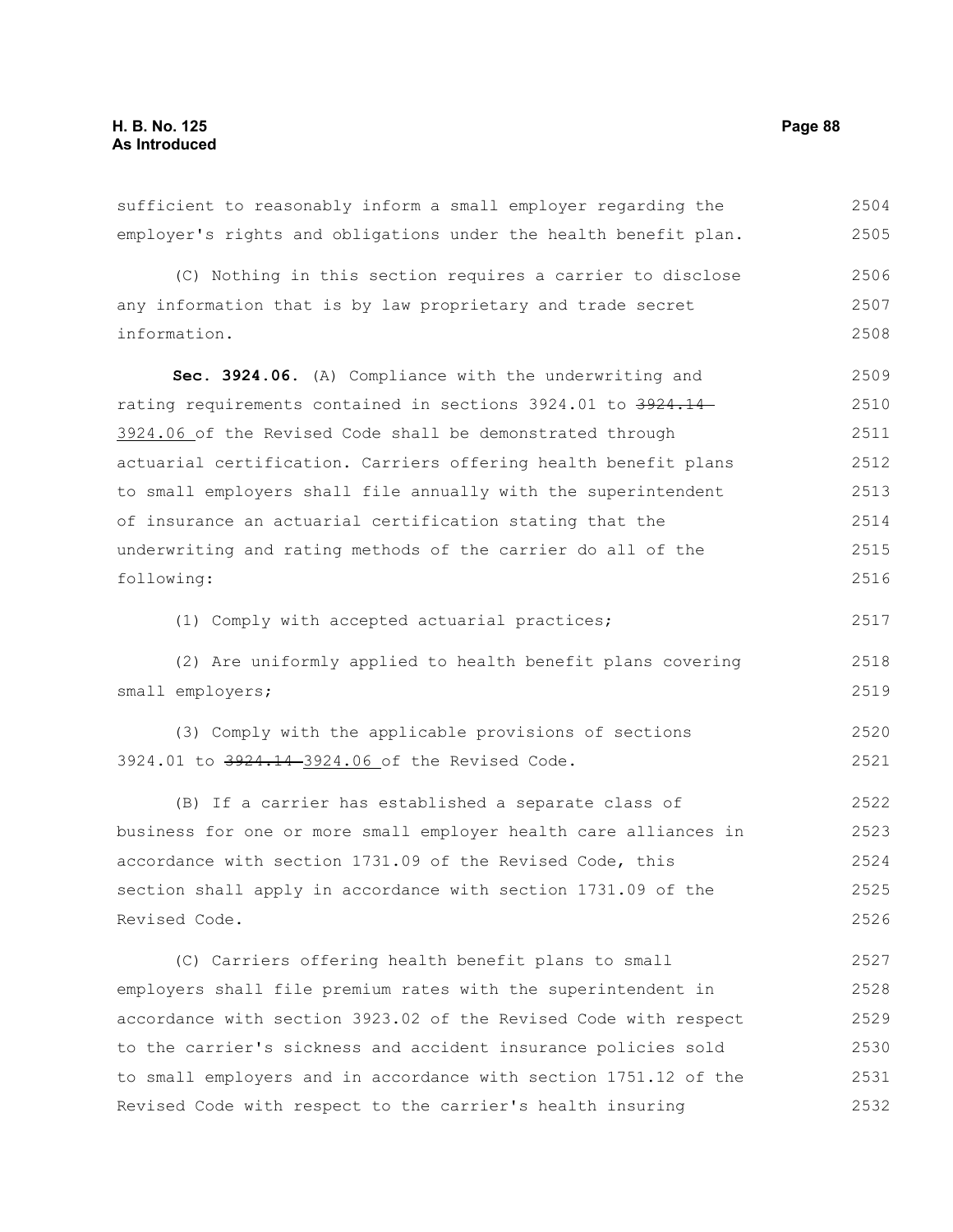corporation policies sold to small employers. **Sec. 3924.51.** (A) As used in this section: (1) "Child" means, in connection with any adoption or placement for adoption of the child, an individual who has not attained age eighteen as of the date of the adoption or placement for adoption. (2) "Health insurer" has the same meaning as in section 3924.41 of the Revised Code. (3) "Placement for adoption" means the assumption and retention by a person of a legal obligation for total or partial support of a child in anticipation of the adoption of the child. The child's placement with a person terminates upon the termination of that legal obligation. (B) If an individual or group health plan of a health insurer makes coverage available for dependent children of participants or beneficiaries, the plan shall provide benefits to dependent children placed with participants or beneficiaries for adoption under the same terms and conditions as apply to the natural, dependent children of the participants and beneficiaries, irrespective of whether the adoption has become final. (C) A health plan described in division (B) of this section shall not restrict coverage under the plan of anydependent child adopted by a participant or beneficiary, or placed with a participant or beneficiary for adoption, solely on the basis of a pre-existing condition of the child at the timethat the child would otherwise become eligible for coverage under the plan, if the adoption or placement for adoption occurswhile the participant or beneficiary is eligible for coverage 2533 2534 2535 2536 2537 2538 2539 2540 2541 2542 2543 2544 2545 2546 2547 2548 2549 2550 2551 2552 2553 2554 2555 2556 2557 2558 2559 2560 2561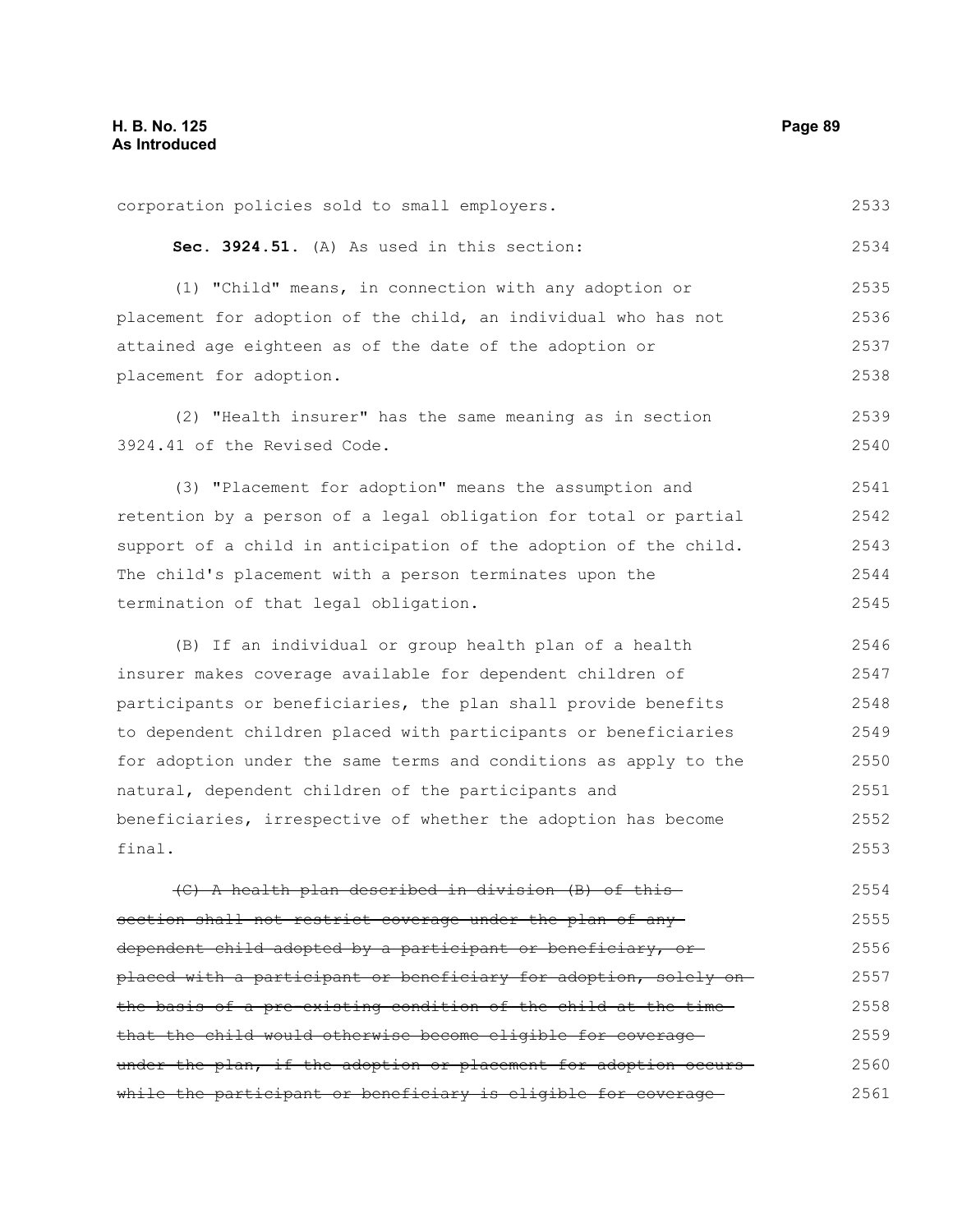| under the plan.                                                  | 2562 |
|------------------------------------------------------------------|------|
| Sec. 3924.73. (A) As used in this section:                       | 2563 |
| (1) "Health care insurer" means any person legally engaged       | 2564 |
| in the business of providing sickness and accident insurance     | 2565 |
| contracts in this state, a health insuring corporation organized | 2566 |
| under Chapter 1751. of the Revised Code, or any legal entity     | 2567 |
| that is self-insured and provides health care benefits to its    | 2568 |
| employees or members.                                            | 2569 |
| (2) "Small employer" has the same meaning as in section          | 2570 |
| 3924.01 of the Revised Code.                                     | 2571 |
| (B) (1) Subject to division (B) (2) of this section, nothing     | 2572 |
| in sections 3924.61 to 3924.74 of the Revised Code shall be      | 2573 |
| construed to limit the rights, privileges, or protections of     | 2574 |
| employees or small employers under sections 3924.01 to 3924.14   | 2575 |
| 3924.06 of the Revised Code.                                     | 2576 |
| (2) If any account holder enrolls or applies to enroll in        | 2577 |
| a policy or contract offered by a health care insurer providing  | 2578 |
| sickness and accident coverage that is more comprehensive than,  | 2579 |
| and has a deductible amount that is less than, the coverage and  | 2580 |
| deductible amount of the policy under which the account holder   | 2581 |
| currently is enrolled, the health care insurer to which the      | 2582 |
| account holder applies may subject the account holder to the     | 2583 |
| same medical review, waiting periods, and underwriting           | 2584 |
| requirements to which the health care insurer generally subjects | 2585 |
| other enrollees or applicants, unless the account holder enrolls | 2586 |
| or applies to enroll during a designated period of open          | 2587 |
| enrollment.                                                      | 2588 |
|                                                                  |      |

**Section 2.** That existing sections 1731.03, 1731.04, 1731.05, 1731.09, 1739.05, 1751.01, 1751.06, 1751.12, 1751.16, 2589 2590